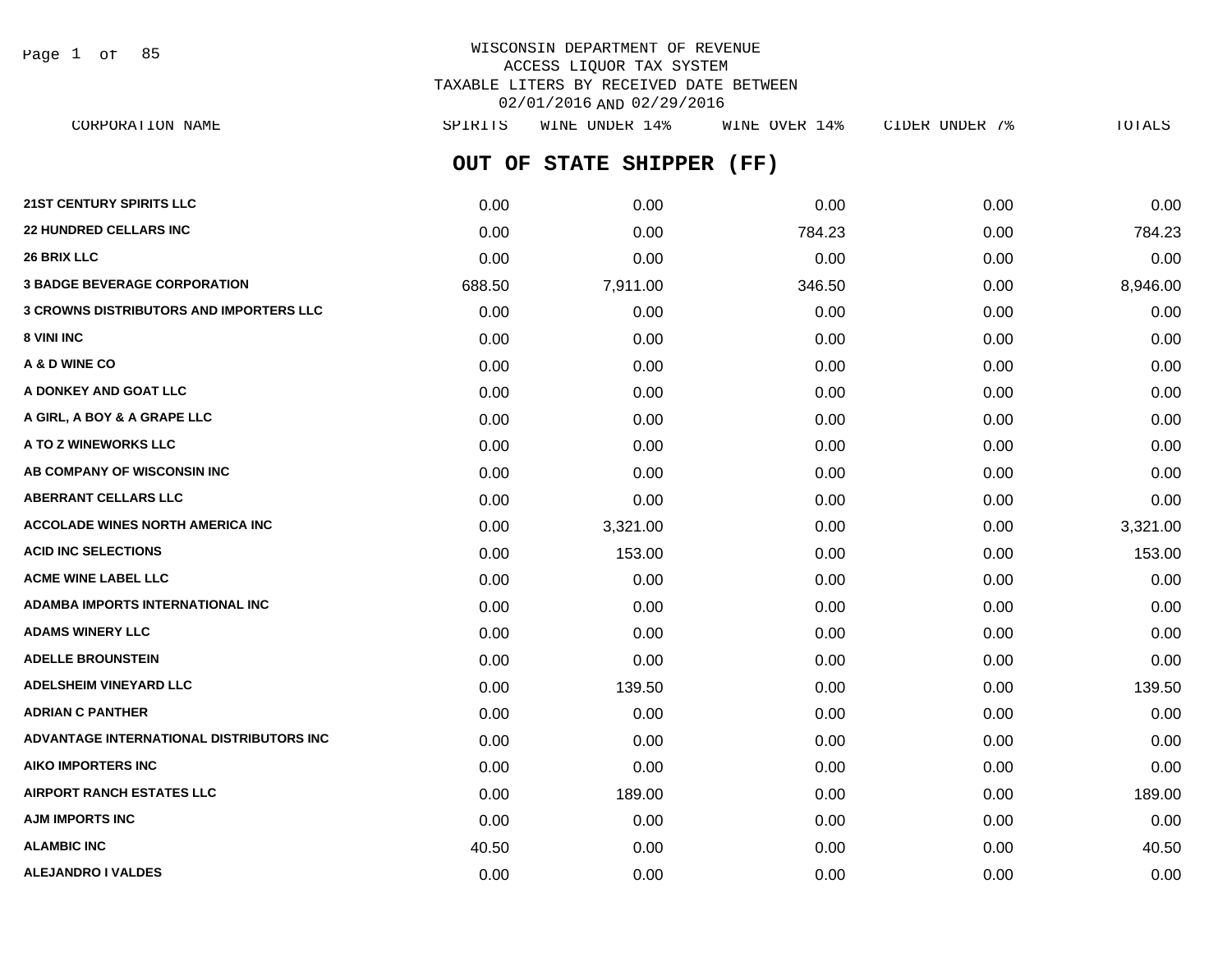Page 2 of 85

# WISCONSIN DEPARTMENT OF REVENUE ACCESS LIQUOR TAX SYSTEM TAXABLE LITERS BY RECEIVED DATE BETWEEN

| CORPORATION NAME                       | SPIRITS  | WINE UNDER 14% | WINE OVER 14% | CIDER UNDER 7% | TOTALS    |
|----------------------------------------|----------|----------------|---------------|----------------|-----------|
| ALEXANDRIA NICOLE CELLARS LLC          | 0.00     | 0.00           | 0.00          | 0.00           | 0.00      |
| <b>ALLIED IMPORTERS USA LTD</b>        | 0.00     | 1,143.00       | 0.00          | 0.00           | 1,143.00  |
| <b>ALLIED WINE CORP</b>                | 0.00     | 0.00           | 0.00          | 0.00           | 0.00      |
| <b>ALLORO VINEYARD INC</b>             | 0.00     | 0.00           | 504.00        | 0.00           | 504.00    |
| <b>ALLTECH'S BEVERAGE DIVISION LLC</b> | 0.00     | 0.00           | 0.00          | 0.00           | 0.00      |
| <b>ALOY &amp; SONS INC</b>             | 0.00     | 0.00           | 0.00          | 0.00           | 0.00      |
| <b>ALPHA &amp; OMEGA WINERY LLC</b>    | 0.00     | 0.00           | 0.00          | 0.00           | 0.00      |
| <b>ALPHA MARKETING NETWORK INC</b>     | 0.00     | 0.00           | 0.00          | 0.00           | 0.00      |
| <b>ALTAMAR BRANDS LLC</b>              | 96.00    | 0.00           | 0.00          | 0.00           | 96.00     |
| <b>ALTAMURA WINERY INC</b>             | 0.00     | 0.00           | 0.00          | 0.00           | 0.00      |
| <b>ALTITUDE SPIRITS INC</b>            | 0.00     | 0.00           | 0.00          | 0.00           | 0.00      |
| <b>AMAVI CELLARS LLC</b>               | 0.00     | 0.00           | 0.00          | 0.00           | 0.00      |
| <b>AMERICAN BEVERAGE CORP</b>          | 0.00     | 8,404.00       | 0.00          | 0.00           | 8,404.00  |
| AMERICAN ESTATES WINES INC             | 0.00     | 0.00           | 0.00          | 0.00           | 0.00      |
| AMERICAN NORTHWEST DISTRIBUTORS INC    | 0.00     | 0.00           | 0.00          | 0.00           | 0.00      |
| AMERICAN VINTAGE BEVERAGE INC.         | 944.93   | 0.00           | 0.00          | 0.00           | 944.93    |
| <b>AMERICAN WINE TRADE INC</b>         | 0.00     | 0.00           | 0.00          | 0.00           | 0.00      |
| <b>AMICUS CELLARS LLC</b>              | 0.00     | 0.00           | 99.00         | 0.00           | 99.00     |
| <b>AMIR PEAY</b>                       | 0.00     | 0.00           | 0.00          | 0.00           | 0.00      |
| <b>AMUSE BOUCHE LLC</b>                | 0.00     | 0.00           | 0.00          | 0.00           | 0.00      |
| ANCHOR DISTILLING COMPANY LLC          | 1,088.81 | 0.00           | 0.00          | 0.00           | 1,088.81  |
| <b>ANCIEN WINES INC</b>                | 0.00     | 378.00         | 126.00        | 0.00           | 504.00    |
| <b>ANDERS-LANE ARTISAN WINES LP</b>    | 0.00     | 0.00           | 0.00          | 0.00           | 0.00      |
| ANDERSON DISTRIBUTING CO INC           | 0.00     | 0.00           | 0.00          | 0.00           | 0.00      |
| ANDERSONS CONN VALLEY WINERY INC       | 0.00     | 0.00           | 0.00          | 0.00           | 0.00      |
| <b>ANDREW T BECKSTOFFER</b>            | 0.00     | 0.00           | 0.00          | 0.00           | 0.00      |
| <b>ANGELINI WINE LTD</b>               | 0.00     | 0.00           | 0.00          | 0.00           | 0.00      |
| <b>ANHEUSER-BUSCH COMPANIES LLC</b>    | 0.00     | 0.00           | 0.00          | 31,507.17      | 31,507.17 |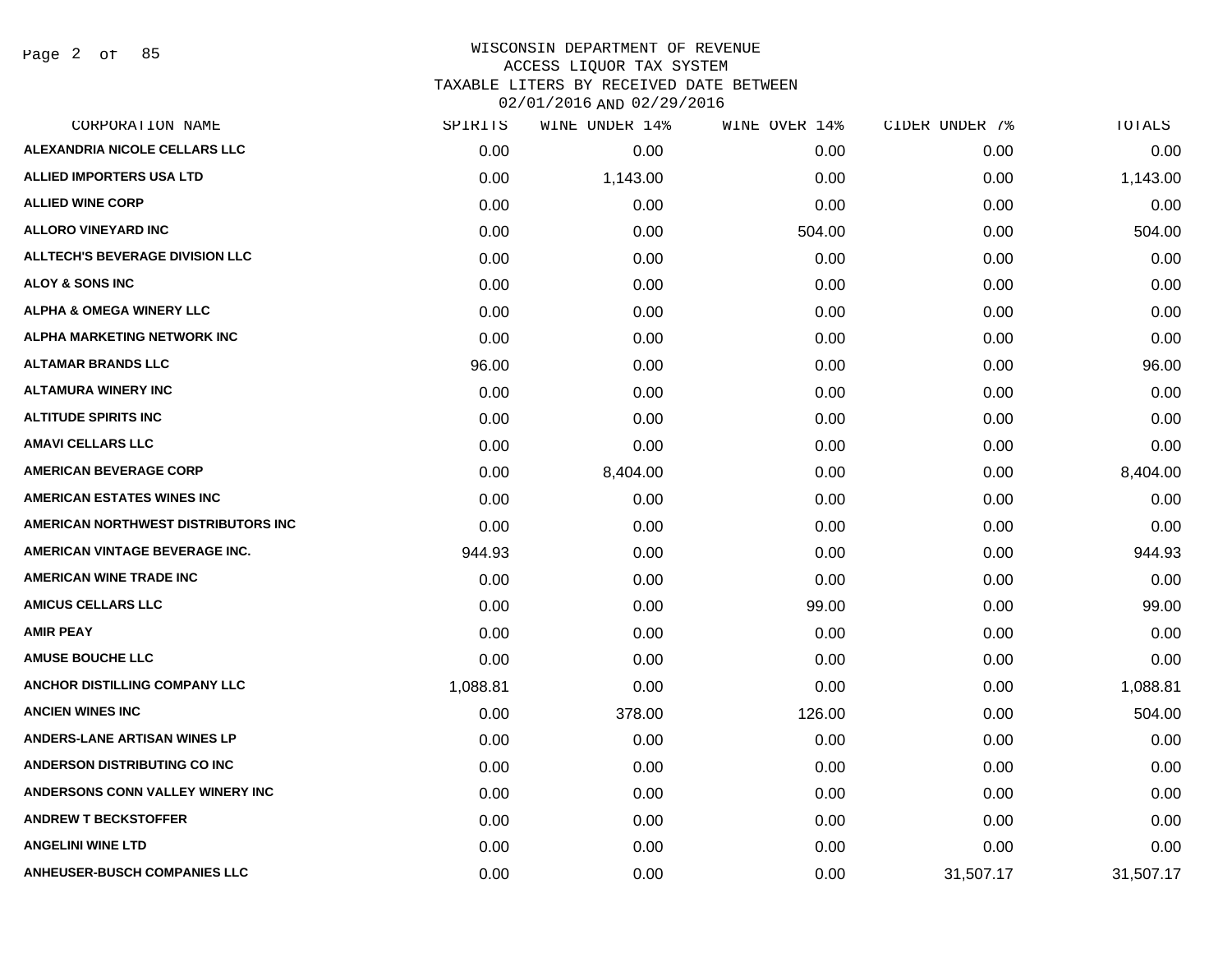Page 3 of 85

| CORPORATION NAME                                | SPIRITS | WINE UNDER 14% | WINE OVER 14% | CIDER UNDER 7% | TOTALS   |
|-------------------------------------------------|---------|----------------|---------------|----------------|----------|
| <b>ANNE HUBATCH</b>                             | 0.00    | 126.00         | 0.00          | 0.00           | 126.00   |
| <b>ANTHONY BOZZANO</b>                          | 0.00    | 72.00          | 72.00         | 0.00           | 144.00   |
| <b>ANTHONY M TRUCHARD</b>                       | 0.00    | 0.00           | 378.00        | 0.00           | 378.00   |
| <b>ANTHONY ROAD WINE CO INC</b>                 | 0.00    | 0.00           | 0.00          | 0.00           | 0.00     |
| <b>APOSTROPHE BRANDS LLC</b>                    | 756.00  | 0.00           | 0.00          | 0.00           | 756.00   |
| <b>APPELLATION TRADING COMPANY LLC</b>          | 0.00    | 0.00           | 0.00          | 0.00           | 0.00     |
| <b>AQUA PUMPKIN INC</b>                         | 0.00    | 0.00           | 0.00          | 0.00           | 0.00     |
| <b>ARBOR VINEYARDS INC</b>                      | 0.00    | 0.00           | 0.00          | 0.00           | 0.00     |
| <b>ARCHANA A DAVE</b>                           | 0.00    | 0.00           | 0.00          | 0.00           | 0.00     |
| <b>AREL GROUP WINE &amp; SPIRITS INC</b>        | 0.00    | 0.00           | 0.00          | 0.00           | 0.00     |
| <b>ARETE WINES LLC</b>                          | 0.00    | 0.00           | 0.00          | 0.00           | 0.00     |
| <b>ARIETTA INC</b>                              | 0.00    | 0.00           | 0.00          | 0.00           | 0.00     |
| <b>ARNOT-ROBERTS LLC</b>                        | 0.00    | 0.00           | 0.00          | 0.00           | 0.00     |
| ARTISANAL IMPORTS INC                           | 0.00    | 0.00           | 0.00          | 18.00          | 18.00    |
| <b>ASCENT WINES INC</b>                         | 0.00    | 0.00           | 0.00          | 0.00           | 0.00     |
| <b>ASSOCIATED BREWING COMPANY</b>               | 378.00  | 0.00           | 0.00          | 0.00           | 378.00   |
| <b>ASV WINES INC</b>                            | 0.00    | 4,248.00       | 0.00          | 0.00           | 4,248.00 |
| <b>ATHENEE IMPORTERS &amp; DISTRIBUTORS LTD</b> | 0.00    | 78.00          | 0.00          | 0.00           | 78.00    |
| <b>ATOMIC BRANDS INC</b>                        | 0.00    | 0.00           | 0.00          | 0.00           | 0.00     |
| <b>AUGUST WINE GROUP LLC</b>                    | 0.00    | 126.00         | 0.00          | 0.00           | 126.00   |
| <b>AUSTRAL WINES LLC</b>                        | 0.00    | 0.00           | 0.00          | 0.00           | 0.00     |
| <b>AV BRANDS INC</b>                            | 378.60  | 472.50         | 882.00        | 0.00           | 1,733.10 |
| <b>AVV WINERY CO LLC</b>                        | 0.00    | 0.00           | 450.00        | 0.00           | 450.00   |
| AW DIRECT INC                                   | 0.00    | 704.00         | 0.00          | 0.00           | 704.00   |
| <b>AXIOS INC</b>                                | 0.00    | 0.00           | 0.00          | 0.00           | 0.00     |
| <b>B &amp; I OVERSEAS TRADING INC</b>           | 0.00    | 0.00           | 0.00          | 0.00           | 0.00     |
| <b>B UNITED INTERNATIONAL INC</b>               | 3.75    | 11.99          | 184.63        | 38.91          | 239.28   |
| <b>B. NEKTAR LLC</b>                            | 0.00    | 0.00           | 0.00          | 0.00           | 0.00     |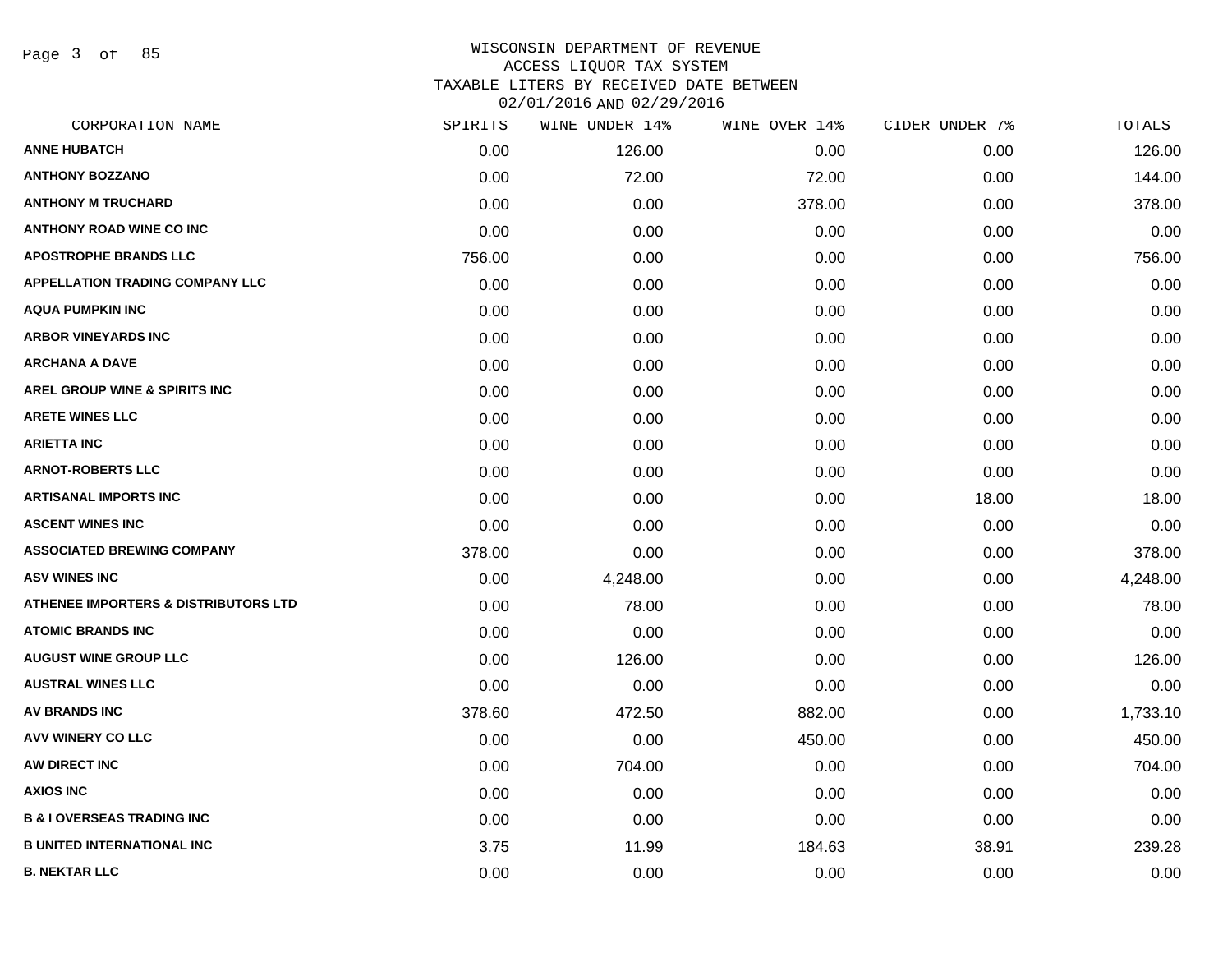Page 4 of 85

#### WISCONSIN DEPARTMENT OF REVENUE

#### ACCESS LIQUOR TAX SYSTEM

TAXABLE LITERS BY RECEIVED DATE BETWEEN

| CORPORATION NAME                           | SPIRITS    | WINE UNDER 14% | WINE OVER 14% | CIDER UNDER 7% | TOTALS     |
|--------------------------------------------|------------|----------------|---------------|----------------|------------|
| <b>BACARDI USA INC</b>                     | 152,489.70 | 1,525.08       | 1,003.50      | 0.00           | 155,018.28 |
| <b>BACCHUS TECHNOLOGIES LLC</b>            | 0.00       | 495.00         | 315.00        | 0.00           | 810.00     |
| <b>BACIO DIVINO CELLARS LLC</b>            | 0.00       | 0.00           | 0.00          | 0.00           | 0.00       |
| <b>BADGER MOUNTAIN INC</b>                 | 0.00       | 1,539.00       | 0.00          | 0.00           | 1,539.00   |
| <b>BALCONES DISTILLING LLC</b>             | 0.00       | 0.00           | 0.00          | 0.00           | 0.00       |
| <b>BALIUS CELLARS LLC</b>                  | 0.00       | 0.00           | 0.00          | 0.00           | 0.00       |
| <b>BALLAST POINT SPIRITS LLC</b>           | 26.15      | 0.00           | 0.00          | 0.00           | 26.15      |
| <b>BANFI PRODUCTS CORPORATION</b>          | 13.50      | 2,882.98       | 306.00        | 0.00           | 3,202.48   |
| <b>BANSHEE WINES LLC</b>                   | 0.00       | 1,276.50       | 405.00        | 0.00           | 1,681.50   |
| <b>BANVILLE &amp; JONES WINE MERCHANTS</b> | 0.00       | 409.50         | 0.00          | 0.00           | 409.50     |
| <b>BANZAI BEVERAGE CORPORATION</b>         | 0.00       | 0.00           | 0.00          | 4.78           | 4.78       |
| <b>BARGETTOS SANTA CRUZ WINERY INC</b>     | 0.00       | 252.00         | 0.00          | 0.00           | 252.00     |
| <b>BARLOW VINEYARDS LLC</b>                | 0.00       | 0.00           | 0.00          | 0.00           | 0.00       |
| <b>BARNARD GRIFFIN INC</b>                 | 0.00       | 18.00          | 0.00          | 0.00           | 18.00      |
| <b>BARNETT VINEYARDS LP</b>                | 0.00       | 0.00           | 0.00          | 0.00           | 0.00       |
| <b>BATCH 206 DISTILLERY LLC</b>            | 0.00       | 0.00           | 0.00          | 0.00           | 0.00       |
| <b>BAUM WINE IMPORTS INC</b>               | 0.00       | 3,156.00       | 138.75        | 0.00           | 3,294.75   |
| <b>BAVARIAN LION WINERY LLC</b>            | 0.00       | 0.00           | 0.00          | 0.00           | 0.00       |
| <b>BAYWOOD CELLARS INC</b>                 | 0.00       | 0.00           | 0.00          | 0.00           | 0.00       |
| <b>BCTLD LLC</b>                           | 58.50      | 0.00           | 0.00          | 0.00           | 58.50      |
| <b>BEATBOX BEVERAGES LLC</b>               | 0.00       | 0.00           | 0.00          | 0.00           | 0.00       |
| <b>BEATBOX BEVERAGES LLC</b>               | 0.00       | 0.00           | 0.00          | 0.00           | 0.00       |
| <b>BEAUX FRERES LLC</b>                    | 0.00       | 0.00           | 0.00          | 0.00           | 0.00       |
| <b>BEDFORD BRANDS LTD</b>                  | 0.00       | 549.00         | 0.00          | 0.00           | 549.00     |
| <b>BENDISTILLERY INC</b>                   | 0.00       | 0.00           | 0.00          | 0.00           | 0.00       |
| <b>BENESSERE VINEYARDS LTD</b>             | 0.00       | 0.00           | 0.00          | 0.00           | 0.00       |
| <b>BENNETT LANE WINERY LLC</b>             | 0.00       | 0.00           | 0.00          | 0.00           | 0.00       |
| <b>BENOVIA WINERY LLC</b>                  | 0.00       | 0.00           | 0.00          | 0.00           | 0.00       |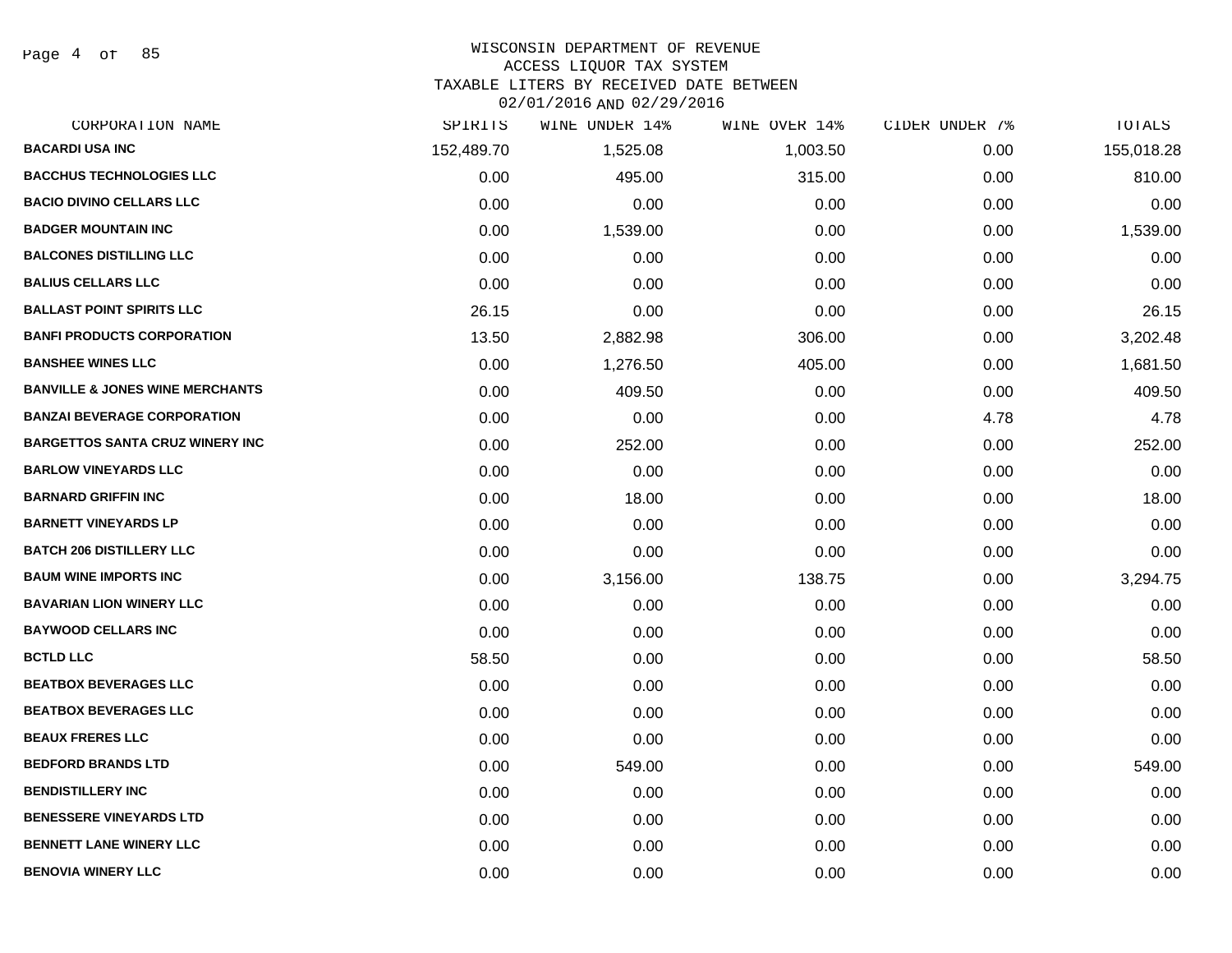Page 5 of 85

| CORPORATION NAME                                | SPIRITS | WINE UNDER 14% | WINE OVER 14% | CIDER UNDER 7% | <b>TOTALS</b> |
|-------------------------------------------------|---------|----------------|---------------|----------------|---------------|
| <b>BENTON-LANE LLC</b>                          | 0.00    | 126.00         | 0.00          | 0.00           | 126.00        |
| <b>BERGSTROM WINES LLC</b>                      | 0.00    | 0.00           | 0.00          | 0.00           | 0.00          |
| <b>BERNARDUS LLC</b>                            | 0.00    | 0.00           | 0.00          | 0.00           | 0.00          |
| BETHEL HEIGHTS VINEYARD INC                     | 0.00    | 0.00           | 0.00          | 0.00           | 0.00          |
| BETTER BRANDS BEV CO LLC                        | 0.00    | 0.00           | 0.00          | 0.00           | 0.00          |
| BETTER BRANDS INTERNATIONAL                     | 0.00    | 262.50         | 310.50        | 0.00           | 573.00        |
| <b>BETZ CELLARS LLC</b>                         | 0.00    | 0.00           | 0.00          | 0.00           | 0.00          |
| <b>BEVERAGE BROTHERS INC</b>                    | 0.00    | 0.00           | 0.00          | 0.00           | 0.00          |
| BEVERAGE SOLUTIONS & LOGISTICS INC              | 0.00    | 0.00           | 0.00          | 0.00           | 0.00          |
| <b>BF ACQUISITION LTD</b>                       | 159.50  | 837.00         | 0.00          | 0.00           | 996.50        |
| <b>BGA INTERNATIONAL USA INC</b>                | 0.00    | 0.00           | 0.00          | 0.00           | 0.00          |
| <b>BIAGIO CRU &amp; ESTATE WINES LLC</b>        | 0.00    | 83.18          | 0.00          | 0.00           | 83.18         |
| BIEN NACIDO VINEYARDS OF RANCHO TEPUSQUET<br>LP | 0.00    | 0.00           | 0.00          | 0.00           | 0.00          |
| <b>BILTMORE ESTATE WINE COMPANY</b>             | 0.00    | 0.00           | 0.00          | 0.00           | 0.00          |
| <b>BLACK ROCK SPIRITS LLC</b>                   | 252.00  | 0.00           | 0.00          | 0.00           | 252.00        |
| <b>BLACKBIRD VINEYARDS LLC</b>                  | 0.00    | 0.00           | 117.00        | 0.00           | 117.00        |
| <b>BLACKBURN ENTERPRISES LLC</b>                | 0.00    | 0.00           | 504.00        | 0.00           | 504.00        |
| <b>BLAKE FARMS HARD APPLE CIDER LLC</b>         | 0.00    | 0.00           | 0.00          | 0.00           | 0.00          |
| <b>BLAUM BROS DISTILLING CO LLC</b>             | 286.78  | 0.00           | 0.00          | 0.00           | 286.78        |
| <b>BLUE RIDGE DISTILLING CO INC</b>             | 0.00    | 0.00           | 0.00          | 0.00           | 0.00          |
| <b>BLUE SKY VINTNERS LLC</b>                    | 0.00    | 0.00           | 0.00          | 0.00           | 0.00          |
| <b>BNA WINE GROUP LLC</b>                       | 0.00    | 252.00         | 126.00        | 0.00           | 378.00        |
| <b>BNP DISTRIBUTING CO INC</b>                  | 0.00    | 0.00           | 0.00          | 0.00           | 0.00          |
| <b>BOB C BEVERAGES LLC</b>                      | 0.00    | 0.00           | 0.00          | 0.00           | 0.00          |
| <b>BOEGER WINERY INC</b>                        | 0.00    | 0.00           | 0.00          | 0.00           | 0.00          |
| <b>BOGLE VINEYARDS INC</b>                      | 0.00    | 8,064.00       | 1,176.00      | 0.00           | 9,240.00      |
| <b>BONANNO VINTNERS LLC</b>                     | 0.00    | 0.00           | 0.00          | 0.00           | 0.00          |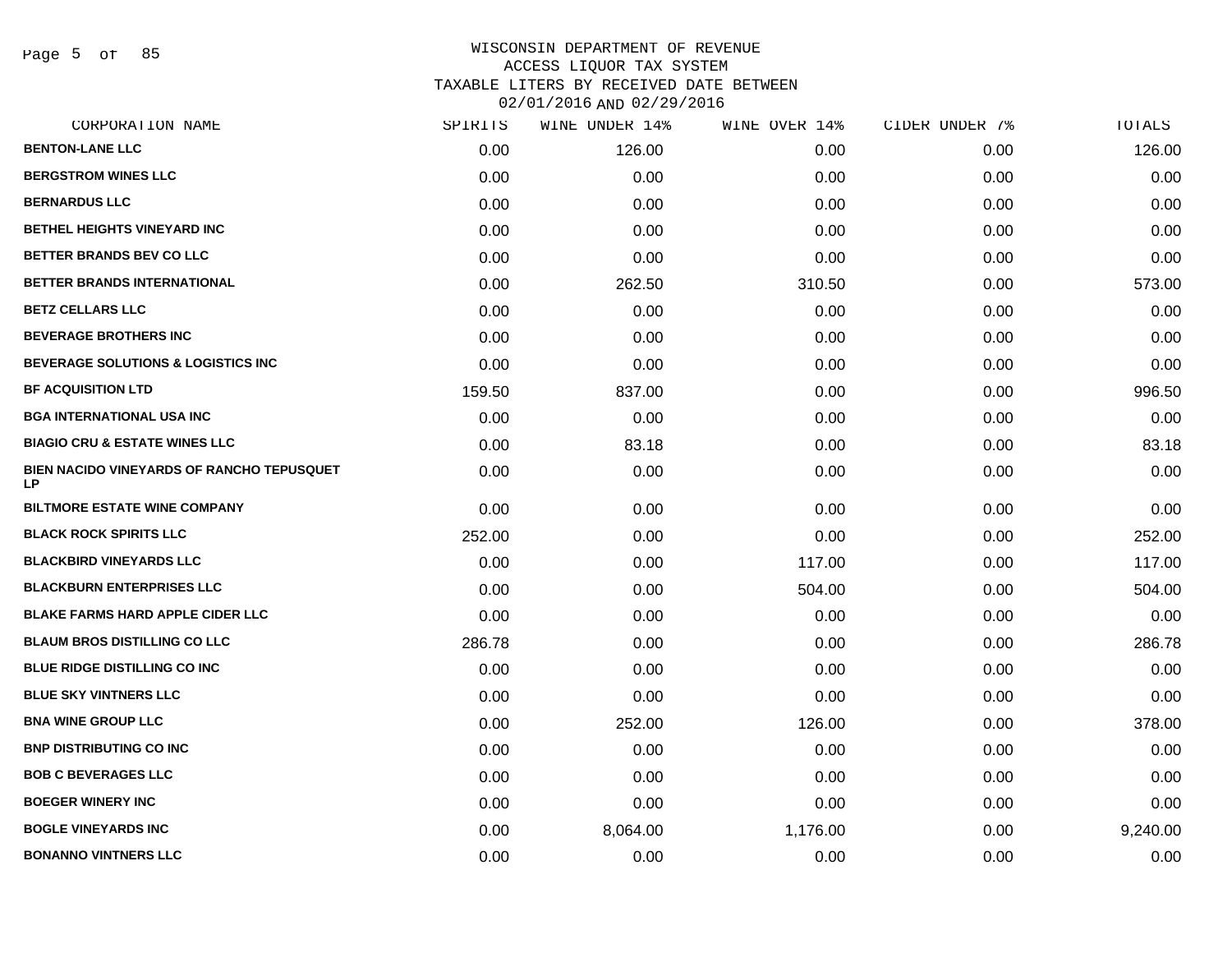Page 6 of 85

|            | WINE UNDER 14% | WINE OVER 14% | CIDER UNDER 7% | TOTALS     |
|------------|----------------|---------------|----------------|------------|
| 0.00       | 0.00           | 0.00          | 0.00           | 0.00       |
| 0.00       | 0.00           | 0.00          | 157,375.02     | 157,375.02 |
| 0.00       | 0.00           | 0.00          | 0.00           | 0.00       |
| 0.00       | 0.00           | 0.00          | 0.00           | 0.00       |
| 0.00       | 0.00           | 0.00          | 0.00           | 0.00       |
| 0.00       | 126.00         | 63.00         | 0.00           | 189.00     |
| 0.00       | 0.00           | 252.00        | 0.00           | 252.00     |
| 0.00       | 0.00           | 0.00          | 0.00           | 0.00       |
| 0.00       | 0.00           | 0.00          | 0.00           | 0.00       |
| 0.00       | 333.00         | 0.00          | 0.00           | 333.00     |
| 0.00       | 0.00           | 0.00          | 0.00           | 0.00       |
| 0.00       | 633.00         | 297.00        | 0.00           | 930.00     |
| 0.00       | 64,064.77      | 391.50        | 0.00           | 64,456.27  |
| 0.00       | 0.00           | 0.00          | 0.00           | 0.00       |
| 0.00       | 0.00           | 0.00          | 0.00           | 0.00       |
| 192,126.60 | 9,938.82       | 2,376.00      | 0.00           | 204,441.42 |
| 0.00       | 531.00         | 0.00          | 0.00           | 531.00     |
| 0.00       | 333.00         | 0.00          | 0.00           | 333.00     |
| 0.00       | 378.00         | 0.00          | 0.00           | 378.00     |
| 0.00       | 0.00           | 0.00          | 0.00           | 0.00       |
| 0.00       | 0.00           | 0.00          | 0.00           | 0.00       |
| 0.00       | 0.00           | 0.00          | 0.00           | 0.00       |
| 0.00       | 0.00           | 0.00          | 0.00           | 0.00       |
| 1,473.60   | 0.00           | 0.00          | 0.00           | 1,473.60   |
| 0.00       | 0.00           | 0.00          | 0.00           | 0.00       |
| 0.00       | 0.00           | 0.00          | 0.00           | 0.00       |
| 0.00       | 0.00           | 0.00          | 0.00           | 0.00       |
| 0.00       | 0.00           | 0.00          | 0.00           | 0.00       |
|            | SPIRITS        |               |                |            |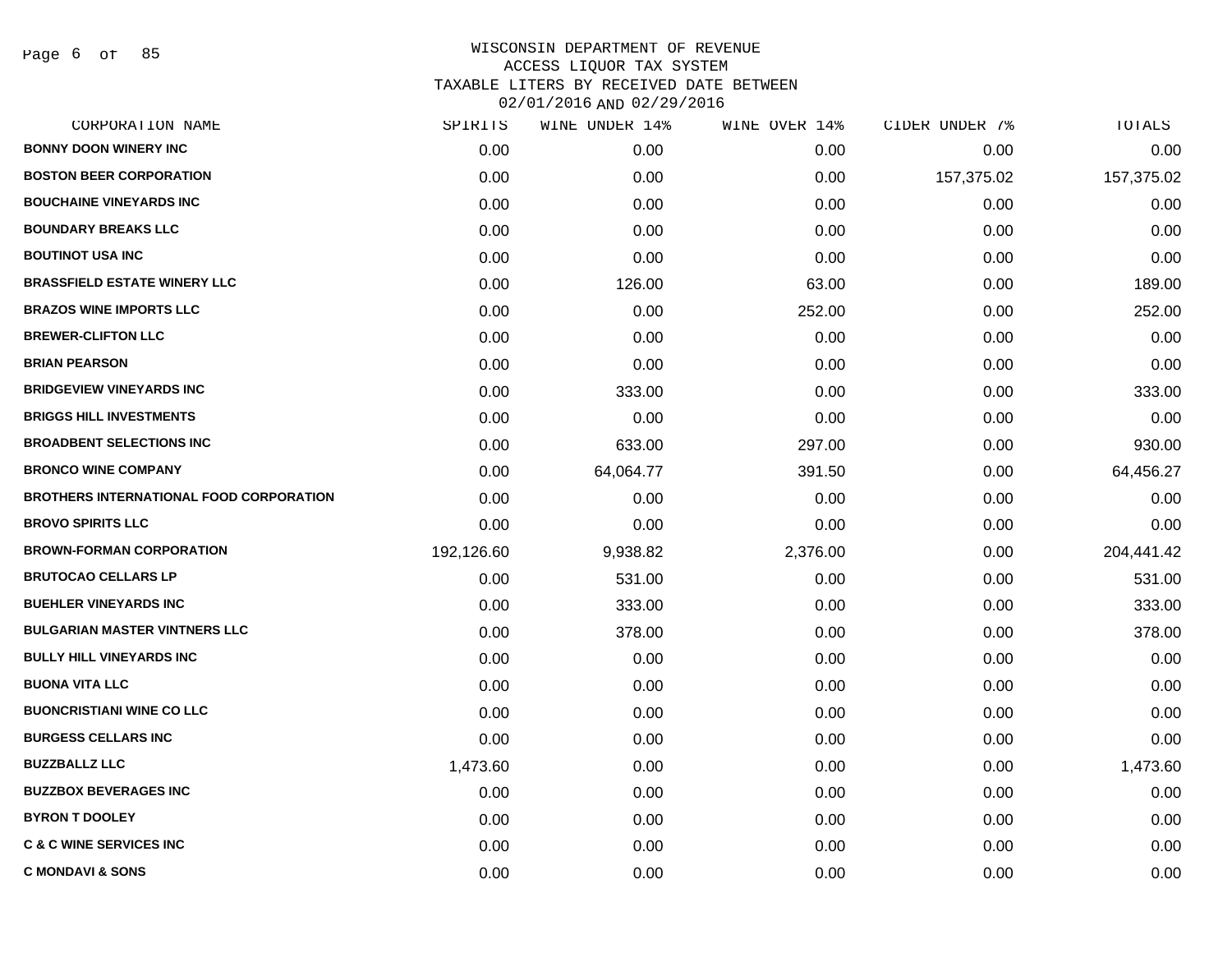Page 7 of 85

| CORPORATION NAME                       | SPIRITS   | WINE UNDER 14% | WINE OVER 14% | CIDER UNDER 7% | TOTALS    |
|----------------------------------------|-----------|----------------|---------------|----------------|-----------|
| <b>CA'MOMI WINERY LLC</b>              | 0.00      | 351.00         | 0.00          | 0.00           | 351.00    |
| <b>CABERNET CORP</b>                   | 0.00      | 1,336.50       | 36.00         | 0.00           | 1,372.50  |
| <b>CAIN CELLARS INC</b>                | 0.00      | 0.00           | 0.00          | 0.00           | 0.00      |
| <b>CAL VIN ENTERPRISES CORPORATION</b> | 0.00      | 0.00           | 0.00          | 0.00           | 0.00      |
| <b>CALCAREOUS VINEYARD LLC</b>         | 0.00      | 0.00           | 0.00          | 0.00           | 0.00      |
| <b>CALERA WINE COMPANY LP</b>          | 0.00      | 0.00           | 63.00         | 0.00           | 63.00     |
| <b>CALIFORNIA CIDER COMPANY</b>        | 0.00      | 0.00           | 0.00          | 0.00           | 0.00      |
| <b>CALIFORNIA NATURAL PRODUCTS INC</b> | 0.00      | 108.00         | 0.00          | 0.00           | 108.00    |
| <b>CALIFORNIA VINEYARDS INC</b>        | 0.00      | 0.00           | 0.00          | 0.00           | 0.00      |
| <b>CALISTOGA PARTNERS LP</b>           | 0.00      | 0.00           | 0.00          | 0.00           | 0.00      |
| <b>CALLUNA VINEYARDS LLC</b>           | 0.00      | 0.00           | 0.00          | 0.00           | 0.00      |
| <b>CAMARDA CORP</b>                    | 0.00      | 252.00         | 24.00         | 0.00           | 276.00    |
| <b>CAMPARI AMERICA LLC</b>             | 20,599.50 | 0.00           | 0.00          | 0.00           | 20,599.50 |
| <b>CANNON RIVER WINERY LLC</b>         | 0.00      | 0.00           | 0.00          | 0.00           | 0.00      |
| <b>CAPE CLASSICS INC</b>               | 0.00      | 963.00         | 18.00         | 0.00           | 981.00    |
| <b>CARAVEL GROUP LLC</b>               | 0.00      | 0.00           | 0.00          | 0.00           | 0.00      |
| <b>CARDWELL HILL CELLARS LLC</b>       | 0.00      | 0.00           | 0.00          | 0.00           | 0.00      |
| <b>CARIBBEAN DISTILLERS LLC</b>        | 0.00      | 0.00           | 0.00          | 0.00           | 0.00      |
| <b>CARIBBEAN SPIRITS INC</b>           | 0.00      | 0.00           | 0.00          | 0.00           | 0.00      |
| <b>CARL JEPPSON COMPANY</b>            | 216.00    | 0.00           | 0.00          | 0.00           | 216.00    |
| <b>CARL THOMA</b>                      | 0.00      | 0.00           | 0.00          | 0.00           | 0.00      |
| <b>CARLSON VINEYARDS INC</b>           | 0.00      | 0.00           | 0.00          | 0.00           | 0.00      |
| <b>CAROLE MINOGUE</b>                  | 0.00      | 0.00           | 0.00          | 0.00           | 0.00      |
| <b>CAROLINA DISTRIBUTION LLC</b>       | 0.00      | 0.00           | 0.00          | 0.00           | 0.00      |
| <b>CARRIAGE HOUSE IMPORTS, LTD.</b>    | 0.00      | 0.00           | 0.00          | 0.00           | 0.00      |
| <b>CASTLE BRANDS USA CORP</b>          | 5,073.00  | 0.00           | 0.00          | 0.00           | 5,073.00  |
| <b>CASTORO CELLARS</b>                 | 0.00      | 378.00         | 27.00         | 0.00           | 405.00    |
| <b>CEDAR KNOLL VINEYARDS INC</b>       | 0.00      | 0.00           | 0.00          | 0.00           | 0.00      |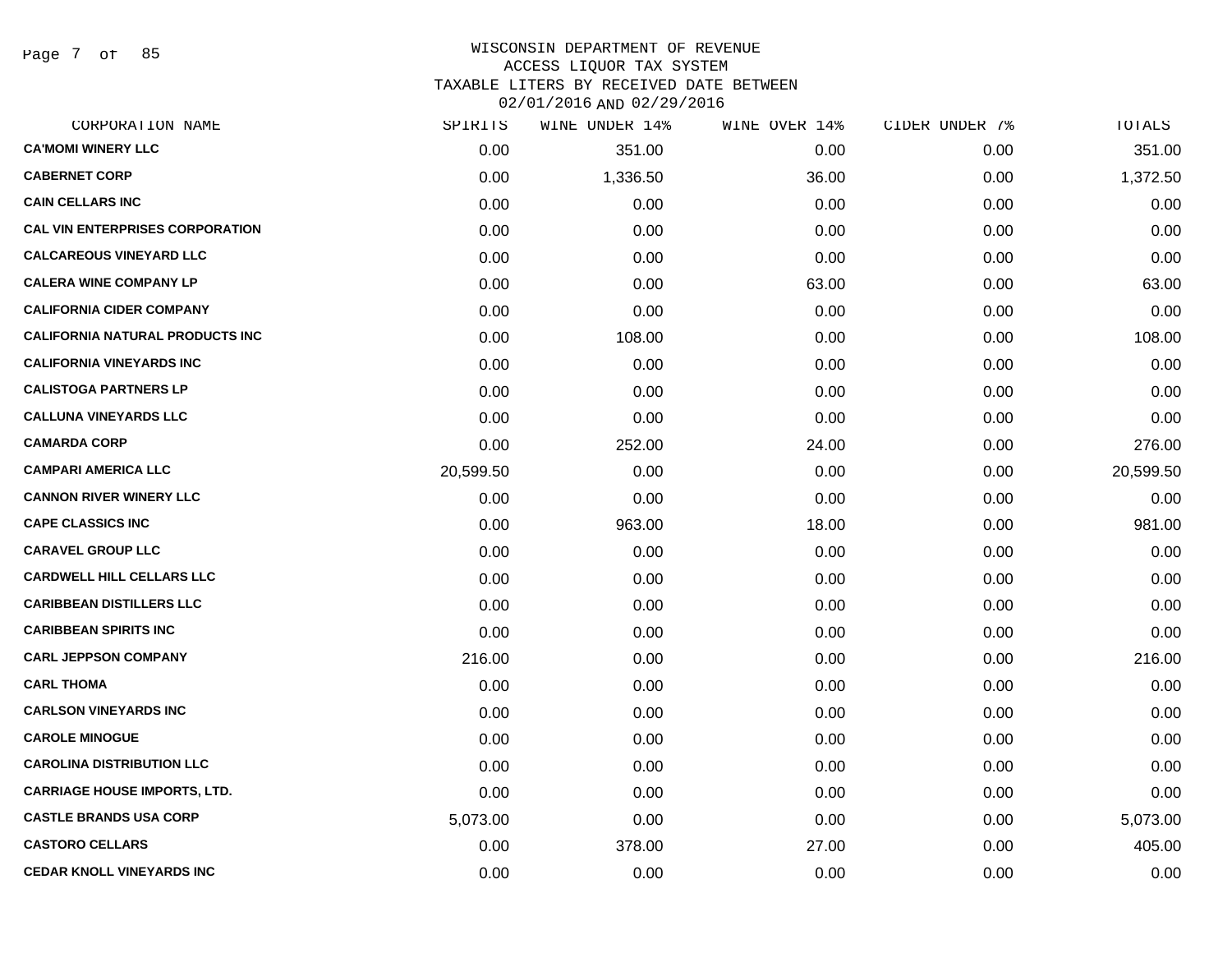Page 8 of 85

| CORPORATION NAME                            | SPIRITS   | WINE UNDER 14% | WINE OVER 14% | CIDER UNDER 7% | TOTALS    |
|---------------------------------------------|-----------|----------------|---------------|----------------|-----------|
| <b>CELEBRATION DISTILLATION CORPORATION</b> | 0.00      | 0.00           | 0.00          | 0.00           | 0.00      |
| <b>CELLAR DOOR SELECTIONS LLC</b>           | 0.00      | 0.00           | 0.00          | 0.00           | 0.00      |
| <b>CELLARS INTERNATIONAL INC</b>            | 0.00      | 147.40         | 0.00          | 0.00           | 147.40    |
| <b>CELLO VIA INC</b>                        | 0.00      | 0.00           | 0.00          | 0.00           | 0.00      |
| <b>CENTER VALLEY ORCHARDS LLC</b>           | 0.00      | 0.00           | 0.00          | 0.00           | 0.00      |
| <b>CHAPPELLET WINERY INC</b>                | 0.00      | 0.00           | 819.00        | 0.00           | 819.00    |
| <b>CHAPTER 24 VINEYARDS LLC</b>             | 0.00      | 0.00           | 0.00          | 0.00           | 0.00      |
| <b>CHARBAUT AMERICA INC</b>                 | 0.00      | 0.00           | 0.00          | 0.00           | 0.00      |
| <b>CHARLES &amp; MARTHA BARRA</b>           | 0.00      | 0.00           | 0.00          | 0.00           | 0.00      |
| <b>CHARLES JACQUIN ET CIE INC</b>           | 14,277.31 | 0.00           | 265.38        | 0.00           | 14,542.69 |
| <b>CHARLES NEAL SELECTIONS INC</b>          | 18.00     | 252.00         | 0.00          | 0.00           | 270.00    |
| <b>CHARLES REININGER LLC</b>                | 0.00      | 0.00           | 0.00          | 0.00           | 0.00      |
| <b>CHATEAU BARNABY LLC</b>                  | 0.00      | 27.00          | 0.00          | 0.00           | 27.00     |
| <b>CHATEAU DIANA LLC</b>                    | 0.00      | 0.00           | 0.00          | 0.00           | 0.00      |
| <b>CHATHAM IMPORTS INC</b>                  | 450.00    | 0.00           | 0.00          | 0.00           | 450.00    |
| <b>CHEHALEM INC</b>                         | 0.00      | 0.00           | 0.00          | 0.00           | 0.00      |
| <b>CHICAGO DISTILLING COMPANY LLC</b>       | 0.00      | 0.00           | 0.00          | 0.00           | 0.00      |
| <b>CHOYA UMESHU USA INC</b>                 | 0.00      | 54.00          | 132.00        | 0.00           | 186.00    |
| <b>CHRISTIAN P SCHAEFER</b>                 | 0.00      | 0.00           | 0.00          | 0.00           | 0.00      |
| <b>CHRISTOPHER DRAKE WHITCRAFT</b>          | 0.00      | 0.00           | 0.00          | 0.00           | 0.00      |
| <b>CHRISTOPHER FIGGINS</b>                  | 0.00      | 0.00           | 0.00          | 0.00           | 0.00      |
| <b>CHRISTOPHER J FLOOD</b>                  | 0.00      | 0.00           | 0.00          | 0.00           | 0.00      |
| <b>CHRISTOPHER M JAMES</b>                  | 0.00      | 0.00           | 0.00          | 0.00           | 0.00      |
| <b>CHRISTOPHER MICHAEL WINES LLC</b>        | 0.00      | 0.00           | 0.00          | 0.00           | 0.00      |
| <b>CLAAR CELLARS LLC</b>                    | 0.00      | 0.00           | 0.00          | 0.00           | 0.00      |
| <b>CLARA STREET COMPANY</b>                 | 0.00      | 0.00           | 0.00          | 0.00           | 0.00      |
| <b>CLASSIC WINE IMPORTS INC</b>             | 0.00      | 0.00           | 0.00          | 0.00           | 0.00      |
| <b>CLASSICAL WINES FROM SPAIN LTD</b>       | 0.00      | 0.00           | 0.00          | 0.00           | 0.00      |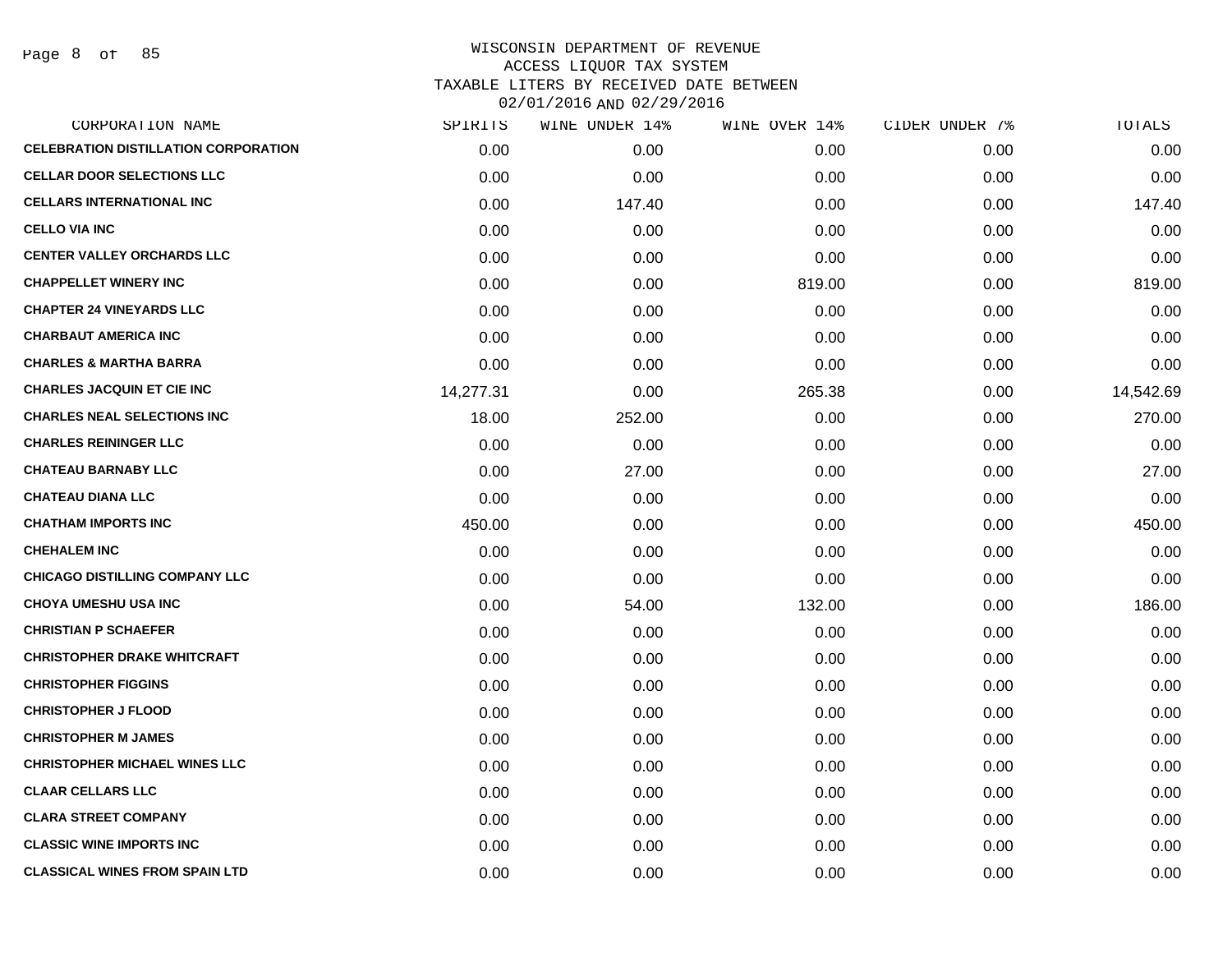Page 9 of 85

| CORPORATION NAME                             | SPIRITS    | WINE UNDER 14% | WINE OVER 14% | CIDER UNDER 7% | TOTALS     |
|----------------------------------------------|------------|----------------|---------------|----------------|------------|
| <b>CLENDENENLINDQUIST VINTNERS</b>           | 0.00       | 0.00           | 0.00          | 0.00           | 0.00       |
| <b>CLINE CELLARS INC</b>                     | 0.00       | 756.00         | 2,268.00      | 0.00           | 3,024.00   |
| <b>CLINE SISTERS IMPORTS LLC</b>             | 0.00       | 0.00           | 0.00          | 0.00           | 0.00       |
| <b>CLINT PROPERTIES INC</b>                  | 0.00       | 0.00           | 0.00          | 0.00           | 0.00       |
| <b>CLOS DU VAL WINE CO LTD</b>               | 0.00       | 63.00          | 324.00        | 0.00           | 387.00     |
| <b>COCKTAIL CRAFTERS LLC</b>                 | 0.00       | 0.00           | 0.00          | 0.00           | 0.00       |
| <b>CODY T WRIGHT</b>                         | 0.00       | 0.00           | 0.00          | 0.00           | 0.00       |
| <b>COHO WINES LLC</b>                        | 0.00       | 0.00           | 0.00          | 0.00           | 0.00       |
| <b>COLORADO CIDER COMPANY LLC</b>            | 0.00       | 0.00           | 0.00          | 0.00           | 0.00       |
| <b>CONSTELLATION BRANDS INC</b>              | 104,356.20 | 387,120.47     | 23,463.00     | 0.00           | 514,939.67 |
| <b>CONWAY VINEYARDS INC</b>                  | 0.00       | 0.00           | 0.00          | 0.00           | 0.00       |
| <b>COPA CACHACA CORPORATION</b>              | 0.00       | 0.00           | 0.00          | 0.00           | 0.00       |
| <b>COPAIN WINE CELLARS LLC</b>               | 0.00       | 0.00           | 0.00          | 0.00           | 0.00       |
| <b>COPPER &amp; KINGS AMERICAN BRANDY CO</b> | 1,181.70   | 0.00           | 0.00          | 0.00           | 1,181.70   |
| <b>COPPER CANE LLC</b>                       | 0.00       | 90.00          | 378.00        | 0.00           | 468.00     |
| <b>CORA IMPORTS LTD</b>                      | 0.00       | 0.00           | 0.00          | 0.00           | 0.00       |
| <b>CORDELINA WINE COMPANY LLC</b>            | 0.00       | 0.00           | 0.00          | 0.00           | 0.00       |
| <b>CORK ALLIANCE INC</b>                     | 0.00       | 0.00           | 0.00          | 0.00           | 0.00       |
| <b>CORNER CREEK DISTILLERY CO</b>            | 0.00       | 0.00           | 0.00          | 0.00           | 0.00       |
| <b>CORNERSTONE CELLARS INC</b>               | 0.00       | 0.00           | 0.00          | 0.00           | 0.00       |
| <b>COUP DE FOUDRE LLC</b>                    | 0.00       | 0.00           | 0.00          | 0.00           | 0.00       |
| <b>COURAGEOUS INC</b>                        | 0.00       | 0.00           | 0.00          | 0.00           | 0.00       |
| <b>CRACOVIA BRANDS INC</b>                   | 117.00     | 0.00           | 36.00         | 0.00           | 153.00     |
| <b>CRAFTED ARTISAN MEADERY LLC</b>           | 0.00       | 0.00           | 0.00          | 0.00           | 0.00       |
| <b>CRAIG JAFFURS</b>                         | 0.00       | 0.00           | 0.00          | 0.00           | 0.00       |
| <b>CREATIVE WINE CONCEPTS INC</b>            | 0.00       | 0.00           | 0.00          | 0.00           | 0.00       |
| <b>CREW WINE COMPANY LLC</b>                 | 0.00       | 688.60         | 0.00          | 0.00           | 688.60     |
| <b>CRIBARI VINEYARDS INC</b>                 | 0.00       | 0.00           | 0.00          | 0.00           | 0.00       |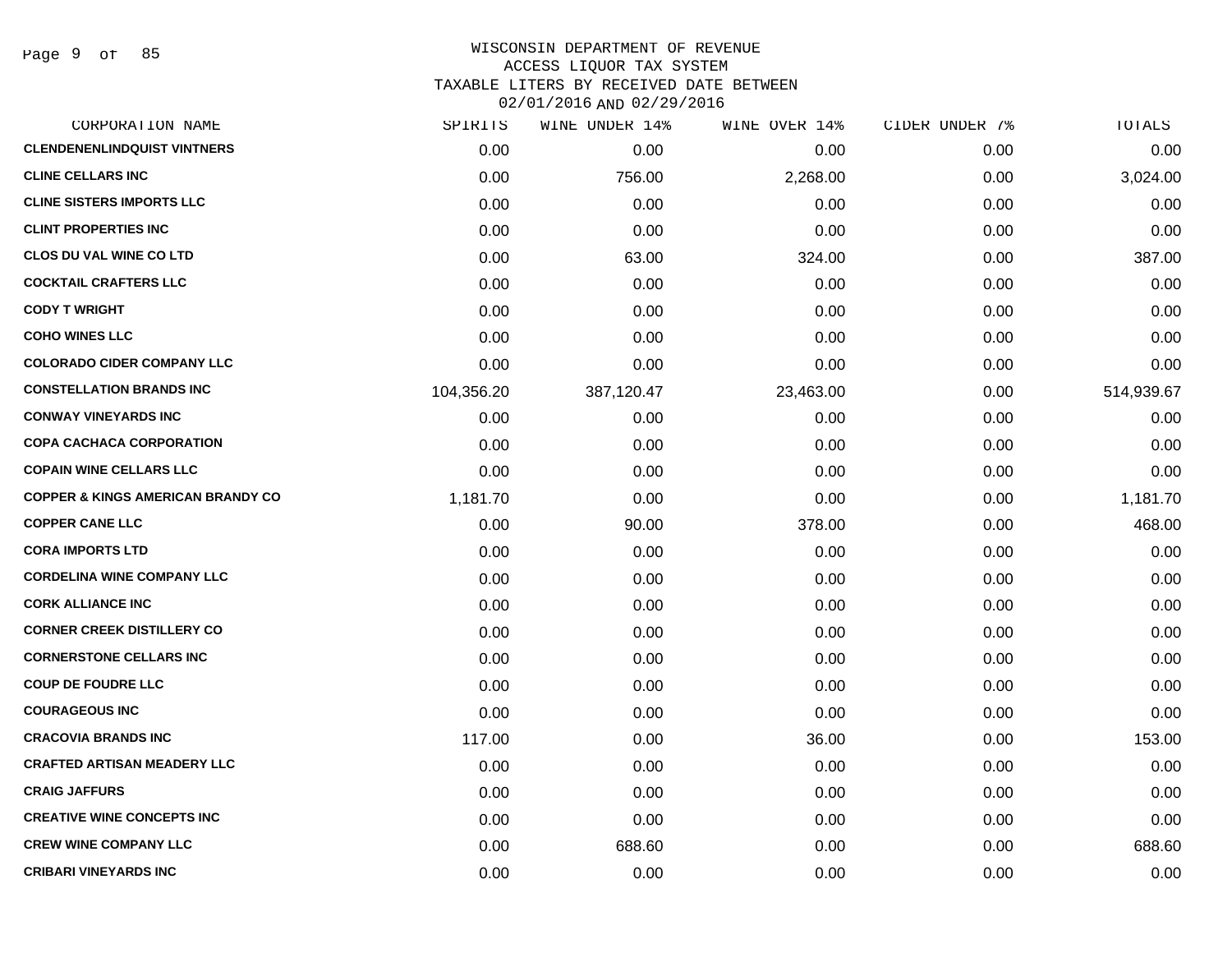Page 10 of 85

| CORPORATION NAME                        | SPIRITS  | WINE UNDER 14% | WINE OVER 14% | CIDER UNDER 7% | TOTALS    |
|-----------------------------------------|----------|----------------|---------------|----------------|-----------|
| <b>CRIMSON WINE GROUP LTD</b>           | 0.00     | 0.00           | 0.00          | 0.00           | 0.00      |
| <b>CRISPIN CIDER COMPANY</b>            | 0.00     | 0.00           | 0.00          | 0.00           | 0.00      |
| <b>CRISTOM VINEYARDS INC</b>            | 0.00     | 279.00         | 0.00          | 0.00           | 279.00    |
| <b>CROWLEY WINES LLC</b>                | 0.00     | 0.00           | 0.00          | 0.00           | 0.00      |
| <b>CROWN POINT WINERY LLC</b>           | 0.00     | 0.00           | 126.00        | 0.00           | 126.00    |
| <b>CROWN VALLEY WINERY INC</b>          | 0.00     | 0.00           | 0.00          | 0.00           | 0.00      |
| <b>CULT OF 8</b>                        | 0.00     | 504.00         | 315.00        | 0.00           | 819.00    |
| <b>CULTIVATE WINES LLC</b>              | 0.00     | 0.00           | 0.00          | 0.00           | 0.00      |
| <b>CURIOUS VINE LLC</b>                 | 0.00     | 0.00           | 0.00          | 0.00           | 0.00      |
| <b>CUSHMAN WINERY CORPORATION</b>       | 0.00     | 0.00           | 0.00          | 0.00           | 0.00      |
| <b>CUTLER'S ARTISAN SPIRITS INC</b>     | 0.00     | 0.00           | 0.00          | 0.00           | 0.00      |
| <b>CUVAISON INC</b>                     | 0.00     | 0.00           | 31.50         | 0.00           | 31.50     |
| <b>D &amp; D VINEYARDS INC</b>          | 0.00     | 297.00         | 0.00          | 0.00           | 297.00    |
| <b>D &amp; J F CELLARS INC</b>          | 0.00     | 72.00          | 0.00          | 0.00           | 72.00     |
| <b>D.G.L. DISTRIBUTORS, INC.</b>        | 0.00     | 0.00           | 0.00          | 0.00           | 0.00      |
| <b>DAEDALUS CELLARS CO</b>              | 0.00     | 630.00         | 0.00          | 0.00           | 630.00    |
| <b>DAN CAREY</b>                        | 0.00     | 0.00           | 0.00          | 0.00           | 0.00      |
| <b>DANCING COYOTE WINES</b>             | 0.00     | 0.00           | 0.00          | 0.00           | 0.00      |
| <b>DANIEL SCHOENFELD</b>                | 0.00     | 0.00           | 0.00          | 0.00           | 0.00      |
| <b>DAOU VINEYARDS LLC</b>               | 0.00     | 0.00           | 0.00          | 0.00           | 0.00      |
| <b>DAQUINO ITALIAN IMPORTING CO INC</b> | 0.00     | 0.00           | 0.00          | 0.00           | 0.00      |
| <b>DARIOUSH KHALEDI WINERY LLC</b>      | 0.00     | 0.00           | 67.50         | 0.00           | 67.50     |
| <b>DAVID ARTHUR VINEYARDS LLC</b>       | 0.00     | 0.00           | 0.00          | 0.00           | 0.00      |
| <b>DAVID B POTTER</b>                   | 0.00     | 72.00          | 54.00         | 0.00           | 126.00    |
| <b>DAVID N RAYNE</b>                    | 404.25   | 9,926.53       | 763.50        | 0.00           | 11,094.28 |
| <b>DAVID PERKINS</b>                    | 1,476.00 | 0.00           | 0.00          | 0.00           | 1,476.00  |
| <b>DAVID R BARNES</b>                   | 0.00     | 2.25           | 9.75          | 0.00           | 12.00     |
| DAVIDS PINOT VINEYARDS INC              | 0.00     | 0.00           | 0.00          | 0.00           | 0.00      |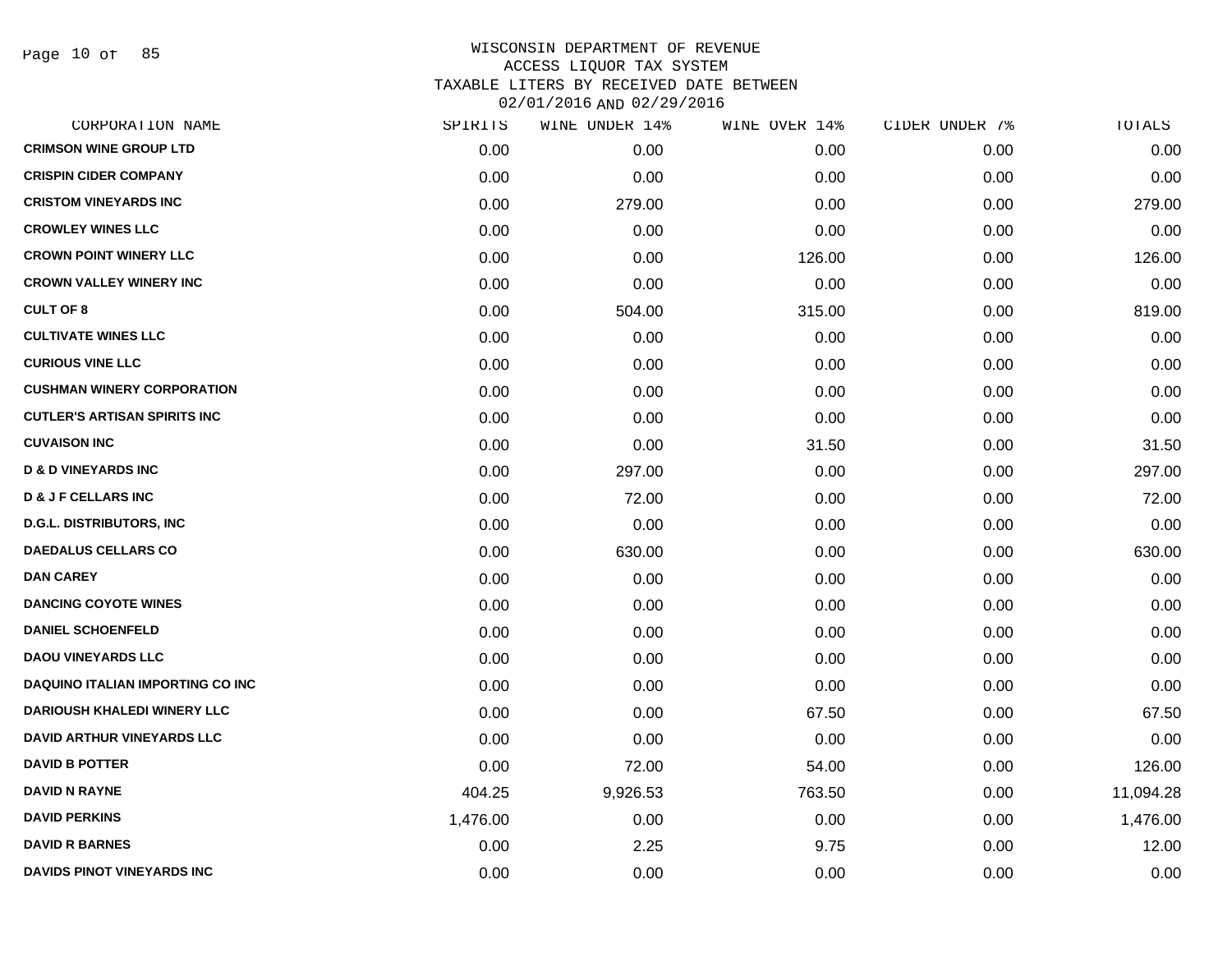Page 11 of 85

## WISCONSIN DEPARTMENT OF REVENUE ACCESS LIQUOR TAX SYSTEM TAXABLE LITERS BY RECEIVED DATE BETWEEN

| CORPORATION NAME                                                         | SPIRITS    | WINE UNDER 14% | WINE OVER 14% | CIDER UNDER 7% | TOTALS     |
|--------------------------------------------------------------------------|------------|----------------|---------------|----------------|------------|
| <b>DAVIN A SHERWOOD</b>                                                  | 0.00       | 0.00           | 0.00          | 0.00           | 0.00       |
| DE BORTOLI WINES U.S.A., INC.                                            | 0.00       | 0.00           | 0.00          | 0.00           | 0.00       |
| DE MAISON SELECTIONS INC                                                 | 1.50       | 576.00         | 184.50        | 0.00           | 762.00     |
| <b>DELEGAT USA INC</b>                                                   | 0.00       | 0.00           | 0.00          | 0.00           | 0.00       |
| <b>DELICATO VINEYARDS INC</b>                                            | 0.00       | 93,771.00      | 9,522.00      | 0.00           | 103,293.00 |
| <b>DELILLE CELLARS LLC</b>                                               | 0.00       | 0.00           | 0.00          | 0.00           | 0.00       |
| <b>DEMERARA DISTILLERS (USA) INC</b>                                     | 0.00       | 0.00           | 0.00          | 0.00           | 0.00       |
| <b>DEROSE WINERY INC</b>                                                 | 0.00       | 0.00           | 0.00          | 0.00           | 0.00       |
| <b>DERRICK C MANCINI</b>                                                 | 0.00       | 0.00           | 0.00          | 0.00           | 0.00       |
| <b>DIAGEO AMERICAS INC</b>                                               | 135,904.00 | 0.00           | 0.00          | 0.00           | 135,904.00 |
| <b>DIAMOND IMPORTERS INC</b>                                             | 0.00       | 0.00           | 0.00          | 0.00           | 0.00       |
| <b>DISARONNO INTERNATIONAL LLC</b>                                       | 1,755.00   | 0.00           | 0.00          | 0.00           | 1,755.00   |
| DISTILLERY NO. 209 LTD NAPA CALIFORNIA                                   | 0.00       | 0.00           | 0.00          | 0.00           | 0.00       |
| <b>DIVOT ENTERPRISES LLC</b>                                             | 0.00       | 0.00           | 0.00          | 0.00           | 0.00       |
| <b>DOMAINE DE LA TERRE ROUGE LTD</b>                                     | 0.00       | 0.00           | 279.29        | 0.00           | 279.29     |
| <b>DOMAINE DE MARIA SOTER LLC</b>                                        | 0.00       | 126.00         | 0.00          | 0.00           | 126.00     |
| <b>DOMAINE SELECT WINE &amp; SPIRITS LLC</b>                             | 0.00       | 0.00           | 0.00          | 0.00           | 0.00       |
| <b>DOMAINE SELECT WINE ESTATES LLC</b>                                   | 48.00      | 420.00         | 0.00          | 0.00           | 468.00     |
| <b>DOMAINE SERENE VINEYARDS &amp; WINERY INC</b>                         | 0.00       | 0.00           | 0.00          | 0.00           | 0.00       |
| <b>DOMAINE ST GEORGE</b>                                                 | 0.00       | 585.00         | 0.00          | 0.00           | 585.00     |
| <b>DOMENICO PETRALIA</b>                                                 | 0.00       | 0.00           | 0.00          | 0.00           | 0.00       |
| <b>DON SEBASTIANI &amp; SONS INTERNATIONAL WINE</b><br><b>NEGOCIANTS</b> | 0.00       | 3,174.00       | 126.00        | 0.00           | 3,300.00   |
| <b>DOUBLE DIAMOND DISTILLERY LLC</b>                                     | 324.00     | 0.00           | 0.00          | 0.00           | 324.00     |
| <b>DOUBLE DOWN SPIRITS LLC</b>                                           | 0.00       | 0.00           | 0.00          | 0.00           | 0.00       |
| <b>DOYNA LTD</b>                                                         | 0.00       | 0.00           | 0.00          | 0.00           | 0.00       |
| <b>DREYER WINE LLC</b>                                                   | 0.00       | 0.00           | 0.00          | 0.00           | 0.00       |
| <b>DREYFUS ASHBY INC</b>                                                 | 0.00       | 1,791.00       | 189.00        | 0.00           | 1,980.00   |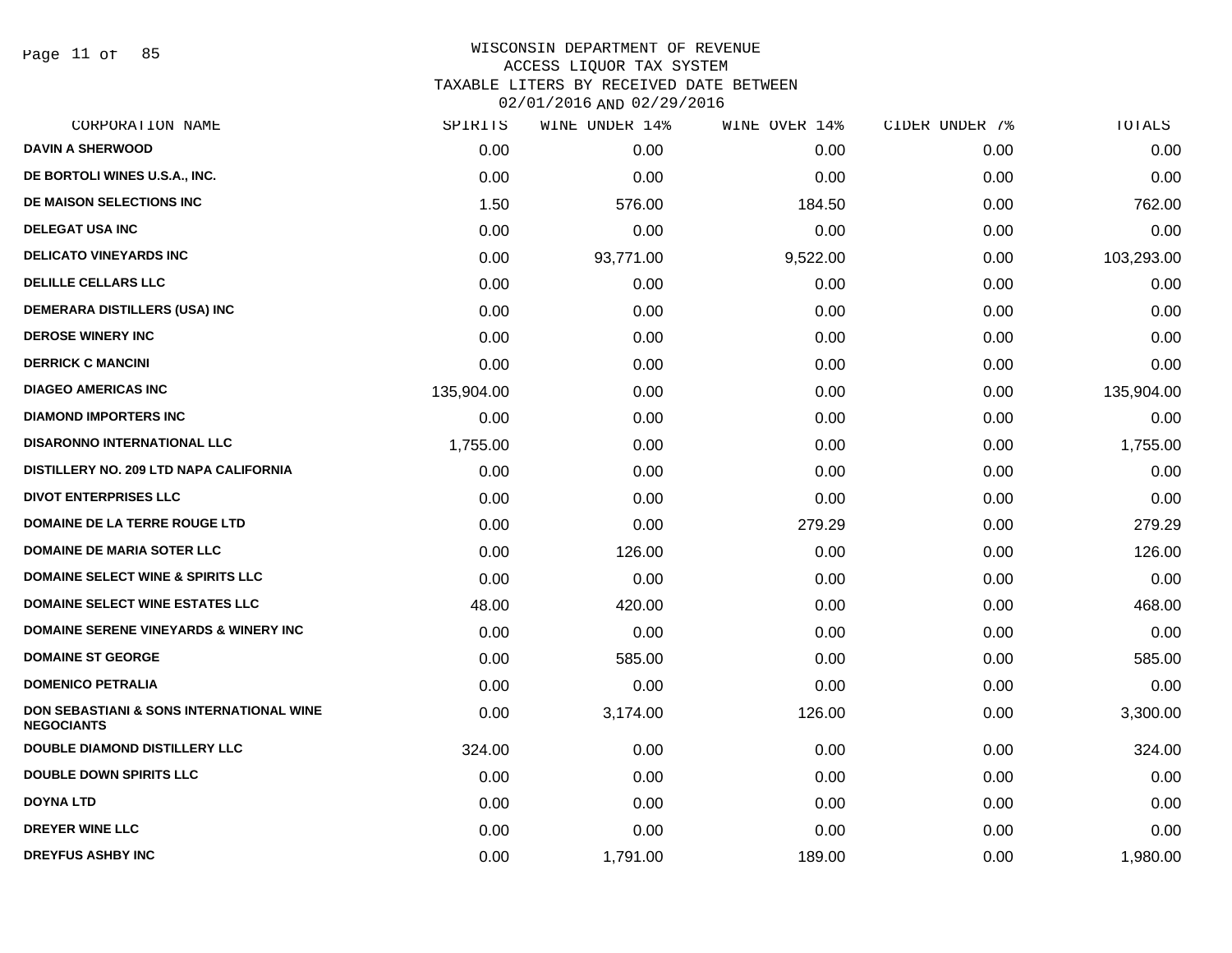Page 12 of 85

#### WISCONSIN DEPARTMENT OF REVENUE ACCESS LIQUOR TAX SYSTEM

TAXABLE LITERS BY RECEIVED DATE BETWEEN

| CORPORATION NAME                        | SPIRITS    | WINE UNDER 14% | WINE OVER 14% | CIDER UNDER 7% | TOTALS     |
|-----------------------------------------|------------|----------------|---------------|----------------|------------|
| <b>DRINKS AMERICAS INC</b>              | 0.00       | 0.00           | 0.00          | 0.00           | 0.00       |
| DRY CREEK VINEYARD INC                  | 0.00       | 0.00           | 0.00          | 0.00           | 0.00       |
| DRY FLY DISTILLING INC                  | 0.00       | 0.00           | 0.00          | 0.00           | 0.00       |
| <b>DUCKHORN WINE COMPANY</b>            | 0.00       | 3,276.00       | 571.50        | 0.00           | 3,847.50   |
| DUGGANS DISTILLERS PRODUCTS CORPORATION | 216.00     | 126.00         | 0.00          | 0.00           | 342.00     |
| <b>DUMOL INC</b>                        | 0.00       | 0.00           | 0.00          | 0.00           | 0.00       |
| <b>DUNHAM CELLARS LLC</b>               | 0.00       | 252.00         | 0.00          | 0.00           | 252.00     |
| <b>DUNN VINEYARDS LLC</b>               | 0.00       | 0.00           | 0.00          | 0.00           | 0.00       |
| DUTTON GOLDFIELD WINERY LLC             | 0.00       | 0.00           | 0.00          | 0.00           | 0.00       |
| <b>DV SPIRITS LLC</b>                   | 0.00       | 0.00           | 0.00          | 0.00           | 0.00       |
| <b>E &amp; J GALLO WINERY</b>           | 127,789.23 | 737,797.90     | 34,222.50     | 0.00           | 899,809.63 |
| <b>EAGLE EYE IMPORTS LLC</b>            | 0.00       | 0.00           | 0.00          | 0.00           | 0.00       |
| <b>EAGLES LANDING WINERY LLC</b>        | 0.00       | 227.25         | 0.00          | 0.00           | 227.25     |
| <b>EASTERN LIQUORS USA INC</b>          | 0.00       | 0.00           | 0.00          | 0.00           | 0.00       |
| <b>EAUX DE VIE INC</b>                  | 0.00       | 0.00           | 0.00          | 0.00           | 0.00       |
| <b>EBERLE WINERY LP</b>                 | 0.00       | 0.00           | 108.00        | 0.00           | 108.00     |
| <b>ECLIPSE ASSETS LLC</b>               | 0.00       | 0.00           | 180.00        | 0.00           | 180.00     |
| <b>ECOSUR GROUP LLC</b>                 | 0.00       | 576.00         | 0.00          | 0.00           | 576.00     |
| <b>EGELHOFF WINES INC</b>               | 0.00       | 0.00           | 0.00          | 0.00           | 0.00       |
| EHREN JORDAN WINE CELLARS LLC           | 0.00       | 270.00         | 0.00          | 0.00           | 270.00     |
| <b>EIGHT BOTTLES LLC</b>                | 0.00       | 45.00          | 31.50         | 0.00           | 76.50      |
| <b>ELK COVE VINEYARDS INC</b>           | 0.00       | 63.00          | 0.00          | 0.00           | 63.00      |
| <b>ELV HOLDINGS INC</b>                 | 0.00       | 0.00           | 0.00          | 0.00           | 0.00       |
| <b>ELV-OREGON LLC</b>                   | 0.00       | 0.00           | 0.00          | 0.00           | 0.00       |
| <b>ELYSE WINERY LLC</b>                 | 0.00       | 0.00           | 0.00          | 0.00           | 0.00       |
| <b>EMCO CHEMICAL DISTRIBUTORS, INC.</b> | 0.00       | 0.00           | 0.00          | 0.00           | 0.00       |
| <b>EMILIO GUGLIELMO WINERY INC</b>      | 0.00       | 0.00           | 0.00          | 0.00           | 0.00       |
| <b>EMPSON USA INC</b>                   | 0.00       | 1,079.87       | 0.00          | 0.00           | 1,079.87   |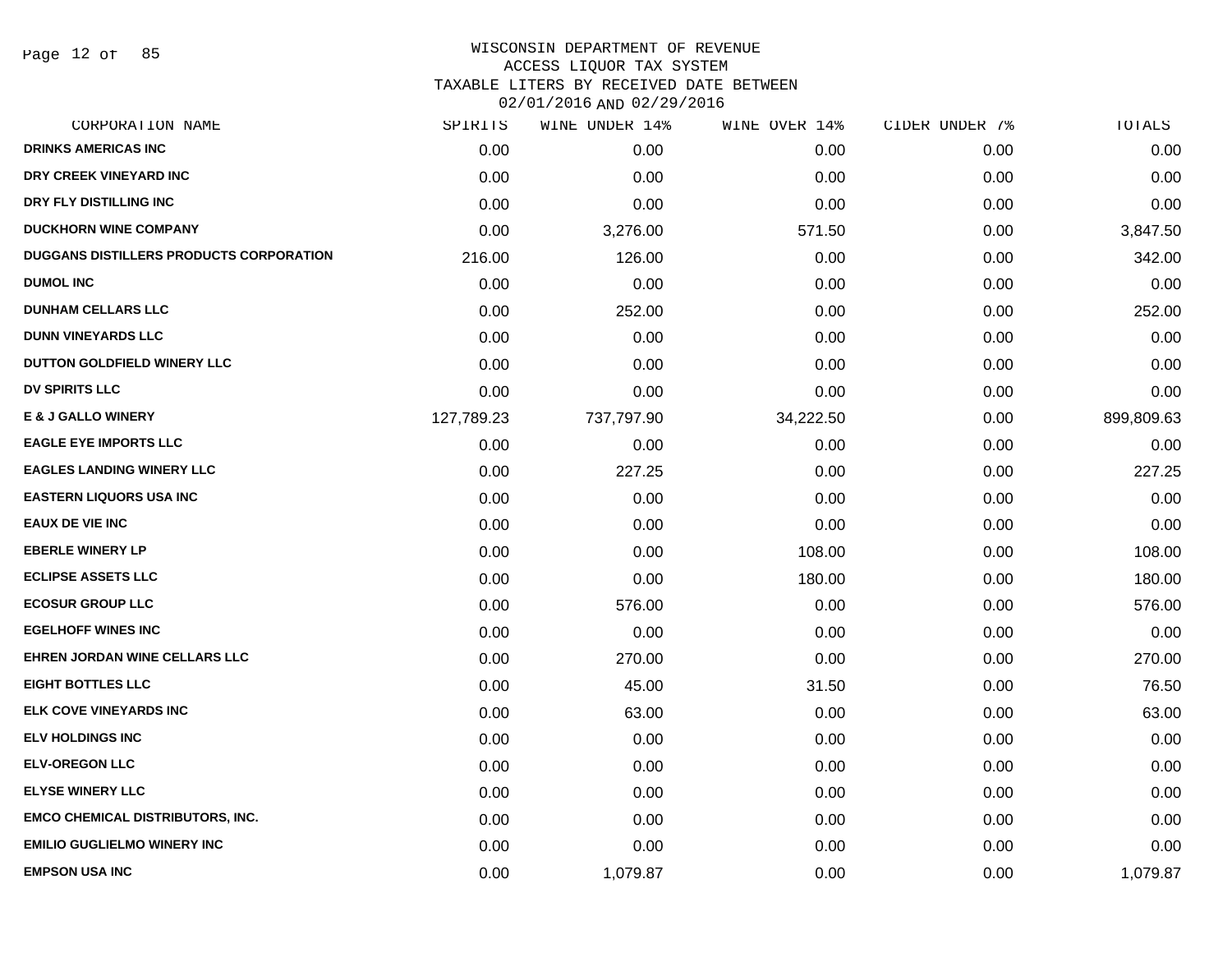Page 13 of 85

#### WISCONSIN DEPARTMENT OF REVENUE ACCESS LIQUOR TAX SYSTEM TAXABLE LITERS BY RECEIVED DATE BETWEEN

| CORPORATION NAME                                 | SPIRITS   | WINE UNDER 14% | WINE OVER 14% | CIDER UNDER 7% | TOTALS    |
|--------------------------------------------------|-----------|----------------|---------------|----------------|-----------|
| <b>ENOS VINEYARDS INC</b>                        | 0.00      | 0.00           | 189.00        | 0.00           | 189.00    |
| <b>ENOTEC IMPORTS INC</b>                        | 0.00      | 158.09         | 0.00          | 0.00           | 158.09    |
| <b>ENOVATION BRANDS INC</b>                      | 0.00      | 1,150.50       | 0.00          | 0.00           | 1,150.50  |
| <b>EPIC VENTURES INC</b>                         | 0.00      | 1,962.00       | 27.00         | 0.00           | 1,989.00  |
| <b>EPICUREAN WINES LLC</b>                       | 0.00      | 0.00           | 189.00        | 0.00           | 189.00    |
| <b>ERIC FLANAGAN</b>                             | 0.00      | 0.00           | 0.00          | 0.00           | 0.00      |
| <b>ERIC TRUMP WINE MANUFACTURING LLC</b>         | 0.00      | 0.00           | 0.00          | 0.00           | 0.00      |
| <b>ERNST A STORM</b>                             | 0.00      | 0.00           | 0.00          | 0.00           | 0.00      |
| <b>ESSER WINES LLC</b>                           | 0.00      | 0.00           | 0.00          | 0.00           | 0.00      |
| <b>EUGENE WINE CELLARS LLC</b>                   | 0.00      | 0.00           | 0.00          | 0.00           | 0.00      |
| <b>EUROPEAN IMPORTS &amp; EXPORTS LLC</b>        | 0.00      | 0.00           | 0.00          | 0.00           | 0.00      |
| <b>EUROPEAN WINE IMPORTS INC</b>                 | 0.00      | 567.83         | 0.00          | 0.00           | 567.83    |
| <b>EVAKI INC</b>                                 | 0.00      | 0.00           | 0.00          | 0.00           | 0.00      |
| EVESHAM WOOD VINEYARD AND WINERY LLC             | 0.00      | 0.00           | 0.00          | 0.00           | 0.00      |
| <b>EXCELSIOR WINE COMPANY LLC</b>                | 0.00      | 4,806.00       | 0.00          | 0.00           | 4,806.00  |
| <b>F KORBEL &amp; BROS INC</b>                   | 0.00      | 0.00           | 0.00          | 0.00           | 0.00      |
| <b>F&amp;F FINE WINES INTERNATIONAL INC</b>      | 0.00      | 630.00         | 0.00          | 0.00           | 630.00    |
| F.X. MAGNER SELECTIONS, INC.                     | 0.00      | 0.00           | 0.00          | 0.00           | 0.00      |
| <b>FANTIS IMPORTS INC</b>                        | 0.00      | 0.00           | 0.00          | 0.00           | 0.00      |
| <b>FASEL SHENSTONE LLC</b>                       | 0.00      | 0.00           | 0.00          | 0.00           | 0.00      |
| <b>FAT GAUCHO WINES LLC</b>                      | 0.00      | 0.00           | 0.00          | 0.00           | 0.00      |
| <b>FERRARI CARANO VINEYARDS &amp; WINERY LLC</b> | 0.00      | 54.00          | 279.00        | 0.00           | 333.00    |
| <b>FETZER VINEYARDS</b>                          | 0.00      | 10,166.16      | 832.50        | 0.00           | 10,998.66 |
| <b>FIDDLEHEAD CELLARS LP</b>                     | 0.00      | 0.00           | 0.00          | 0.00           | 0.00      |
| FIELD STONE WINERY & VINEYARD INC                | 0.00      | 0.00           | 0.00          | 0.00           | 0.00      |
| <b>FIFTH GENERATION INC</b>                      | 11,564.40 | 0.00           | 0.00          | 0.00           | 11,564.40 |
| FIJI WATER COMPANY HOLDINGS LLC                  | 0.00      | 0.00           | 468.00        | 0.00           | 468.00    |
| <b>FIRE HOUSE LLC</b>                            | 0.00      | 0.00           | 57.06         | 0.00           | 57.06     |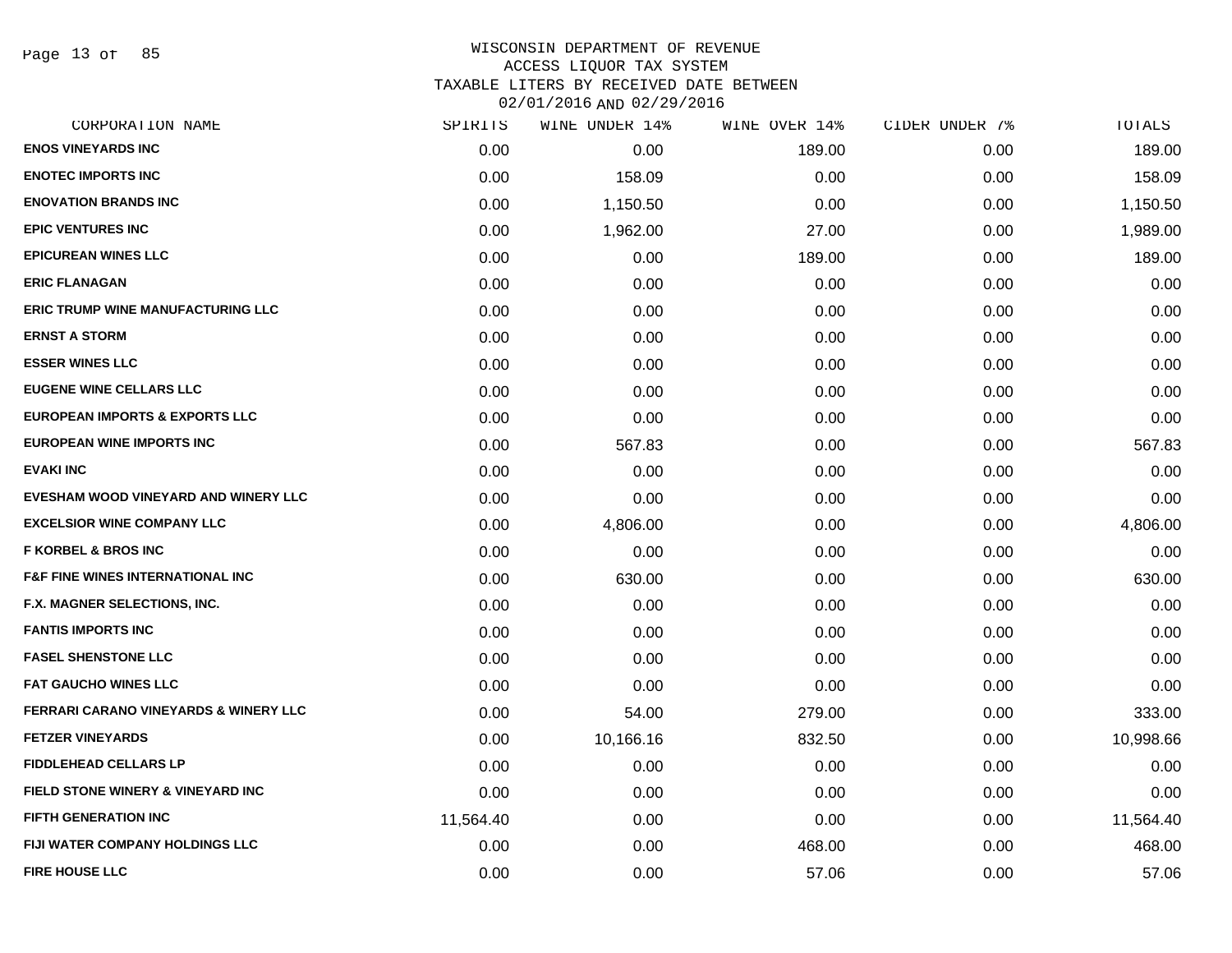| CORPORATION NAME                           | SPIRITS  | WINE UNDER 14% | WINE OVER 14% | CIDER UNDER 7% | TOTALS   |
|--------------------------------------------|----------|----------------|---------------|----------------|----------|
| <b>FIRESTEED CORPORATION</b>               | 0.00     | 630.00         | 0.00          | 0.00           | 630.00   |
| <b>FISHER VINEYARDS</b>                    | 0.00     | 0.00           | 0.00          | 0.00           | 0.00     |
| <b>FJN FINE WINES LLC</b>                  | 0.00     | 0.00           | 0.00          | 0.00           | 0.00     |
| <b>FLAVOR SEEKERS LLC</b>                  | 0.00     | 0.00           | 0.00          | 0.00           | 0.00     |
| <b>FLORA SPRINGS WINE COMPANY</b>          | 0.00     | 0.00           | 126.00        | 0.00           | 126.00   |
| <b>FN CELLARS LLC</b>                      | 0.00     | 4.50           | 166.50        | 0.00           | 171.00   |
| <b>FOLEY FAMILY WINES INC</b>              | 0.00     | 2,227.50       | 1,858.50      | 0.00           | 4,086.00 |
| <b>FOLIO WINE COMPANY LLC</b>              | 0.00     | 1,917.00       | 337.50        | 0.00           | 2,254.50 |
| <b>FORT ROSS VINEYARD &amp; WINERY LLC</b> | 0.00     | 0.00           | 0.00          | 0.00           | 0.00     |
| <b>FOUR BEARS WINERY LLC</b>               | 0.00     | 0.00           | 0.00          | 0.00           | 0.00     |
| FOUR DAUGHTERS VINEYARD AND WINERY LLC     | 0.00     | 0.00           | 0.00          | 0.00           | 0.00     |
| FOUR ROSES DISTILLERY LLC                  | 1,768.50 | 0.00           | 0.00          | 0.00           | 1,768.50 |
| <b>FOWLES WINE USA INC</b>                 | 0.00     | 63.00          | 40.50         | 0.00           | 103.50   |
| <b>FOXEN VINEYARD INC</b>                  | 0.00     | 0.00           | 0.00          | 0.00           | 0.00     |
| <b>FRANCIS COPPOLA WINERY LLC</b>          | 0.00     | 846.00         | 0.00          | 0.00           | 846.00   |
| <b>FRANK FAMILY VINEYARDS LLC</b>          | 0.00     | 0.00           | 378.00        | 0.00           | 378.00   |
| <b>FRANK LIN DISTILLERS PRODUCTS LTD</b>   | 7,070.99 | 0.00           | 0.00          | 0.00           | 7,070.99 |
| <b>FRED C SCHERRER</b>                     | 0.00     | 0.00           | 0.00          | 0.00           | 0.00     |
| <b>FREDERICK WILDMAN &amp; SONS LTD</b>    | 0.00     | 0.00           | 0.00          | 0.00           | 0.00     |
| <b>FREELANCE WINES LLC</b>                 | 0.00     | 0.00           | 0.00          | 0.00           | 0.00     |
| <b>FREIXENET USA INC</b>                   | 0.00     | 877.24         | 0.00          | 0.00           | 877.24   |
| <b>FREY VINEYARDS LTD</b>                  | 0.00     | 1,386.00       | 0.00          | 0.00           | 1,386.00 |
| <b>FRIEND WINE MARKETING</b>               | 0.00     | 900.00         | 0.00          | 0.00           | 900.00   |
| <b>FRIENDS BEVERAGE GROUP LLC</b>          | 0.00     | 0.00           | 0.00          | 0.00           | 0.00     |
| <b>FRITZ CELLARS INC</b>                   | 0.00     | 0.00           | 0.00          | 0.00           | 0.00     |
| <b>FROGS LEAP WINERY</b>                   | 0.00     | 189.00         | 0.00          | 0.00           | 189.00   |
| <b>FRONTIER CORPORATION</b>                | 0.00     | 792.00         | 27.00         | 0.00           | 819.00   |
| <b>FRUIT OF THE VINES INC</b>              | 0.00     | 153.02         | 0.00          | 0.00           | 153.02   |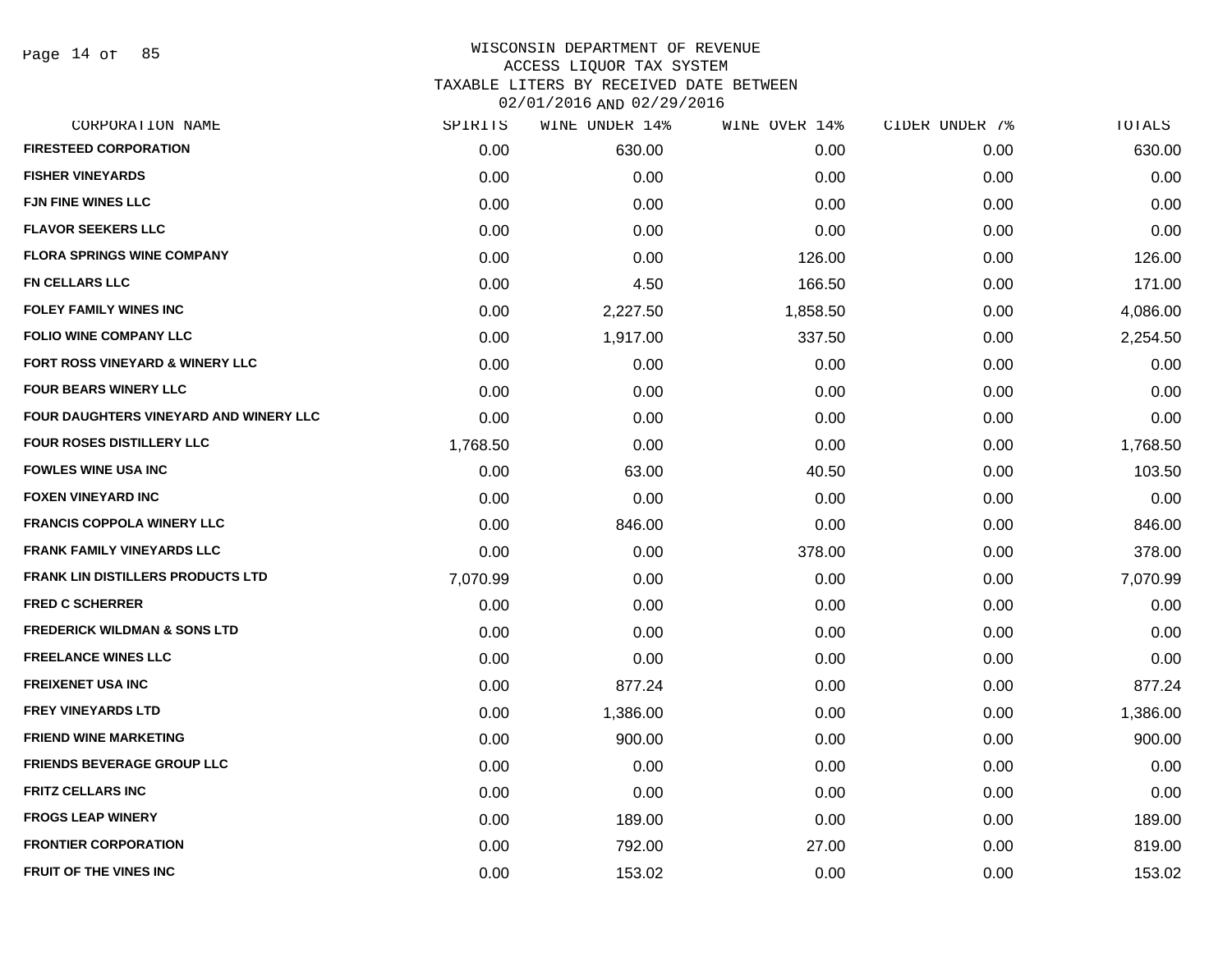| CORPORATION NAME                                    | SPIRITS | WINE UNDER 14% | WINE OVER 14% | CIDER UNDER 7% | TOTALS |
|-----------------------------------------------------|---------|----------------|---------------|----------------|--------|
| <b>FULL THROTTLE SLOON SHINE LLC</b>                | 0.00    | 0.00           | 0.00          | 0.00           | 0.00   |
| <b>G K SKAGGS INC</b>                               | 0.00    | 0.00           | 0.00          | 0.00           | 0.00   |
| G.S.W.C. INC.                                       | 0.00    | 189.00         | 0.00          | 0.00           | 189.00 |
| <b>GAMBA VINEYARDS AND WINERY LLC</b>               | 0.00    | 0.00           | 252.00        | 0.00           | 252.00 |
| <b>GAMBLE FAMILY VINEYARDS LLC</b>                  | 0.00    | 0.00           | 0.00          | 0.00           | 0.00   |
| <b>GENERATIONS OF SONOMA LLC</b>                    | 0.00    | 0.00           | 0.00          | 0.00           | 0.00   |
| <b>GENESEO PARTNERS LP</b>                          | 0.00    | 0.00           | 0.00          | 0.00           | 0.00   |
| <b>GEORGE BOZIC JR</b>                              | 0.00    | 0.00           | 0.00          | 0.00           | 0.00   |
| <b>GERBER, GERBER &amp; GERBER DISCLAIMER TRUST</b> | 0.00    | 540.00         | 0.00          | 0.00           | 540.00 |
| <b>GF WINES LLC</b>                                 | 0.00    | 0.00           | 27.00         | 0.00           | 27.00  |
| <b>GIBSON WINE COMPANY</b>                          | 0.00    | 0.00           | 540.00        | 0.00           | 540.00 |
| <b>GILBERT CELLARS LLC</b>                          | 0.00    | 0.00           | 0.00          | 0.00           | 0.00   |
| <b>GLOBAL SPIRITS USA LLC</b>                       | 0.00    | 0.00           | 0.00          | 0.00           | 0.00   |
| <b>GLOBAL VINEYARD IMPORTERS INC</b>                | 0.00    | 0.00           | 0.00          | 0.00           | 0.00   |
| <b>GLUNZ FAMILY WINERY &amp; CELLARS INC</b>        | 0.00    | 132.00         | 0.00          | 0.00           | 132.00 |
| <b>GMS WINERY LLC</b>                               | 0.00    | 252.00         | 0.00          | 0.00           | 252.00 |
| <b>GNEKOW FAMILY WINERY LLC</b>                     | 0.00    | 0.00           | 504.00        | 0.00           | 504.00 |
| <b>GOAMERICAGO BEVERAGES LLC</b>                    | 0.00    | 0.00           | 0.00          | 0.00           | 0.00   |
| <b>GOLDSCHMIDT VINEYARDS LLC</b>                    | 0.00    | 0.00           | 0.00          | 0.00           | 0.00   |
| <b>GOOSE RIDGE LLC</b>                              | 0.00    | 0.00           | 125.99        | 0.00           | 125.99 |
| <b>GORDON BROTHERS CELLARS INC</b>                  | 0.00    | 0.00           | 0.00          | 0.00           | 0.00   |
| <b>GOTHIC WINE LLC</b>                              | 0.00    | 0.00           | 0.00          | 0.00           | 0.00   |
| <b>GRAHAM BARNES DISTILLING INC</b>                 | 0.00    | 0.00           | 0.00          | 0.00           | 0.00   |
| <b>GRAPE VISIONS LLC</b>                            | 0.00    | 0.00           | 0.00          | 0.00           | 0.00   |
| <b>GRAPES OF SPAIN INC</b>                          | 0.00    | 0.00           | 0.00          | 0.00           | 0.00   |
| <b>GREAT DOMAINS &amp; ESTATES LLC</b>              | 0.00    | 0.00           | 0.00          | 0.00           | 0.00   |
| <b>GREG &amp; GREG INC</b>                          | 0.00    | 0.00           | 0.00          | 0.00           | 0.00   |
| <b>GREG &amp; PAM HARRINGTON WINES LLC</b>          | 0.00    | 0.00           | 0.00          | 0.00           | 0.00   |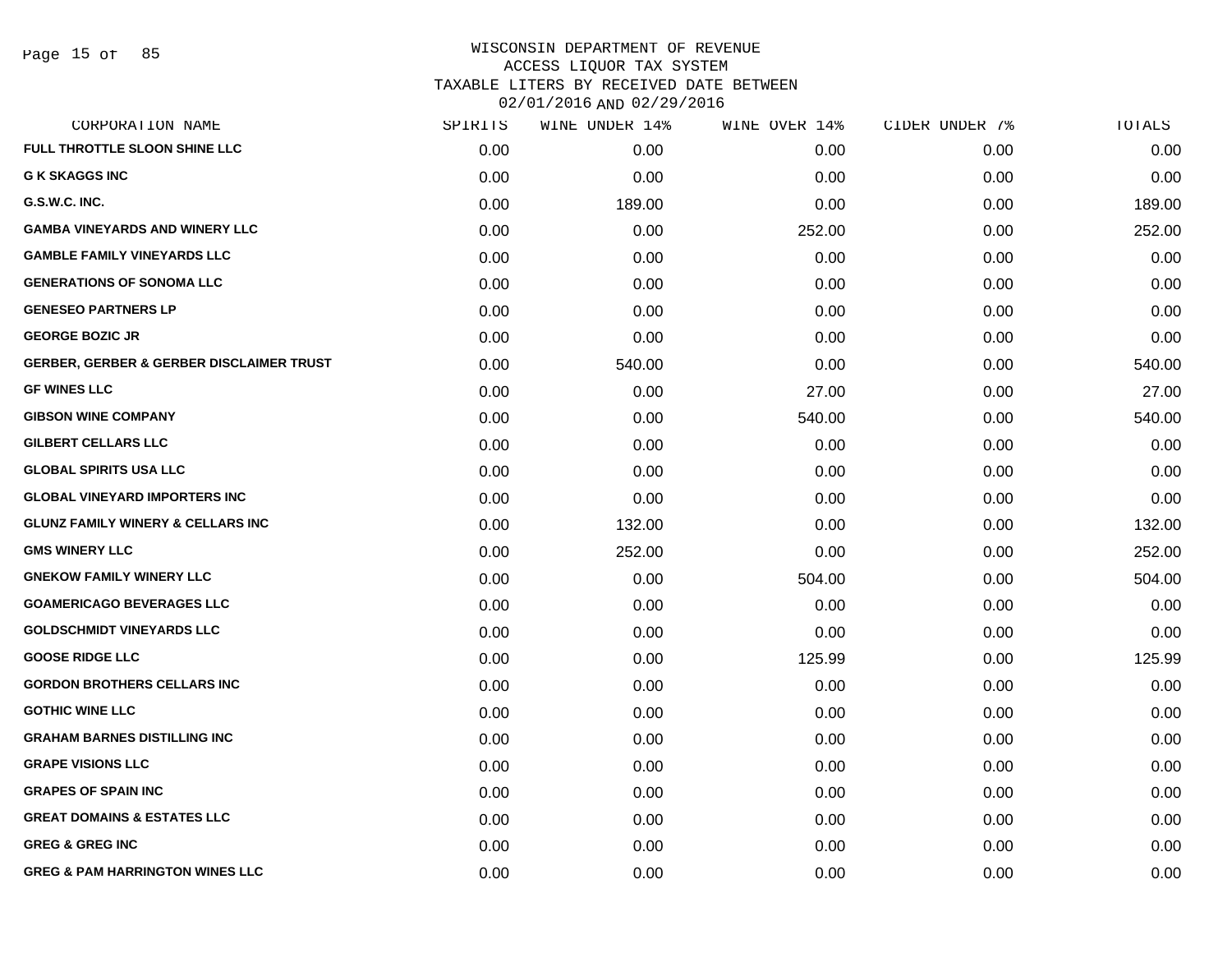Page 16 of 85

| CORPORATION NAME                        | SPIRITS    | WINE UNDER 14% | WINE OVER 14% | CIDER UNDER 7% | TOTALS     |
|-----------------------------------------|------------|----------------|---------------|----------------|------------|
| <b>GREG KRILL</b>                       | 0.00       | 0.00           | 0.00          | 0.00           | 0.00       |
| <b>GREG SANDERS</b>                     | 0.00       | 0.00           | 0.00          | 0.00           | 0.00       |
| <b>GREGORY F BUONOCORE</b>              | 0.00       | 0.00           | 0.00          | 0.00           | 0.00       |
| <b>GREGORY GRAZIANO</b>                 | 0.00       | 0.00           | 0.00          | 0.00           | 0.00       |
| <b>GRGICH HILLS CELLAR</b>              | 0.00       | 63.00          | 261.00        | 0.00           | 324.00     |
| <b>GROTH VINEYARDS &amp; WINERY LLC</b> | 0.00       | 0.00           | 0.00          | 0.00           | 0.00       |
| <b>GUARACHI WINE PARTNERS INC</b>       | 0.00       | 1,602.00       | 126.00        | 0.00           | 1,728.00   |
| <b>H ERIK ZETTERSTROM</b>               | 0.00       | 0.00           | 0.00          | 0.00           | 0.00       |
| <b>H2 VINO LLC</b>                      | 0.00       | 297.00         | 0.00          | 0.00           | 297.00     |
| <b>HAAS BROTHERS INC</b>                | 0.00       | 0.00           | 0.00          | 0.00           | 0.00       |
| <b>HAHN FAMILY WINES</b>                | 0.00       | 0.00           | 3,510.00      | 0.00           | 3,510.00   |
| <b>HALBY MARKETING INC</b>              | 0.00       | 321.00         | 0.00          | 0.00           | 321.00     |
| <b>HALCYON SYNDICATE LTD LLC</b>        | 0.00       | 0.00           | 0.00          | 0.00           | 0.00       |
| <b>HALL WINES LLC</b>                   | 0.00       | 0.00           | 0.00          | 0.00           | 0.00       |
| <b>HAMEL FAMILY WINES LLC</b>           | 0.00       | 0.00           | 0.00          | 0.00           | 0.00       |
| <b>HAND PICKED SELECTIONS INC</b>       | 0.00       | 1,008.00       | 126.00        | 0.00           | 1,134.00   |
| <b>HARDY USA LTD</b>                    | 625.50     | 0.00           | 0.00          | 0.00           | 625.50     |
| <b>HARLAN ESTATE WINERY INC</b>         | 0.00       | 0.00           | 0.00          | 0.00           | 0.00       |
| <b>HARRIS &amp; HARRIS</b>              | 0.00       | 0.00           | 0.00          | 0.00           | 0.00       |
| <b>HARTWELL VINEYARDS LLC</b>           | 0.00       | 0.00           | 0.00          | 0.00           | 0.00       |
| <b>HDD LLC</b>                          | 0.00       | 7,308.00       | 342.00        | 0.00           | 7,650.00   |
| <b>HEAVEN HILL DISTILLERIES INC</b>     | 143,416.50 | 234.00         | 954.00        | 0.00           | 144,604.50 |
| <b>HEINEKEN USA INCORPORATED</b>        | 0.00       | 0.00           | 0.00          | 16,525.72      | 16,525.72  |
| <b>HEITZ WINE CELLARS</b>               | 0.00       | 126.00         | 0.00          | 0.00           | 126.00     |
| <b>HEMISPHERE WINE COMPANY INC</b>      | 0.00       | 0.00           | 0.00          | 0.00           | 0.00       |
| <b>HENDRY PREMIUM IMPORTS INC</b>       | 0.00       | 0.00           | 0.00          | 0.00           | 0.00       |
| <b>HENRIOT INC</b>                      | 0.00       | 45.17          | 0.00          | 0.00           | 45.17      |
| HENRY STEELE IMPORTS LLC                | 0.00       | 0.00           | 0.00          | 0.00           | 0.00       |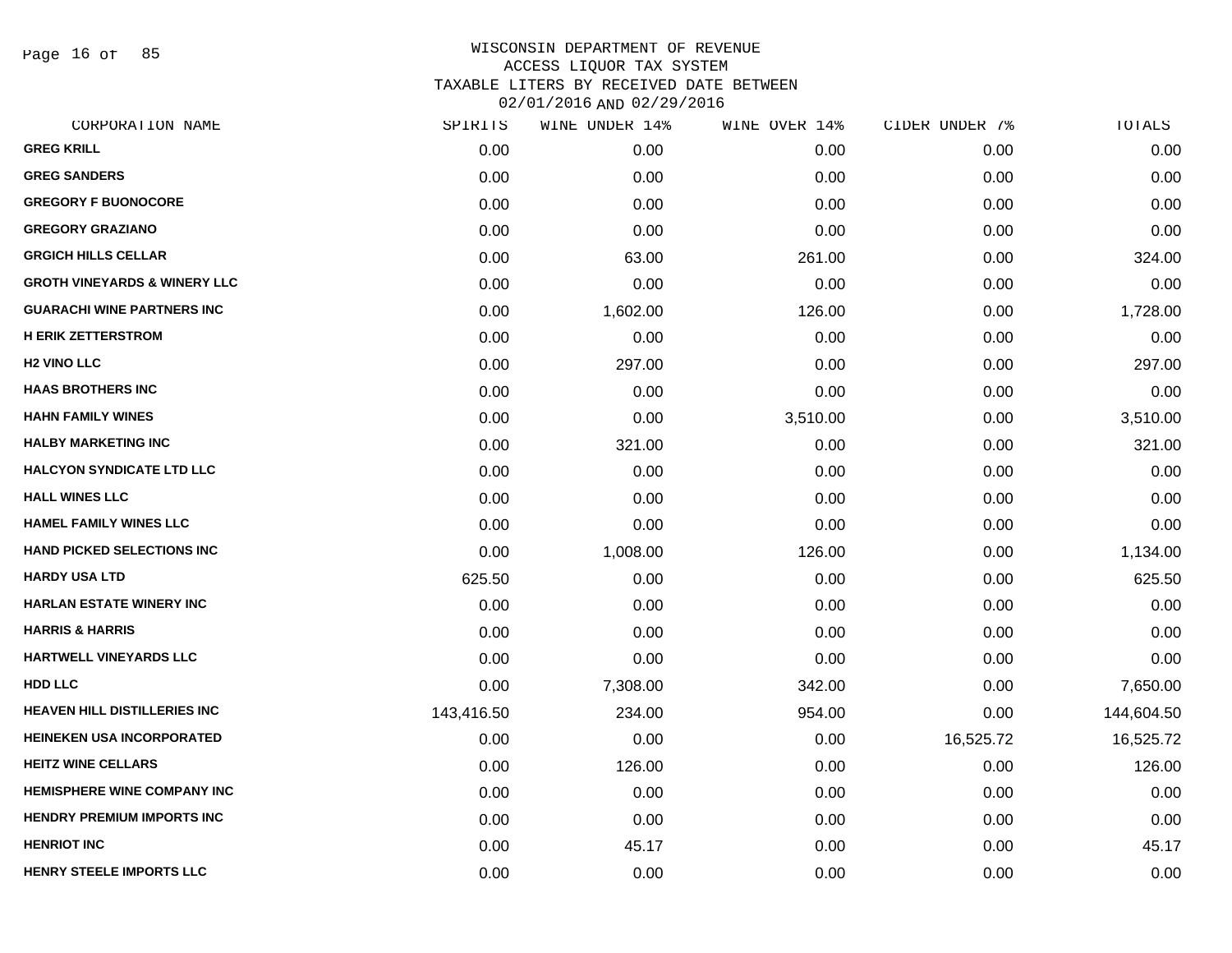Page 17 of 85

| CORPORATION NAME                          | SPIRITS  | WINE UNDER 14% | WINE OVER 14% | CIDER UNDER 7% | TOTALS   |
|-------------------------------------------|----------|----------------|---------------|----------------|----------|
| <b>HERITAGE LINK BRANDS LLC</b>           | 0.00     | 0.00           | 0.00          | 0.00           | 0.00     |
| <b>HERITAGE WINE CELLARS LTD</b>          | 0.00     | 405.00         | 0.00          | 0.00           | 405.00   |
| <b>HERMAN STORY WINES INC</b>             | 0.00     | 0.00           | 0.00          | 0.00           | 0.00     |
| <b>HERON WINES INC</b>                    | 0.00     | 540.00         | 0.00          | 0.00           | 540.00   |
| <b>HEYDAY CORPORATION</b>                 | 0.00     | 0.00           | 0.00          | 0.00           | 0.00     |
| <b>HIDALGO IMPORTS LLC</b>                | 0.00     | 0.00           | 0.00          | 0.00           | 0.00     |
| <b>HILL ESTATES INC</b>                   | 0.00     | 0.00           | 0.00          | 0.00           | 0.00     |
| <b>HIRSCH WINERY LLC</b>                  | 0.00     | 0.00           | 0.00          | 0.00           | 0.00     |
| HONIG VINEYARD AND WINERY LLC             | 0.00     | 135.00         | 63.00         | 0.00           | 198.00   |
| <b>HOOD RIVER DISTILLERS INC</b>          | 0.00     | 0.00           | 0.00          | 0.00           | 0.00     |
| <b>HOOD RIVER DISTILLERS INC</b>          | 2,295.00 | 0.00           | 0.00          | 0.00           | 2,295.00 |
| <b>HOPE WINE LLC</b>                      | 0.00     | 0.00           | 0.00          | 0.00           | 0.00     |
| <b>HOTCOOP LLC</b>                        | 0.00     | 0.00           | 0.00          | 0.00           | 0.00     |
| <b>HUBER ORCHARDS INC</b>                 | 0.00     | 0.00           | 0.00          | 0.00           | 0.00     |
| <b>HUNEEUS VINTNERS LLC</b>               | 0.00     | 0.00           | 1,890.00      | 0.00           | 1,890.00 |
| <b>HUSCH VINEYARDS INC</b>                | 0.00     | 171.00         | 0.00          | 0.00           | 171.00   |
| <b>HYATT FARM PARTNERSHIP</b>             | 0.00     | 266.29         | 0.00          | 0.00           | 266.29   |
| <b>IDEAL WINE &amp; SPIRITS CO INC</b>    | 0.00     | 0.00           | 0.00          | 0.00           | 0.00     |
| <b>ILLAHE VINEYARDS AND WINERY INC</b>    | 0.00     | 0.00           | 0.00          | 0.00           | 0.00     |
| <b>ILLYRIAN IMPORT INC</b>                | 0.00     | 0.00           | 0.00          | 0.00           | 0.00     |
| <b>IMPERIAL BRANDS INC</b>                | 2,464.50 | 0.00           | 0.00          | 0.00           | 2,464.50 |
| <b>IMPEX BEVERAGES INC</b>                | 148.50   | 0.00           | 0.00          | 0.00           | 148.50   |
| IN AGAVE WE TRUST LLC                     | 0.00     | 0.00           | 0.00          | 0.00           | 0.00     |
| <b>INDIGENOUS SELECTIONS LLC</b>          | 0.00     | 0.00           | 0.00          | 0.00           | 0.00     |
| <b>INDIGO WINE GROUP LLC</b>              | 0.00     | 918.00         | 45.00         | 0.00           | 963.00   |
| <b>INDIO SPIRITS INC</b>                  | 0.00     | 0.00           | 0.00          | 0.00           | 0.00     |
| <b>INTEGRITY WINES LLC</b>                | 0.00     | 0.00           | 0.00          | 0.00           | 0.00     |
| <b>INTERNATIONAL BEVERAGE COMPANY INC</b> | 0.00     | 0.00           | 0.00          | 0.00           | 0.00     |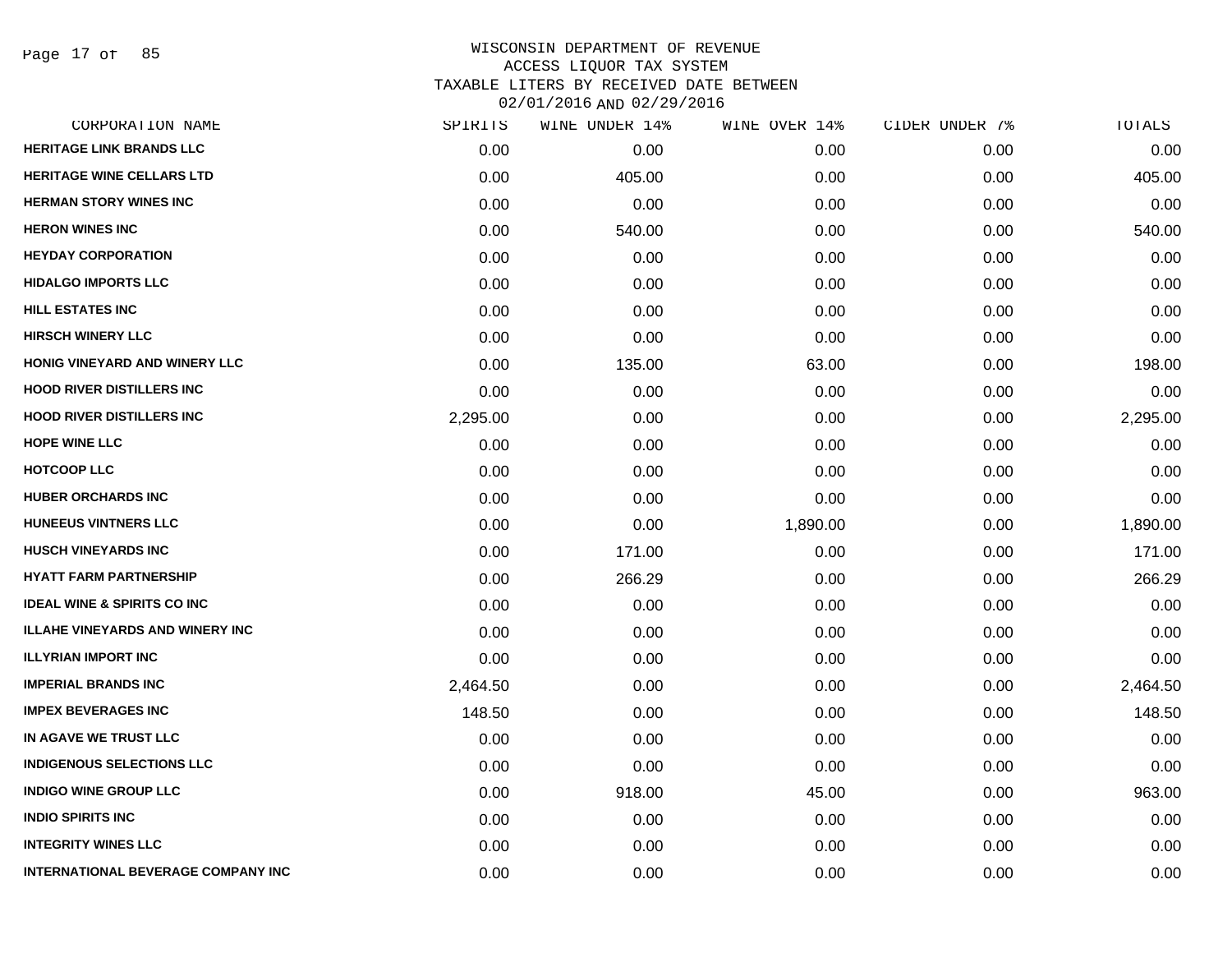Page 18 of 85

| CORPORATION NAME                           | SPIRITS | WINE UNDER 14% | WINE OVER 14% | CIDER UNDER 7% | TOTALS    |
|--------------------------------------------|---------|----------------|---------------|----------------|-----------|
| <b>INTERNATIONAL SPIRITS AND WINES LLC</b> | 0.00    | 0.00           | 0.00          | 0.00           | 0.00      |
| <b>INTERNATIONAL SPIRITS LLC</b>           | 0.00    | 0.00           | 0.00          | 0.00           | 0.00      |
| <b>INTERNATIONAL VINES INC</b>             | 0.00    | 504.00         | 0.00          | 0.00           | 504.00    |
| <b>INTERSECT BEVERAGE LLC</b>              | 0.00    | 0.00           | 0.00          | 0.00           | 0.00      |
| <b>INTERTRADE USA COMPANY</b>              | 0.00    | 0.00           | 0.00          | 0.00           | 0.00      |
| <b>INVESTOR'S OF AMERICA LP</b>            | 0.00    | 0.00           | 0.00          | 0.00           | 0.00      |
| <b>ION BEVERAGES LLC</b>                   | 0.00    | 0.00           | 0.00          | 0.00           | 0.00      |
| <b>IRON HORSE VINEYARDS LP</b>             | 0.00    | 0.00           | 0.00          | 0.00           | 0.00      |
| <b>J &amp; J IMPORTERS LLC</b>             | 0.00    | 425.25         | 189.00        | 0.00           | 614.25    |
| <b>J K WILLIAMS DISTILLING LLC</b>         | 0.00    | 0.00           | 0.00          | 0.00           | 0.00      |
| <b>J LOHR WINERY CORP</b>                  | 0.00    | 2,965.50       | 162.00        | 0.00           | 3,127.50  |
| J PEDRONCELLI WINERY                       | 0.00    | 63.00          | 441.00        | 0.00           | 504.00    |
| <b>J-NH WINE GROUP LLC</b>                 | 0.00    | 0.00           | 0.00          | 0.00           | 0.00      |
| <b>J3 WINE PARTNERS LLC</b>                | 0.00    | 0.00           | 0.00          | 0.00           | 0.00      |
| <b>JACK POUST &amp; COMPANY INC</b>        | 0.00    | 0.00           | 58.50         | 0.00           | 58.50     |
| JACKSON FAMILY ENTERPRISES INC             | 0.00    | 2,470.50       | 1,098.00      | 0.00           | 3,568.50  |
| JACUZZI FAMILY VINEYARDS LLC               | 0.00    | 0.00           | 0.00          | 0.00           | 0.00      |
| <b>JAM CELLARS INC</b>                     | 0.00    | 0.00           | 0.00          | 0.00           | 0.00      |
| <b>JAMES CLARK</b>                         | 0.00    | 0.00           | 0.00          | 0.00           | 0.00      |
| <b>JAMES E COSMA</b>                       | 0.00    | 1,206.00       | 0.00          | 0.00           | 1,206.00  |
| <b>JAMES J MOORE</b>                       | 0.00    | 0.00           | 0.00          | 0.00           | 0.00      |
| <b>JAMES L LAMBERT</b>                     | 0.00    | 0.00           | 0.00          | 0.00           | 0.00      |
| <b>JAMES MORONEY INC</b>                   | 0.00    | 0.00           | 0.00          | 0.00           | 0.00      |
| <b>JAMES RICKER</b>                        | 0.00    | 10,005.00      | 45.00         | 0.00           | 10,050.00 |
| JAPAN PRESTIGE SAKE INTERNATIONAL INC      | 0.00    | 0.00           | 17.28         | 0.00           | 17.28     |
| <b>JARED BURNS</b>                         | 0.00    | 0.00           | 252.00        | 0.00           | 252.00    |
| <b>JARVIS</b>                              | 0.00    | 0.00           | 0.00          | 0.00           | 0.00      |
| JASON J AND MOLLY N DREW                   | 0.00    | 0.00           | 0.00          | 0.00           | 0.00      |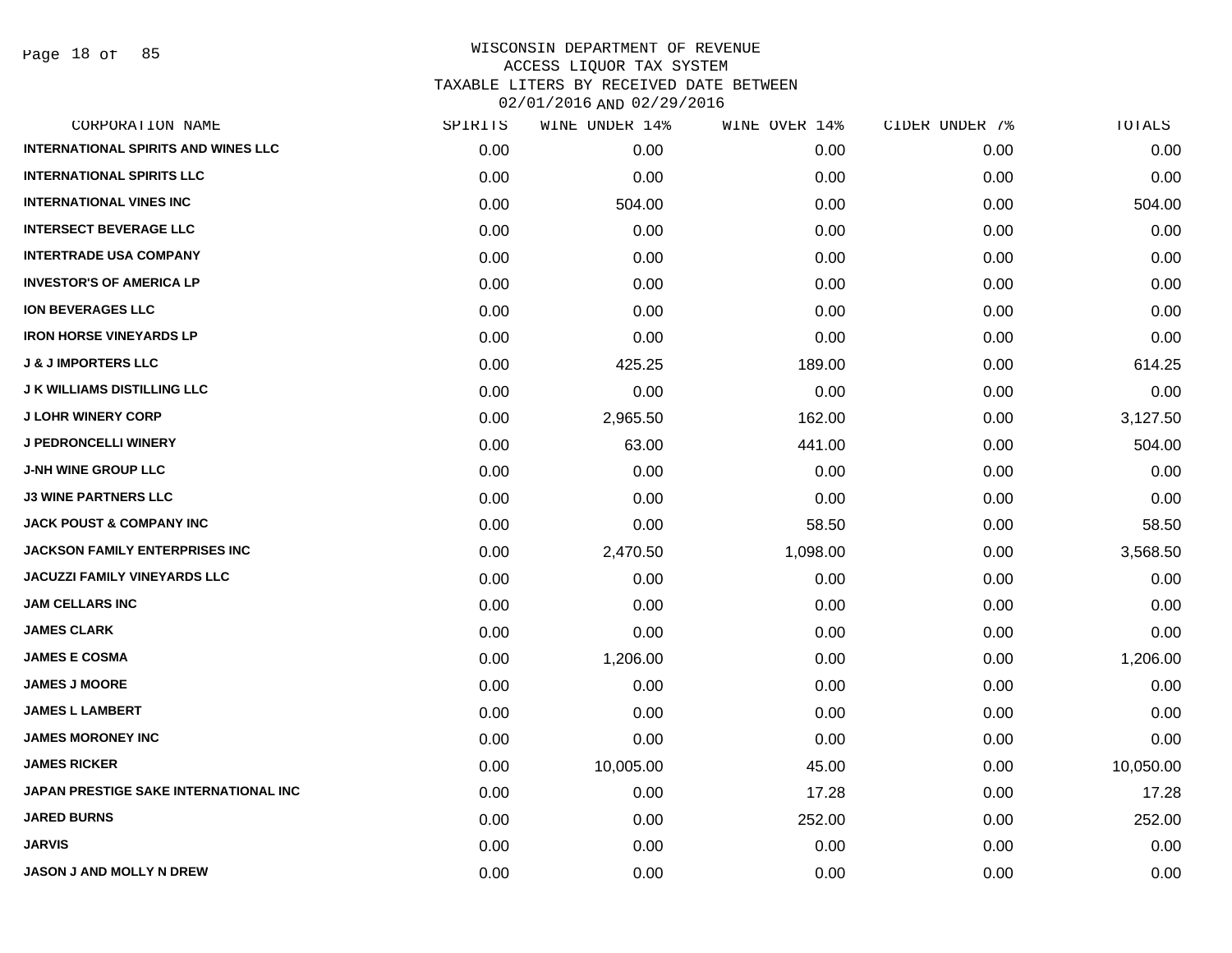Page 19 of 85

#### WISCONSIN DEPARTMENT OF REVENUE ACCESS LIQUOR TAX SYSTEM TAXABLE LITERS BY RECEIVED DATE BETWEEN

| CORPORATION NAME                   | SPIRITS    | WINE UNDER 14% | WINE OVER 14% | CIDER UNDER 7% | TOTALS     |
|------------------------------------|------------|----------------|---------------|----------------|------------|
| <b>JAX VINEYARDS LLC</b>           | 0.00       | 199.71         | 0.00          | 0.00           | 199.71     |
| <b>JAY J HEMINWAY</b>              | 0.00       | 0.00           | 0.00          | 0.00           | 0.00       |
| <b>JAY MIDWEST INC</b>             | 0.00       | 0.00           | 0.00          | 0.00           | 0.00       |
| <b>JB GEORGE LLC</b>               | 0.00       | 0.00           | 0.00          | 0.00           | 0.00       |
| <b>JC CELLARS INC</b>              | 0.00       | 0.00           | 0.00          | 0.00           | 0.00       |
| JEAN CLAUDE BOISSET WINES USA INC  | 0.00       | 2,637.00       | 432.00        | 0.00           | 3,069.00   |
| <b>JEFF QUINT</b>                  | 90.00      | 0.00           | 0.00          | 0.00           | 90.00      |
| <b>JEREMY O SHAPLEY</b>            | 0.00       | 198.00         | 0.00          | 0.00           | 198.00     |
| <b>JESSIES GROVE WINERY INC</b>    | 0.00       | 0.00           | 0.00          | 0.00           | 0.00       |
| <b>JFC INTERNATIONAL INC</b>       | 0.00       | 289.21         | 950.90        | 0.00           | 1,240.11   |
| <b>JIM BEAM BRANDS CO</b>          | 402,914.50 | 216.00         | 369.00        | 0.00           | 403,499.50 |
| <b>JNJ INTERNATIONAL INC</b>       | 0.00       | 0.00           | 540.00        | 0.00           | 540.00     |
| <b>JOHAN VINEYARDS LLC</b>         | 0.00       | 0.00           | 0.00          | 0.00           | 0.00       |
| JOHN ANTHONY VINEYARDS LLC         | 0.00       | 0.00           | 0.00          | 0.00           | 0.00       |
| <b>JOHN K GLEASON</b>              | 0.00       | 0.00           | 0.00          | 0.00           | 0.00       |
| <b>JON A GERSTENSCHLAGER</b>       | 0.00       | 0.00           | 0.00          | 0.00           | 0.00       |
| <b>JONATHAN S GRANT</b>            | 0.00       | 0.00           | 0.00          | 0.00           | 0.00       |
| <b>JOSEPH KENT WINES LLC</b>       | 0.00       | 0.00           | 0.00          | 0.00           | 0.00       |
| <b>JOSEPH PHELPS VINEYARDS LLC</b> | 0.00       | 0.00           | 63.00         | 0.00           | 63.00      |
| JOSEPH VICTORI WINES, INC.         | 0.00       | 882.00         | 0.00          | 0.00           | 882.00     |
| <b>JOSU GALDOS</b>                 | 0.00       | 0.00           | 0.00          | 0.00           | 0.00       |
| <b>JOTO SAKE LLC</b>               | 0.00       | 0.00           | 0.00          | 0.00           | 0.00       |
| <b>JOURNEYMAN DISTILLERY LLC</b>   | 72.90      | 0.00           | 0.00          | 0.00           | 72.90      |
| <b>JPPZ INC</b>                    | 0.00       | 0.00           | 0.00          | 0.00           | 0.00       |
| JUDD FAMILY VINEYARDS LP           | 0.00       | 0.00           | 0.00          | 0.00           | 0.00       |
| <b>JVW CORPORATION</b>             | 0.00       | 252.00         | 0.00          | 0.00           | 252.00     |
| <b>JZ WINE COMPANY</b>             | 0.00       | 0.00           | 0.00          | 0.00           | 0.00       |
| <b>K VINTNERS LLC</b>              | 0.00       | 6,552.00       | 0.00          | 0.00           | 6,552.00   |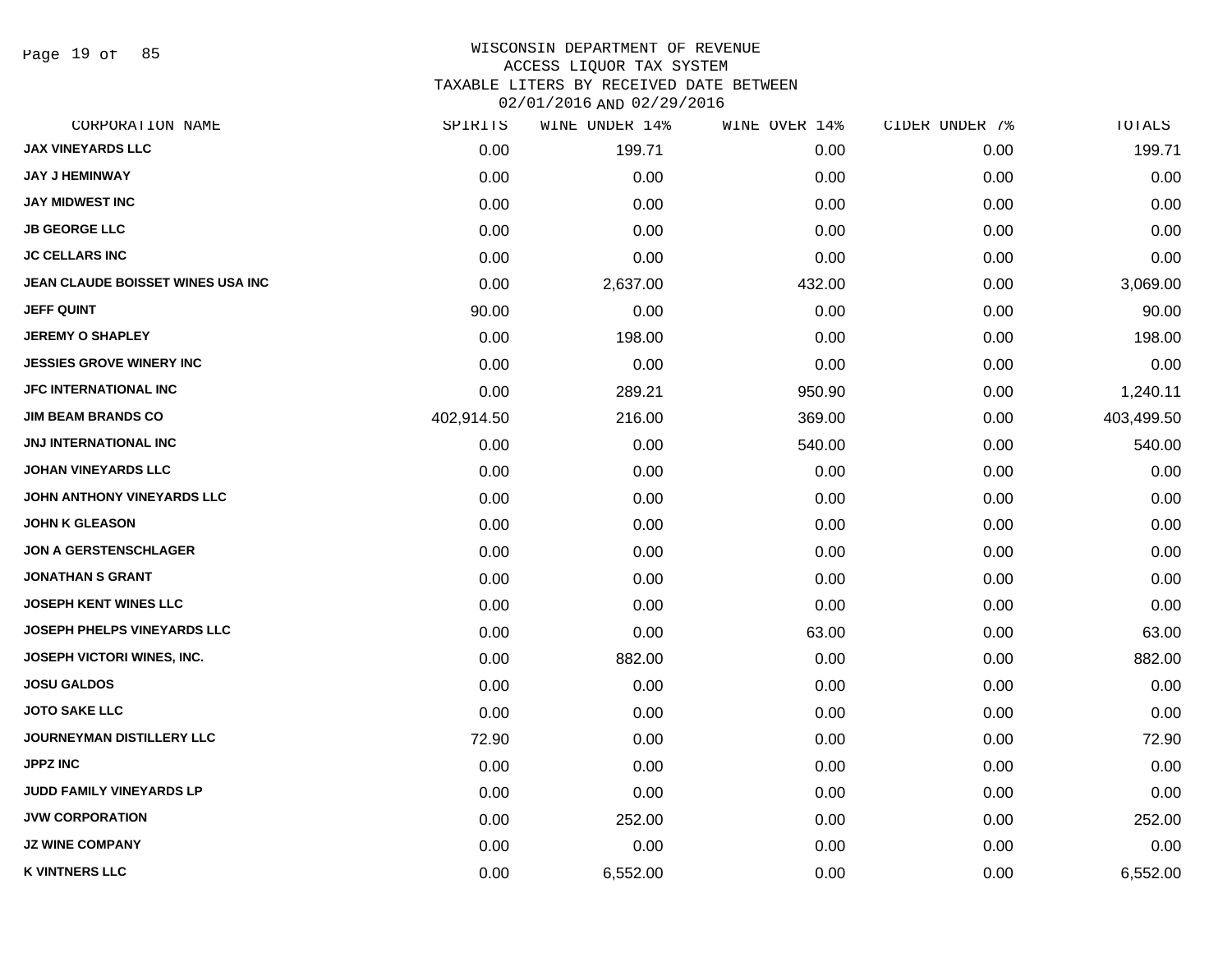Page 20 of 85

| CORPORATION NAME                       | SPIRITS | WINE UNDER 14% | WINE OVER 14% | CIDER UNDER 7% | TOTALS   |
|----------------------------------------|---------|----------------|---------------|----------------|----------|
| <b>KALIN CELLARS INC</b>               | 0.00    | 0.00           | 0.00          | 0.00           | 0.00     |
| <b>KB WINES LLC</b>                    | 0.00    | 0.00           | 0.00          | 0.00           | 0.00     |
| <b>KELLER ESTATE LTD</b>               | 0.00    | 0.00           | 0.00          | 0.00           | 0.00     |
| <b>KEN WRIGHT CELLARS CO</b>           | 0.00    | 18.00          | 0.00          | 0.00           | 18.00    |
| <b>KENNETH S LIKITPRAKONG</b>          | 0.00    | 504.00         | 0.00          | 0.00           | 504.00   |
| <b>KENT HUMPHREY</b>                   | 0.00    | 0.00           | 0.00          | 0.00           | 0.00     |
| <b>KENT RASMUSSEN WINERY</b>           | 0.00    | 360.00         | 0.00          | 0.00           | 360.00   |
| <b>KENTUCKY BOURBON DISTILLERS LTD</b> | 693.80  | 0.00           | 0.00          | 0.00           | 693.80   |
| <b>KERMIT LYNCH WINE MERCHANTS</b>     | 0.00    | 99.00          | 54.00         | 0.00           | 153.00   |
| KINDRED SPIRITS NORTH AMERICA INC      | 0.00    | 0.00           | 0.00          | 0.00           | 0.00     |
| <b>KING ESTATE WINERY LP</b>           | 0.00    | 1,053.00       | 63.00         | 0.00           | 1,116.00 |
| <b>KIONA VINEYARDS LLC</b>             | 0.00    | 18.00          | 0.00          | 0.00           | 18.00    |
| KISTLER VINEYARDS, LLC                 | 0.00    | 0.00           | 0.00          | 0.00           | 0.00     |
| <b>KITFOX VINEYARDS LLC</b>            | 0.00    | 0.00           | 0.00          | 0.00           | 0.00     |
| <b>KLEIN FOODS INC</b>                 | 0.00    | 5,544.00       | 3,105.00      | 0.00           | 8,649.00 |
| <b>KLIN SPIRITS LLC</b>                | 0.00    | 0.00           | 0.00          | 0.00           | 0.00     |
| <b>KLINKER BRICK WINERY INC</b>        | 0.00    | 0.00           | 175.50        | 0.00           | 175.50   |
| <b>KOBRAND CORPORATION</b>             | 81.00   | 1,440.00       | 2,200.50      | 0.00           | 3,721.50 |
| KOJIMA & INTERNATIONAL ASSOCIATES INC  | 0.00    | 0.00           | 0.00          | 0.00           | 0.00     |
| <b>KONGSGAARD WINE LLC</b>             | 0.00    | 0.00           | 0.00          | 0.00           | 0.00     |
| <b>KONSTANTIN D FRANK &amp; SONS</b>   | 0.00    | 0.00           | 0.00          | 0.00           | 0.00     |
| <b>KOPRI INC</b>                       | 0.00    | 0.00           | 0.00          | 0.00           | 0.00     |
| <b>KOVAL INC</b>                       | 47.56   | 0.00           | 0.00          | 0.00           | 47.56    |
| <b>KRISTINE ASHE</b>                   | 0.00    | 0.00           | 0.00          | 0.00           | 0.00     |
| <b>KRUPP BROTHERS LLC</b>              | 0.00    | 0.00           | 0.00          | 0.00           | 0.00     |
| <b>KYSELA PERE ET FILS LTD</b>         | 0.00    | 1,251.00       | 0.00          | 0.00           | 1,251.00 |
| <b>L &amp; L IMPORTS LLC</b>           | 0.00    | 0.00           | 0.00          | 0.00           | 0.00     |
| <b>L C WINE</b>                        | 0.00    | 0.00           | 0.00          | 0.00           | 0.00     |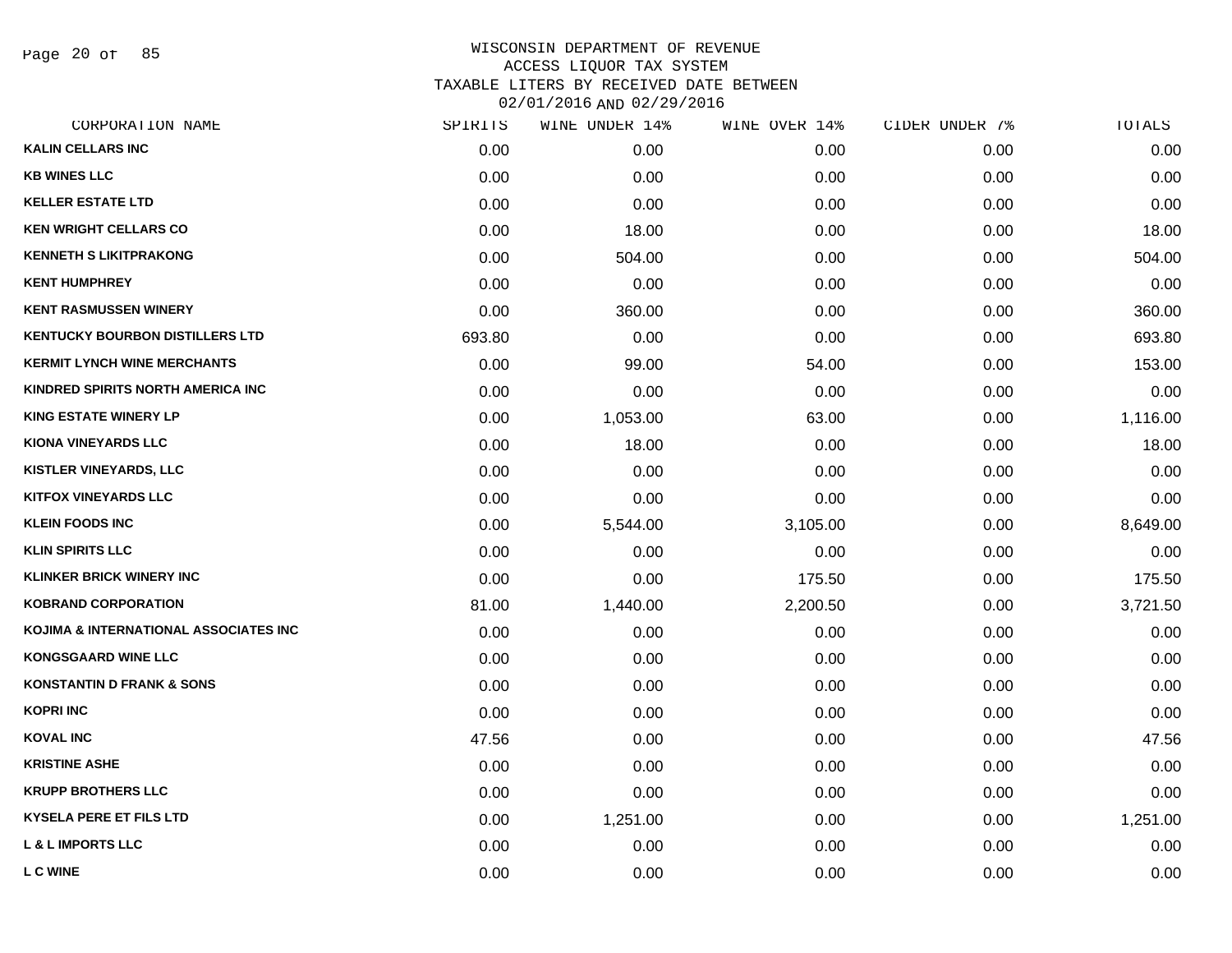Page 21 of 85

| CORPORATION NAME                           | SPIRITS   | WINE UNDER 14% | WINE OVER 14% | CIDER UNDER 7% | TOTALS    |
|--------------------------------------------|-----------|----------------|---------------|----------------|-----------|
| <b>L FOPPIANO WINE CO INC</b>              | 0.00      | 0.00           | 36.00         | 0.00           | 36.00     |
| <b>L&amp;C WINE COUNTRY OPERATIONS LLC</b> | 0.00      | 0.00           | 0.00          | 0.00           | 0.00      |
| <b>LADERA WINERY LLC</b>                   | 0.00      | 0.00           | 189.00        | 0.00           | 189.00    |
| <b>LAETITIA VINEYARD &amp; WINERY INC</b>  | 0.00      | 0.00           | 0.00          | 0.00           | 0.00      |
| <b>LAIRD &amp; COMPANY</b>                 | 355.50    | 0.00           | 0.00          | 0.00           | 355.50    |
| <b>LANCE C RANDOLPH</b>                    | 0.00      | 252.00         | 0.00          | 0.00           | 252.00    |
| <b>LANGDON SHIVERICK INC</b>               | 0.00      | 0.00           | 0.00          | 0.00           | 0.00      |
| <b>LANGE WINERY LLC</b>                    | 0.00      | 0.00           | 0.00          | 0.00           | 0.00      |
| <b>LAPHAM SALES &amp; MARKETING INC</b>    | 0.00      | 0.00           | 0.00          | 0.00           | 0.00      |
| <b>LATITUDE BEVERAGE COMPANY</b>           | 0.00      | 0.00           | 0.00          | 0.00           | 0.00      |
| <b>LAURENT-PERRIER US INC</b>              | 0.00      | 0.00           | 0.00          | 0.00           | 0.00      |
| <b>LAVA SPRINGS INC</b>                    | 0.00      | 0.00           | 0.00          | 0.00           | 0.00      |
| <b>LCF WINE COMPANY LLC</b>                | 0.00      | 63.00          | 0.00          | 0.00           | 63.00     |
| LE CEP II INC                              | 0.00      | 0.00           | 0.00          | 0.00           | 0.00      |
| LE GRAND COURTAGE LLC                      | 0.00      | 116.98         | 0.00          | 0.00           | 116.98    |
| LE RAISIN IMPORTS LLC                      | 0.00      | 0.00           | 0.00          | 0.00           | 0.00      |
| <b>LEAH M SULLBERG</b>                     | 0.00      | 0.00           | 0.00          | 0.00           | 0.00      |
| LEFT COAST CELLARS LLC                     | 0.00      | 315.00         | 63.00         | 0.00           | 378.00    |
| <b>LEMELSON WINERY LLC</b>                 | 0.00      | 0.00           | 0.00          | 0.00           | 0.00      |
| <b>LEONARD KREUSCH INC</b>                 | 0.00      | 3,603.72       | 0.00          | 0.00           | 3,603.72  |
| <b>LEONARDINI FAMILY WINERY LLC</b>        | 0.00      | 0.00           | 0.00          | 0.00           | 0.00      |
| <b>LEONETTI CELLAR LLC</b>                 | 0.00      | 0.00           | 0.00          | 0.00           | 0.00      |
| <b>LEVECKE CORPORATION</b>                 | 11,547.00 | 0.00           | 0.00          | 0.00           | 11,547.00 |
| <b>LEVIATHAN WINE COMPANY LLC</b>          | 0.00      | 0.00           | 0.00          | 0.00           | 0.00      |
| <b>LICKUID AWESOME LLC</b>                 | 0.00      | 7,236.00       | 0.00          | 0.00           | 7,236.00  |
| <b>LIOCO WINE COMPANY LLC</b>              | 0.00      | 0.00           | 0.00          | 0.00           | 0.00      |
| <b>LION NATHAN USA INC</b>                 | 0.00      | 1,345.50       | 36.00         | 0.00           | 1,381.50  |
| <b>LIQUID BRANDS LLC</b>                   | 0.00      | 531.00         | 0.00          | 0.00           | 531.00    |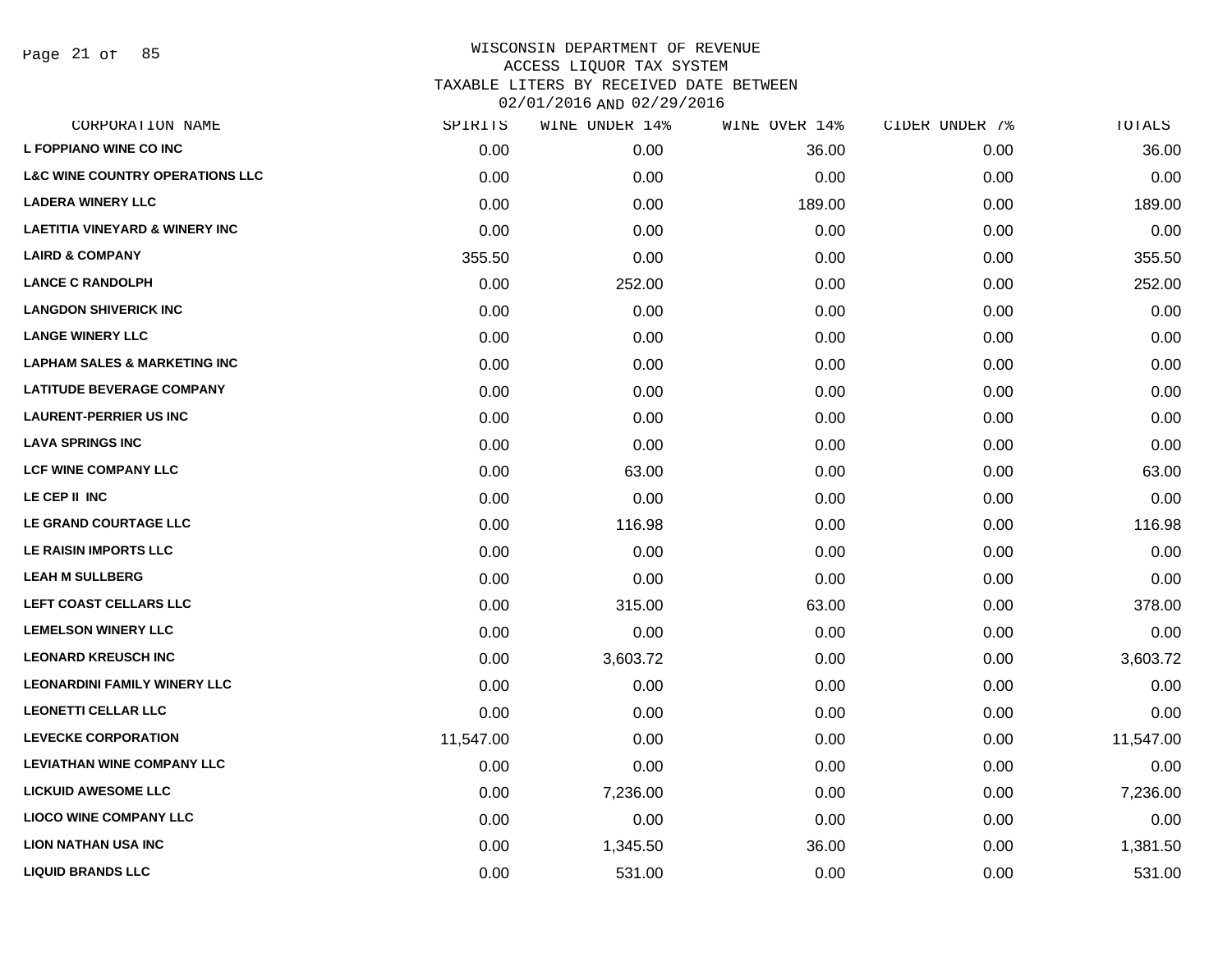| CORPORATION NAME                               | SPIRITS   | WINE UNDER 14% | WINE OVER 14% | CIDER UNDER 7% | TOTALS    |
|------------------------------------------------|-----------|----------------|---------------|----------------|-----------|
| <b>LISA LISA INCORPORATED</b>                  | 0.00      | 0.00           | 0.00          | 0.00           | 0.00      |
| <b>LOCAL WINE AND SPIRITS LLC</b>              | 0.00      | 0.00           | 0.00          | 0.00           | 0.00      |
| <b>LOEST &amp; MCNAMEE INC</b>                 | 0.00      | 252.00         | 0.00          | 0.00           | 252.00    |
| <b>LOMPIAN WINES LLC</b>                       | 0.00      | 2,454.00       | 64.50         | 0.00           | 2,518.50  |
| <b>LONG MEADOW RANCH WINERY INC</b>            | 0.00      | 0.00           | 252.00        | 0.00           | 252.00    |
| <b>LONG SHADOWS VINTNERS LLC</b>               | 0.00      | 0.00           | 0.00          | 0.00           | 0.00      |
| <b>LONGDROP CIDER COMPANY INC</b>              | 0.00      | 0.00           | 0.00          | 0.00           | 0.00      |
| <b>LOOSEN BROS USA LTD</b>                     | 0.00      | 0.00           | 0.00          | 0.00           | 0.00      |
| <b>LORING WINE COMPANY LLC</b>                 | 0.00      | 0.00           | 0.00          | 0.00           | 0.00      |
| <b>LOUIDAR LLC</b>                             | 0.00      | 0.00           | 0.00          | 0.00           | 0.00      |
| <b>LOUIS GLUNZ BEER INC</b>                    | 0.00      | 0.00           | 0.00          | 0.00           | 0.00      |
| <b>LOUIS GLUNZ WINE INC</b>                    | 0.00      | 0.00           | 0.00          | 0.00           | 0.00      |
| <b>LOUIS LATOUR INC</b>                        | 0.00      | 972.00         | 0.00          | 0.00           | 972.00    |
| LOUISVILLE DISTILLING COMPANY LLC              | 0.00      | 0.00           | 0.00          | 0.00           | 0.00      |
| <b>LOWDEN SCHOOLHOUSE CORPORATION</b>          | 0.00      | 252.00         | 0.00          | 0.00           | 252.00    |
| <b>LUNA VINEYARDS INC</b>                      | 0.00      | 0.00           | 0.00          | 0.00           | 0.00      |
| <b>LUNEAU USA INC</b>                          | 0.00      | 2,985.00       | 0.00          | 0.00           | 2,985.00  |
| <b>LUXCO INC</b>                               | 42,751.50 | 351.00         | 984.00        | 0.00           | 44,086.50 |
| <b>M.A.C. WINES, LLC</b>                       | 0.00      | 0.00           | 126.00        | 0.00           | 126.00    |
| <b>MACH FLYNT INC</b>                          | 2,016.00  | 9,720.00       | 882.00        | 0.00           | 12,618.00 |
| <b>MAD CAR WINE CO LLC</b>                     | 0.00      | 0.00           | 0.00          | 0.00           | 0.00      |
| <b>MADISON VINEYARD HOLDINGS LLC</b>           | 0.00      | 0.00           | 0.00          | 0.00           | 0.00      |
| <b>MADRIGAL FAMILY WINERY LLC</b>              | 0.00      | 0.00           | 0.00          | 0.00           | 0.00      |
| <b>MAGAVE TEQUILA INC</b>                      | 0.00      | 0.00           | 0.00          | 0.00           | 0.00      |
| <b>MAGICAL SPIRITS INC</b>                     | 0.00      | 0.00           | 0.00          | 0.00           | 0.00      |
| <b>MAISONS MARQUES &amp; DOMAINES USA INC.</b> | 0.00      | 670.50         | 148.50        | 0.00           | 819.00    |
| <b>MANUEL PULIDO</b>                           | 0.00      | 0.00           | 0.00          | 0.00           | 0.00      |
| <b>MARIETTA CELLARS INC</b>                    | 0.00      | 504.00         | 126.00        | 0.00           | 630.00    |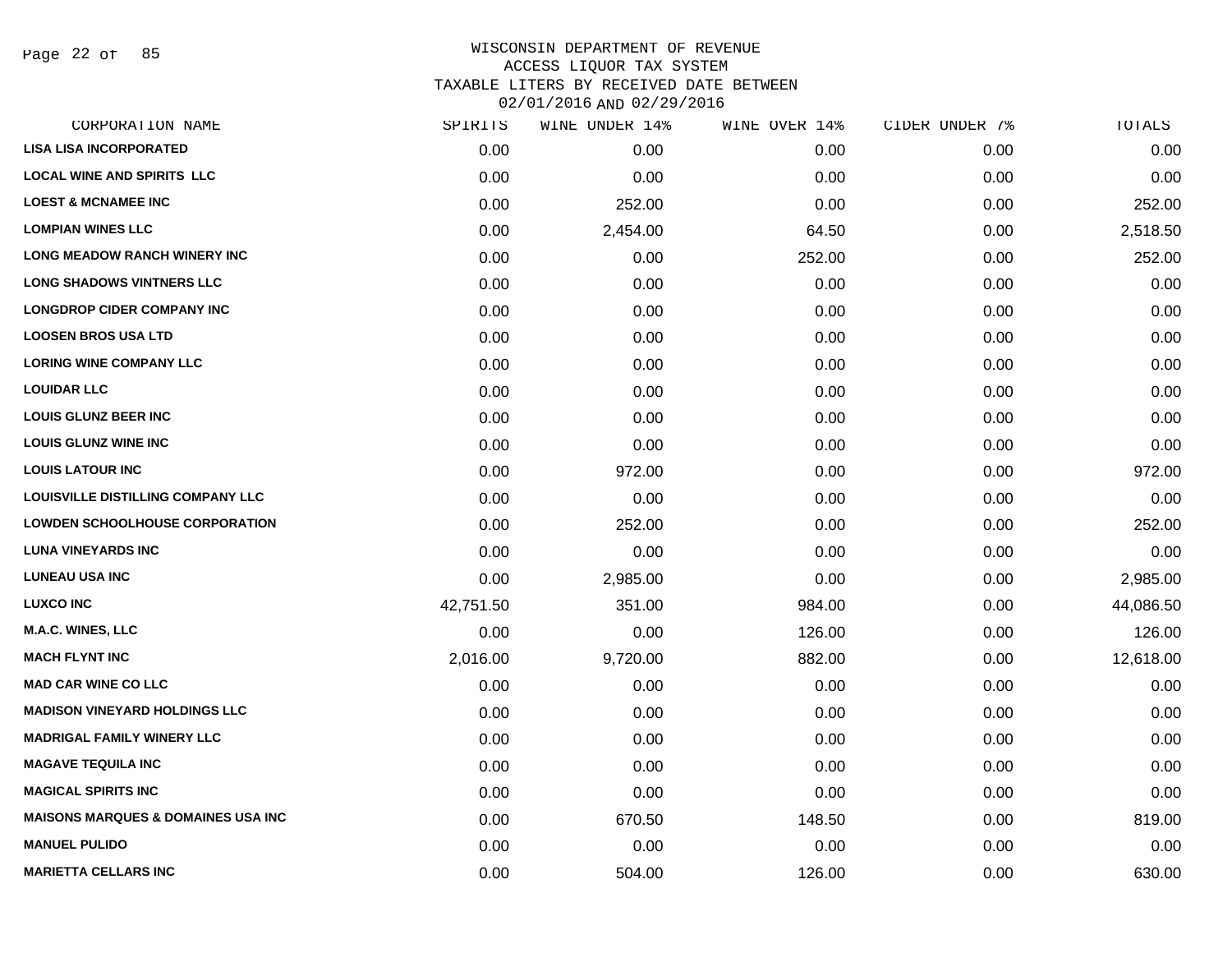| CORPORATION NAME                     | SPIRITS   | WINE UNDER 14% | WINE OVER 14% | CIDER UNDER 7% | TOTALS    |
|--------------------------------------|-----------|----------------|---------------|----------------|-----------|
| <b>MARIPOSA WINE COMPANY LLC</b>     | 0.00      | 0.00           | 0.00          | 0.00           | 0.00      |
| <b>MARK ADAMS &amp; CIERA ADAMS</b>  | 0.00      | 0.00           | 0.00          | 0.00           | 0.00      |
| <b>MARK ANDERSON</b>                 | 0.00      | 0.00           | 0.00          | 0.00           | 0.00      |
| <b>MARK ANTHONY BRANDS INC</b>       | 0.00      | 0.00           | 0.00          | 0.00           | 0.00      |
| <b>MARKETING GLOBAL BRANDS CORP</b>  | 0.00      | 0.00           | 0.00          | 0.00           | 0.00      |
| <b>MARTIN RAY WINERY INC</b>         | 0.00      | 2,343.07       | 334.50        | 0.00           | 2,677.57  |
| <b>MARTINELLI WINERY INC</b>         | 0.00      | 0.00           | 90.00         | 0.00           | 90.00     |
| <b>MASON &amp; MASON</b>             | 0.00      | 0.00           | 0.00          | 0.00           | 0.00      |
| <b>MASSANOIS LLC</b>                 | 0.00      | 504.00         | 0.00          | 0.00           | 504.00    |
| <b>MATHY WINERY LLC</b>              | 0.00      | 0.00           | 0.00          | 0.00           | 0.00      |
| <b>MATRICK HOLDINGS CORPORATION</b>  | 0.00      | 0.00           | 0.00          | 0.00           | 0.00      |
| <b>MAURICE KANBAR</b>                | 0.00      | 0.00           | 0.00          | 0.00           | 0.00      |
| <b>MAURITSON FAMILY WINERY</b>       | 0.00      | 0.00           | 0.00          | 0.00           | 0.00      |
| <b>MC CORMICK DISTILLING CO INC</b>  | 12,052.50 | 0.00           | 0.00          | 0.00           | 12,052.50 |
| <b>MCKENZIE'S BEVERAGES INC</b>      | 0.00      | 0.00           | 0.00          | 0.00           | 0.00      |
| <b>MCMANIS FAMILY VINEYARDS INC</b>  | 0.00      | 2,016.00       | 0.00          | 0.00           | 2,016.00  |
| <b>MCNAB RIDGE WINERY LLC</b>        | 0.00      | 0.00           | 189.00        | 0.00           | 189.00    |
| <b>MEDCO ATLANTIC INC</b>            | 0.00      | 0.00           | 0.00          | 0.00           | 0.00      |
| <b>MEGAWINE INC</b>                  | 0.00      | 0.00           | 0.00          | 0.00           | 0.00      |
| <b>MEIERS WINE CELLARS INC</b>       | 0.00      | 0.00           | 0.00          | 0.00           | 0.00      |
| <b>MENDOCINO WINE GROUP LLC</b>      | 0.00      | 1,512.00       | 126.00        | 0.00           | 1,638.00  |
| <b>MERCER WINE ESTATES LLC</b>       | 0.00      | 378.00         | 90.00         | 0.00           | 468.00    |
| <b>MERCHANT DU VIN CORPORATION</b>   | 0.00      | 0.00           | 0.00          | 66.24          | 66.24     |
| <b>MEREDITH VINEYARD ESTATE INC</b>  | 0.00      | 0.00           | 0.00          | 0.00           | 0.00      |
| <b>MERRYVALE VINEYARDS LLC</b>       | 0.00      | 337.50         | 189.00        | 0.00           | 526.50    |
| <b>METEOR VINEYARD LLC</b>           | 0.00      | 0.00           | 0.00          | 0.00           | 0.00      |
| <b>METROWINE DISTRIBUTION CO INC</b> | 0.00      | 0.00           | 0.00          | 0.00           | 0.00      |
| <b>MEV CORPORATION</b>               | 0.00      | 342.00         | 36.00         | 0.00           | 378.00    |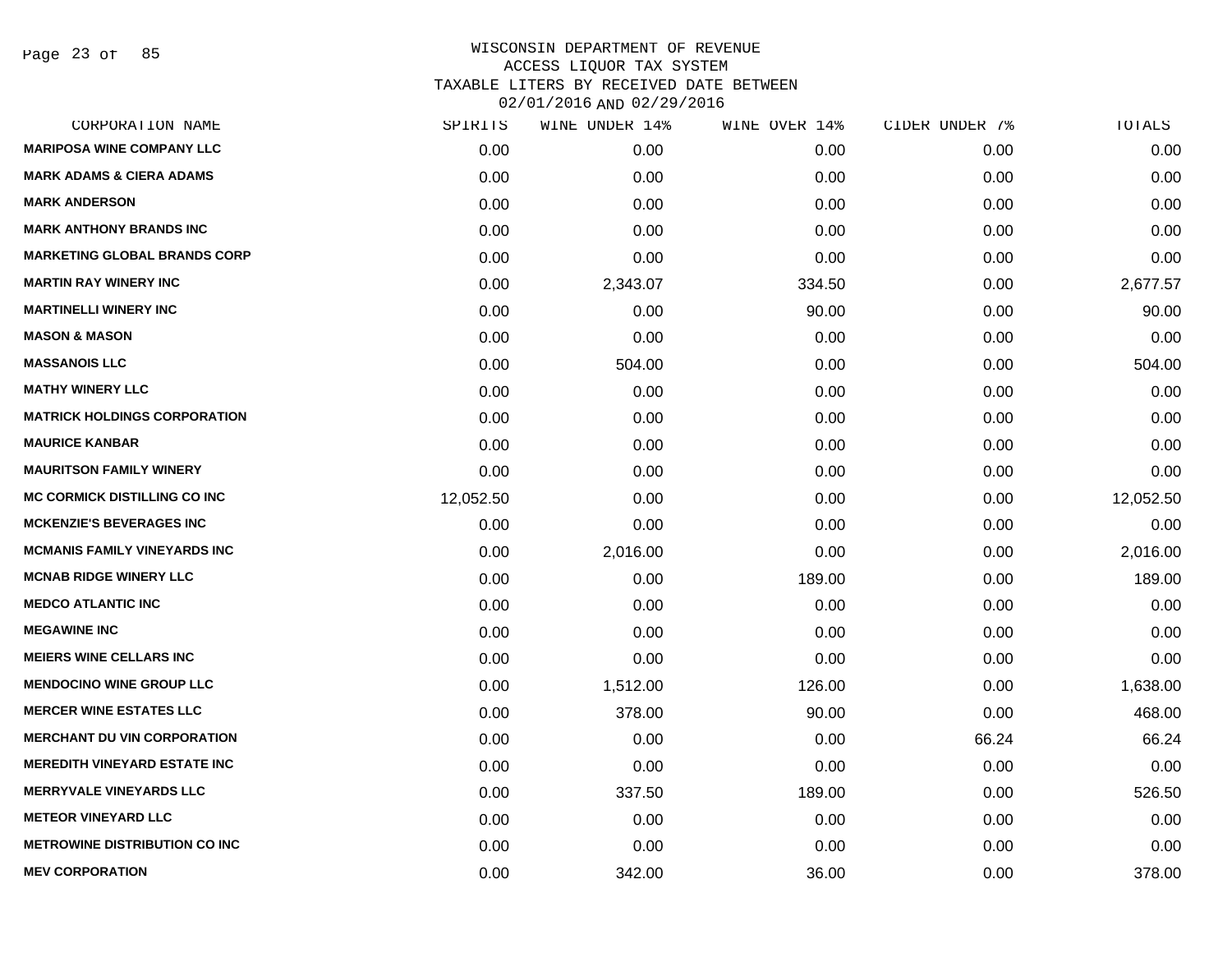Page 24 of 85

#### WISCONSIN DEPARTMENT OF REVENUE ACCESS LIQUOR TAX SYSTEM TAXABLE LITERS BY RECEIVED DATE BETWEEN

| CORPORATION NAME                            | SPIRITS   | WINE UNDER 14% | WINE OVER 14% | CIDER UNDER 7% | TOTALS    |
|---------------------------------------------|-----------|----------------|---------------|----------------|-----------|
| <b>MEXCOR INC</b>                           | 1,800.00  | 0.00           | 0.00          | 0.00           | 1,800.00  |
| <b>MEYER CELLARS LLC</b>                    | 0.00      | 0.00           | 0.00          | 0.00           | 0.00      |
| <b>MHW LTD</b>                              | 8,713.95  | 3,366.00       | 2,308.50      | 0.00           | 14,388.45 |
| <b>MICHAEL C HOWARD</b>                     | 0.00      | 0.00           | 0.00          | 0.00           | 0.00      |
| <b>MICHAEL HOUGH</b>                        | 0.00      | 5,215.50       | 121.50        | 0.00           | 5,337.00  |
| <b>MICHAEL L &amp; YVONNE LANDT LLC</b>     | 0.00      | 0.00           | 0.00          | 0.00           | 0.00      |
| <b>MICHAEL SKURNIK WINES INC</b>            | 0.00      | 495.00         | 0.00          | 0.00           | 495.00    |
| <b>MICHEAL DASHE</b>                        | 0.00      | 0.00           | 0.00          | 0.00           | 0.00      |
| <b>MID-OAK DISTILLERY INC</b>               | 0.00      | 0.00           | 0.00          | 0.00           | 0.00      |
| <b>MIDDLETON FAMILY WINES LLC</b>           | 0.00      | 504.00         | 0.00          | 0.00           | 504.00    |
| <b>MILE HIGH SPIRITS LLC</b>                | 0.00      | 0.00           | 0.00          | 0.00           | 0.00      |
| <b>MILL CREEK VINEYARDS</b>                 | 0.00      | 0.00           | 0.00          | 0.00           | 0.00      |
| <b>MILLER SQUARED INC</b>                   | 0.00      | 0.00           | 0.00          | 0.00           | 0.00      |
| <b>MILLERCOORS LLC</b>                      | 0.00      | 0.00           | 0.00          | 0.00           | 0.00      |
| <b>MILORAD &amp; SUSAN J KARAKASEVIC</b>    | 0.00      | 0.00           | 0.00          | 0.00           | 0.00      |
| <b>MILTONS DISTRIBUTING CO INC</b>          | 0.00      | 2,393.96       | 162.00        | 0.00           | 2,555.96  |
| <b>MINER FAMILY WINERY LLC</b>              | 0.00      | 0.00           | 0.00          | 0.00           | 0.00      |
| <b>MINU IMPORT INC</b>                      | 0.00      | 0.00           | 0.00          | 0.00           | 0.00      |
| <b>MIONETTO USA INC</b>                     | 0.00      | 1,818.00       | 0.00          | 0.00           | 1,818.00  |
| <b>MIRA WINERY LLC</b>                      | 0.00      | 0.00           | 0.00          | 0.00           | 0.00      |
| <b>MIRASOL WINE LLC</b>                     | 0.00      | 0.00           | 0.00          | 0.00           | 0.00      |
| <b>MISA IMPORTS INC</b>                     | 13,020.00 | 5,535.00       | 0.00          | 45.00          | 18,600.00 |
| <b>MISSISSIPPI RIVER DISTILLING COMPANY</b> | 18.00     | 0.00           | 0.00          | 0.00           | 18.00     |
| <b>MISTARR WINE IMPORTERS</b>               | 0.00      | 0.00           | 0.00          | 0.00           | 0.00      |
| <b>MIURA VINEYARDS LLC</b>                  | 0.00      | 0.00           | 0.00          | 0.00           | 0.00      |
| <b>MMX IMPORTS LLC</b>                      | 0.00      | 0.00           | 0.00          | 0.00           | 0.00      |
| <b>MODERN DEVELOPMENT COMPANY</b>           | 0.00      | 0.00           | 0.00          | 0.00           | 0.00      |
| <b>MODERN SPIRITS LLC</b>                   | 13.50     | 0.00           | 13.50         | 0.00           | 27.00     |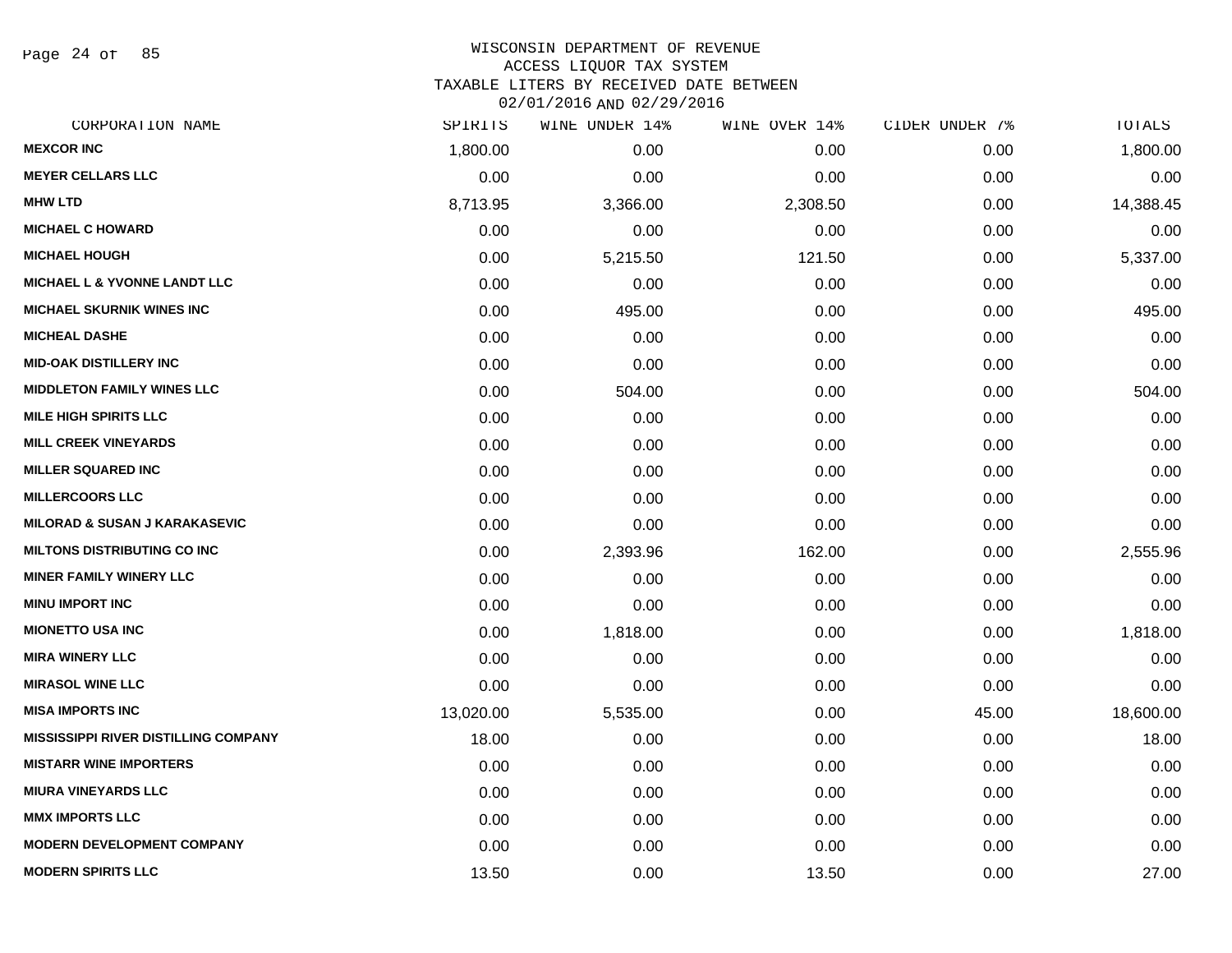Page 25 of 85

### WISCONSIN DEPARTMENT OF REVENUE ACCESS LIQUOR TAX SYSTEM TAXABLE LITERS BY RECEIVED DATE BETWEEN

| CORPORATION NAME                                                            | SPIRITS  | WINE UNDER 14% | WINE OVER 14% | CIDER UNDER 7% | TOTALS    |
|-----------------------------------------------------------------------------|----------|----------------|---------------|----------------|-----------|
| <b>MODUS OPERANDI CELLARS LLC</b>                                           | 0.00     | 0.00           | 0.00          | 0.00           | 0.00      |
| <b>MOET HENNESSY USA, INC.</b>                                              | 7,165.65 | 5,625.00       | 1,840.50      | 0.00           | 14,631.15 |
| <b>MOLLYDOOKER INTERNATIONAL LLC</b>                                        | 0.00     | 0.00           | 63.00         | 0.00           | 63.00     |
| <b>MONICA NOGUES</b>                                                        | 0.00     | 297.00         | 0.00          | 0.00           | 297.00    |
| <b>MONTAGNA LLC</b>                                                         | 0.00     | 0.00           | 0.00          | 0.00           | 0.00      |
| <b>MONTANERO MEZCAL LLC</b>                                                 | 0.00     | 0.00           | 0.00          | 0.00           | 0.00      |
| <b>MONTEREY WINE COMPANY LLC</b>                                            | 0.00     | 882.00         | 0.00          | 0.00           | 882.00    |
| <b>MONTICELLO CELLARS INC</b>                                               | 0.00     | 0.00           | 0.00          | 0.00           | 0.00      |
| <b>MONTINORE VINEYARDS LIMITED</b>                                          | 0.00     | 378.00         | 0.00          | 0.00           | 378.00    |
| <b>MORGAN WINERY INC</b>                                                    | 0.00     | 0.00           | 63.00         | 0.00           | 63.00     |
| <b>MOUNT VEEDER FARMS LLC</b>                                               | 0.00     | 0.00           | 0.00          | 0.00           | 0.00      |
| <b>MOUNTAIN VIEW VINTNERS LLC</b>                                           | 0.00     | 63.00          | 0.00          | 0.00           | 63.00     |
| <b>MS WALKER INC</b>                                                        | 0.00     | 0.00           | 0.00          | 0.00           | 0.00      |
| <b>MUSTACHE MENTORS LLC</b>                                                 | 0.00     | 0.00           | 0.00          | 0.00           | 0.00      |
| <b>MUTUAL WHOLESALE LIQUOR INC</b>                                          | 0.00     | 0.00           | 0.00          | 0.00           | 0.00      |
| <b>NAKED WINES LLC</b>                                                      | 0.00     | 0.00           | 0.00          | 0.00           | 0.00      |
| <b>NAPA VALLEY SPECIALTY WINES INC</b>                                      | 0.00     | 3,267.00       | 729.00        | 0.00           | 3,996.00  |
| NATIONAL CONSUMER CREDIT GUARANTEE<br><b>ASSOCIATION OF CONNECTICUT INC</b> | 0.00     | 0.00           | 0.00          | 0.00           | 0.00      |
| <b>NATURAL MERCHANTS INC</b>                                                | 0.00     | 117.00         | 0.00          | 0.00           | 117.00    |
| <b>NATUREL WEST CORP</b>                                                    | 0.00     | 0.00           | 0.00          | 0.00           | 0.00      |
| <b>NAVARRO VINEYARDS, LLC</b>                                               | 0.00     | 0.00           | 0.00          | 0.00           | 0.00      |
| <b>NBI ACQUISITION LLC</b>                                                  | 0.00     | 0.00           | 0.00          | 0.00           | 0.00      |
| <b>NDC SYSTEMS LP</b>                                                       | 0.00     | 54,108.00      | 2,229.00      | 0.00           | 56,337.00 |
| <b>NEGOCIANTS USA INC</b>                                                   | 0.00     | 1,143.00       | 0.00          | 0.00           | 1,143.00  |
| <b>NESTOR IMPORTS INC</b>                                                   | 36.00    | 171.00         | 76.50         | 0.00           | 283.50    |
| <b>NEW HOLLAND BREWING CO LLC</b>                                           | 495.00   | 0.00           | 0.00          | 0.00           | 495.00    |
| <b>NEW MEXICO WINERIES INC</b>                                              | 0.00     | 508.50         | 0.00          | 0.00           | 508.50    |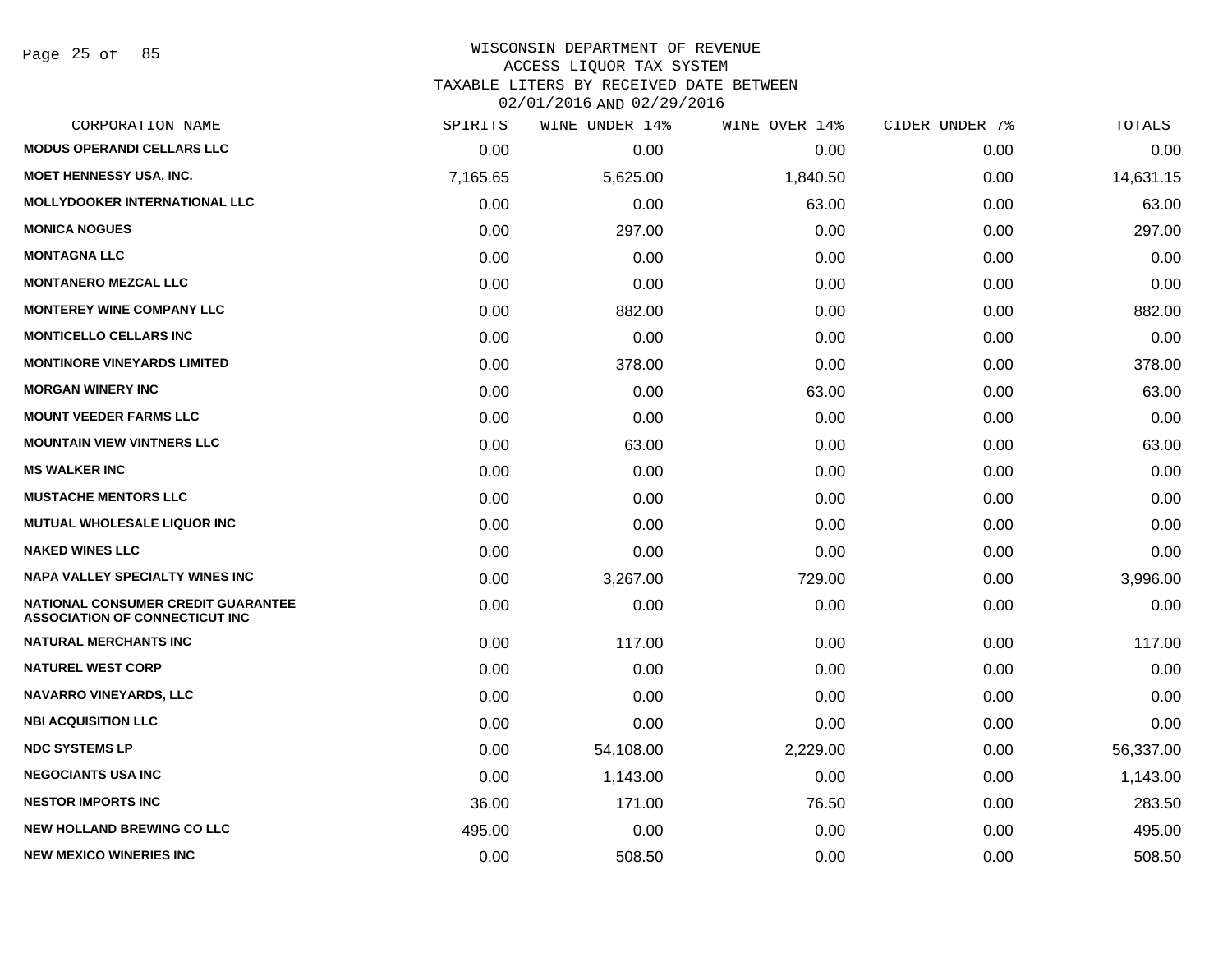Page 26 of 85

# WISCONSIN DEPARTMENT OF REVENUE ACCESS LIQUOR TAX SYSTEM TAXABLE LITERS BY RECEIVED DATE BETWEEN

| CORPORATION NAME                  | SPIRITS  | WINE UNDER 14% | WINE OVER 14% | CIDER UNDER 7% | TOTALS   |
|-----------------------------------|----------|----------------|---------------|----------------|----------|
| <b>NEW PARROTT &amp; CO</b>       | 0.00     | 4,788.00       | 378.00        | 0.00           | 5,166.00 |
| <b>NEW VAVIN INC</b>              | 0.00     | 0.00           | 0.00          | 0.00           | 0.00     |
| NEW YORK MUTUAL TRADING CO INC    | 0.00     | 0.00           | 124.80        | 0.00           | 124.80   |
| <b>NEXUS BRANDS LLC</b>           | 0.00     | 0.00           | 0.00          | 0.00           | 0.00     |
| <b>NICHE IMPORT CO</b>            | 488.40   | 243.00         | 0.00          | 0.00           | 731.40   |
| NIEBAUM-COPPOLA ESTATE WINERY LP  | 0.00     | 0.00           | 0.00          | 0.00           | 0.00     |
| <b>NOLET SPIRITS USA INC</b>      | 0.00     | 0.00           | 0.00          | 0.00           | 0.00     |
| <b>NORTH SHORE DISTILLERY LLC</b> | 324.00   | 0.00           | 0.00          | 0.00           | 324.00   |
| <b>NOVA WINES, INC.</b>           | 0.00     | 0.00           | 0.00          | 0.00           | 0.00     |
| <b>NUCCIO &amp; WISE</b>          | 0.00     | 63.00          | 126.00        | 0.00           | 189.00   |
| <b>NV AWG LTD</b>                 | 0.00     | 0.00           | 864.00        | 0.00           | 864.00   |
| O'NEILL BEVERAGES CO LLC          | 0.00     | 6,930.00       | 2,646.00      | 0.00           | 9,576.00 |
| <b>O'SHAUGHNESSY DEL OSO LLC</b>  | 0.00     | 0.00           | 18.00         | 0.00           | 18.00    |
| <b>OAK RIDGE WINERY LLC</b>       | 0.00     | 756.00         | 0.00          | 0.00           | 756.00   |
| <b>OLD BRIDGE CELLARS</b>         | 0.00     | 1,233.00       | 184.50        | 0.00           | 1,417.50 |
| <b>OLDE WORLD IMPORTS INC</b>     | 0.00     | 171.00         | 40.50         | 0.00           | 211.50   |
| OLE SMOKY DISTILLERY LLC          | 1,287.00 | 0.00           | 0.00          | 0.00           | 1,287.00 |
| OLIVER WINE COMPANY INC           | 0.00     | 630.00         | 0.00          | 0.00           | 630.00   |
| ONE TRUE VINE LLC                 | 0.00     | 0.00           | 1,561.50      | 0.00           | 1,561.50 |
| <b>OPICI IMPORT COMPANY</b>       | 0.00     | 216.00         | 0.00          | 0.00           | 216.00   |
| <b>OPOLO WINES LP</b>             | 0.00     | 0.00           | 0.00          | 0.00           | 0.00     |
| OPUS ONE WINERY LLC               | 0.00     | 0.00           | 0.00          | 0.00           | 0.00     |
| ORCA PROPERTIES LLC               | 0.00     | 252.00         | 0.00          | 0.00           | 252.00   |
| OREGON BREWING COMPANY INC        | 0.00     | 0.00           | 0.00          | 0.00           | 0.00     |
| <b>ORGANIC VINTNERS INC</b>       | 0.00     | 0.00           | 0.00          | 0.00           | 0.00     |
| <b>ORIGINAL SIN CORPORATION</b>   | 0.00     | 0.00           | 0.00          | 0.00           | 0.00     |
| ORIN SWIFT CELLARS LLC            | 0.00     | 0.00           | 0.00          | 0.00           | 0.00     |
| <b>OUTPOST WINES LLC</b>          | 0.00     | 0.00           | 0.00          | 0.00           | 0.00     |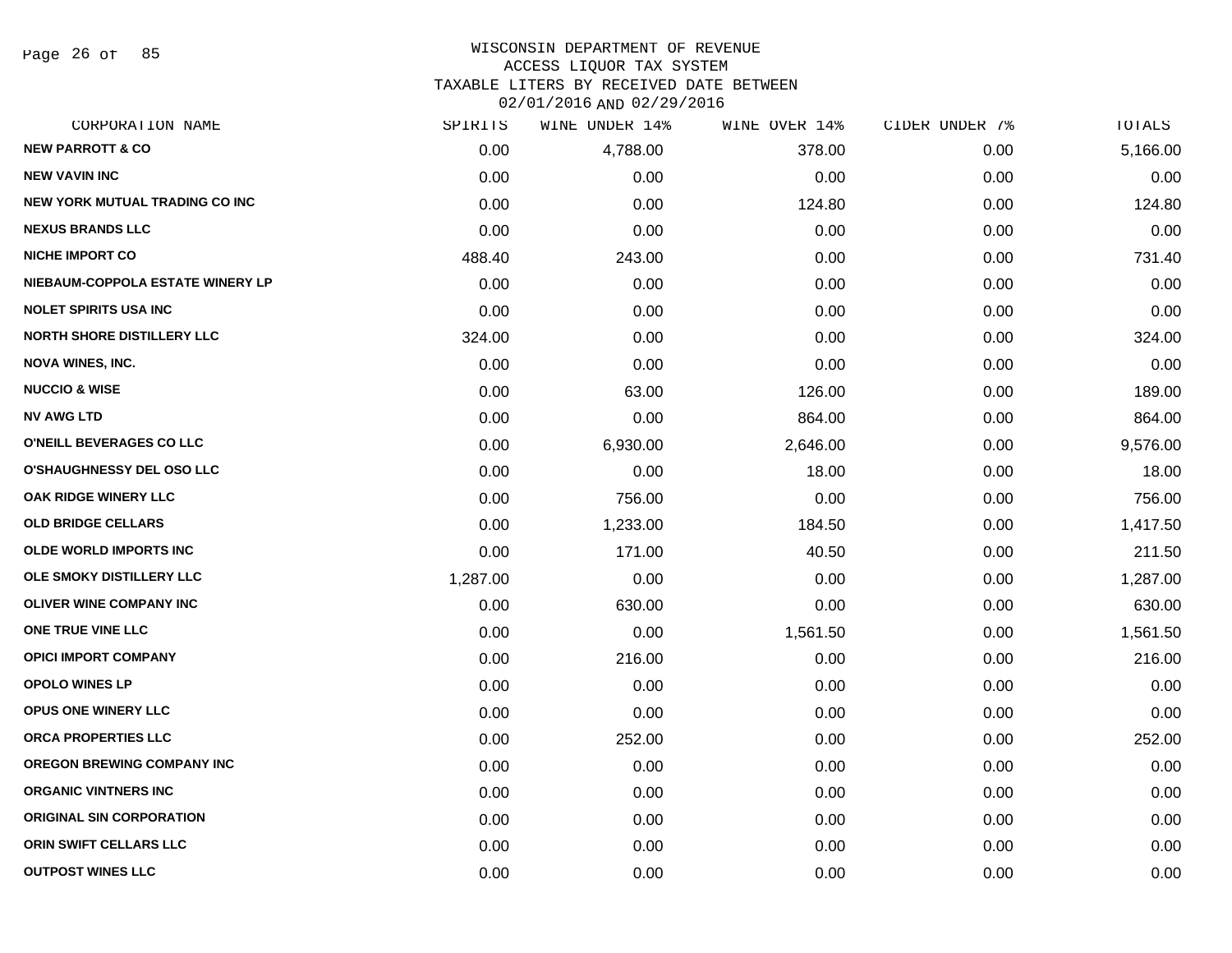Page 27 of 85

| CORPORATION NAME                        | SPIRITS   | WINE UNDER 14% | WINE OVER 14% | CIDER UNDER 7% | TOTALS    |
|-----------------------------------------|-----------|----------------|---------------|----------------|-----------|
| <b>OWEN ROE LLC</b>                     | 0.00      | 126.00         | 297.00        | 0.00           | 423.00    |
| P R GRISLEY CO INC                      | 0.00      | 0.00           | 0.00          | 0.00           | 0.00      |
| PACIFIC EDGE MARKETING GROUP INC        | 262.50    | 0.00           | 0.00          | 0.00           | 262.50    |
| PACIFIC INTERNATIONAL LIQUOR INC        | 0.00      | 0.00           | 0.00          | 0.00           | 0.00      |
| <b>PACIFIC PRIME WINES LLC</b>          | 0.00      | 0.00           | 0.00          | 0.00           | 0.00      |
| <b>PAHLMEYER LLC</b>                    | 0.00      | 0.00           | 0.00          | 0.00           | 0.00      |
| PALI WINE COMPANY LP                    | 0.00      | 0.00           | 0.00          | 0.00           | 0.00      |
| PALM BAY INTERNATIONAL INC              | 580.50    | 26,808.20      | 667.50        | 0.00           | 28,056.20 |
| <b>PAMELA FRYE</b>                      | 0.00      | 0.00           | 0.00          | 0.00           | 0.00      |
| PAMPA BEVERAGES LLC                     | 0.00      | 0.00           | 0.00          | 0.00           | 0.00      |
| PANTHER CREEK CELLARS LLC               | 0.00      | 0.00           | 0.00          | 0.00           | 0.00      |
| PARAGON VINEYARD CO INC                 | 0.00      | 0.00           | 0.00          | 0.00           | 0.00      |
| PARK STREET IMPORTS, LLC                | 445.50    | 10,711.50      | 130.50        | 0.00           | 11,287.50 |
| PARK WINE COMPANY INC                   | 0.00      | 0.00           | 0.00          | 0.00           | 0.00      |
| <b>PARKER STATION INC</b>               | 0.00      | 252.00         | 909.00        | 0.00           | 1,161.00  |
| <b>PASTERNAK WINE IMPORTS LLC</b>       | 0.00      | 558.00         | 0.00          | 0.00           | 558.00    |
| <b>PAT WINES LLC</b>                    | 0.00      | 0.00           | 0.00          | 0.00           | 0.00      |
| <b>PATERNO IMPORTS LTD</b>              | 321.00    | 4,412.25       | 1,678.50      | 0.00           | 6,411.75  |
| <b>PATRICIO C MATA</b>                  | 0.00      | 54.00          | 0.00          | 0.00           | 54.00     |
| <b>PATRICK A RONEY</b>                  | 0.00      | 9,207.00       | 252.00        | 0.00           | 9,459.00  |
| <b>PATRON SPIRITS COMPANY</b>           | 14,491.20 | 0.00           | 0.00          | 0.00           | 14,491.20 |
| <b>PATZ &amp; HALL WINE COMPANY INC</b> | 0.00      | 0.00           | 0.00          | 0.00           | 0.00      |
| <b>PAUL HOBBS IMPORTS INC</b>           | 0.00      | 63.00          | 0.00          | 0.00           | 63.00     |
| <b>PAUL HOBBS WINERY LP</b>             | 0.00      | 0.00           | 945.00        | 0.00           | 945.00    |
| <b>PAUL W QUACKENBUSH</b>               | 0.00      | 0.00           | 0.00          | 0.00           | 0.00      |
| <b>PAVI WINES LLC</b>                   | 0.00      | 0.00           | 0.00          | 0.00           | 0.00      |
| <b>PAWEL LATO</b>                       | 0.00      | 0.00           | 0.00          | 0.00           | 0.00      |
| <b>PAX MAHLE WINES LLC</b>              | 0.00      | 0.00           | 0.00          | 0.00           | 0.00      |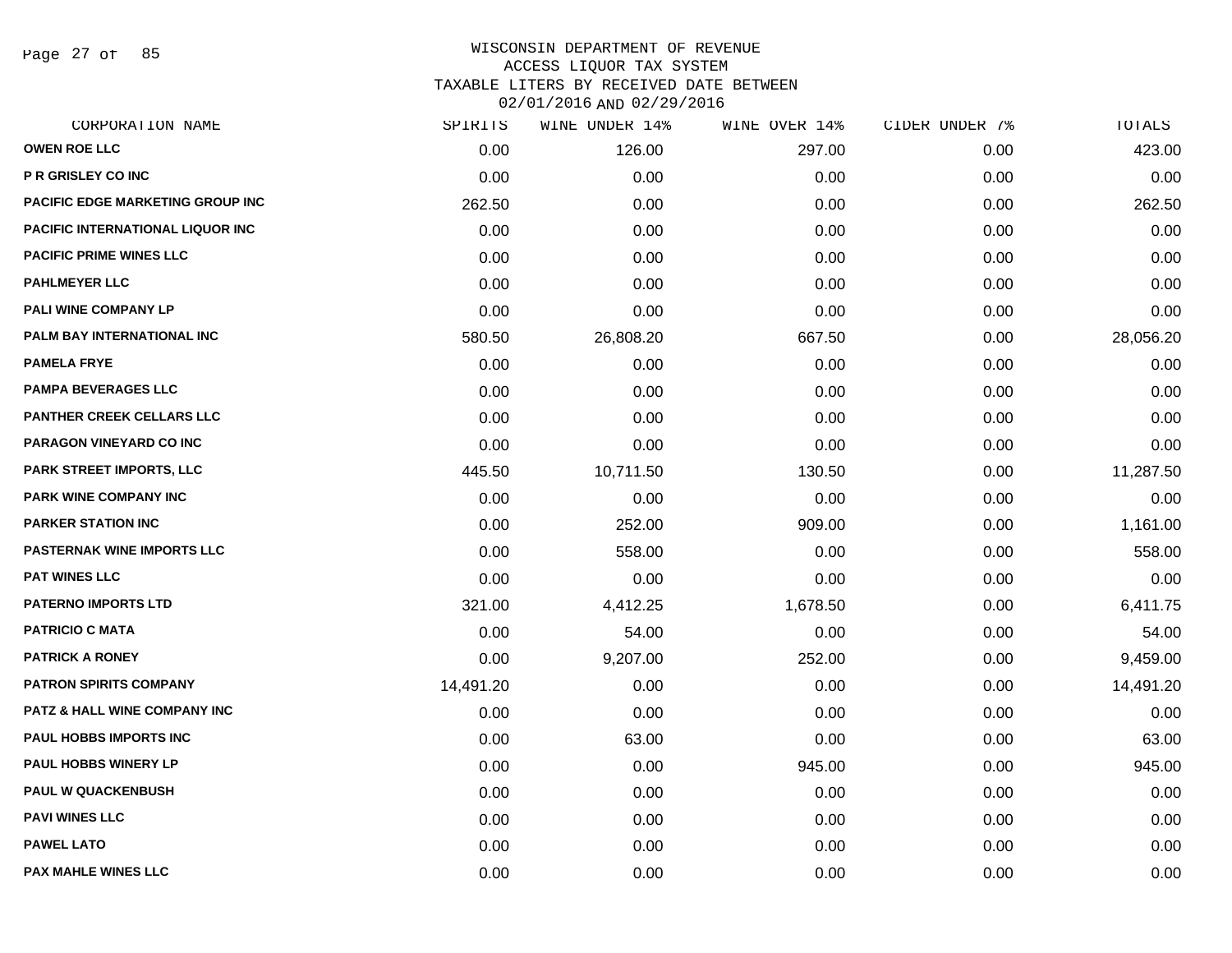Page 28 of 85

| CORPORATION NAME                     | SPIRITS   | WINE UNDER 14% | WINE OVER 14% | CIDER UNDER 7% | TOTALS    |
|--------------------------------------|-----------|----------------|---------------|----------------|-----------|
| <b>PEACH SYSTEMS INC</b>             | 0.00      | 0.00           | 0.00          | 0.00           | 0.00      |
| PEACHY CANYON WINERY                 | 0.00      | 0.00           | 0.00          | 0.00           | 0.00      |
| PEJU FAMILY OPERATING PARTNERSHIP LP | 0.00      | 0.00           | 0.00          | 0.00           | 0.00      |
| PELU PARTNERS LLC                    | 0.00      | 0.00           | 0.00          | 0.00           | 0.00      |
| <b>PENNER-ASH LLC</b>                | 0.00      | 3.57           | 0.00          | 0.00           | 3.57      |
| PEPPER BRIDGE WINERY LLC             | 0.00      | 0.00           | 0.00          | 0.00           | 0.00      |
| PERFECTA CAMERA CORP                 | 0.00      | 211.50         | 0.00          | 0.00           | 211.50    |
| PERNOD RICARD USA LLC                | 56,347.65 | 7,622.87       | 1,530.00      | 0.00           | 65,500.52 |
| PETER ANDREW LLC                     | 0.00      | 0.00           | 0.00          | 0.00           | 0.00      |
| <b>PETER CREIGHTON</b>               | 0.00      | 0.00           | 0.00          | 0.00           | 0.00      |
| <b>PETER M MESROBIAN</b>             | 0.00      | 0.00           | 0.00          | 0.00           | 0.00      |
| <b>PETER ROSBACK</b>                 | 0.00      | 315.00         | 0.00          | 0.00           | 315.00    |
| PETERSON WINERY LLC                  | 0.00      | 80.00          | 252.00        | 0.00           | 332.00    |
| PETIT HAMEAU LLC                     | 0.00      | 0.00           | 0.00          | 0.00           | 0.00      |
| <b>PHENIX BRANDS LLC</b>             | 0.00      | 0.00           | 0.00          | 0.00           | 0.00      |
| <b>PHILIP LAROCCA</b>                | 0.00      | 0.00           | 0.00          | 0.00           | 0.00      |
| PHILIP TOGNI VINEYARD LP             | 0.00      | 0.00           | 0.00          | 0.00           | 0.00      |
| PHILLIP STEINSCHREIBER               | 0.00      | 0.00           | 0.00          | 0.00           | 0.00      |
| <b>PHILLIPS FARMS LLC</b>            | 0.00      | 0.00           | 11,614.50     | 0.00           | 11,614.50 |
| PHUSION PROJECTS LLC                 | 0.00      | 0.00           | 0.00          | 0.00           | 0.00      |
| PIEDMONT DISTILLERS INC              | 1,777.50  | 0.00           | 0.00          | 0.00           | 1,777.50  |
| <b>PINA CELLARS LP</b>               | 0.00      | 0.00           | 0.00          | 0.00           | 0.00      |
| PINE RIDGE WINERY LLC                | 0.00      | 63.00          | 2,234.25      | 0.00           | 2,297.25  |
| <b>PL BRANDS INC</b>                 | 0.00      | 0.00           | 0.00          | 0.00           | 0.00      |
| PLUME RIDGE IRREVOCABLE TRUST        | 0.00      | 0.00           | 0.00          | 0.00           | 0.00      |
| POPCORN DESIGN LLC                   | 0.00      | 0.00           | 0.00          | 0.00           | 0.00      |
| POPCORN SUTTON DISTILLING LLC        | 0.00      | 0.00           | 0.00          | 0.00           | 0.00      |
| <b>POST WINERY INC</b>               | 0.00      | 0.00           | 0.00          | 0.00           | 0.00      |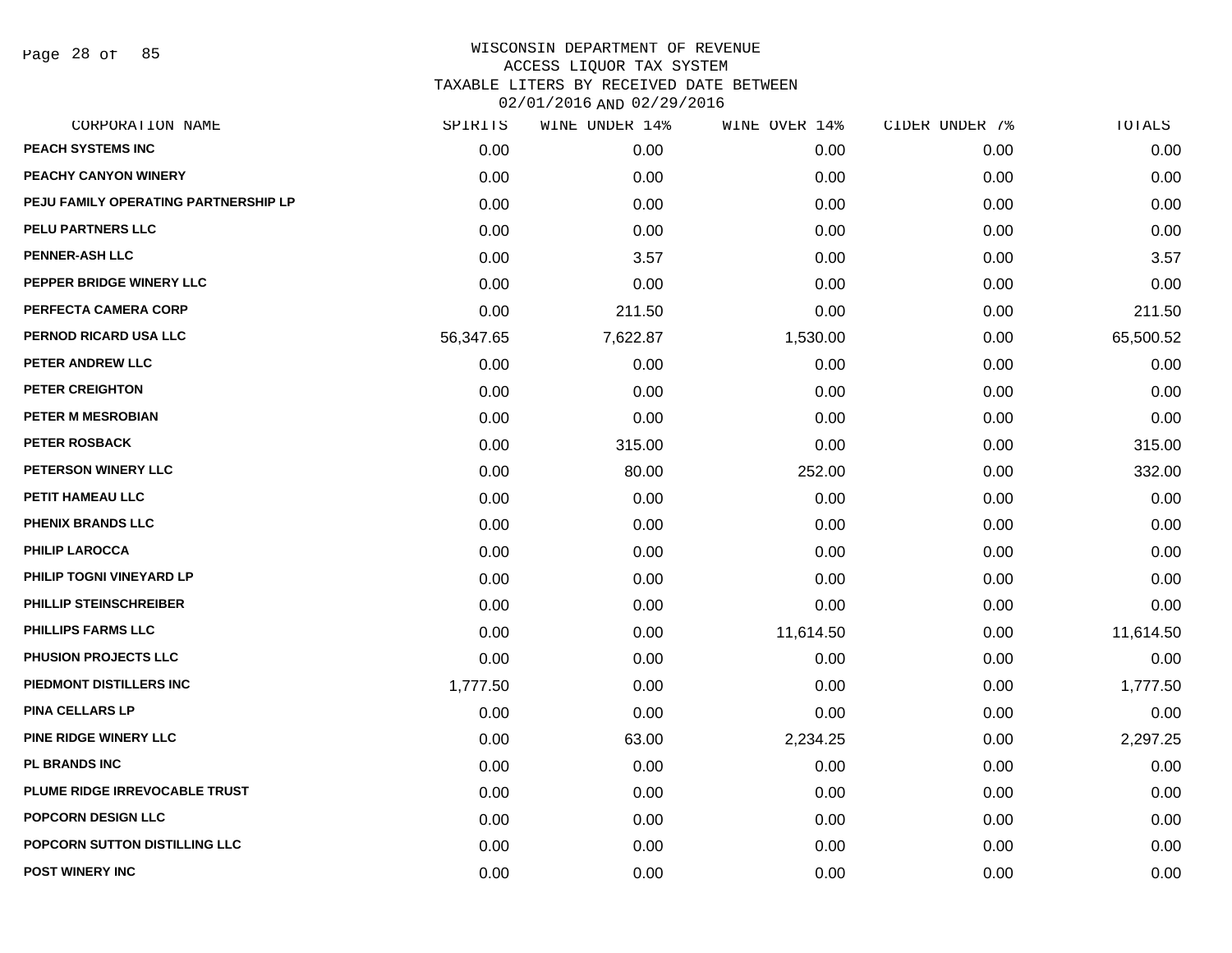Page 29 of 85

| CORPORATION NAME                  | SPIRITS   | WINE UNDER 14% | WINE OVER 14% | CIDER UNDER 7% | TOTALS    |
|-----------------------------------|-----------|----------------|---------------|----------------|-----------|
| PRAGER WINERY & PORT WORKS, INC.  | 0.00      | 0.00           | 0.00          | 0.00           | 0.00      |
| <b>PRECEPT BRANDS LLC</b>         | 0.00      | 0.00           | 0.00          | 0.00           | 0.00      |
| PREMIERE DISTILLERY LLC           | 0.00      | 0.00           | 0.00          | 0.00           | 0.00      |
| PREMIUM PORT WINES INC            | 0.00      | 63.00          | 810.00        | 0.00           | 873.00    |
| <b>PRESTIGE IMPORTS LLC</b>       | 0.00      | 0.00           | 0.00          | 0.00           | 0.00      |
| <b>PRESTIGE WINE IMPORTS CORP</b> | 0.00      | 12,527.89      | 63.00         | 0.00           | 12,590.89 |
| PRICHARDS DISTILLERY INC          | 0.00      | 0.00           | 0.00          | 0.00           | 0.00      |
| PRIDE MOUNTAIN VINEYARDS LLC      | 0.00      | 0.00           | 66.57         | 0.00           | 66.57     |
| PRINCE MICHEL LLC                 | 0.00      | 9.00           | 0.00          | 0.00           | 9.00      |
| <b>PRO-LIQUITECH LLC</b>          | 0.00      | 0.00           | 0.00          | 0.00           | 0.00      |
| PROST BEVERAGE COMPANY LLC        | 360.00    | 0.00           | 0.00          | 0.00           | 360.00    |
| <b>PROXIMO SPIRITS INC</b>        | 96,981.90 | 0.00           | 0.00          | 0.00           | 96,981.90 |
| <b>PRWL PARTNERS LLC</b>          | 0.00      | 0.00           | 0.00          | 0.00           | 0.00      |
| PURPLE WINE COMPANY LLC           | 0.00      | 2,637.00       | 36.00         | 0.00           | 2,673.00  |
| <b>QUADY SOUTH WINERY LLC</b>     | 0.00      | 0.00           | 18.00         | 0.00           | 18.00     |
| <b>QUANTUM WINES LLC</b>          | 0.00      | 0.00           | 0.00          | 0.00           | 0.00      |
| QUILCEDA CREEK VINTNERS INC       | 0.00      | 0.00           | 33.29         | 0.00           | 33.29     |
| <b>QUINTESSENTIAL LLC</b>         | 0.00      | 2,835.00       | 237.00        | 0.00           | 3,072.00  |
| QUO VINO LLC                      | 0.00      | 0.00           | 0.00          | 0.00           | 0.00      |
| <b>R &amp; B CELLARS INC</b>      | 0.00      | 0.00           | 0.00          | 0.00           | 0.00      |
| <b>R &amp; G SCHATZ FARMS INC</b> | 0.00      | 23.78          | 9.51          | 0.00           | 33.29     |
| <b>R &amp; M BRANDS INC</b>       | 918.00    | 0.00           | 0.00          | 0.00           | 918.00    |
| <b>R H KEENAN CO</b>              | 0.00      | 0.00           | 0.00          | 0.00           | 0.00      |
| R LAWSON ENTERPRISES LLC          | 0.00      | 0.00           | 0.00          | 0.00           | 0.00      |
| <b>RACINE WINE CO LLC</b>         | 0.00      | 189.00         | 0.00          | 0.00           | 189.00    |
| RADIO-COTEAU WINE CELLARS LLC     | 0.00      | 0.00           | 0.00          | 0.00           | 0.00      |
| <b>RAINIER WINE LLC</b>           | 0.00      | 0.00           | 0.00          | 0.00           | 0.00      |
| <b>RAMEY WINE CELLARS INC</b>     | 0.00      | 18.00          | 45.00         | 0.00           | 63.00     |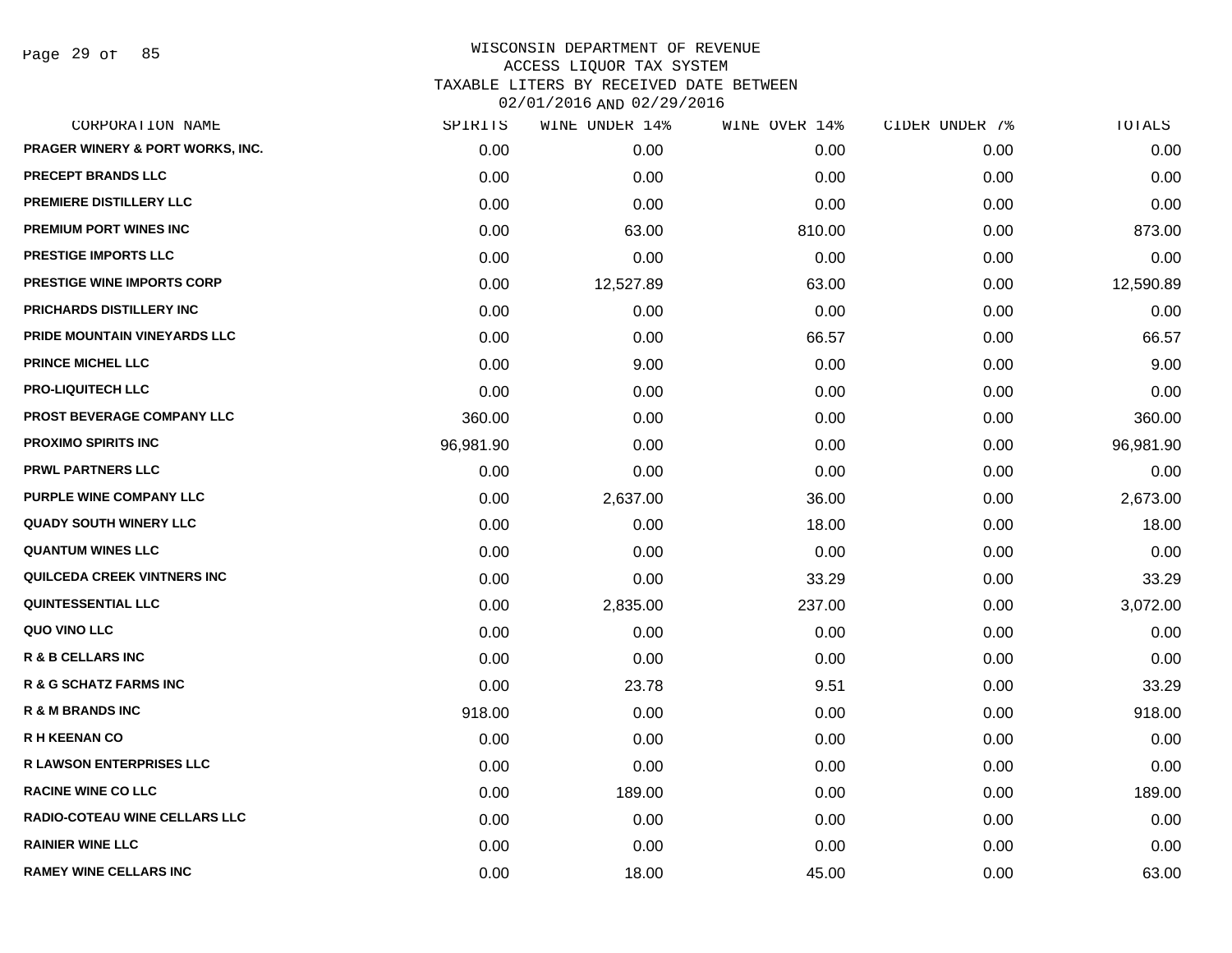Page 30 of 85

| CORPORATION NAME                                 | SPIRITS  | WINE UNDER 14% | WINE OVER 14% | CIDER UNDER 7% | TOTALS   |
|--------------------------------------------------|----------|----------------|---------------|----------------|----------|
| <b>RANSOM SPIRITS LLC</b>                        | 0.00     | 0.00           | 0.00          | 0.00           | 0.00     |
| <b>RB WINE ASSOCIATES LLC</b>                    | 0.00     | 0.00           | 0.00          | 0.00           | 0.00     |
| <b>RBZ VINEYARDS LLC</b>                         | 0.00     | 0.00           | 0.00          | 0.00           | 0.00     |
| <b>RED CAR WINE COMPANY LLC</b>                  | 0.00     | 0.00           | 0.00          | 0.00           | 0.00     |
| <b>REDEMPTION SPIRITS LLC</b>                    | 265.20   | 252.00         | 0.00          | 0.00           | 517.20   |
| <b>REGAL WINE IMPORTS INC</b>                    | 0.00     | 153.75         | 0.00          | 0.00           | 153.75   |
| <b>REGUSCI WINERY INC</b>                        | 0.00     | 0.00           | 0.00          | 0.00           | 0.00     |
| <b>REMY COINTREAU AMERIQUE USA</b>               | 3,030.60 | 180.00         | 0.00          | 0.00           | 3,210.60 |
| <b>REN ACQUISITION INC</b>                       | 0.00     | 0.00           | 43.50         | 0.00           | 43.50    |
| <b>RENO G FARINELLI &amp; JOSEF H SHEBL</b>      | 0.00     | 0.00           | 0.00          | 0.00           | 0.00     |
| <b>RENT A BBQ</b>                                | 0.00     | 0.00           | 0.00          | 1,724.00       | 1,724.00 |
| <b>RESERVA WINES LLC</b>                         | 0.00     | 0.00           | 0.00          | 0.00           | 0.00     |
| <b>REULING FAMILY WINES LLC</b>                  | 0.00     | 0.00           | 0.00          | 0.00           | 0.00     |
| REYNOLDS CREATIVE PRODUCTS INC                   | 0.00     | 0.00           | 0.00          | 0.00           | 0.00     |
| <b>RGI BRANDS LLC</b>                            | 0.00     | 0.00           | 0.00          | 0.00           | 0.00     |
| <b>RICHARD C POE II</b>                          | 0.00     | 0.00           | 0.00          | 0.00           | 0.00     |
| <b>RICHARD STELTZNER</b>                         | 0.00     | 0.00           | 0.00          | 0.00           | 0.00     |
| <b>RIDGE VINEYARDS INC</b>                       | 0.00     | 0.00           | 189.00        | 0.00           | 189.00   |
| <b>RIONDO USA LLC</b>                            | 0.00     | 0.00           | 0.00          | 0.00           | 0.00     |
| <b>RIVER VIEW WINERY LLC</b>                     | 0.00     | 0.00           | 0.00          | 0.00           | 0.00     |
| <b>RO SALES &amp; DISTRIBUTION SERVICES INC.</b> | 0.00     | 4,419.00       | 0.00          | 0.00           | 4,419.00 |
| <b>ROADSEND FARM LLC</b>                         | 0.00     | 0.00           | 0.00          | 0.00           | 0.00     |
| <b>ROBERT A CUTTER</b>                           | 0.00     | 414.00         | 0.00          | 0.00           | 414.00   |
| <b>ROBERT CRAIG WINERY LP</b>                    | 0.00     | 0.00           | 0.00          | 0.00           | 0.00     |
| <b>ROBERT J COOPER</b>                           | 576.00   | 0.00           | 0.00          | 0.00           | 576.00   |
| <b>ROBERT J GROSS</b>                            | 0.00     | 63.00          | 0.00          | 0.00           | 63.00    |
| <b>ROBERT KACHER SELECTIONS LLC</b>              | 27.00    | 666.00         | 0.00          | 0.00           | 693.00   |
| <b>ROBERT L HUDSON</b>                           | 0.00     | 0.00           | 0.00          | 0.00           | 0.00     |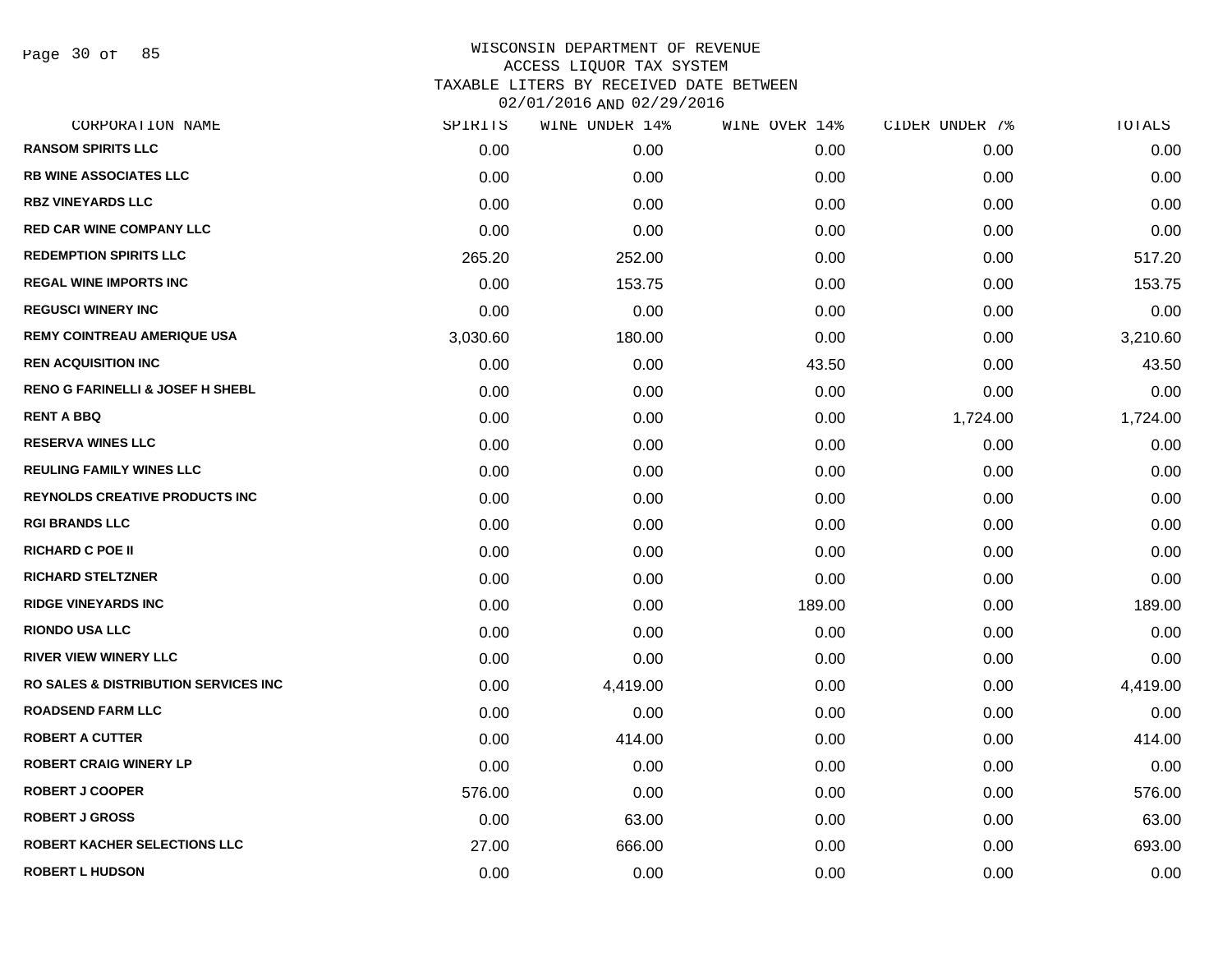Page 31 of 85

| SPIRITS | WINE UNDER 14% | WINE OVER 14% |      | TOTALS         |
|---------|----------------|---------------|------|----------------|
| 0.00    | 0.00           | 0.00          | 0.00 | 0.00           |
| 0.00    | 0.00           | 0.00          | 0.00 | 0.00           |
| 0.00    | 18.00          | 0.00          | 0.00 | 18.00          |
| 0.00    | 0.00           | 0.00          | 0.00 | 0.00           |
| 0.00    | 0.00           | 405.00        | 0.00 | 405.00         |
| 0.00    | 0.00           | 0.00          | 0.00 | 0.00           |
| 0.00    | 0.00           | 126.00        | 0.00 | 126.00         |
| 0.00    | 270.00         | 0.00          | 0.00 | 270.00         |
| 0.00    | 0.00           | 0.00          | 0.00 | 0.00           |
| 0.00    | 0.00           | 0.00          | 0.00 | 0.00           |
| 0.00    | 567.00         | 0.00          | 0.00 | 567.00         |
| 0.00    | 0.00           | 378.00        | 0.00 | 378.00         |
| 0.00    | 0.00           | 0.00          | 0.00 | 0.00           |
| 18.00   | 1,332.00       | 0.00          | 0.00 | 1,350.00       |
| 0.00    | 0.00           | 0.00          | 0.00 | 0.00           |
| 0.00    | 0.00           | 0.00          | 0.00 | 0.00           |
| 398.02  | 0.00           | 0.00          | 0.00 | 398.02         |
| 0.00    | 0.00           | 0.00          | 0.00 | 0.00           |
| 0.00    | 21,095.84      | 8,172.02      | 0.00 | 29,267.86      |
| 0.00    | 0.00           | 0.00          | 0.00 | 0.00           |
| 0.00    | 0.00           | 0.00          | 0.00 | 0.00           |
| 0.00    | 341.40         | 1,420.20      | 0.00 | 1,761.60       |
| 0.00    | 12,563.88      | 80.00         | 0.00 | 12,643.88      |
| 0.00    | 760.00         | 693.00        | 0.00 | 1,453.00       |
| 0.00    | 0.00           | 0.00          | 0.00 | 0.00           |
| 0.00    | 1,359.00       | 9.00          | 0.00 | 1,368.00       |
| 498.00  | 0.00           | 0.00          | 0.00 | 498.00         |
| 0.00    | 0.00           | 0.00          | 0.00 | 0.00           |
|         |                |               |      | CIDER UNDER 7% |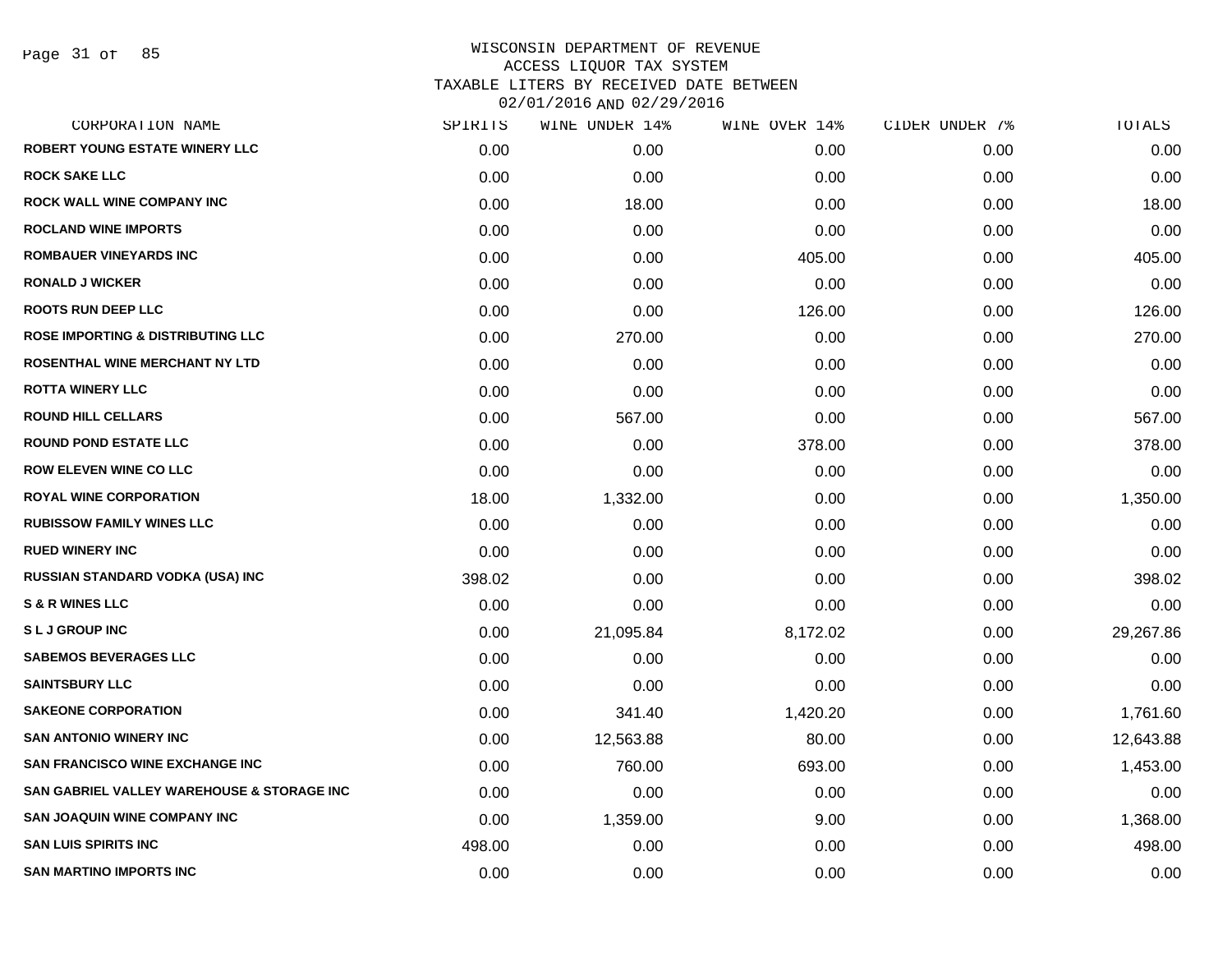Page 32 of 85

| CORPORATION NAME                            | SPIRITS    | WINE UNDER 14% | WINE OVER 14% | CIDER UNDER 7% | TOTALS     |
|---------------------------------------------|------------|----------------|---------------|----------------|------------|
| <b>SANGLIER CELLARS LLC</b>                 | 0.00       | 0.00           | 0.00          | 0.00           | 0.00       |
| <b>SANGLIER SELECTIONS LLC</b>              | 0.00       | 504.00         | 0.00          | 0.00           | 504.00     |
| <b>SANS LIEGE INC</b>                       | 0.00       | 0.00           | 0.00          | 0.00           | 0.00       |
| <b>SANS WINE &amp; SPIRITS CO</b>           | 0.00       | 0.00           | 0.00          | 0.00           | 0.00       |
| <b>SANTA MARGHERITA USA INC</b>             | 0.00       | 81.00          | 0.00          | 0.00           | 81.00      |
| <b>SARACINA VINEYARDS LLC</b>               | 0.00       | 0.00           | 0.00          | 0.00           | 0.00       |
| <b>SARMENTO'S IMPORTS &amp; EXPORTS INC</b> | 0.00       | 0.00           | 0.00          | 0.00           | 0.00       |
| <b>SAVIAH ROSE WINERY LLC</b>               | 0.00       | 0.00           | 0.00          | 0.00           | 0.00       |
| <b>SAVIO SOARES SELECTIONS CORP</b>         | 0.00       | 126.00         | 0.00          | 0.00           | 126.00     |
| <b>SAZERAC COMPANY INC</b>                  | 206,546.30 | 0.00           | 0.00          | 0.00           | 206,546.30 |
| <b>SAZERAC NORTH AMERICA INC</b>            | 512,343.90 | 0.00           | 0.00          | 0.00           | 512,343.90 |
| <b>SB WINE CO LLC</b>                       | 0.00       | 0.00           | 0.00          | 0.00           | 0.00       |
| <b>SBRAGIA FAMILY VINEYARDS LLC</b>         | 0.00       | 0.00           | 0.00          | 0.00           | 0.00       |
| <b>SCENIC ROOT WINEGROWERS LLC</b>          | 0.00       | 0.00           | 0.00          | 0.00           | 0.00       |
| <b>SCHEID VINEYARDS CALIFORNIA INC</b>      | 0.00       | 891.00         | 0.00          | 0.00           | 891.00     |
| <b>SCHMITT SOHNE INC</b>                    | 0.00       | 737.69         | 0.00          | 0.00           | 737.69     |
| <b>SCHUG WINERY LLC</b>                     | 0.00       | 0.00           | 0.00          | 0.00           | 0.00       |
| <b>SCHUMACHER IMPORTS INC</b>               | 78.00      | 0.00           | 0.00          | 0.00           | 78.00      |
| <b>SCOPERTA IMPORTING CO INC</b>            | 0.00       | 1,611.00       | 0.00          | 0.00           | 1,611.00   |
| <b>SCOTT PAUL WINES OREGON LLC</b>          | 0.00       | 0.00           | 0.00          | 0.00           | 0.00       |
| SEATTLE CIDER COMPANY LLC                   | 0.00       | 0.00           | 0.00          | 0.00           | 0.00       |
| <b>SEAVEY VINEYARD LP</b>                   | 0.00       | 0.00           | 0.00          | 0.00           | 0.00       |
| <b>SELBY ENTERPRISES INC</b>                | 0.00       | 0.00           | 0.00          | 0.00           | 0.00       |
| SELECTIVE WINE ESTATES INC                  | 0.00       | 504.00         | 0.00          | 0.00           | 504.00     |
| <b>SERGEY CHISTOV</b>                       | 0.00       | 0.00           | 0.00          | 0.00           | 0.00       |
| <b>SERRALLES USA LLC</b>                    | 1,780.50   | 0.00           | 0.00          | 0.00           | 1,780.50   |
| <b>SEVEN HILLS WINERY LLC</b>               | 0.00       | 252.00         | 252.00        | 0.00           | 504.00     |
| <b>SHAFER VINEYARDS INC</b>                 | 0.00       | 0.00           | 126.00        | 0.00           | 126.00     |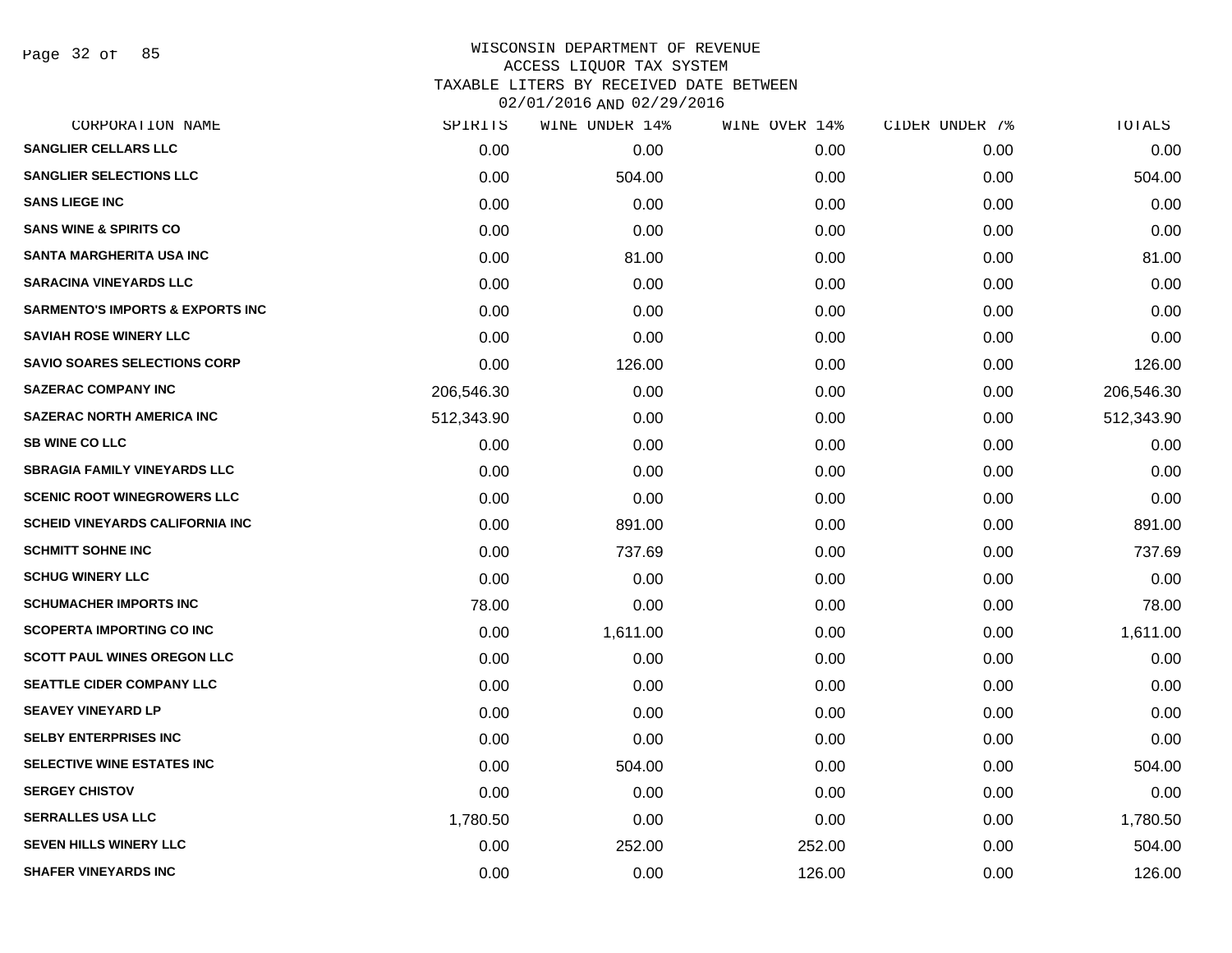Page 33 of 85

| SPIRITS  | WINE UNDER 14% | WINE OVER 14% | CIDER UNDER 7% | TOTALS   |
|----------|----------------|---------------|----------------|----------|
| 0.00     | 0.00           | 0.00          | 0.00           | 0.00     |
| 0.00     | 882.00         | 126.00        | 0.00           | 1,008.00 |
| 1,573.50 | 3,761.72       | 2,476.70      | 0.00           | 7,811.92 |
| 0.00     | 0.00           | 0.00          | 0.00           | 0.00     |
| 0.00     | 0.00           | 126.00        | 0.00           | 126.00   |
| 0.00     | 0.00           | 0.00          | 0.00           | 0.00     |
| 260.55   | 0.00           | 0.00          | 0.00           | 260.55   |
| 0.00     | 369.00         | 0.00          | 0.00           | 369.00   |
| 0.00     | 63.00          | 0.00          | 0.00           | 63.00    |
| 0.00     | 0.00           | 0.00          | 0.00           | 0.00     |
| 0.00     | 0.00           | 0.00          | 0.00           | 0.00     |
| 0.00     | 252.00         | 252.00        | 0.00           | 504.00   |
| 0.00     | 0.00           | 0.00          | 0.00           | 0.00     |
| 0.00     | 0.00           | 0.00          | 0.00           | 0.00     |
| 0.00     | 0.00           | 0.00          | 0.00           | 0.00     |
| 0.00     | 0.00           | 0.00          | 0.00           | 0.00     |
| 0.00     | 45.00          | 373.50        | 0.00           | 418.50   |
| 0.00     | 990.00         | 0.00          | 0.00           | 990.00   |
| 0.00     | 0.00           | 0.00          | 0.00           | 0.00     |
| 0.00     | 0.00           | 0.00          | 0.00           | 0.00     |
| 0.00     | 0.00           | 0.00          | 0.00           | 0.00     |
| 0.00     | 0.00           | 0.00          | 0.00           | 0.00     |
| 0.00     | 666.00         | 0.00          | 0.00           | 666.00   |
| 0.00     | 0.00           | 0.00          | 0.00           | 0.00     |
| 0.00     | 378.00         | 0.00          | 0.00           | 378.00   |
| 0.00     | 990.00         | 0.00          | 0.00           | 990.00   |
| 0.00     | 531.00         | 337.50        | 0.00           | 868.50   |
| 0.00     | 189.00         | 0.00          | 0.00           | 189.00   |
|          |                |               |                |          |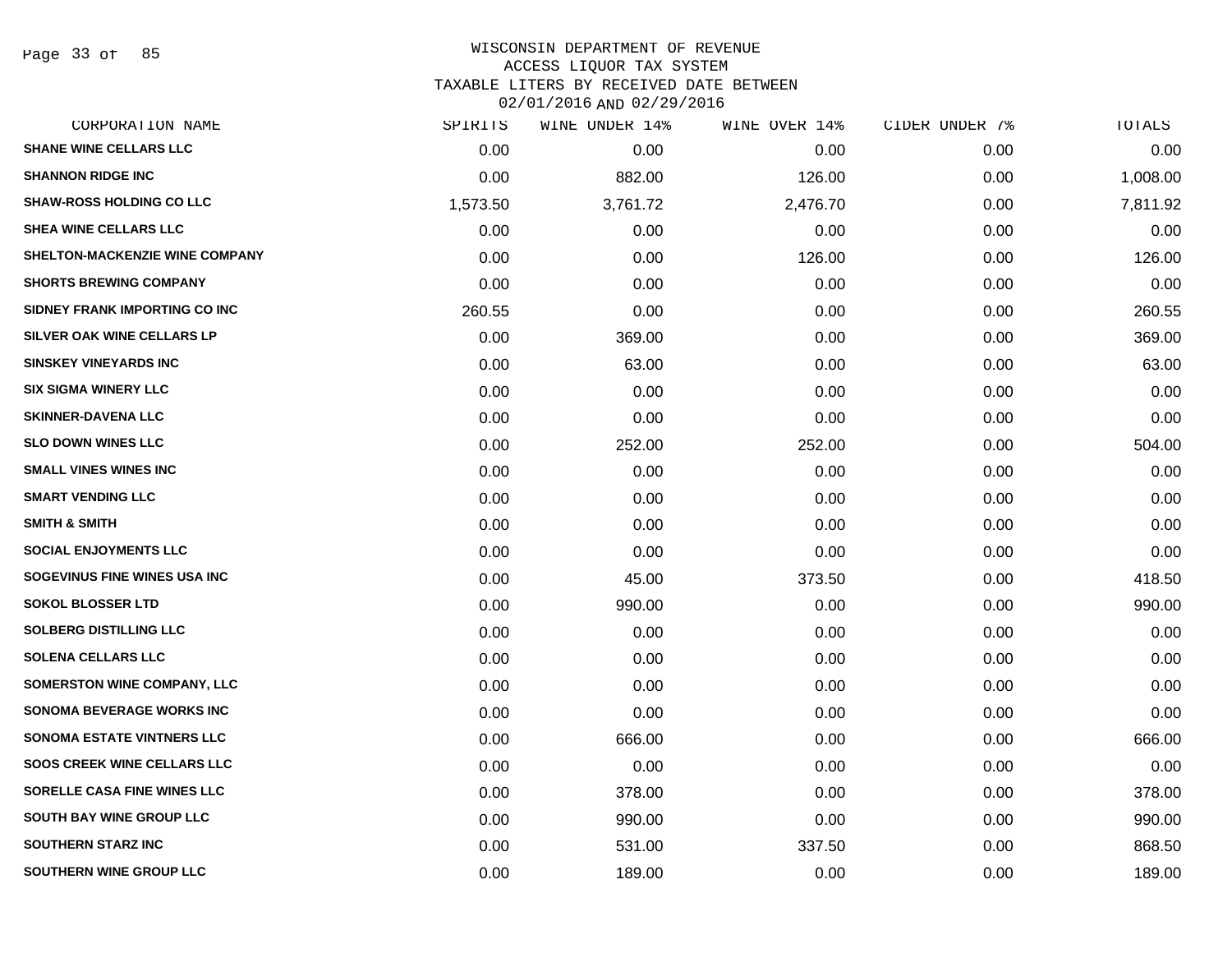Page 34 of 85

# WISCONSIN DEPARTMENT OF REVENUE ACCESS LIQUOR TAX SYSTEM TAXABLE LITERS BY RECEIVED DATE BETWEEN

| CORPORATION NAME                      | SPIRITS | WINE UNDER 14% | WINE OVER 14% | CIDER UNDER 7% | TOTALS      |
|---------------------------------------|---------|----------------|---------------|----------------|-------------|
| <b>SOVEREIGN BRANDS LLC</b>           | 0.00    | 1,822.50       | 0.00          | 0.00           | 1,822.50    |
| <b>SPARKLING OREGON LLC</b>           | 0.00    | 126.00         | 0.00          | 0.00           | 126.00      |
| <b>SPEAKEASY SPIRITS LLC</b>          | 213.00  | 0.00           | 0.00          | 0.00           | 213.00      |
| <b>SPENCER HOOPES</b>                 | 0.00    | 0.00           | 0.00          | 0.00           | 0.00        |
| <b>SPIRIT IMPORTS INC</b>             | 0.00    | 0.00           | 0.00          | 0.00           | 0.00        |
| <b>SPOTTSWOODE WINERY INC</b>         | 0.00    | 0.00           | 0.00          | 0.00           | 0.00        |
| SPRING MOUNTAIN VINEYARD INC          | 0.00    | 0.00           | 0.00          | 0.00           | 0.00        |
| <b>SQUARE ONE ORGANIC SPIRITS LLC</b> | 0.00    | 0.00           | 0.00          | 0.00           | 0.00        |
| <b>SQUARE ONE ORGANIC SPIRITS LLC</b> | 0.00    | 0.00           | 0.00          | 0.00           | 0.00        |
| <b>ST GEORGE SPIRITS INC</b>          | 67.50   | 0.00           | 0.00          | 0.00           | 67.50       |
| <b>ST HELENA ESTATE LLC</b>           | 0.00    | 0.00           | 0.00          | 0.00           | 0.00        |
| <b>ST INNOCENT LTD</b>                | 0.00    | 270.00         | 0.00          | 0.00           | 270.00      |
| ST JULIAN WINE COMPANY INC            | 0.00    | $-1,350.00$    | 0.00          | $-504.00$      | $-1,854.00$ |
| ST KILLIAN IMPORTING CO INC           | 0.00    | 0.00           | 0.00          | 0.00           | 0.00        |
| <b>ST SUPERY INC</b>                  | 0.00    | 117.00         | 31.50         | 0.00           | 148.50      |
| <b>STACKED WINES LLC</b>              | 0.00    | 0.00           | 0.00          | 0.00           | 0.00        |
| <b>STACY RYBACKI</b>                  | 0.00    | 0.00           | 0.00          | 0.00           | 0.00        |
| <b>STAGLIN FAMILY VINEYARD LLC</b>    | 0.00    | 0.00           | 0.00          | 0.00           | 0.00        |
| <b>STANLEY STAWSKI DIST CO INC</b>    | 408.00  | 9.00           | 9.00          | 0.00           | 426.00      |
| <b>STAR INDUSTRIES INC</b>            | 0.00    | 0.00           | 0.00          | 0.00           | 0.00        |
| <b>STARRY NIGHT WINERY LLC</b>        | 0.00    | 0.00           | 126.00        | 0.00           | 126.00      |
| STE MICHELLE WINE ESTATES LTD         | 90.00   | 45,153.00      | 4,536.00      | 0.00           | 49,779.00   |
| <b>STEELE WINES INC</b>               | 0.00    | 135.00         | 513.00        | 0.00           | 648.00      |
| <b>STELLAR IMPORTING COMPANY LLC</b>  | 0.00    | 0.00           | 0.00          | 0.00           | 0.00        |
| <b>STEM CIDERS LLC</b>                | 0.00    | 0.00           | 0.00          | 0.00           | 0.00        |
| <b>STEPHAN VINEYARD INC</b>           | 0.00    | 0.00           | 0.00          | 0.00           | 0.00        |
| STEPHEN DOOLEY WINE CO INC            | 0.00    | 0.00           | 0.00          | 0.00           | 0.00        |
| <b>STEVE MILES SELECTIONS INC</b>     | 0.00    | 0.00           | 0.00          | 0.00           | 0.00        |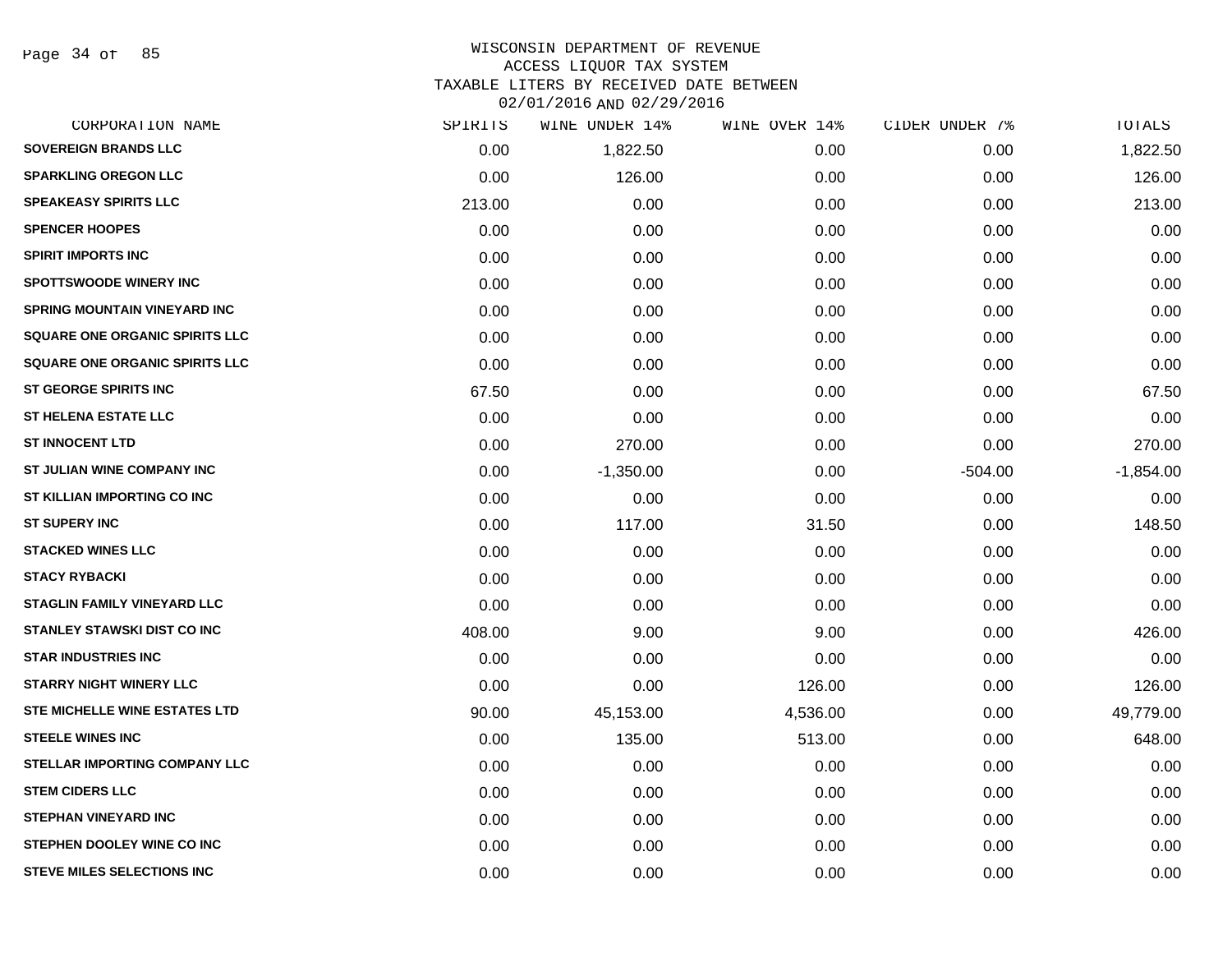Page 35 of 85

| CORPORATION NAME                      | SPIRITS | WINE UNDER 14% | WINE OVER 14% | CIDER UNDER 7% | TOTALS     |
|---------------------------------------|---------|----------------|---------------|----------------|------------|
| STEVEN EDMUNDS & CORNELIA ST JOHN     | 0.00    | 0.00           | 0.00          | 0.00           | 0.00       |
| <b>STEZ &amp; BOWER</b>               | 0.00    | 0.00           | 0.00          | 0.00           | 0.00       |
| STOLI GROUP (USA) LLC                 | 540.29  | 0.00           | 49.29         | 0.00           | 589.58     |
| <b>STOLLER VINEYARDS INC</b>          | 0.00    | 252.00         | 0.00          | 0.00           | 252.00     |
| STOLLER WHOLESALE WINE & SPIRITS INC  | 405.00  | 0.00           | 0.00          | 0.00           | 405.00     |
| <b>STOLPMAN VINEYARDS LLC</b>         | 0.00    | 0.00           | 0.00          | 0.00           | 0.00       |
| <b>STONEBRAKER-SOLES INC</b>          | 0.00    | 0.00           | 0.00          | 0.00           | 0.00       |
| <b>STONECUSHION INC</b>               | 0.00    | 0.00           | 0.00          | 0.00           | 0.00       |
| <b>SUPREX INTERNATIONAL LTD</b>       | 0.00    | 0.00           | 0.00          | 0.00           | 0.00       |
| <b>SURVILLE ENTERPRISES CORP</b>      | 6.00    | 7,017.00       | 0.75          | 0.00           | 7,023.75   |
| <b>SUTTER HOME WINERY INC</b>         | 649.50  | 255,592.49     | 4,002.75      | 1,817.00       | 262,061.74 |
| <b>SVP WINERY LLC</b>                 | 0.00    | 0.00           | 0.00          | 0.00           | 0.00       |
| <b>SWANSON VINEYARDS &amp; WINERY</b> | 0.00    | 0.00           | 0.00          | 0.00           | 0.00       |
| <b>SYLVESTER WINERY INC</b>           | 0.00    | 0.00           | 0.00          | 0.00           | 0.00       |
| <b>T ELENTENY HOLDINGS LLC</b>        | 0.00    | 2,412.00       | 0.00          | 0.00           | 2,412.00   |
| <b>TAFT STREET INC</b>                | 0.00    | 0.00           | 0.00          | 0.00           | 0.00       |
| <b>TAKARA SAKE USA INC</b>            | 0.00    | 0.00           | 2,718.90      | 21.60          | 2,740.50   |
| <b>TALLEY VINEYARDS INC</b>           | 0.00    | 234.00         | 0.00          | 0.00           | 234.00     |
| <b>TAMBER BEY VINEYARDS LLC</b>       | 0.00    | 0.00           | 0.00          | 0.00           | 0.00       |
| <b>TATOOSH DISTILLERY LLC</b>         | 0.00    | 0.00           | 0.00          | 0.00           | 0.00       |
| TC VINEYARDS INC                      | 0.00    | 0.00           | 0.00          | 0.00           | 0.00       |
| <b>TEMPERANCE DISTILLING COMPANY</b>  | 0.00    | 0.00           | 0.00          | 0.00           | 0.00       |
| <b>TEQUILA PARTIDA LLC</b>            | 0.00    | 0.00           | 0.00          | 0.00           | 0.00       |
| <b>TERRA VINUM LLC</b>                | 0.00    | 0.00           | 133.12        | 0.00           | 133.12     |
| <b>TERRAVANT WINE COMPANY LLC</b>     | 0.00    | 324.00         | 0.00          | 0.00           | 324.00     |
| <b>TERRESSENTIA CORPORATION</b>       | 0.00    | 0.00           | 0.00          | 0.00           | 0.00       |
| <b>TERRIZZI VINO INC</b>              | 0.00    | 0.00           | 0.00          | 0.00           | 0.00       |
| <b>TESTA WINES OF THE WORLD LTD</b>   | 0.00    | 630.00         | 0.00          | 0.00           | 630.00     |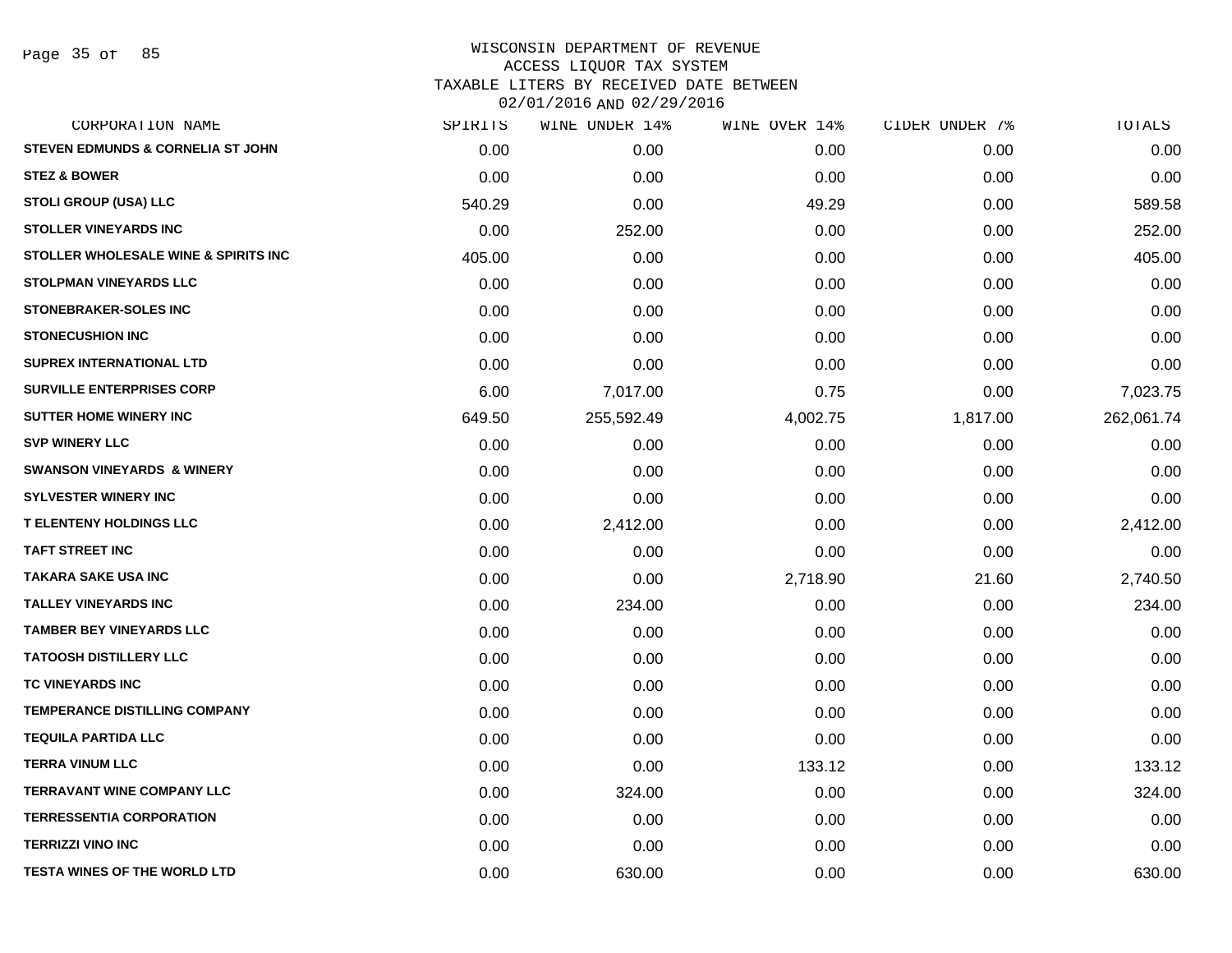Page 36 of 85

| CORPORATION NAME                   | SPIRITS | WINE UNDER 14% | WINE OVER 14% | CIDER UNDER 7% | TOTALS     |
|------------------------------------|---------|----------------|---------------|----------------|------------|
| <b>TGE LLC</b>                     | 0.00    | 1,009.80       | 0.00          | 0.00           | 1,009.80   |
| THE AUSTRALIAN WINE CONNECTION INC | 0.00    | 252.00         | 126.00        | 0.00           | 378.00     |
| THE BIALE ESTATE                   | 0.00    | 0.00           | 0.00          | 0.00           | 0.00       |
| THE BLACK PRINCE DISTILLERY INC    | 0.00    | 0.00           | 0.00          | 0.00           | 0.00       |
| THE BRANDER VINEYARD               | 0.00    | 0.00           | 0.00          | 0.00           | 0.00       |
| THE EDRINGTON GROUP USA LLC        | 0.00    | 0.00           | 0.00          | 0.00           | 0.00       |
| THE HESS COLLECTION WINERY         | 0.00    | 979.56         | 241.32        | 0.00           | 1,220.88   |
| THE HOUSE OF BURGUNDY INC          | 0.00    | 0.00           | 0.00          | 0.00           | 0.00       |
| THE INFINITE MONKEY THEOREM INC    | 0.00    | 0.00           | 0.00          | 0.00           | 0.00       |
| THE MEEKER VINEYARD                | 0.00    | 0.00           | 198.00        | 0.00           | 198.00     |
| THE MORLET SELECTION INC           | 0.00    | 0.00           | 0.00          | 0.00           | 0.00       |
| THE MORNE WINE COMPANY             | 0.00    | 252.00         | 0.00          | 0.00           | 252.00     |
| THE R.S. LIPMAN COMPANY            | 0.00    | 0.00           | 0.00          | 0.00           | 0.00       |
| THE SILVERADO VINEYARDS            | 0.00    | 1,071.00       | 693.00        | 0.00           | 1,764.00   |
| THE SORTING TABLE LLC              | 0.00    | 162.00         | 126.00        | 0.00           | 288.00     |
| THE WINE GROUP INC                 | 0.00    | 802,204.50     | 13,074.00     | 0.00           | 815,278.50 |
| THE WINE SOURCE INC                | 0.00    | 135.00         | 0.00          | 0.00           | 135.00     |
| THE WOODMAR GROUP LLC              | 0.00    | 504.00         | 0.00          | 0.00           | 504.00     |
| <b>THIENOT USA INC</b>             | 0.00    | 0.00           | 0.00          | 0.00           | 0.00       |
| <b>THOMAS D MORTIMER</b>           | 0.00    | 0.00           | 0.00          | 0.00           | 0.00       |
| THREE FAT GUYS WINE LLC            | 0.00    | 0.00           | 0.00          | 0.00           | 0.00       |
| THREE RING PRODUCTIONS LLC         | 0.00    | 120.00         | 0.00          | 0.00           | 120.00     |
| TI BEVERAGE GROUP LTD              | 0.00    | 0.00           | 0.00          | 0.00           | 0.00       |
| TIERRA DIVINA VINEYARD LLC         | 0.00    | 0.00           | 0.00          | 0.00           | 0.00       |
| <b>TITUS &amp; TITUS</b>           | 0.00    | 0.00           | 0.00          | 0.00           | 0.00       |
| TMR WINE COMPANY LLC               | 0.00    | 0.00           | 0.00          | 0.00           | 0.00       |
| <b>TOAD HOLLOW VINEYARDS INC</b>   | 0.00    | 0.00           | 504.00        | 0.00           | 504.00     |
| <b>TOBIN JAMES CELLARS</b>         | 0.00    | 0.00           | 0.00          | 0.00           | 0.00       |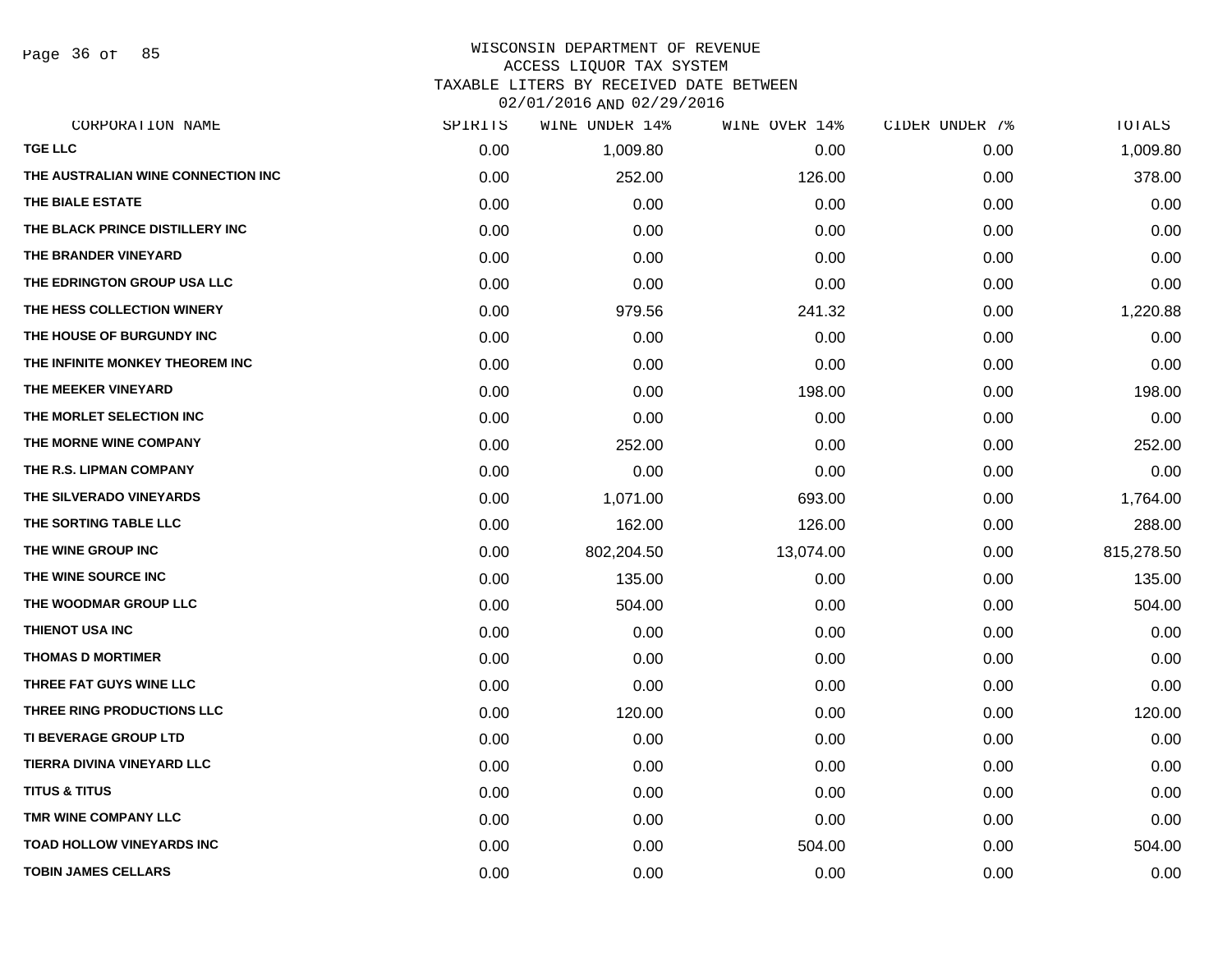Page 37 of 85

| CORPORATION NAME                        | SPIRITS    | WINE UNDER 14% | WINE OVER 14% | CIDER UNDER 7% | TOTALS     |
|-----------------------------------------|------------|----------------|---------------|----------------|------------|
| <b>TOBY BEALL</b>                       | 0.00       | 0.00           | 0.00          | 0.00           | 0.00       |
| <b>TOLLIVER RANCH BRANDS LLC</b>        | 0.00       | 0.00           | 378.00        | 0.00           | 378.00     |
| <b>TOM MEADOWCROFT</b>                  | 0.00       | 0.00           | 0.00          | 0.00           | 0.00       |
| <b>TRADEWINDS SPECIALTY IMPORTS LLC</b> | 0.00       | 0.00           | 0.00          | 0.00           | 0.00       |
| <b>TREANA WINERY LLC</b>                | 0.00       | 0.00           | 0.00          | 0.00           | 0.00       |
| <b>TREASURY CHATEAU &amp; ESTATES</b>   | 0.00       | 0.00           | 0.00          | 0.00           | 0.00       |
| TREASURY WINE ESTATES AMERICAS COMPANY  | 0.00       | 40,736.63      | 1,534.50      | 0.00           | 42,271.13  |
| TREFETHEN VINEYARDS WINERY INC          | 0.00       | 0.00           | 0.00          | 0.00           | 0.00       |
| TREFETHEN VINEYARDS WINERY INC          | 0.00       | 0.00           | 436.50        | 0.00           | 436.50     |
| <b>TRENTADUE WINERY LLC</b>             | 0.00       | 630.00         | 0.00          | 0.00           | 630.00     |
| TRI VIN IMPORTS INC                     | 0.00       | 6,444.00       | 0.00          | 0.00           | 6,444.00   |
| <b>TRI-STAR MARKETING INC</b>           | 0.00       | 3,177.00       | 189.00        | 0.00           | 3,366.00   |
| <b>TRINITAS CELLARS LLC</b>             | 0.00       | 0.00           | 0.00          | 0.00           | 0.00       |
| <b>TRIONE VINEYARDS LLC</b>             | 0.00       | 0.00           | 0.00          | 0.00           | 0.00       |
| TRIPLE EIGHT DISTILLERY LLC             | 0.00       | 0.00           | 0.00          | 0.00           | 0.00       |
| <b>TURLEY WINE CELLARS INC</b>          | 0.00       | 0.00           | 0.00          | 0.00           | 0.00       |
| <b>TURN KEY WINE BRANDS LLC</b>         | 0.00       | 1,773.00       | 0.00          | 0.00           | 1,773.00   |
| <b>TURNBULL WINE CELLARS</b>            | 0.00       | 0.00           | 63.00         | 0.00           | 63.00      |
| TWIN PEAKS WINERY INC                   | 0.00       | 0.00           | 0.00          | 0.00           | 0.00       |
| TY KU, LLC                              | 112.50     | 99.00          | 381.24        | 0.00           | 592.74     |
| UN SOGNO LLC                            | 0.00       | 0.00           | 0.00          | 0.00           | 0.00       |
| UNCLE JOHN'S FRUIT HOUSE WINERY LLC     | 0.00       | 0.00           | 0.00          | 2,895.62       | 2,895.62   |
| <b>UNION WINE COMPANY</b>               | 0.00       | 377.96         | 0.00          | 0.00           | 377.96     |
| UNITED STATES DISTILLED PRODUCTS CO.    | 229,555.90 | 56,726.70      | 3,145.50      | 0.00           | 289,428.10 |
| UNTI WINE CO LLC                        | 0.00       | 0.00           | 171.00        | 0.00           | 171.00     |
| USA WINE IMPORTS INC                    | 45.00      | 729.00         | 0.00          | 0.00           | 774.00     |
| <b>USA WINE WEST LLC</b>                | 90.00      | 3,568.18       | 189.00        | 0.00           | 3,847.18   |
| <b>UVE ENTERPRISES INC</b>              | 0.00       | 0.00           | 0.00          | 0.00           | 0.00       |
|                                         |            |                |               |                |            |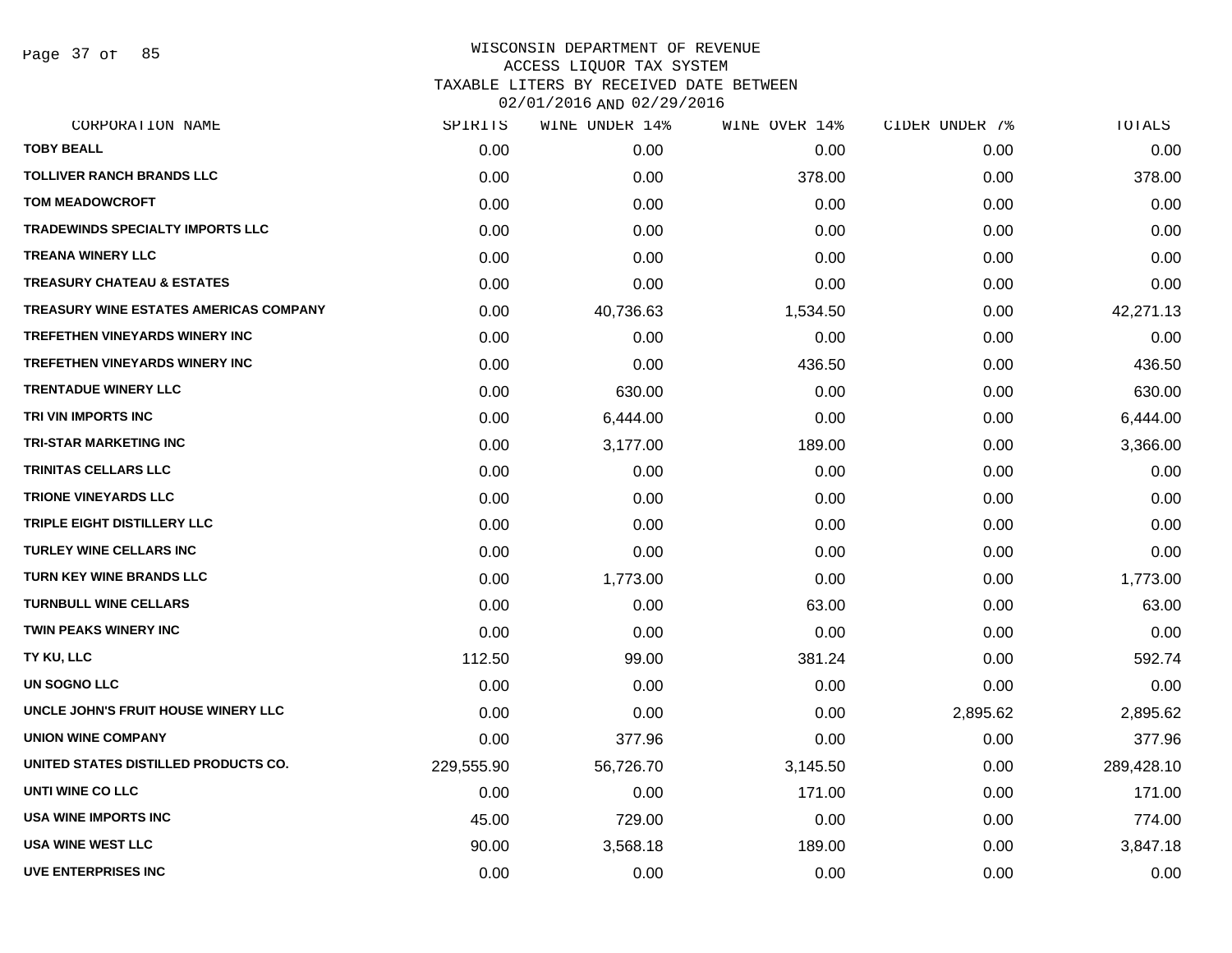Page 38 of 85

#### WISCONSIN DEPARTMENT OF REVENUE ACCESS LIQUOR TAX SYSTEM TAXABLE LITERS BY RECEIVED DATE BETWEEN

02/01/2016 AND 02/29/2016

| CORPORATION NAME                                     | SPIRITS | WINE UNDER 14% | WINE OVER 14% | CIDER UNDER 7% | TOTALS    |
|------------------------------------------------------|---------|----------------|---------------|----------------|-----------|
| V & C LLC                                            | 0.00    | 186.00         | 126.00        | 0.00           | 312.00    |
| <b>V2 WINE GROUP LLC</b>                             | 0.00    | 1,386.00       | 0.00          | 0.00           | 1,386.00  |
| <b>VALCKENBERG INTERNATIONAL INC</b>                 | 0.00    | 83.25          | 0.00          | 0.00           | 83.25     |
| <b>VALOR WINE CO LLC</b>                             | 0.00    | 0.00           | 0.00          | 0.00           | 0.00      |
| VAN RUITEN FAMILY WINERY LLC                         | 0.00    | 0.00           | 189.00        | 0.00           | 189.00    |
| <b>VANDER MILL LLC</b>                               | 0.00    | 0.00           | 0.00          | 0.00           | 0.00      |
| <b>VEEV SPIRITS LLC</b>                              | 0.00    | 0.00           | 0.00          | 0.00           | 0.00      |
| <b>VELVET ANTLER WINE LLC</b>                        | 0.00    | 0.00           | 0.00          | 0.00           | 0.00      |
| <b>VEN CAL RANCHES LLC</b>                           | 0.00    | 0.00           | 243.00        | 0.00           | 243.00    |
| <b>VENGE VINEYARDS INC</b>                           | 0.00    | 0.00           | 0.00          | 0.00           | 0.00      |
| <b>VERMEIL WINE GROUP LLC</b>                        | 0.00    | 0.00           | 0.00          | 0.00           | 0.00      |
| <b>VERMONT HARD CIDER COMPANY LLC</b>                | 0.00    | 0.00           | 0.00          | 23,542.00      | 23,542.00 |
| VI. SCO. INC                                         | 0.00    | 0.00           | 0.00          | 0.00           | 0.00      |
| <b>VIAS IMPORTS LTD</b>                              | 63.00   | 216.00         | 0.00          | 0.00           | 279.00    |
| <b>VIATUS</b>                                        | 0.00    | 1,062.00       | 0.00          | 0.00           | 1,062.00  |
| <b>VICTOIRE FRENCH AMERCN WINE &amp; SPIRITS INC</b> | 0.00    | 0.00           | 0.00          | 0.00           | 0.00      |
| <b>VIEUX VINS INC</b>                                | 0.00    | 1,276.50       | 91.50         | 0.00           | 1,368.00  |
| <b>VIKRE DISTILLERY LLC</b>                          | 238.50  | 0.00           | 0.00          | 0.00           | 238.50    |
| <b>VILLA CREEK INC</b>                               | 0.00    | 0.00           | 0.00          | 0.00           | 0.00      |
| <b>VILLA ENCINAL PARTNERS LP</b>                     | 0.00    | 0.00           | 0.00          | 0.00           | 0.00      |
| <b>VILLA ITALIA GOURMET FOOD &amp; WINE INC</b>      | 0.00    | 0.00           | 0.00          | 0.00           | 0.00      |
| <b>VILLA SAN JULIETTE INC</b>                        | 0.00    | 0.00           | 0.00          | 0.00           | 0.00      |
| <b>VIN DE ZO LLC</b>                                 | 0.00    | 0.00           | 0.00          | 0.00           | 0.00      |
| <b>VIN DIVINO LTD</b>                                | 0.00    | 0.00           | 0.00          | 0.00           | 0.00      |
| <b>VINA ROBLES INC</b>                               | 0.00    | 0.00           | 0.00          | 0.00           | 0.00      |
| <b>VINAMERICAS INC</b>                               | 0.00    | 0.00           | 0.00          | 0.00           | 0.00      |
| <b>VINCENZO PADULA</b>                               | 0.00    | 0.00           | 0.00          | 0.00           | 0.00      |
| <b>VINE CLIFF WINERY INC</b>                         | 0.00    | 0.00           | 0.00          | 0.00           | 0.00      |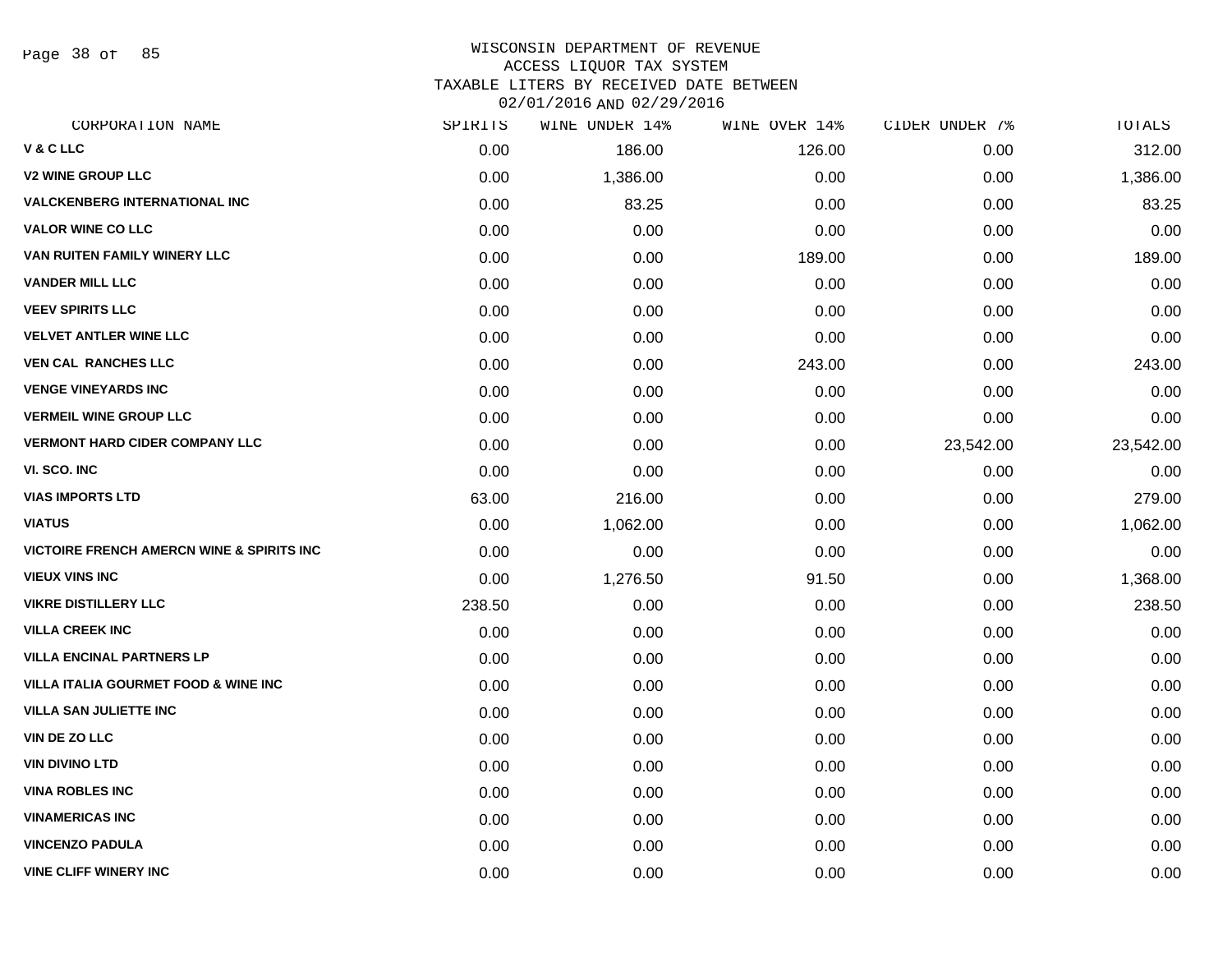Page 39 of 85

| CORPORATION NAME                     | SPIRITS | WINE UNDER 14% | WINE OVER 14% | CIDER UNDER 7% | TOTALS   |
|--------------------------------------|---------|----------------|---------------|----------------|----------|
| <b>VINE CONNECTIONS LLC</b>          | 4.50    | 702.00         | 199.44        | 0.00           | 905.94   |
| <b>VINEBURG LLC</b>                  | 0.00    | 0.00           | 144.00        | 0.00           | 144.00   |
| <b>VINEDREA WINES LLC</b>            | 0.00    | 0.00           | 0.00          | 0.00           | 0.00     |
| <b>VINEYARD 29 LLC</b>               | 0.00    | 0.00           | 0.00          | 0.00           | 0.00     |
| <b>VINEYARD BRANDS LLC</b>           | 0.00    | 4,546.50       | 999.00        | 0.00           | 5,545.50 |
| <b>VINEYARD VARIETIES INC</b>        | 0.00    | 0.00           | 0.00          | 0.00           | 0.00     |
| <b>VINIFERA IMPORTS LTD</b>          | 0.00    | 0.00           | 0.00          | 0.00           | 0.00     |
| <b>VINIFERA WINE COMPANY LLC</b>     | 0.00    | 0.00           | 0.00          | 0.00           | 0.00     |
| <b>VINO DEL SOL INC</b>              | 0.00    | 351.00         | 0.00          | 0.00           | 351.00   |
| <b>VINO ET SPIRITUS LLC</b>          | 0.00    | 0.00           | 0.00          | 0.00           | 0.00     |
| <b>VINO.COM LLC</b>                  | 270.00  | 1,008.00       | 1,710.00      | 0.00           | 2,988.00 |
| <b>VINOVIA WINE GROUP INC</b>        | 0.00    | 9.00           | 0.00          | 0.00           | 9.00     |
| <b>VINTAGE '59 IMPORTS LLC</b>       | 0.00    | 0.00           | 0.00          | 0.00           | 0.00     |
| <b>VINTAGE POINT LLC</b>             | 0.00    | 153.00         | 0.00          | 0.00           | 153.00   |
| <b>VINTURE WINE COMPANY LLC</b>      | 0.00    | 126.00         | 0.00          | 0.00           | 126.00   |
| <b>VINTUS LLC</b>                    | 0.00    | 567.00         | 126.00        | 0.00           | 693.00   |
| <b>VINTWOOD INTERNATIONAL LTD</b>    | 0.00    | 0.00           | 0.00          | 0.00           | 0.00     |
| <b>VIRTUE HOLDINGS LLC</b>           | 0.00    | 0.00           | 0.00          | 0.00           | 0.00     |
| <b>VISION WINE &amp; SPIRITS LLC</b> | 72.00   | 117.00         | 0.00          | 0.00           | 189.00   |
| <b>VITANI SPIRITS LLC</b>            | 0.00    | 0.00           | 0.00          | 0.00           | 0.00     |
| <b>VOTTO VINES IMPORTING INC</b>     | 0.00    | 0.00           | 0.00          | 0.00           | 0.00     |
| <b>W J DEUTSCH &amp; SONS LTD</b>    | 829.50  | 5,850.00       | 1,053.00      | 0.00           | 7,732.50 |
| <b>WAGNER WINE COMPANY LLC</b>       | 0.00    | 1,327.50       | 4,689.00      | 0.00           | 6,016.50 |
| <b>WALLA WALLA VINTNERS LLC</b>      | 0.00    | 0.00           | 0.00          | 0.00           | 0.00     |
| WALTER HANSEL WINERY & VINEYARD LLC  | 0.00    | 0.00           | 0.00          | 0.00           | 0.00     |
| <b>WARWICK VALLEY WINE CO INC</b>    | 0.00    | 0.00           | 0.00          | 0.00           | 0.00     |
| <b>WEIBEL INCORPORATED</b>           | 0.00    | 0.00           | 0.00          | 0.00           | 0.00     |
| <b>WEIN BAUER INC</b>                | 0.00    | 9,272.23       | 0.00          | 0.00           | 9,272.23 |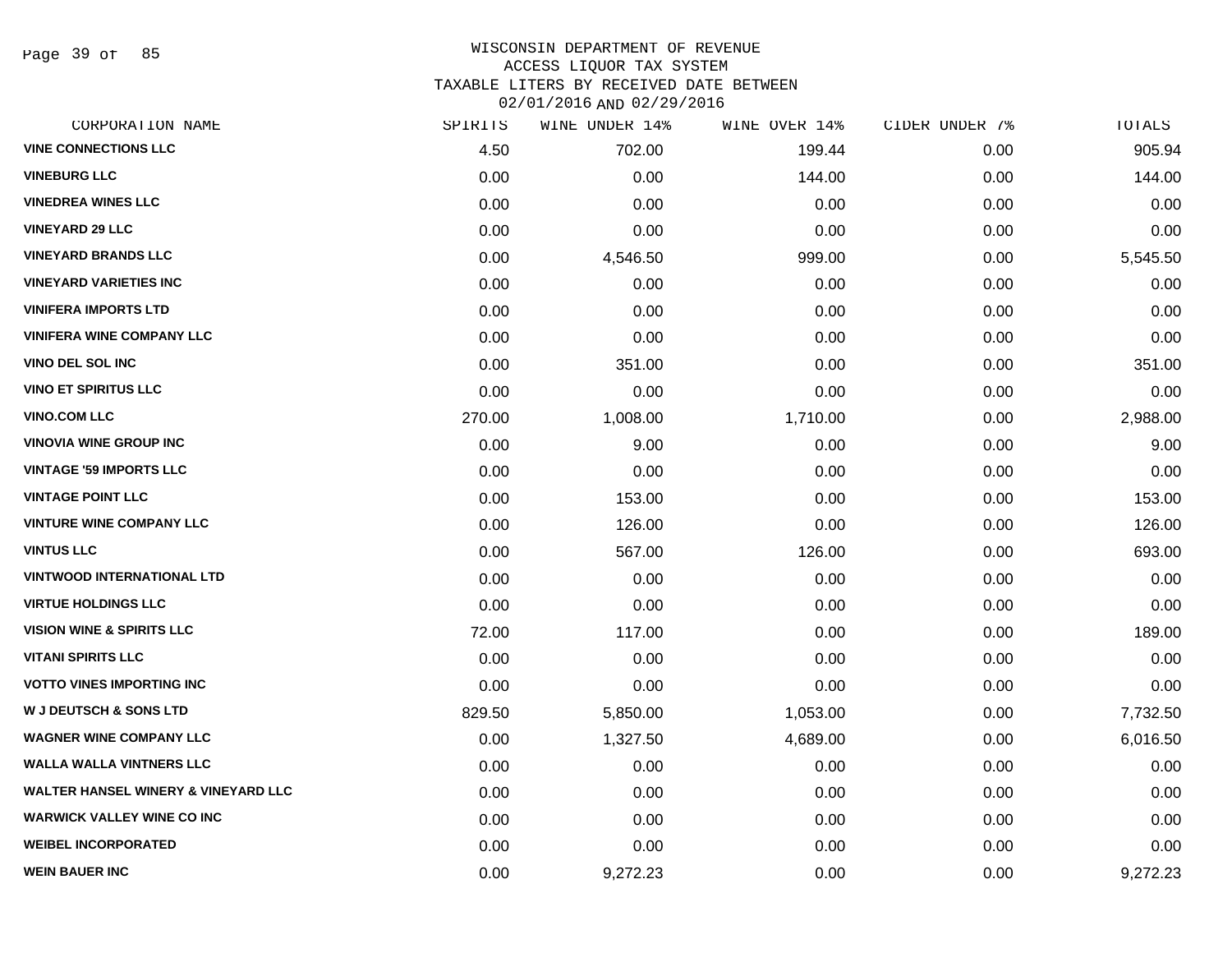Page 40 of 85

| CORPORATION NAME                               | SPIRITS   | WINE UNDER 14% | WINE OVER 14% | CIDER UNDER 7% | TOTALS    |
|------------------------------------------------|-----------|----------------|---------------|----------------|-----------|
| <b>WEST COAST WINE PARTNERS LLC</b>            | 0.00      | 63.00          | 189.00        | 0.00           | 252.00    |
| <b>WESTERN SPIRITS BEVERAGE LLC</b>            | 2,813.25  | 0.00           | 0.00          | 0.00           | 2,813.25  |
| <b>WEYGANDT-METZLER IMPORTING LTD</b>          | 0.00      | 0.00           | 0.00          | 0.00           | 0.00      |
| <b>WHITE OAK VINEYARDS &amp; WINERY LLC</b>    | 0.00      | 0.00           | 63.00         | 0.00           | 63.00     |
| <b>WHYTE AND MACKAY (AMERICAS) LIMITED LLC</b> | 0.00      | 0.00           | 0.00          | 0.00           | 0.00      |
| <b>WI INC</b>                                  | 0.00      | 0.00           | 0.00          | 0.00           | 0.00      |
| <b>WILD WOOD VINEYARD &amp; WINERY</b>         | 0.00      | 0.00           | 0.00          | 0.00           | 0.00      |
| <b>WILLAKENZIE ESTATE INC</b>                  | 0.00      | 0.00           | 0.00          | 0.00           | 0.00      |
| <b>WILLAMETTE VALLEY VINEYARDS INC</b>         | 0.00      | 0.00           | 0.00          | 0.00           | 0.00      |
| <b>WILLIAM GRANT &amp; SONS INC</b>            | 26,073.75 | 0.00           | 0.00          | 0.00           | 26,073.75 |
| <b>WILLIAM P KNUTTEL</b>                       | 0.00      | 0.00           | 0.00          | 0.00           | 0.00      |
| <b>WILLIAM PRICE III</b>                       | 0.00      | 0.00           | 0.00          | 0.00           | 0.00      |
| <b>WILLIAM STAVOLA</b>                         | 0.00      | 0.00           | 0.00          | 0.00           | 0.00      |
| <b>WILLIAM WOODRUFF</b>                        | 0.00      | 481.50         | 0.00          | 0.00           | 481.50    |
| <b>WILLIAM-HARRISON IMPORTS INC</b>            | 0.00      | 0.00           | 0.00          | 0.00           | 0.00      |
| <b>WILSON CREEK WINERY &amp; VINEYARDS INC</b> | 0.00      | 0.00           | 0.00          | 0.00           | 0.00      |
| <b>WILSON DANIELS LLC</b>                      | 0.00      | 1,180.50       | 0.00          | 0.00           | 1,180.50  |
| <b>WILSON DANIELS LTD</b>                      | 13,806.90 | 0.00           | 675.00        | 0.00           | 14,481.90 |
| <b>WINDY CITY DISTILLING INC</b>               | 0.00      | 0.00           | 0.00          | 0.00           | 0.00      |
| <b>WINDY HILL SPIRITS INC</b>                  | 0.00      | 0.00           | 0.00          | 0.00           | 0.00      |
| <b>WINE COUNTRY INTERNATIONAL INC</b>          | 0.00      | 0.00           | 0.00          | 0.00           | 0.00      |
| <b>WINE CREEK LLC</b>                          | 0.00      | 0.00           | 180.00        | 0.00           | 180.00    |
| <b>WINE HOOLIGANS LLC</b>                      | 0.00      | 0.00           | 0.00          | 0.00           | 0.00      |
| <b>WINE WINE SITUATION LLC</b>                 | 0.00      | 0.00           | 0.00          | 0.00           | 0.00      |
| <b>WINEPLAYGROUND.COM INC</b>                  | 0.00      | 0.00           | 0.00          | 0.00           | 0.00      |
| <b>WINERIES &amp; SELECT PRODUCTS LLC</b>      | 0.00      | 0.00           | 0.00          | 0.00           | 0.00      |
| <b>WINERY AT BLACK STAR FARMS LLC</b>          | 0.00      | 0.00           | 0.00          | 0.00           | 0.00      |
| <b>WINERY EXCHANGE, INC.</b>                   | 0.00      | 3,969.00       | 0.00          | 0.00           | 3,969.00  |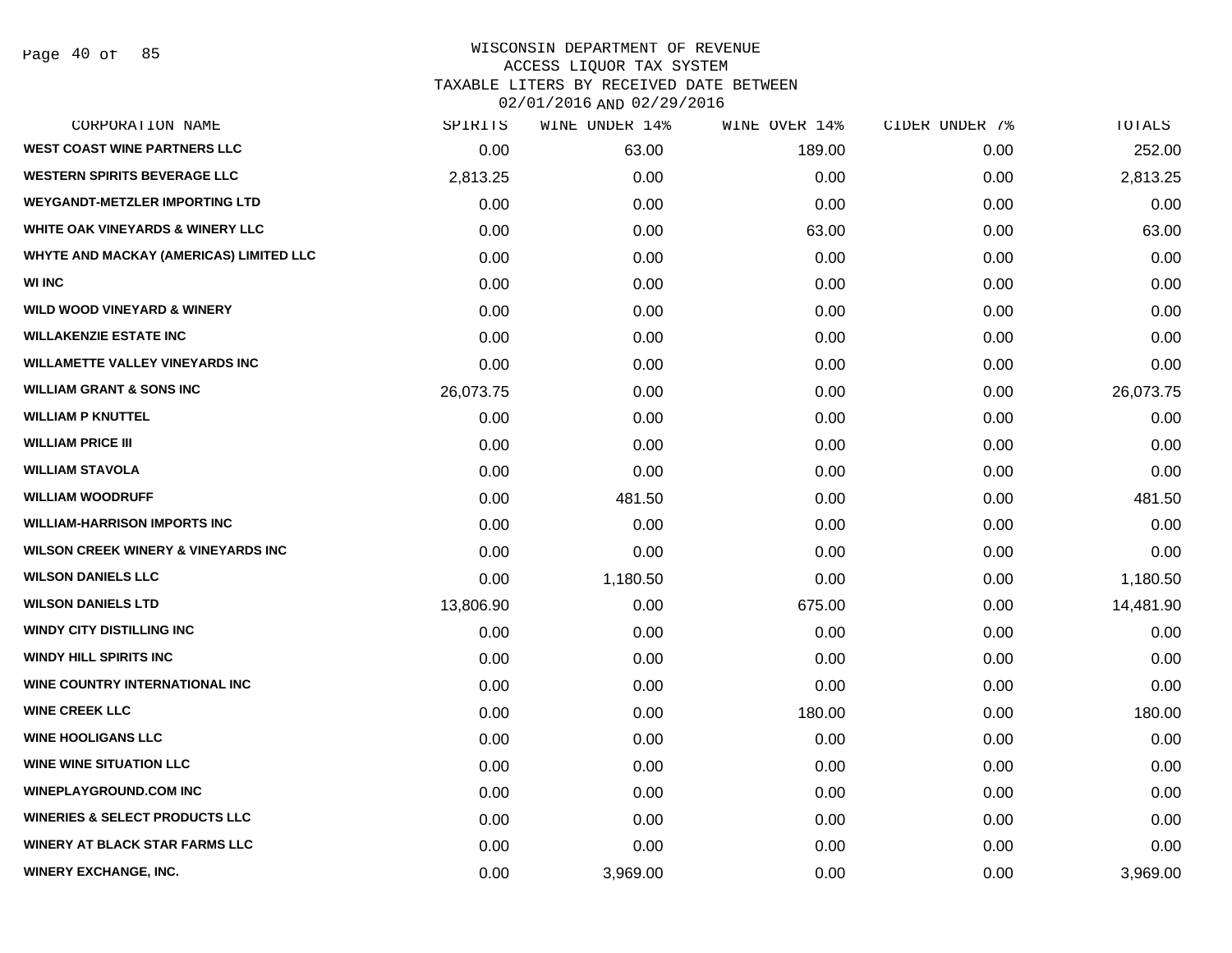Page 41 of 85

# WISCONSIN DEPARTMENT OF REVENUE ACCESS LIQUOR TAX SYSTEM

# TAXABLE LITERS BY RECEIVED DATE BETWEEN

02/01/2016 AND 02/29/2016

| CORPORATION NAME                  | SPIRITS      | WINE UNDER 14% | WINE OVER 14% | CIDER UNDER 7% | TOTALS       |
|-----------------------------------|--------------|----------------|---------------|----------------|--------------|
| <b>WINES OF FRANCE INC</b>        | 0.00         | 0.00           | 0.00          | 0.00           | 0.00         |
| <b>WINES UNLIMITED INC</b>        | 0.00         | 324.00         | 0.00          | 0.00           | 324.00       |
| <b>WINESELLERS LTD</b>            | 0.00         | 5,724.00       | 15.00         | 0.00           | 5,739.00     |
| <b>WOODSHED BEVERAGE LLC</b>      | 0.00         | 0.00           | 0.00          | 0.00           | 0.00         |
| <b>WOODSON WINES LLC</b>          | 0.00         | 0.00           | 0.00          | 0.00           | 0.00         |
| <b>WORLD TRAVELER IMPORTS LLC</b> | 0.00         | 3.75           | 2.25          | 0.00           | 6.00         |
| <b>WYOMING WHISKEY INC</b>        | 0.00         | 0.00           | 0.00          | 0.00           | 0.00         |
| YAEGAKI CORPORATION OF USA        | 0.00         | 792.00         | 61.20         | 0.00           | 853.20       |
| <b>ZD WINES LLC</b>               | 0.00         | 0.00           | 0.00          | 0.00           | 0.00         |
| <b>ZEILER SPIRITS LLC</b>         | 504.00       | 0.00           | 0.00          | 0.00           | 504.00       |
| <b>ZEPALTAS WINES LLC</b>         | 0.00         | 0.00           | 0.00          | 0.00           | 0.00         |
| <b>ZONIN USA INC</b>              | 0.00         | 0.00           | 0.00          | 0.00           | 0.00         |
| TOTAL LITERS FOR 2/29/2016        | 2,617,545.17 | 3,009,018.68   | 209,450.86    | 235,077.06     | 6,071,091.77 |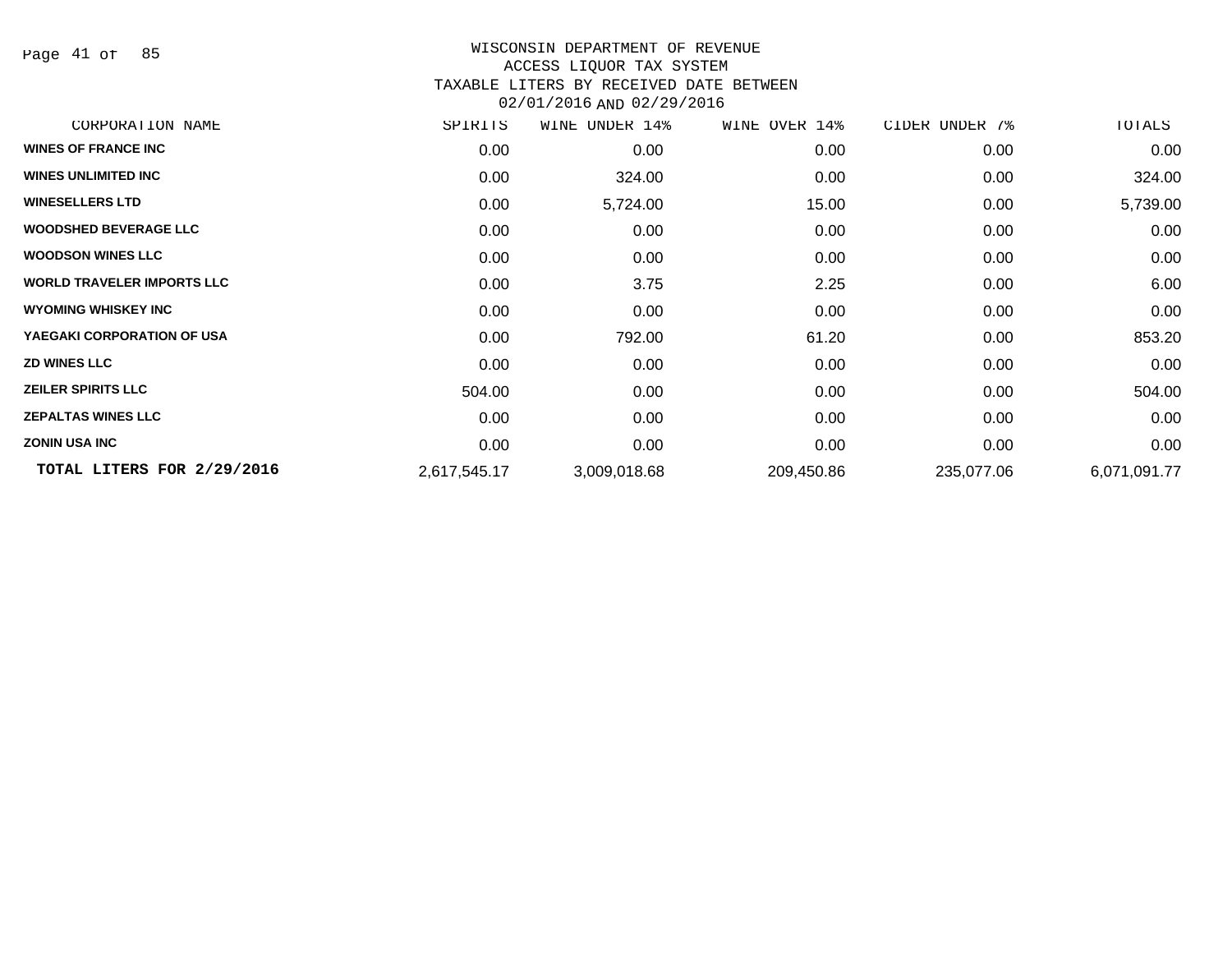Page 42 of 85

# WISCONSIN DEPARTMENT OF REVENUE ACCESS LIQUOR TAX SYSTEM TAXABLE LITERS BY RECEIVED DATE BETWEEN 02/01/2016 AND 02/29/2016

**IN STATE WHOLESALER (W) ALLSTATE LIQUOR & WINE COMPANY, INC.**  $0.00$   $0.00$   $0.00$   $0.00$   $0.00$   $0.00$   $0.00$   $0.00$   $0.00$   $0.00$   $0.00$   $0.00$ **AMPHORAE, LLC** 0.00 0.00 0.00 0.00 0.00 **ARCADIA BEVERAGE COMPANY** 0.00 0.00 0.00 0.00 0.00 **AVA WINE & SPIRITS LLC** 0.00 3,297.75 0.00 0.00 3,297.75 **BACKDOOR BRANDS LLC** 0.00 0.00 0.00 0.00 0.00 **BADGER DISTRIBUTING OF MILWAUKEE LLC** 0.00 0.00 0.00 0.00 0.00 **BADGER LIQUOR CO INC** 105,118.58 10,368.07 13.50 0.00 115,500.15 **BADGER STATE WINERY COOPERATIVE** 0.00 0.00 0.00 0.00 0.00 **BADGER WINE & SPIRITS LLC**  $\begin{array}{ccc} 0.00 & 0.00 & 0.00 \\ 0.00 & 0.00 & 0.00 \end{array}$ **BEECHWOOD DISTRIBUTORS, INC.** 0.00 0.00 0.00 0.00 0.00 **BEER CAPITOL DISTRIBUTING, INC.** 0.00 0.00 0.00 0.00 0.00 **BILL'S DISTRIBUTING, LTD.** 0.00 0.00 0.00 0.00 0.00 **BRANT T NEHMER** 0.00 0.00 0.00 0.00 0.00 **BREAKTHRU BEVERAGE GROUP LLC** 0.00 0.00 0.00 0.00 0.00 **BREAKTHRU BEVERAGE GROUP LLC** 23,688.01 31,694.03 312.00 0.00 55,694.04 **BREAKTHRU BEVERAGE WISCONSIN NORTH LLC** 0.00 0.00 0.00 0.00 0.00 **C.J.W., INC.** 0.00 0.00 0.00 0.00 0.00 **CAPITOL-HUSTING COMPANY, INC.**  $9,720.00$   $10,402.99$   $6,660.00$   $0.00$   $26,782.99$ **CARMAN MARKETING & SALES LLC** 0.00 0.00 0.00 0.00 0.00 **CATHRINE BENNETT** 0.00 0.00 0.00 0.00 0.00 **CENTRAL BEER DISTRIBUTORS, INC.** 0.00 0.00 0.00 0.00 0.00 **DE PERE LIQUOR CO LLC** 0.00 0.00 0.00 0.00 0.00 **DEAN DISTRIBUTING, INC.** 0.00 0.00 0.00 0.00 0.00 **DEAN DISTRIBUTING, INC.** 0.00 0.00 0.00 0.00 0.00 **DEWITT CHURCH GOODS, INC.** 0.00 0.00 0.00 0.00 0.00 CORPORATION NAME SPIRITS WINE UNDER 14% WINE OVER 14% CIDER UNDER 7% TOTALS

**ELIZABETH G KARANDANIS** 0.00 0.00 0.00 0.00 0.00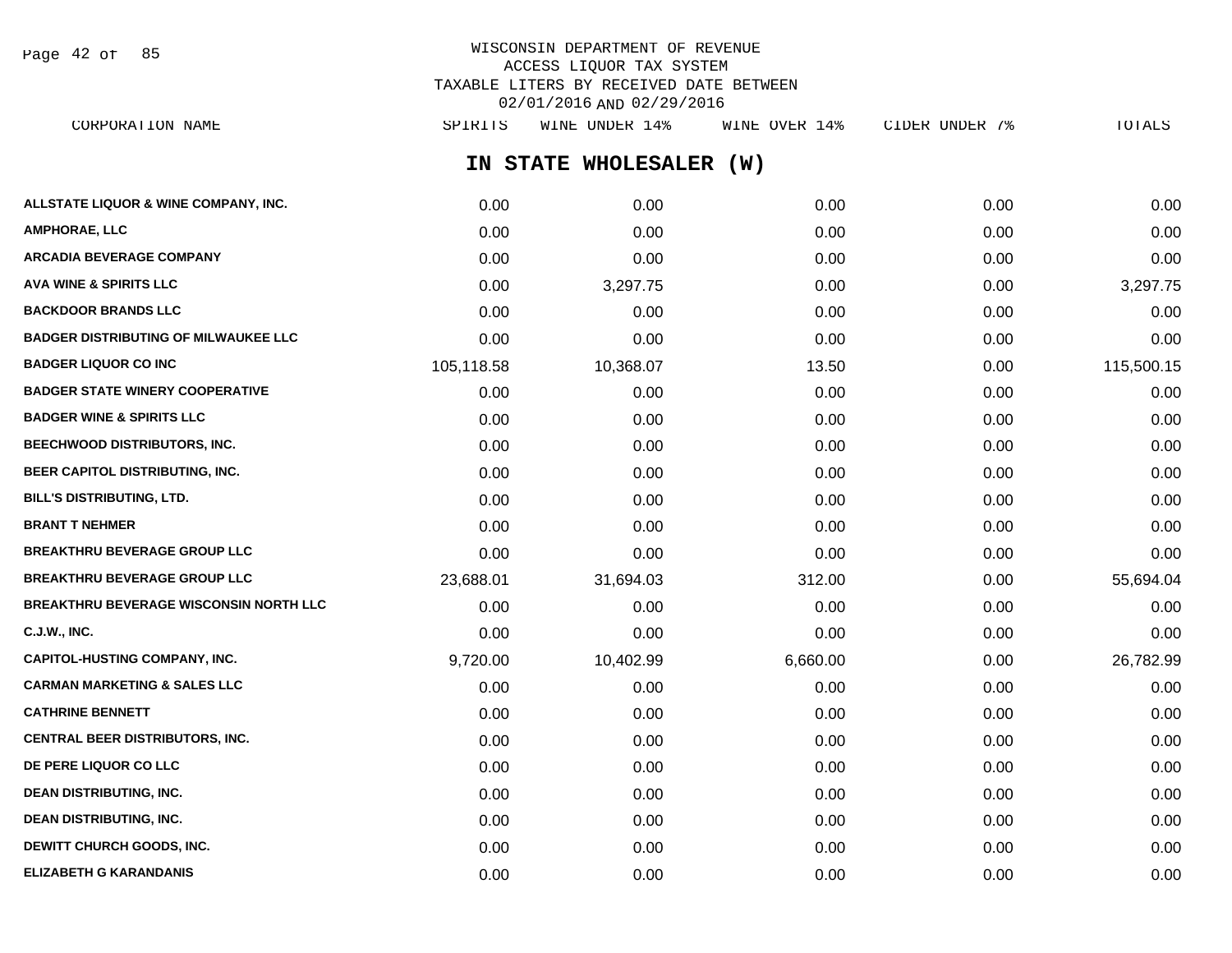| CORPORATION NAME                             | SPIRITS   | WINE UNDER 14% | WINE OVER 14% | CIDER UNDER 7% | TOTALS      |
|----------------------------------------------|-----------|----------------|---------------|----------------|-------------|
| <b>FABIANO BROTHERS - WISCONSIN LLC</b>      | 0.00      | 0.00           | 0.00          | 0.00           | 0.00        |
| <b>FAUSTO FIORAVANTI</b>                     | 0.00      | 0.00           | 0.00          | 0.00           | 0.00        |
| FLANIGAN DISTRIBUTING OF DOOR COUNTY, INC.   | 0.00      | 0.00           | 0.00          | 0.00           | 0.00        |
| <b>FOUR SEASONS BEER DISTRIBUTORS INC.</b>   | 0.00      | 0.00           | 0.00          | 0.00           | 0.00        |
| <b>FRANK BEER DISTRIBUTORS, INC.</b>         | 0.00      | 0.00           | 0.00          | 0.00           | 0.00        |
| <b>FRANK LIQUOR COMPANY, INC.</b>            | 23,379.16 | 0.00           | 0.00          | 0.00           | 23,379.16   |
| FRANK LIQUORS OF LA CROSSE, INC.             | 0.00      | 0.00           | 0.00          | 0.00           | 0.00        |
| <b>GB SALES MILWAUKEE, INC.</b>              | 0.00      | 0.00           | 0.00          | 0.00           | 0.00        |
| <b>GENERAL BEER DISTRIBUTORS CO.</b>         | 0.00      | 0.00           | 0.00          | 0.00           | 0.00        |
| <b>GENERAL BEER-NORTHEAST INC</b>            | 0.00      | 0.00           | 0.00          | 0.00           | 0.00        |
| <b>GENERAL BEER-NORTHEAST INC</b>            | 0.00      | 0.00           | 0.00          | 0.00           | 0.00        |
| GENERAL BEER-NORTHWEST, INC.                 | 0.00      | 0.00           | 0.00          | 0.00           | 0.00        |
| <b>GENERAL BEER-NORTHWEST, INC.</b>          | 0.00      | 0.00           | 0.00          | 0.00           | 0.00        |
| <b>GENERAL BEVERAGE SALES CO- OSHKOSH</b>    | 0.00      | 0.00           | 0.00          | 0.00           | 0.00        |
| <b>GENERAL BEVERAGE SALES CO.</b>            | 8,743.20  | 63,607.32      | 126.00        | 0.00           | 72,476.52   |
| <b>GENERAL BEVERAGE SALES CO.- MILWAUKEE</b> | 0.00      | 44,350.70      | 270.00        | 0.00           | 44,620.70   |
| <b>GLORIA R RAGSDALE</b>                     | 0.00      | 0.00           | 0.00          | 0.00           | 0.00        |
| <b>GVARDIA LLC</b>                           | 0.00      | 0.00           | 0.00          | 0.00           | 0.00        |
| <b>HENDRICKS BEVERAGE, INC.</b>              | 0.00      | 0.00           | 0.00          | 0.00           | 0.00        |
| <b>IMPORT! WINES, INC.</b>                   | 0.00      | 0.00           | 0.00          | 0.00           | 0.00        |
| <b>IRL, INCORPORATED</b>                     | 0.00      | 0.00           | 0.00          | 0.00           | 0.00        |
| <b>JACQUES VIEAU, INC.</b>                   | 0.00      | 0.00           | 0.00          | 0.00           | 0.00        |
| <b>JANDRAIN RELIGIOUS SUPPLY, INC.</b>       | 0.00      | $-339.00$      | $-60.75$      | 0.00           | $-399.75$   |
| <b>JANSEN INTERNATIONAL LLC</b>              | 0.00      | 0.00           | 0.00          | 0.00           | 0.00        |
| <b>JAW PROPERTIES LLC</b>                    | $-369.00$ | $-18.00$       | 0.00          | 0.00           | $-387.00$   |
| <b>JOHN J COLLETTI</b>                       | 0.00      | $-1,260.00$    | 0.00          | 0.00           | $-1,260.00$ |
| JOHNSON BROTHERS OF WISCONSIN INC            | 8,064.30  | 16,712.66      | $-219.00$     | 0.00           | 24,557.96   |
| <b>JONATHON LODUCA</b>                       | 0.00      | 0.00           | 0.00          | 0.00           | 0.00        |
|                                              |           |                |               |                |             |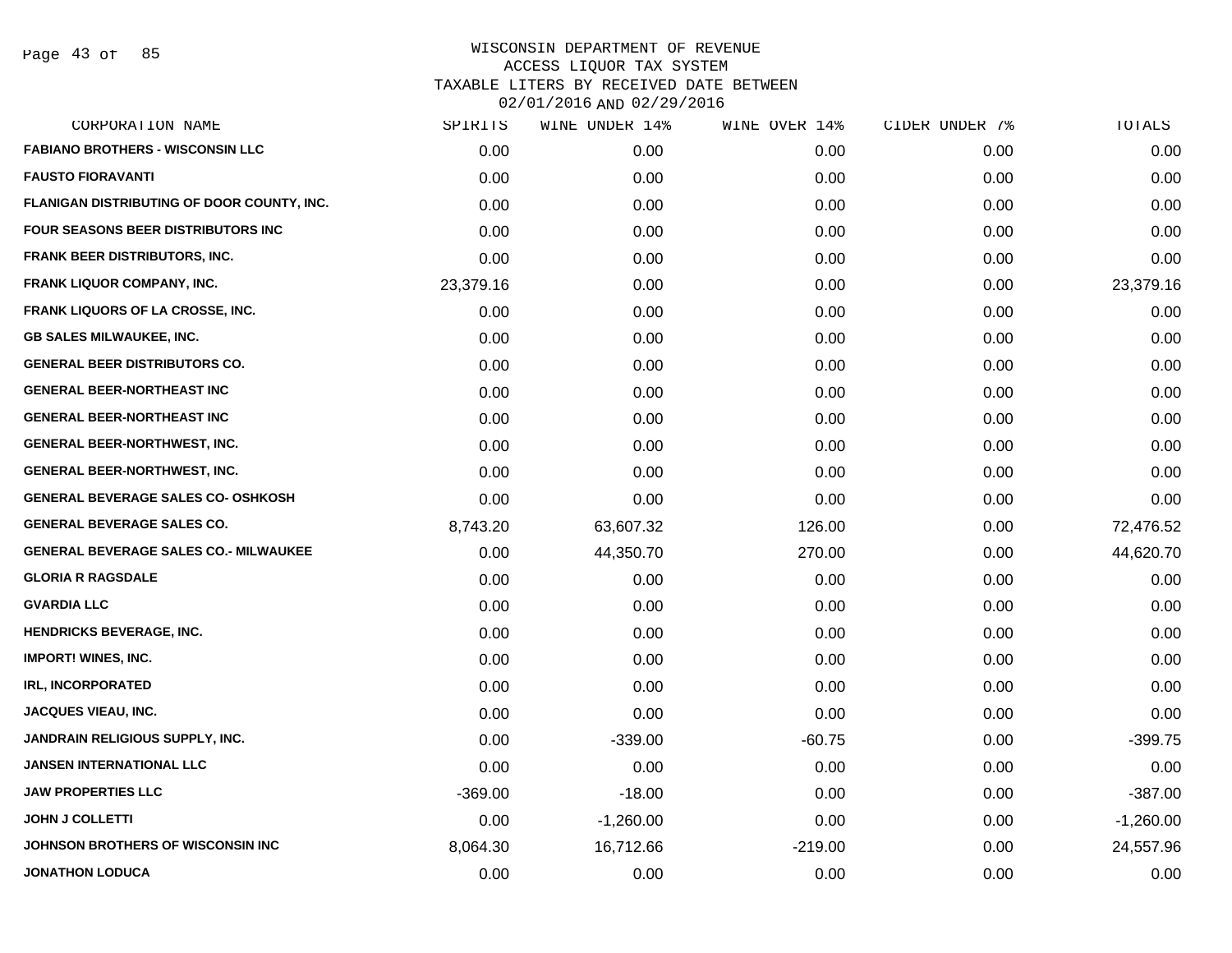Page 44 of 85

| CORPORATION NAME                        | SPIRITS   | WINE UNDER 14% | WINE OVER 14% | CIDER UNDER 7% | TOTALS    |
|-----------------------------------------|-----------|----------------|---------------|----------------|-----------|
| <b>JOYVINE LLC</b>                      | 0.00      | 0.00           | 0.00          | 0.00           | 0.00      |
| KAY BEER DISTRIBUTING, INC.             | 0.00      | 0.00           | 0.00          | 0.00           | 0.00      |
| <b>L'EFT BANK WINE COMPANY LIMITED</b>  | 0.00      | 29,241.00      | 531.00        | 0.00           | 29,772.00 |
| LA CROSSE BEVERAGE LLC                  | 0.00      | 0.00           | 0.00          | 0.00           | 0.00      |
| LA RIOJA RESTAURANT LLC                 | 0.00      | 0.00           | 0.00          | 0.00           | 0.00      |
| <b>LARRY'S DISTRIBUTING CO., INC.</b>   | 0.00      | 0.00           | 0.00          | 0.00           | 0.00      |
| LEE BEVERAGE OF WISCONSIN LLC           | 0.00      | 0.00           | 0.00          | 0.00           | 0.00      |
| LEE BEVERAGE OF WISCONSIN LLC           | 0.00      | 0.00           | 0.00          | 0.00           | 0.00      |
| LEE BEVERAGE-CIDERS WINES & SPIRITS LLC | 0.00      | 0.00           | 0.00          | 0.00           | 0.00      |
| <b>LESLIE HUISMAN</b>                   | 0.00      | 0.00           | 0.00          | 0.00           | 0.00      |
| LETRAH INTERNATIONAL CORPORATION        | 0.00      | 0.00           | 0.00          | 0.00           | 0.00      |
| LO DUCA BROS., INC.                     | 0.00      | 9,702.00       | 0.00          | 0.00           | 9,702.00  |
| <b>LORI SCOTT</b>                       | 0.00      | 0.00           | 0.00          | 0.00           | 0.00      |
| <b>LOS ALTOS AGAVE DISTRIBUTOR INC</b>  | 225.00    | 0.00           | 0.00          | 90.00          | 315.00    |
| <b>M SHIRAZ LLC</b>                     | 0.00      | 0.00           | 0.00          | 0.00           | 0.00      |
| <b>MARCO BRUZZI</b>                     | 0.00      | 0.00           | 0.00          | 0.00           | 0.00      |
| <b>MICCA HUTCHINS</b>                   | 0.00      | 0.00           | 0.00          | 0.00           | 0.00      |
| <b>MICHAEL G ANSAY</b>                  | 0.00      | 0.00           | 0.00          | 0.00           | 0.00      |
| MIDWEST SALES & SERVICE, INC.           | 0.00      | 0.00           | 0.00          | 0.00           | 0.00      |
| MILLER BEER OF THE NORTHWOODS, INC.     | 0.00      | 0.00           | 0.00          | 0.00           | 0.00      |
| <b>NOELKE DISTRIBUTORS, INC.</b>        | 0.00      | 0.00           | 0.00          | 0.00           | 0.00      |
| <b>NORTHWEST BEVERAGES, INC.</b>        | 0.00      | 0.00           | 0.00          | 0.00           | 0.00      |
| <b>NOUVEAU VENTURES LLC</b>             | $-145.11$ | 450.00         | 0.00          | 0.00           | 304.89    |
| OTT SCHWEITZER DISTRIBUTORSHIP, INC.    | 0.00      | 0.00           | 0.00          | 0.00           | 0.00      |
| PARK RIDGE DISTRIBUTING, INC.           | 0.00      | 0.00           | 0.00          | 0.00           | 0.00      |
| PEHLER DISTRIBUTING, INC.               | 0.00      | 0.00           | 0.00          | 0.00           | 0.00      |
| PHILLIPS DISTRIBUTING CORPORATION       | 0.00      | 0.00           | 0.00          | 0.00           | 0.00      |
| PHILLIPS WINE COMPANY                   | 0.00      | 0.00           | 0.00          | 0.00           | 0.00      |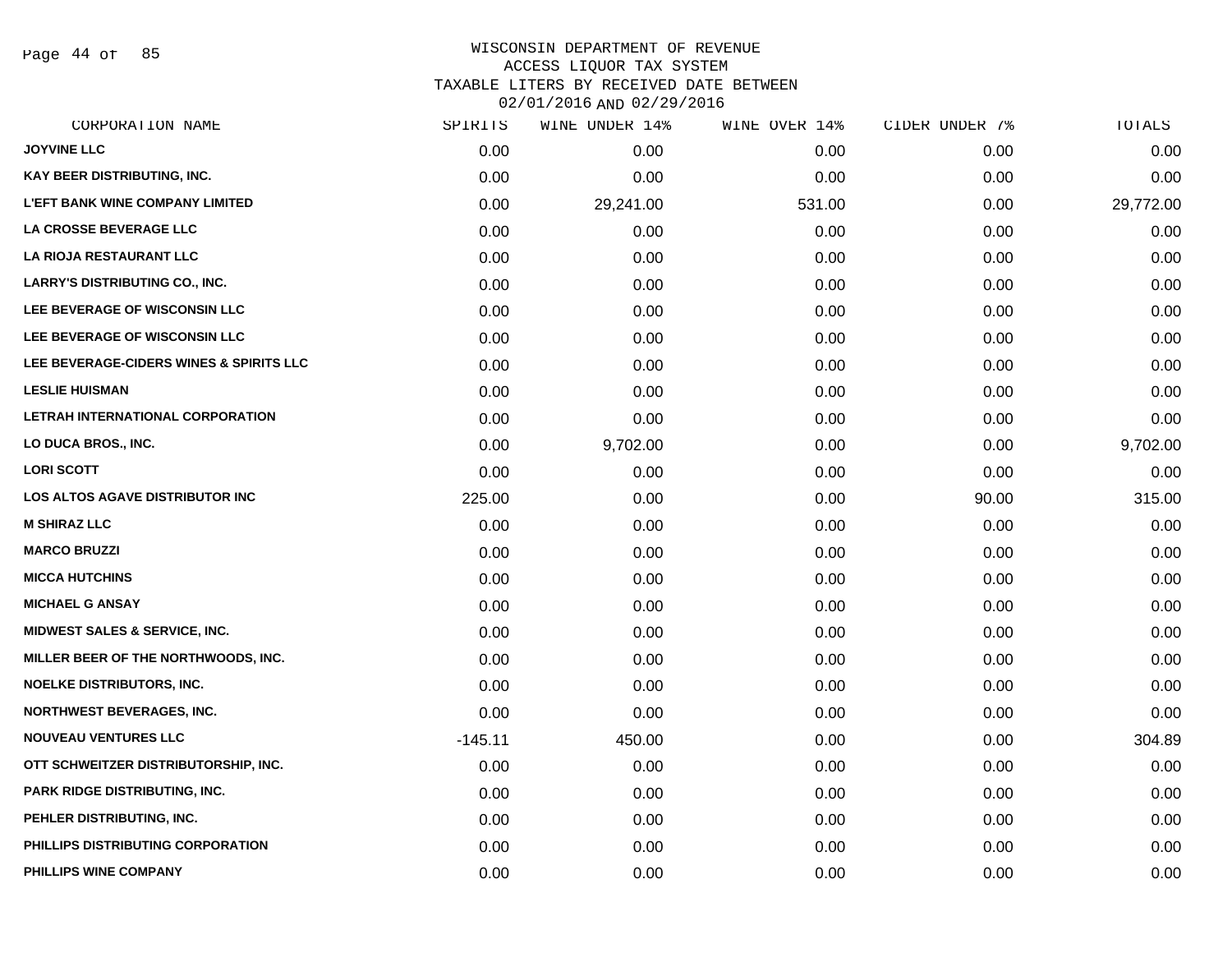Page 45 of 85

| CORPORATION NAME                        | SPIRITS    | WINE UNDER 14% | WINE OVER 14% | CIDER UNDER 7% | TOTALS     |
|-----------------------------------------|------------|----------------|---------------|----------------|------------|
| PHILLY'S PREMIUM BEVERAGES LLC          | 0.00       | 0.00           | 0.00          | 0.00           | 0.00       |
| <b>PURE WINE WISCONSIN INC.</b>         | 0.00       | 0.00           | 0.00          | 0.00           | 0.00       |
| PURPLE FEET WINES, LLC                  | 0.00       | 4,509.00       | 4,414.50      | 0.00           | 8,923.50   |
| <b>RANGE BEVERAGE, INCORPORATED</b>     | 0.00       | 0.00           | 0.00          | 0.00           | 0.00       |
| <b>RATAS WHOLESALE LIQUOR COMPANY</b>   | 0.00       | 0.00           | 0.00          | 0.00           | 0.00       |
| RIVER CITY DISTRIBUTING CO., INC.       | 0.00       | 0.00           | 0.00          | 0.00           | 0.00       |
| S. & S. DISTRIBUTING, INC.              | 0.00       | 0.00           | 0.00          | 0.00           | 0.00       |
| S. & S. DISTRIBUTING, INC.              | 0.00       | 0.00           | 0.00          | 0.00           | 0.00       |
| <b>SALIM M SHAMMO</b>                   | 0.00       | 0.00           | 0.00          | 0.00           | 0.00       |
| <b>SARATOGA LIQUOR CO., INC.</b>        | 0.00       | 0.00           | 0.00          | 0.00           | 0.00       |
| SCHNEIDER DISTRIBUTING CO., INC.        | 0.00       | 0.00           | 0.00          | 0.00           | 0.00       |
| <b>SQUARE ROOT LLC</b>                  | 0.00       | 0.00           | 0.00          | 0.00           | 0.00       |
| STATE WINE & SPIRITS COMPANY LLC        | 0.00       | 0.00           | 0.00          | 0.00           | 0.00       |
| <b>SUPERIOR BEVERAGES LLC</b>           | 0.00       | 0.00           | 0.00          | $-17.04$       | $-17.04$   |
| TJ INTERNATIONAL LTD                    | 0.00       | 0.00           | 0.00          | 0.00           | 0.00       |
| <b>TRI-MART COMPANY LLC</b>             | 0.00       | 0.00           | 0.00          | 0.00           | 0.00       |
| TRIANGLE DISTRIBUTING COMPANY, INC.     | 0.00       | 0.00           | 0.00          | 0.00           | 0.00       |
| <b>VINCITA TRADING LLC</b>              | 0.00       | 0.00           | 0.00          | 0.00           | 0.00       |
| VINO VERITAS, LTD.                      | 0.00       | 441.00         | 0.00          | 0.00           | 441.00     |
| <b>WDI LLC</b>                          | 0.00       | 0.00           | 0.00          | 0.00           | 0.00       |
| <b>WDI LLC</b>                          | 0.00       | 0.00           | 0.00          | 0.00           | 0.00       |
| <b>WISCONSIN DISTRIBUTORS EAST LLC</b>  | 0.00       | 0.00           | 0.00          | 0.00           | 0.00       |
| <b>WISCONSIN DISTRIBUTORS NORTH LLC</b> | 0.00       | 0.00           | 0.00          | 0.00           | 0.00       |
| <b>WISCONSIN WINERY CO-OP</b>           | 0.00       | 0.00           | 0.00          | 0.00           | 0.00       |
| <b>WOODFIELD DISTRIBUTION LLC</b>       | 0.00       | 0.00           | 0.00          | 0.00           | 0.00       |
| ZASTROW THE BEER MAN, INC.              | 0.00       | 0.00           | 0.00          | 0.00           | 0.00       |
| TOTAL LITERS FOR 2/29/2016              | 178,424.14 | 223,159.52     | 12,047.25     | 72.96          | 413,703.87 |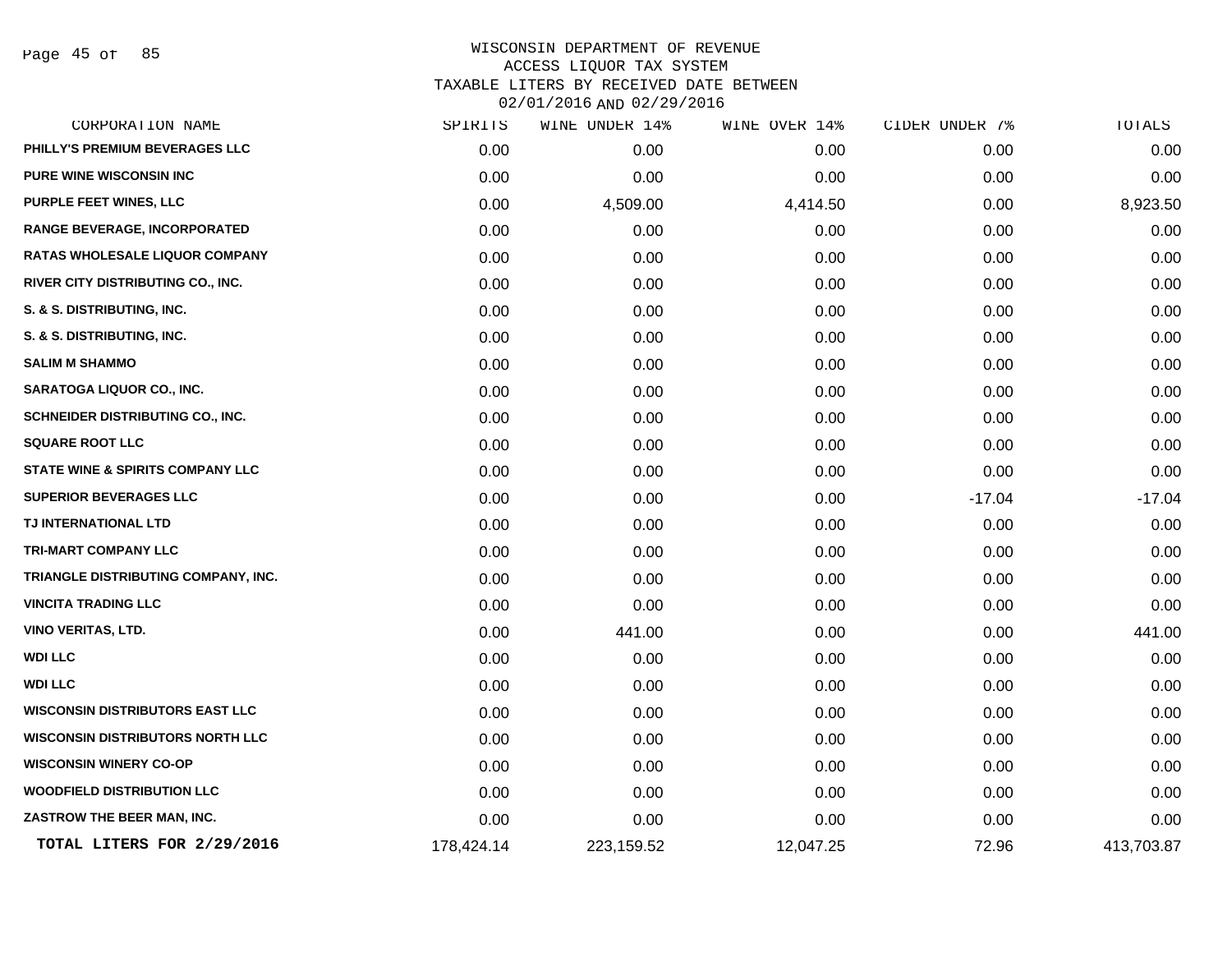Page 46 of 85

# WISCONSIN DEPARTMENT OF REVENUE ACCESS LIQUOR TAX SYSTEM TAXABLE LITERS BY RECEIVED DATE BETWEEN 02/01/2016 AND 02/29/2016

**IN STATE MANUFACTURER (WM) 45TH PARALLEL SPIRITS, LLC** 0.00 0.00 0.00 0.00 0.00 **ACE ETHANOL LLC** 0.00 0.00 0.00 0.00 0.00 **AEPPELTREOW INC** 77.26 0.00 0.00 0.00 77.26 **ANGRY SPIRITS DISTILLING LLC** 0.00 0.00 0.00 0.00 0.00 **B & E DISTILLERY INC.** 0.00 0.00 0.00 0.00 0.00 **BRIAN SAMMONS** 6.000 494.26 6.000 6.000 6.000 6.000 6.000 6.000 6.000 494.26 **C & N CORPORATION 60.00 60.00 475.52** 475.52 6.000 6.000 6.000 0.00 0.00 6.000 475.52 **CENTRAL STANDARD LLC** 370.55 0.00 0.00 0.00 370.55 **CHIPPEWA RIVER DISTILLERY AND BREWERY LLC** 0.00 0.00 0.00 0.00 0.00 **CLOVER MEADOW LLC** 0.00 0.00 0.00 0.00 0.00 **DEATH'S DOOR DISTILLERY LLC** 14.21 0.00 0.00 0.00 0.00 0.00 0.00 14.21 **DISTILLERY PARTNERS, LLC** 689.25 0.00 0.00 0.00 689.25 **DRIFTLESS GLEN DISTILLERY LLC** 0.00 0.00 0.00 0.00 0.00 **EMCO CHEMICAL DISTRIBUTORS, INC.** 0.00 0.00 0.00 0.00 0.00 **GLOBAL DISTILLERS SRL LLC** 7,878.70 0.00 0.00 0.00 7,878.70 **GRANT J VAN DRIEST** 0.00 0.00 0.00 0.00 0.00 **GREAT LAKES DISTILLERY LLC** 1,131.72 0.00 0.00 0.00 1,131.72 **HENDRICKS FAMILY DISTILLERY LLC** 22.52 0.00 0.00 0.00 22.52 **MATTHEW RICK 139.64 521.25 62.99 0.00 723.88 62.99 0.00 723.88 MILLERCOORS LLC** 0.00 0.00 0.00 24,290.42 24,290.42 **NATHAN G GREENAWALT** 447.38 0.00 0.00 0.00 447.38 **NORTHERN WATERS DISTILLERY LLC** 152.67 0.00 0.00 0.00 0.00 0.00 0.00 0.00 152.67 **PERLICK FARMS LLC** 141.95 0.00 0.00 0.00 141.95 **PO CHOUA LO** 0.00 0.00 0.00 0.00 0.00 **RIVER BEND VINEYARD & WINERY LLC** 0.00 0.00 0.00 0.00 0.00 CORPORATION NAME SPIRITS WINE UNDER 14% WINE OVER 14% CIDER UNDER 7% TOTALS

**SENSIENT FLAVORS LLC** 0.00 0.00 0.00 0.00 0.00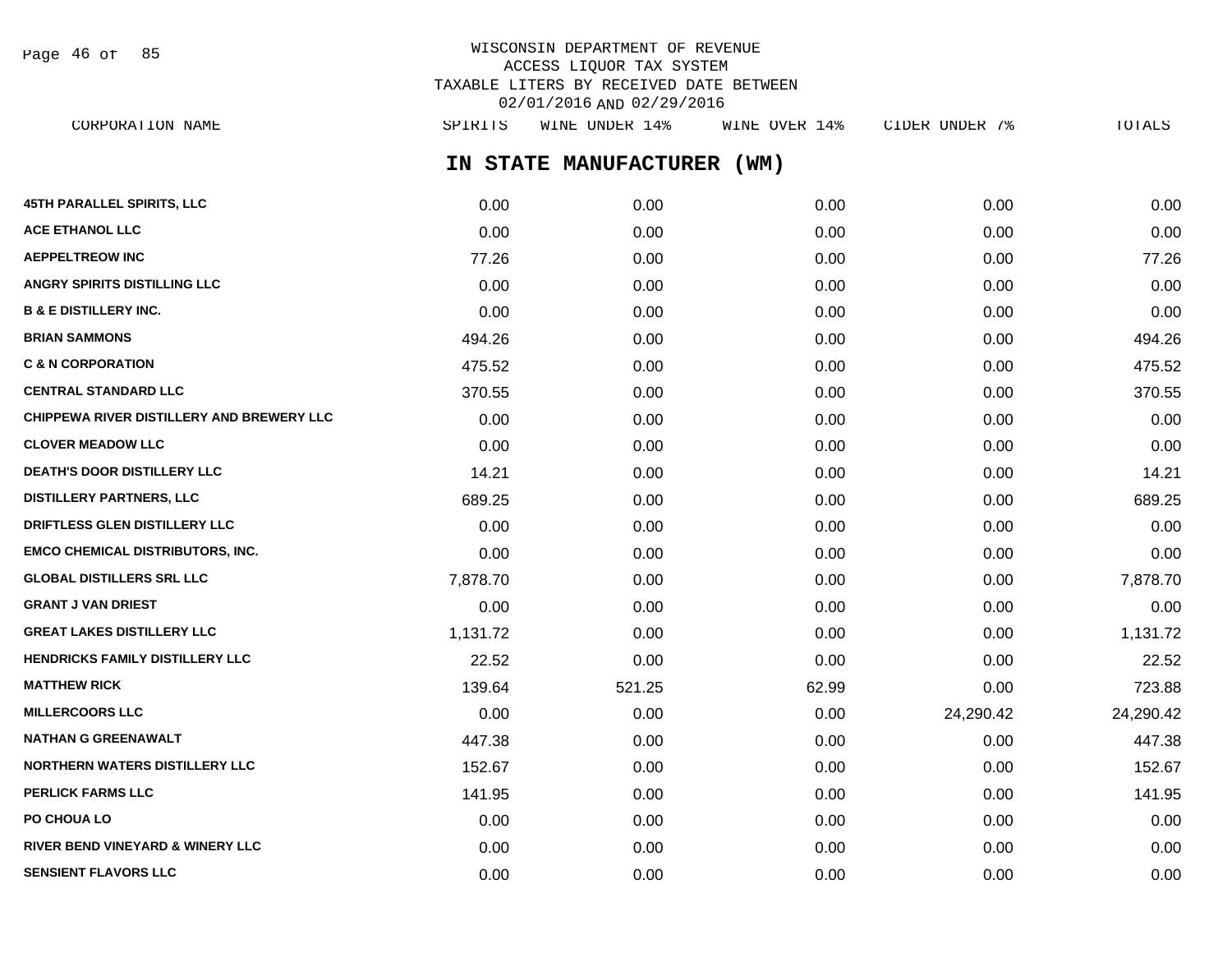Page 47 of 85

| CORPORATION NAME                | SPIRITS   | UNDER 14%<br>WINE | WINE OVER 14% | CIDER UNDER 7% | TOTALS    |
|---------------------------------|-----------|-------------------|---------------|----------------|-----------|
| <b>ST CROIX SPIRITS LLC</b>     | 0.00      | 0.00              | 0.00          | 0.00           | 0.00      |
| THE NORTH WOODS DISTILLERY LLC  | 0.00      | 0.00              | 0.00          | 0.00           | 0.00      |
| WHITE WINTER WINERY INC         | 0.00      | 0.00              | 0.00          | 0.00           | 0.00      |
| <b>WOLLERSHEIM WINERY, INC.</b> | 117.01    | 0.00              | 0.00          | 0.00           | 117.01    |
| YAHARA BAY DISTILLERS, INC.     | 3,531.62  | 0.00              | 0.00          | 0.00           | 3,531.62  |
| TOTAL LITERS FOR 2/29/2016      | 15,684.26 | 521.25            | 62.99         | 24,290.42      | 40,558.92 |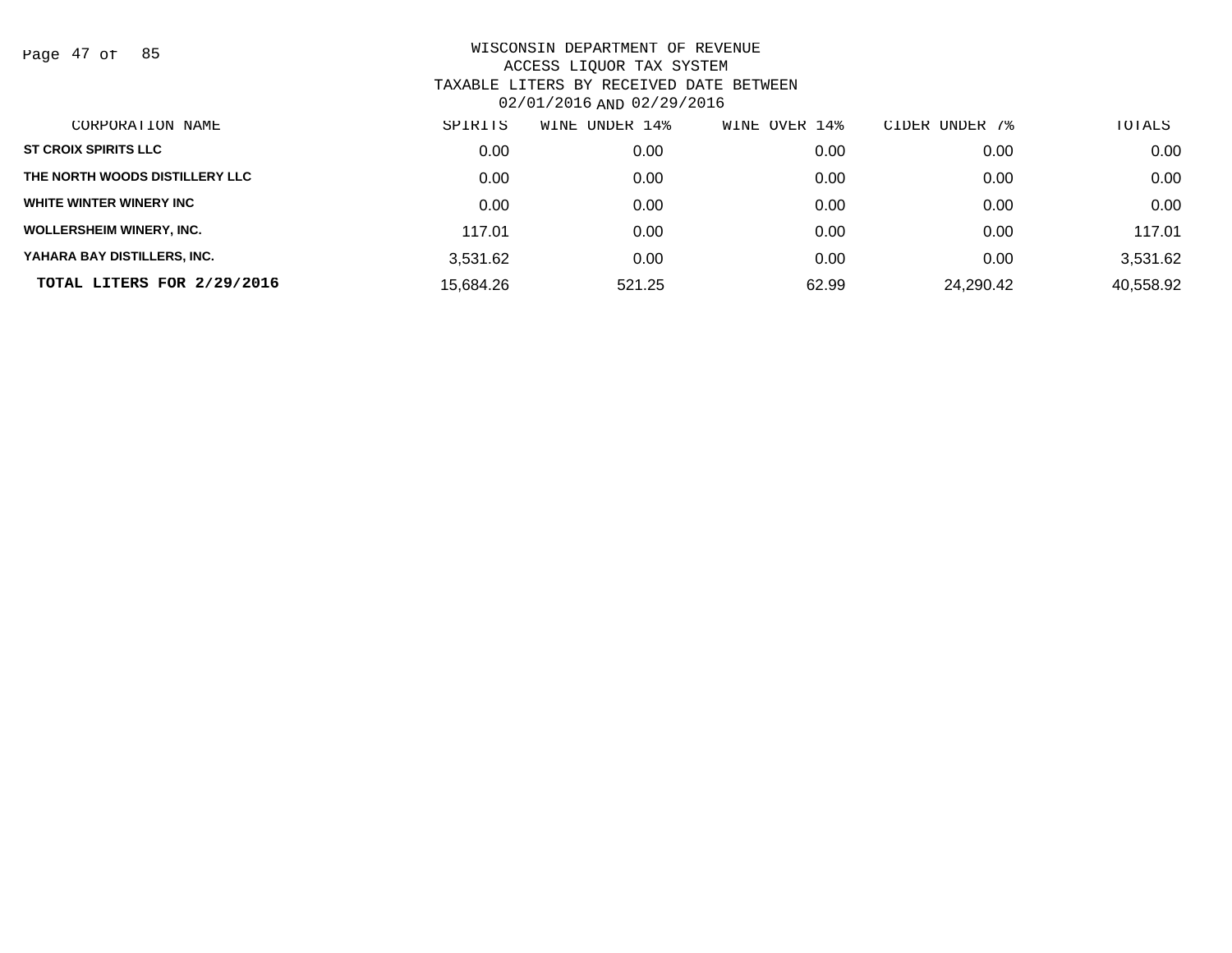| Page 48 of |  |  | 85 |
|------------|--|--|----|
|------------|--|--|----|

# WISCONSIN DEPARTMENT OF REVENUE ACCESS LIQUOR TAX SYSTEM TAXABLE LITERS BY RECEIVED DATE BETWEEN 02/01/2016 AND 02/29/2016

CORPORATION NAME SPIRITS WINE UNDER 14% WINE OVER 14% CIDER UNDER 7% TOTALS

# **IN STATE RECTIFIER (WR)**

| <b>45TH PARALLEL SPIRITS, LLC</b>      | 2,134.75   | 0.00        | 0.00 | 0.00 | 2,134.75   |
|----------------------------------------|------------|-------------|------|------|------------|
| <b>ARTYS</b>                           | 6,165.70   | 0.00        | 0.00 | 0.00 | 6,165.70   |
| <b>CITY BREWING COMPANY, LLC</b>       | 0.00       | 0.00        | 0.00 | 0.00 | 0.00       |
| <b>DISTILLERY PARTNERS, LLC</b>        | 0.00       | 0.00        | 0.00 | 0.00 | 0.00       |
| <b>GALLOWAY COMPANY</b>                | 0.00       | 0.00        | 0.00 | 0.00 | 0.00       |
| <b>GREAT LAKES DISTILLERY LLC</b>      | 2,033.25   | 0.00        | 0.00 | 0.00 | 2,033.25   |
| <b>HENRY FARMS PRAIRIE SPIRITS LLC</b> | 0.00       | 0.00        | 0.00 | 0.00 | 0.00       |
| <b>MIDWEST CUSTOM BOTTLING LLC</b>     | 128,181.37 | $-6,002.93$ | 0.00 | 0.00 | 122,178.44 |
| <b>NATHAN G GREENAWALT</b>             | 0.00       | 0.00        | 0.00 | 0.00 | 0.00       |
| <b>PO CHOUA LO</b>                     | 0.00       | 0.00        | 0.00 | 0.00 | 0.00       |
| YAHARA BAY DISTILLERS, INC.            | 0.00       | 0.00        | 0.00 | 0.00 | 0.00       |
| TOTAL LITERS FOR 2/29/2016             | 138,515.07 | $-6,002.93$ | 0.00 | 0.00 | 132,512.14 |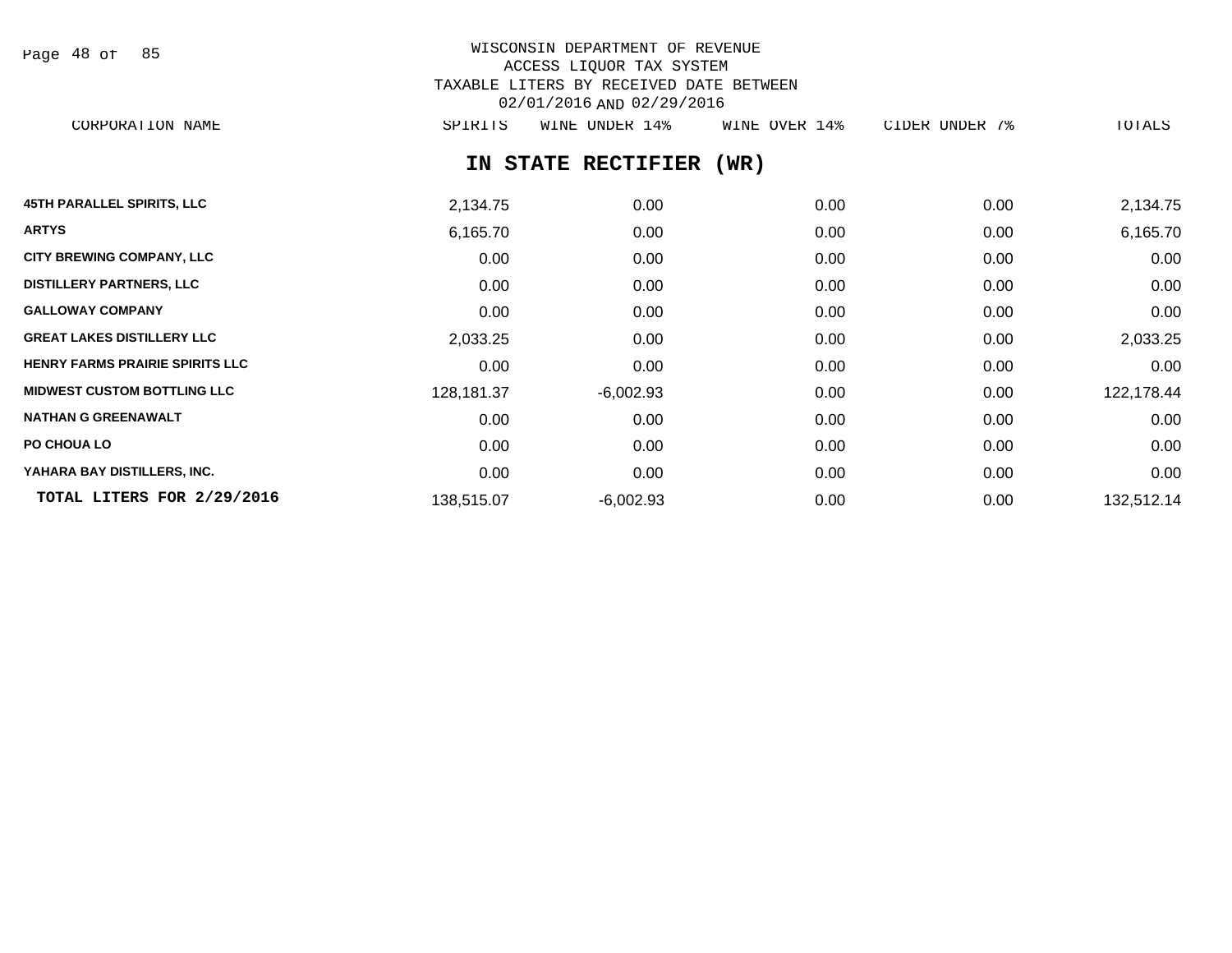Page 49 of 85

# WISCONSIN DEPARTMENT OF REVENUE ACCESS LIQUOR TAX SYSTEM TAXABLE LITERS BY RECEIVED DATE BETWEEN 02/01/2016 AND 02/29/2016

**IN STATE WINERY (WWI) AEPPELTREOW INC** 0.00 27.25 0.00 320.24 347.49 **ALL SISTERS WINERY INC** 0.00 0.00 0.00 0.00 0.00 **AMANDA STEFL** 0.00 0.00 0.00 0.00 0.00 **BARABOO BLUFF WINERY, LLC** 0.00 0.00 0.00 0.00 0.00 **BAUER-KEARNS WINERY LLC** 0.00 0.00 0.00 0.00 0.00 **BAYFIELD WINERY, LTD.** 0.00 0.00 0.00 0.00 0.00 **BELLEVINEZ LLC** 0.00 514.81 0.00 0.00 514.81 **BLIND HORSE WINERY LLC** 0.00 0.00 1,358.96 0.00 1,358.96 **BOTHAM VINEYARDS, INC.** 0.00 1,476.31 0.00 0.00 1,476.31 **BRANCHES WINERY LLC** 0.00 0.00 0.00 0.00 0.00 **BRIGADOON FARM & WINERY LLC**  $0.00$   $0.00$   $0.00$   $0.00$   $0.00$   $0.00$   $0.00$   $0.00$   $0.00$   $0.00$   $0.00$   $0.00$   $0.00$ **BUZZ & BREW SHOP LLC**  $\begin{array}{ccccccc} 0.00 & 0.00 & 0.00 & 0.00 & 0.00 & 0.00 & 0.00 & 0.00 & 0.00 & 0.00 & 0.00 & 0.00 & 0.00 & 0.00 & 0.00 & 0.00 & 0.00 & 0.00 & 0.00 & 0.00 & 0.00 & 0.00 & 0.00 & 0.00 & 0.00 & 0.00 & 0.00 & 0.00 & 0.00 & 0.00 & 0.00 & 0.0$ **C & N CORPORATION CONSUMED ASSOCIATION CONSUMING A LOCAL CONSUMING A LOCAL CONSUMING A LOCAL CONSUMING A LOCAL CONSUMING A LOCAL CONSUMING A LOCAL CONSUMING A LOCAL CONSUMING A LOCAL CONSUMING A LOCAL CONSUMING A LOCAL CO C & N CORPORATION** 0.00 12,997.63 283.49 0.00 13,281.12 **CHATEAU ST CROIX WINERY & VINEYARD LLC** 0.00 32.25 261.00 0.00 293.25 **CIDER HOUSE OF WISCONSIN LLC** 0.00 0.00 0.00 0.00 0.00 **CLAY JAR HOLDINGS LLC** 0.00 348.18 85.93 0.00 434.11 **CLINTON CLINGERMAN** 0.00 306.31 0.00 0.00 306.31 **CLOVER MEADOW LLC** 0.00 0.00 0.00 0.00 0.00 **COLDSPRING OF WISCONSIN LLC** 0.00 0.00 0.00 0.00 0.00 **COLLEEN M BOS** 0.00 475.47 0.00 0.00 475.47 **CRAIG FLETCHER** 0.00 0.00 0.00 0.00 0.00 **DANIEL J KOEPKE** 0.00 0.00 0.00 0.00 0.00 **DANZINGER VINEYARDS LLC** 0.00 0.00 0.00 0.00 0.00 **DIANA HOBSON** 0.00 428.89 0.00 0.00 428.89 CORPORATION NAME SPIRITS WINE UNDER 14% WINE OVER 14% CIDER UNDER 7% TOTALS

**EDWARD J RINK** 0.00 18.02 0.00 0.00 18.02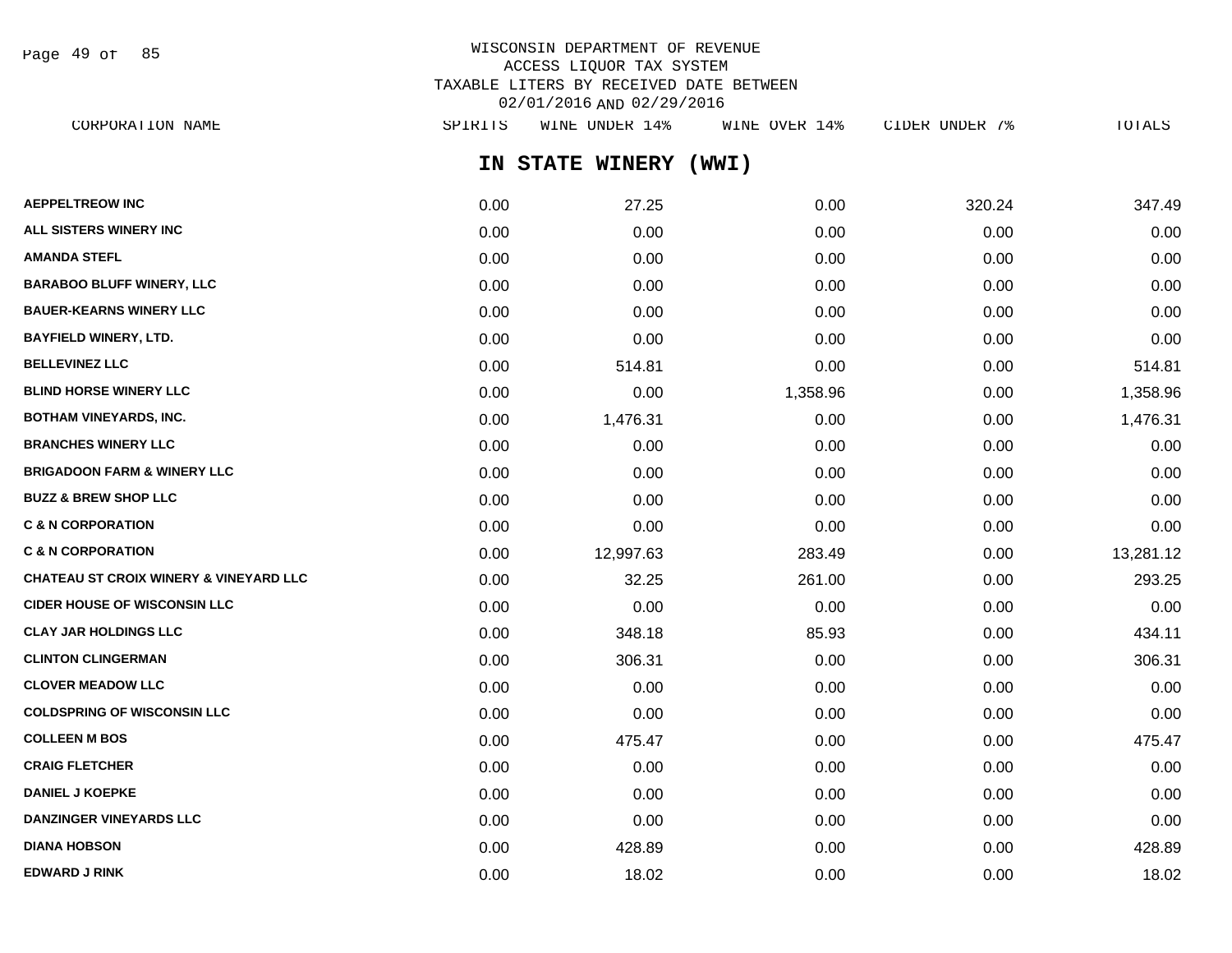Page 50 of 85

#### WISCONSIN DEPARTMENT OF REVENUE ACCESS LIQUOR TAX SYSTEM

TAXABLE LITERS BY RECEIVED DATE BETWEEN

02/01/2016 AND 02/29/2016

| CORPORATION NAME                        | SPIRITS | WINE UNDER 14% | WINE OVER 14% | CIDER UNDER 7% | TOTALS    |
|-----------------------------------------|---------|----------------|---------------|----------------|-----------|
| <b>ELISABETH W KLEIN</b>                | 0.00    | 0.00           | 0.00          | 0.00           | 0.00      |
| <b>FAWN CREEK WINERY LLC</b>            | 0.00    | 2,109.75       | 0.00          | 0.00           | 2,109.75  |
| <b>FERMENTING CELLARS LLC</b>           | 0.00    | 167.08         | 0.00          | 0.00           | 167.08    |
| <b>FISHER KING WINERY, LLC</b>          | 0.00    | 1,116.69       | 0.00          | 0.00           | 1,116.69  |
| <b>FRESAR INC</b>                       | 0.00    | 18.93          | 0.00          | 0.00           | 18.93     |
| FRUIT OF THE WOODS WINE CELLAR, INC.    | 0.00    | 8,514.02       | 0.00          | 0.00           | 8,514.02  |
| <b>HALF KRAKT LLC</b>                   | 0.00    | 0.00           | 0.00          | 0.00           | 0.00      |
| <b>HARALD TOMESCH</b>                   | 0.00    | 0.00           | 0.00          | 0.00           | 0.00      |
| HARBOR RIDGE WINERY INC.                | 0.00    | 13,601.55      | 0.00          | 0.00           | 13,601.55 |
| <b>HERDIE BAISDEN</b>                   | 0.00    | 0.00           | 0.00          | 0.00           | 0.00      |
| <b>HOOKSTONE INC.</b>                   | 0.00    | 391.25         | 14.01         | 0.00           | 405.26    |
| <b>ISLAND ORCHARD CIDER LLC</b>         | 0.00    | 0.00           | 0.00          | 0.00           | 0.00      |
| <b>JACKSON WINE LLC</b>                 | 0.00    | 666.00         | 24.00         | 0.00           | 690.00    |
| <b>JAMES PLOETZ</b>                     | 0.00    | 155.23         | 0.00          | 2.84           | 158.07    |
| <b>JEFFREY L STOEGER</b>                | 0.00    | 0.00           | 0.00          | 0.00           | 0.00      |
| <b>JORNY'S END LLC</b>                  | 0.00    | 1,419.53       | 0.00          | 0.00           | 1,419.53  |
| <b>JOSEPH CALLOW</b>                    | 0.00    | 1,103.07       | 0.00          | 0.00           | 1,103.07  |
| <b>JOSEPH CALLOW</b>                    | 0.00    | 1,898.57       | 0.00          | 0.00           | 1,898.57  |
| <b>JOSEPH STALLER</b>                   | 0.00    | 0.00           | 0.00          | 0.00           | 0.00      |
| <b>JOSEPH WYNIMKO</b>                   | 0.00    | 96.45          | 0.00          | 0.00           | 96.45     |
| <b>JULIE A ANDRZEJCZAK</b>              | 0.00    | 76.47          | 9.84          | 0.00           | 86.31     |
| <b>KEVIN BEHNKE</b>                     | 0.00    | 212.74         | 0.00          | 0.00           | 212.74    |
| <b>LAKE NOKOMIS CRANBERRIES INC</b>     | 0.00    | 0.00           | 0.00          | 0.00           | 0.00      |
| <b>LANDTA WINES LLC</b>                 | 0.00    | 1,658.00       | 0.00          | 0.00           | 1,658.00  |
| <b>LARSON &amp; LARSON</b>              | 0.00    | 1,057.79       | 0.00          | 0.00           | 1,057.79  |
| <b>LAUTENBACH'S ORCHARD COUNTRY INC</b> | 0.00    | 7,501.41       | 0.00          | 0.00           | 7,501.41  |
| <b>LEDGE STONE VINEYARDS LLC</b>        | 0.00    | 38.99          | 3.03          | 0.00           | 42.02     |
| <b>LOST ISLAND WINE LLC</b>             | 0.00    | 1,374.75       | 66.02         | 0.00           | 1,440.77  |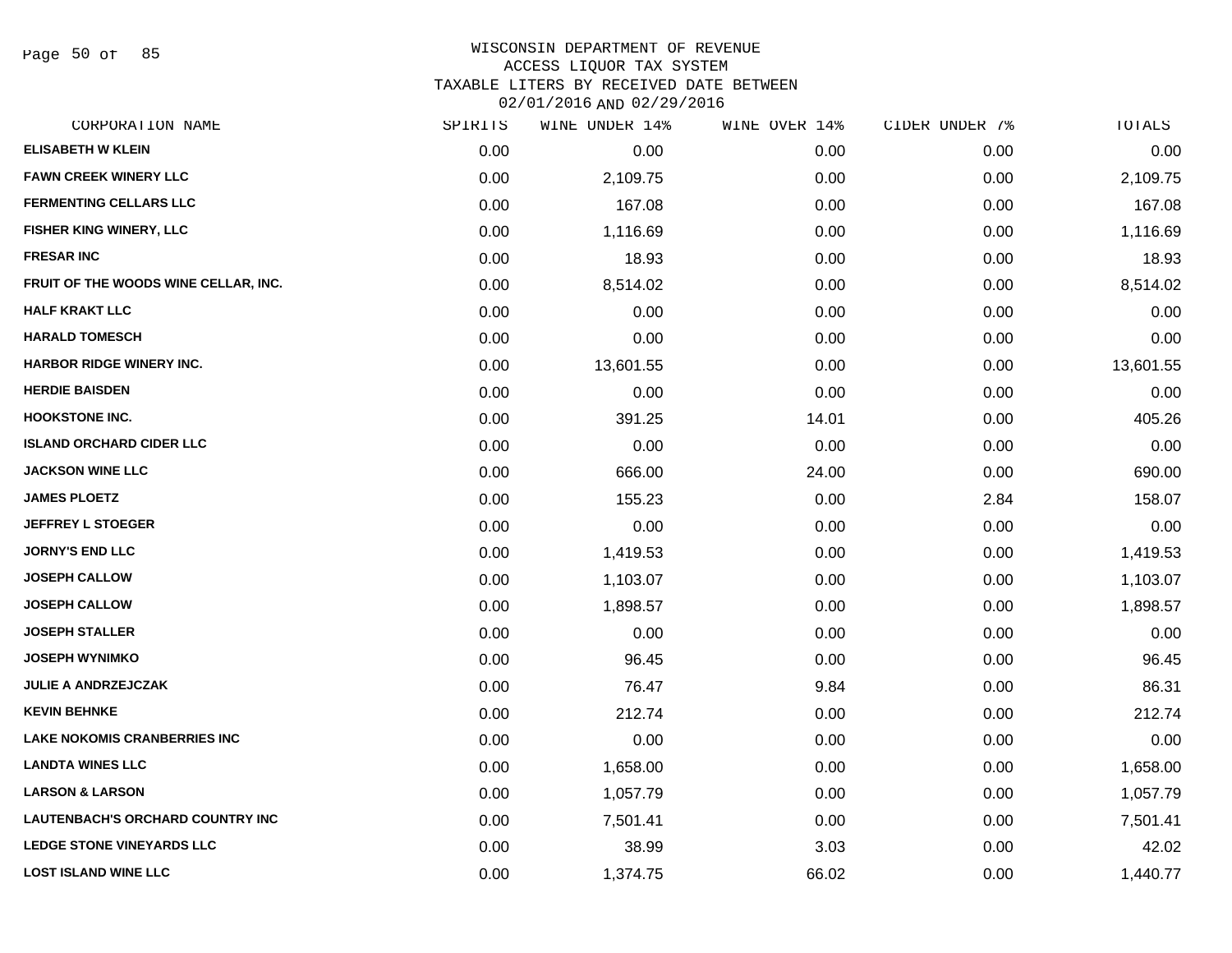Page 51 of 85

# WISCONSIN DEPARTMENT OF REVENUE ACCESS LIQUOR TAX SYSTEM TAXABLE LITERS BY RECEIVED DATE BETWEEN

02/01/2016 AND 02/29/2016

| CORPORATION NAME                                 | SPIRITS | WINE UNDER 14% | WINE OVER 14% | CIDER UNDER 7% | TOTALS   |
|--------------------------------------------------|---------|----------------|---------------|----------------|----------|
| <b>LUNCH CREEK VINEYARDS LLC</b>                 | 0.00    | 0.00           | 0.00          | 0.00           | 0.00     |
| <b>MARTIN E SELL</b>                             | 0.00    | 31.42          | 0.00          | 0.00           | 31.42    |
| <b>MARY BELLAZZINI</b>                           | 0.00    | 0.00           | 0.00          | 0.00           | 0.00     |
| <b>MATENAER CORPORATION</b>                      | 0.00    | 0.00           | 0.00          | 0.00           | 0.00     |
| <b>MATTHEW RICK</b>                              | 0.00    | 0.00           | 0.00          | 0.00           | 0.00     |
| <b>MCILQUHAM LLC</b>                             | 0.00    | 2,079.02       | 0.00          | 0.00           | 2,079.02 |
| <b>MERSHONIAN CIDERY LLC</b>                     | 0.00    | 64.59          | 0.00          | 997.45         | 1,062.04 |
| <b>MUNSON BRIDGE WINERY INC</b>                  | 0.00    | 0.00           | 0.00          | 0.00           | 0.00     |
| <b>MUSETTA WINERY, LLC</b>                       | 0.00    | 4,959.24       | $-3.00$       | 0.00           | 4,956.24 |
| <b>NORTHLEAF WINERY, LLC</b>                     | 0.00    | 743.25         | 31.49         | 0.00           | 774.74   |
| PARALLEL 44 VINEYARD & WINERY, INC.              | 0.00    | 1,188.01       | 45.01         | 0.00           | 1,233.02 |
| PARALLEL 44 VINEYARD & WINERY, INC.              | 0.00    | 2,825.99       | 0.00          | 0.00           | 2,825.99 |
| <b>PATRICK ARNDT</b>                             | 0.00    | 56.78          | 0.00          | 0.00           | 56.78    |
| <b>PAUL D ASPER</b>                              | 0.00    | 0.00           | 0.00          | 858.00         | 858.00   |
| <b>PAUL G BLOMMEL</b>                            | 0.00    | 0.00           | 0.00          | 0.00           | 0.00     |
| <b>PAUL J FRANZEN</b>                            | 0.00    | 0.00           | 255.00        | 0.00           | 255.00   |
| <b>PIEPERTK LLC</b>                              | 0.00    | 66.74          | 1.14          | 0.00           | 67.88    |
| <b>RED OAK VINEYARD INC</b>                      | 0.00    | 0.00           | 0.00          | 0.00           | 0.00     |
| RIVER BEND VINEYARD & WINERY LLC                 | 0.00    | 1,390.38       | 0.00          | 0.00           | 1,390.38 |
| <b>ROBERT BORUCKI</b>                            | 0.00    | 0.00           | 0.00          | 0.00           | 0.00     |
| <b>ROBERT BORUCKI</b>                            | 0.00    | 0.00           | 0.00          | 0.00           | 0.00     |
| <b>ROCK N WOOL WINERY LLC</b>                    | 0.00    | 1,589.87       | 0.00          | 0.00           | 1,589.87 |
| <b>RUSH RIVER BREWING LLC</b>                    | 0.00    | 0.00           | 0.00          | 39.35          | 39.35    |
| <b>RUSHFORD MEADERY AND WINERY LLC</b>           | 0.00    | 1,462.26       | 0.00          | 387.53         | 1,849.79 |
| <b>RYAN PRELLWITZ</b>                            | 0.00    | 0.00           | 0.00          | 605.66         | 605.66   |
| <b>S &amp; J WINERY, LLC</b>                     | 0.00    | 0.00           | 0.00          | 0.00           | 0.00     |
| <b>SANDSTONE RIDGE VINEYARD &amp; WINERY LLC</b> | 0.00    | 74.72          | 7.19          | 0.00           | 81.91    |
| <b>SANTA FE FUTURES, INC.</b>                    | 0.00    | 0.00           | 0.00          | 0.00           | 0.00     |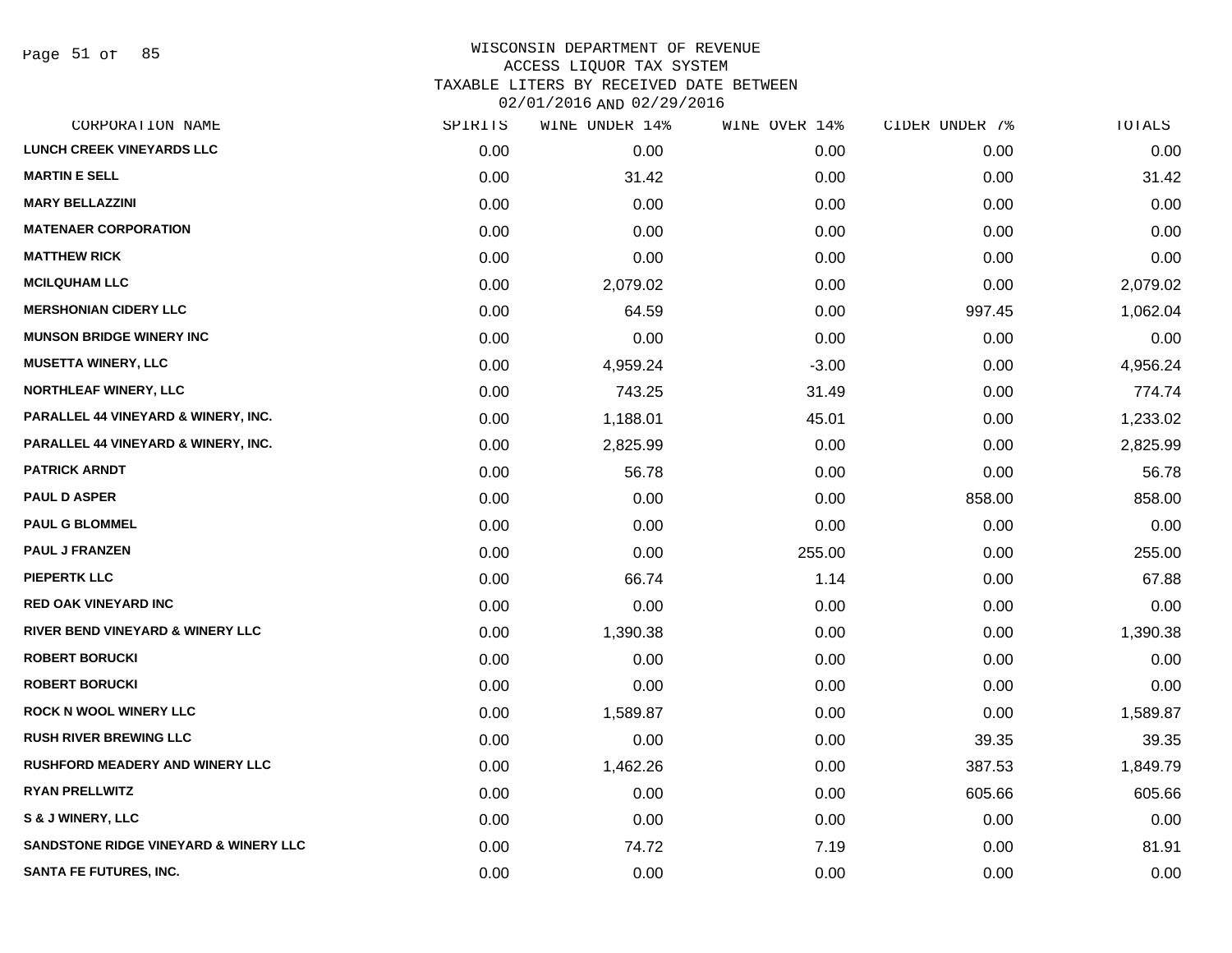| CORPORATION NAME                           | SPIRITS | WINE UNDER 14% | WINE OVER 14% | CIDER UNDER 7% | TOTALS    |
|--------------------------------------------|---------|----------------|---------------|----------------|-----------|
| <b>SEVEN HAWKS VINEYARDS LLC</b>           | 0.00    | 0.00           | 0.00          | 0.00           | 0.00      |
| <b>SEVEN HAWKS VINEYARDS LLC</b>           | 0.00    | 0.00           | 0.00          | 0.00           | 0.00      |
| <b>SHARON L PINGEL</b>                     | 0.00    | 0.00           | 0.00          | 0.00           | 0.00      |
| <b>SHERRY HARDIE</b>                       | 0.00    | 120.75         | 0.00          | 0.00           | 120.75    |
| <b>SIMON CREEK VINEYARD LLC</b>            | 0.00    | 1,675.72       | 173.45        | 0.00           | 1,849.17  |
| SINNIPEE VALLEY VINEYARD LLC               | 0.00    | 0.00           | 0.00          | 0.00           | 0.00      |
| <b>SPB LLC</b>                             | 0.00    | 0.00           | 0.00          | 12,463.98      | 12,463.98 |
| SPRECHER BREWING COMPANY, INC.             | 0.00    | 0.00           | 0.00          | $-170.34$      | $-170.34$ |
| <b>SPURGEON VINEYARDS &amp; WINERY LLC</b> | 0.00    | 1,341.13       | 0.00          | 0.00           | 1,341.13  |
| <b>STEPHEN M KENNEDY</b>                   | 0.00    | 518.60         | 0.00          | 0.00           | 518.60    |
| <b>STEVEN J DE BAKER</b>                   | 0.00    | 281.26         | 94.48         | 0.00           | 375.74    |
| STEVEN M & JUDITH A JACOBSON LLC           | 0.00    | 0.00           | 0.00          | 0.00           | 0.00      |
| <b>SUNSET POINT WINERY LLC</b>             | 0.00    | 563.27         | 24.61         | 0.00           | 587.88    |
| <b>TENBA RIDGE WINERY LLC</b>              | 0.00    | 0.00           | 0.00          | 0.00           | 0.00      |
| THE RUM TREE, INC.                         | 0.00    | 0.00           | 0.00          | 0.00           | 0.00      |
| THE WINE VINEYARD LLC                      | 0.00    | 764.65         | 0.00          | 0.00           | 764.65    |
| THE WOODLAND TRAIL BEVERAGE COMPANY, INC.  | 0.00    | 637.46         | 0.00          | 0.00           | 637.46    |
| <b>TROY LANDWEHR</b>                       | 0.00    | 555.00         | 55.50         | 0.00           | 610.50    |
| <b>TWO BROTHERS WINES LLC</b>              | 0.00    | 263.24         | 0.00          | 0.00           | 263.24    |
| VAN WYCHEN WINES INC.                      | 0.00    | 0.00           | 0.00          | 0.00           | 0.00      |
| <b>VERNON VINEYARDS LTD</b>                | 0.00    | 511.03         | 0.00          | 0.00           | 511.03    |
| <b>VETRO WINERY LLC</b>                    | 0.00    | 289.50         | 0.00          | 0.00           | 289.50    |
| <b>VINES TO CELLAR, INC.</b>               | 0.00    | 730.51         | 0.00          | 0.00           | 730.51    |
| VON STIEHL WINERY LTD.                     | 0.00    | 0.00           | 0.00          | 0.00           | 0.00      |
| VON STIEHL WINERY LTD.                     | 0.00    | 0.00           | 0.00          | 0.00           | 0.00      |
| <b>VON STIEHL WINERY LTD.</b>              | 0.00    | 15,371.60      | 1,170.07      | 0.00           | 16,541.67 |
| <b>WEGLARZ &amp; BOCK</b>                  | 0.00    | 553.39         | 0.00          | 0.00           | 553.39    |
| <b>WEST PRAIRIE WINERY LLC</b>             | 0.00    | 9,701.98       | 0.00          | 0.00           | 9,701.98  |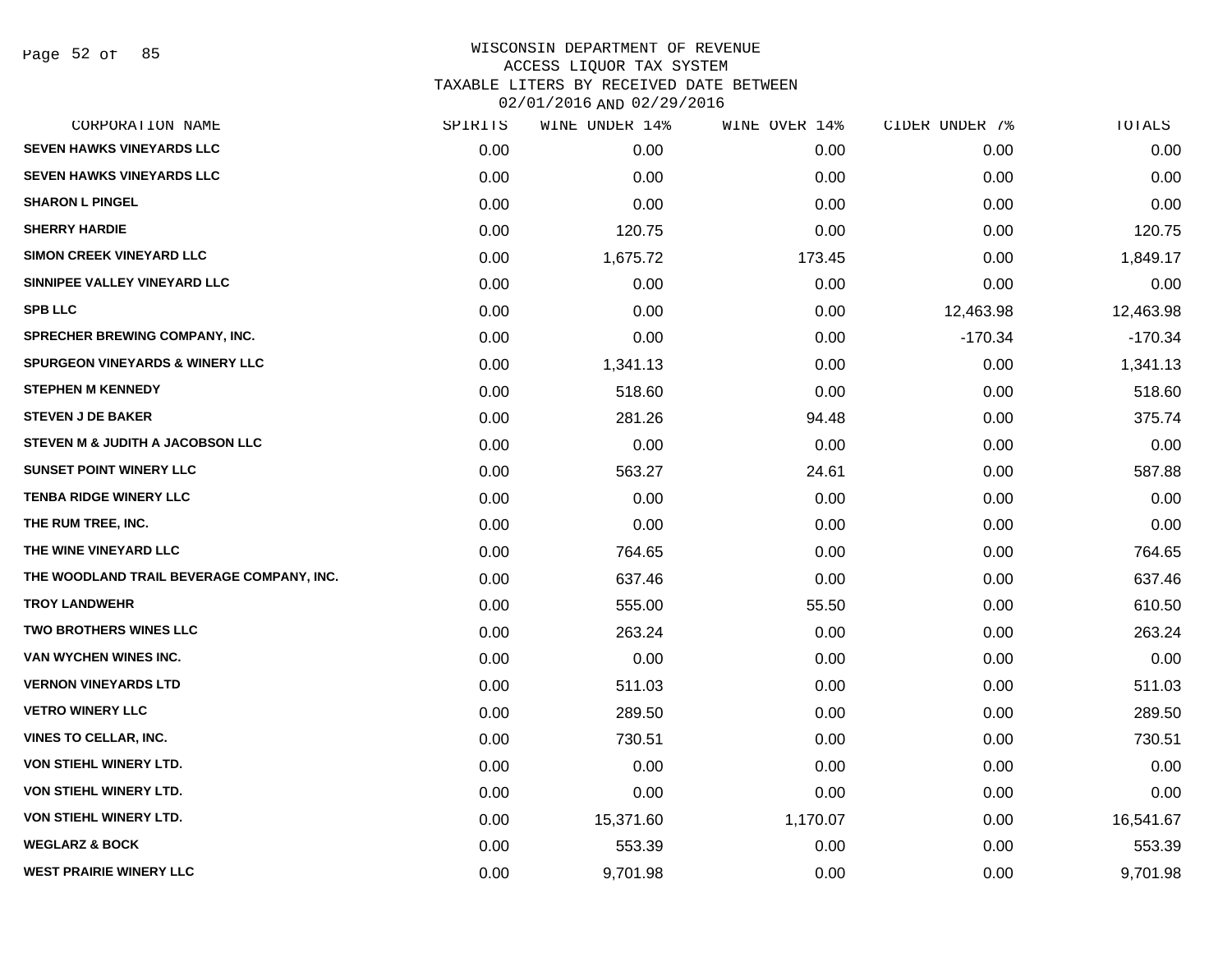Page 53 of 85

| CORPORATION NAME                        | SPIRITS | WINE UNDER 14% | WINE OVER 14% | CIDER<br>UNDER 7% | TOTALS     |
|-----------------------------------------|---------|----------------|---------------|-------------------|------------|
| WHISPERING BLUFFS VINEYARD & WINERY LTD | 0.00    | 0.00           | 0.00          | 0.00              | 0.00       |
| <b>WHISPERING WINDS WINERY LLC</b>      | 0.00    | 0.00           | 0.00          | 0.00              | 0.00       |
| <b>WHITE BEAR SPIRITS LLC</b>           | 0.00    | 0.00           | 0.00          | 0.00              | 0.00       |
| WHITE WINTER WINERY INC                 | 0.00    | 38.69          | 0.00          | 31.00             | 69.69      |
| <b>WILLIAM F BLUHM</b>                  | 0.00    | 3,334.13       | 9.01          | 0.00              | 3,343.14   |
| <b>WINE STATION HUDSON LLC</b>          | 0.00    | 0.00           | 0.00          | 0.00              | 0.00       |
| <b>WINEMAKER'S DAUGHTER LLC</b>         | 0.00    | 2,058.12       | 450.08        | 0.00              | 2,508.20   |
| <b>WINESITTER BREWHOUSE LLC</b>         | 0.00    | 0.00           | 0.00          | 0.00              | 0.00       |
| <b>WOLLERSHEIM WINERY, INC.</b>         | 0.00    | 43,928.55      | 3,025.48      | 0.00              | 46,954.03  |
| <b>WOLLERSHEIM WINERY, INC.</b>         | 0.00    | 4,907.59       | $-0.75$       | 0.00              | 4,906.84   |
| TOTAL LITERS FOR 2/29/2016              | 0.00    | 164,481.83     | 7,445.04      | 15,535.71         | 187,462.58 |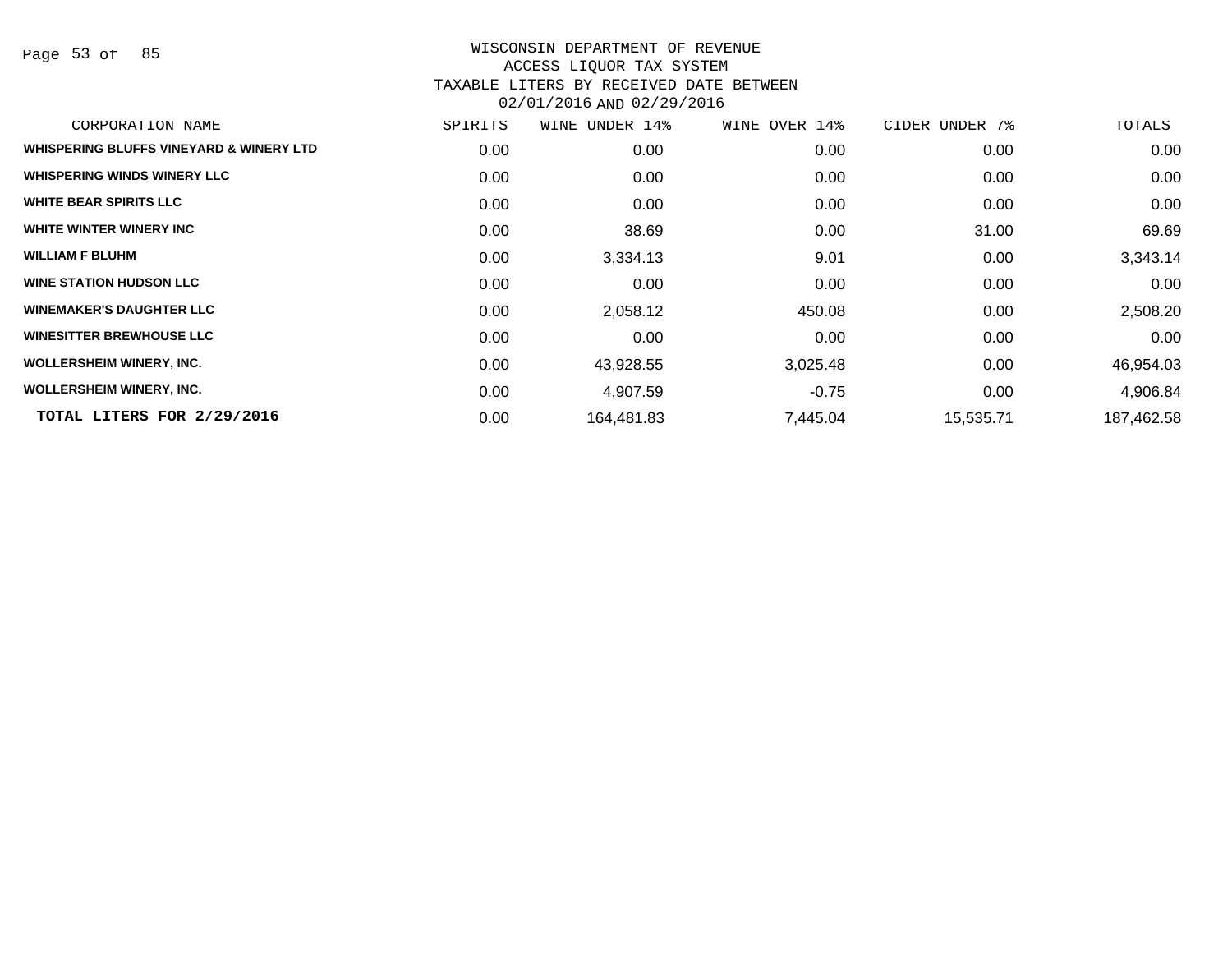Page 54 of 85

# WISCONSIN DEPARTMENT OF REVENUE ACCESS LIQUOR TAX SYSTEM TAXABLE LITERS BY RECEIVED DATE BETWEEN 02/01/2016 AND 02/29/2016

| CORPORATION NAME                        | SPIRITS | WINE UNDER 14%      | WINE OVER 14% | CIDER UNDER 7% | TOTALS |
|-----------------------------------------|---------|---------------------|---------------|----------------|--------|
|                                         |         | WINE DIRECT SHIPPER | (WDS)         |                |        |
| <b>1-800 WINESHOP.COM INC</b>           | 0.00    | 0.00                | 0.00          | 0.00           | 0.00   |
| 7 & 8 LLC                               | 0.00    | 0.00                | 0.00          | 0.00           | 0.00   |
| <b>A TO Z WINEWORKS LLC</b>             | 0.00    | 0.00                | 0.00          | 0.00           | 0.00   |
| AARON POTT AND CLAIRE POTT              | 0.00    | 0.00                | 0.00          | 0.00           | 0.00   |
| ABACELA VINEYARDS & WINERY INC          | 0.00    | 0.00                | 0.00          | 0.00           | 0.00   |
| <b>ABEJA LLC</b>                        | 0.00    | 0.00                | 0.00          | 0.00           | 0.00   |
| <b>ABERNATHY HOFFMAN, LLC</b>           | 0.00    | 0.00                | 0.00          | 0.00           | 0.00   |
| <b>ABREU VINEYARDS INC</b>              | 0.00    | 0.00                | 0.00          | 0.00           | 0.00   |
| <b>AC VIN CO LLC</b>                    | 0.00    | 0.00                | 0.00          | 0.00           | 0.00   |
| <b>ACCOLADE WINES NORTH AMERICA INC</b> | 0.00    | 0.00                | 0.00          | 0.00           | 0.00   |
| <b>ADAMS WINERY LLC</b>                 | 0.00    | 0.00                | 0.00          | 0.00           | 0.00   |
| ADELAIDA CELLARS INC                    | 0.00    | 0.00                | 0.00          | 0.00           | 0.00   |
| ADELSHEIM VINEYARD LLC                  | 0.00    | 0.00                | 0.00          | 0.00           | 0.00   |
| <b>AGATE RIDGE VINEYARD LLC</b>         | 0.00    | 0.00                | 0.00          | 0.00           | 0.00   |
| ALEXANDER P OXMAN                       | 0.00    | 0.00                | 0.00          | 0.00           | 0.00   |
| ALEXANDRIA NICOLE CELLARS LLC           | 0.00    | 13.50               | 19.50         | 0.00           | 33.00  |
| ALL SISTERS WINERY INC                  | 0.00    | 0.00                | 0.00          | 0.00           | 0.00   |
| <b>ALPHA &amp; OMEGA WINERY LLC</b>     | 0.00    | 0.00                | 0.00          | 0.00           | 0.00   |
| ALTAMURA WINERY INC                     | 0.00    | 0.00                | 0.00          | 0.00           | 0.00   |
| <b>ALVAREZ VINEYARDS LLC</b>            | 0.00    | 0.00                | 0.00          | 0.00           | 0.00   |
| AMAPOLA CREEK VINEYARDS & WINERY        | 0.00    | 0.00                | 0.00          | 0.00           | 0.00   |
| AMAVI CELLARS LLC                       | 0.00    | 0.00                | 0.00          | 0.00           | 0.00   |
| <b>AMPELOS CELLARS INC</b>              | 0.00    | 0.00                | 0.00          | 0.00           | 0.00   |
| <b>AMUSE BOUCHE LLC</b>                 | 0.00    | 0.00                | 0.00          | 0.00           | 0.00   |
| <b>ANCIENT PEAK INC</b>                 | 0.00    | 0.00                | 0.00          | 0.00           | 0.00   |
|                                         |         |                     |               |                |        |

**ANDERSONS CONN VALLEY WINERY INC** 0.00 0.00 0.00 0.00 0.00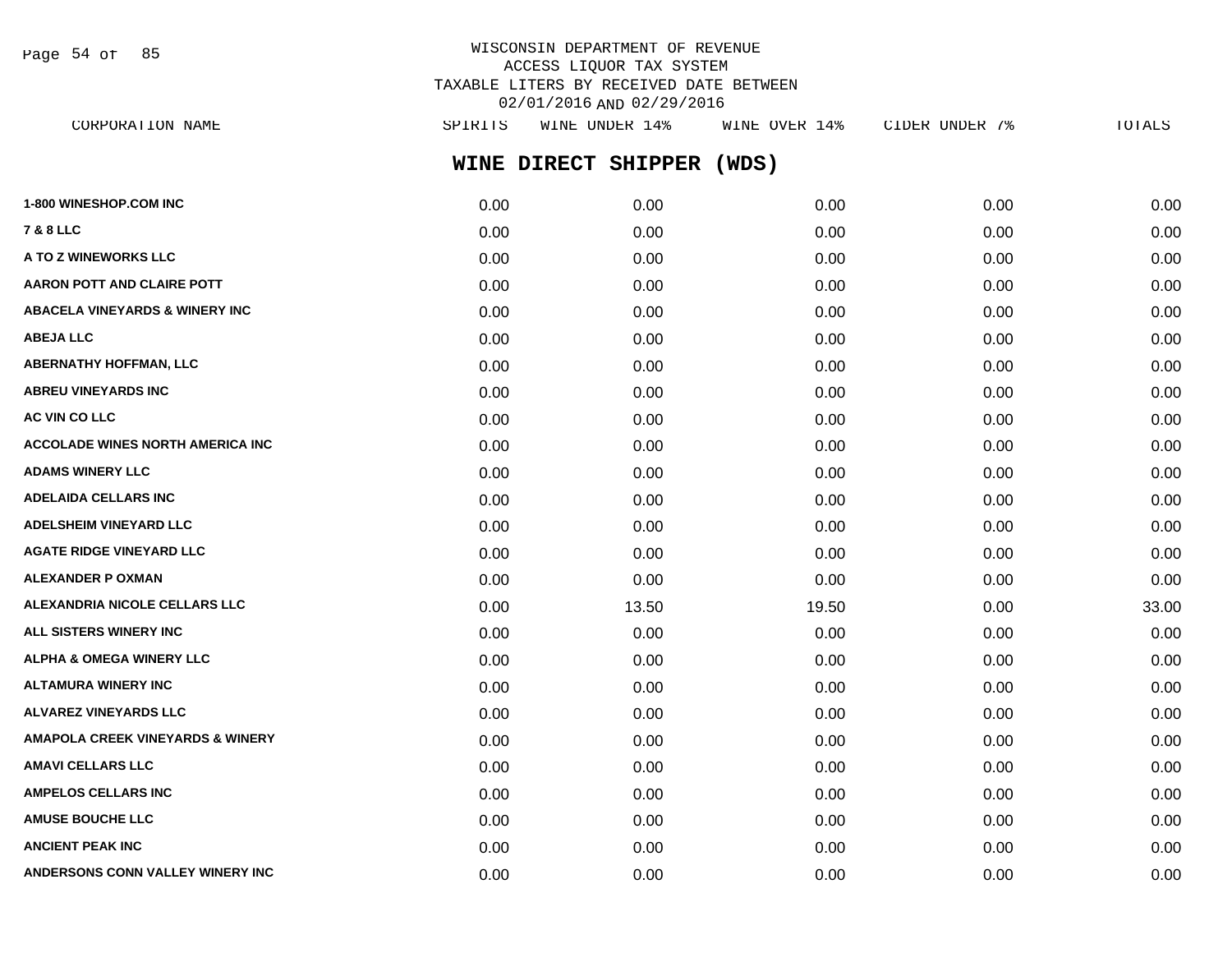Page 55 of 85

| CORPORATION NAME                       | SPIRITS | WINE UNDER 14% | WINE OVER 14% | CIDER UNDER 7% | TOTALS |
|----------------------------------------|---------|----------------|---------------|----------------|--------|
| <b>ANIMOLP</b>                         | 0.00    | 0.00           | 0.00          | 0.00           | 0.00   |
| <b>ANOMALY VINEYARDS LLC</b>           | 0.00    | 0.00           | 0.00          | 0.00           | 0.00   |
| <b>ANTHILL FARMS LLC</b>               | 0.00    | 0.00           | 0.00          | 0.00           | 0.00   |
| <b>ANTHONY M TRUCHARD</b>              | 0.00    | 0.00           | 0.00          | 0.00           | 0.00   |
| <b>AQUA PUMPKIN INC</b>                | 0.00    | 0.00           | 0.00          | 0.00           | 0.00   |
| <b>ARCHANGEL INVESTMENTS LLC</b>       | 0.00    | 0.00           | 0.00          | 0.00           | 0.00   |
| <b>ARETE WINES LLC</b>                 | 0.00    | 0.00           | 0.00          | 0.00           | 0.00   |
| <b>ARIETTA INC</b>                     | 0.00    | 0.00           | 0.00          | 0.00           | 0.00   |
| <b>ARISTA WINES LLC</b>                | 0.00    | 0.00           | 0.00          | 0.00           | 0.00   |
| ARIZONA STRONGHOLD VINEYARDS LLC       | 0.00    | 0.00           | 0.00          | 0.00           | 0.00   |
| <b>ARKENSTONE VINEYARDS LLC</b>        | 0.00    | 0.00           | 0.00          | 0.00           | 0.00   |
| <b>ARMIDA WINERY INC</b>               | 0.00    | 0.00           | 0.00          | 0.00           | 0.00   |
| <b>ARMSTRONG FAMILY WINERY LLC</b>     | 0.00    | 0.00           | 0.00          | 0.00           | 0.00   |
| <b>ARMSTRONG VINEYARDS INC</b>         | 0.00    | 0.00           | 0.00          | 0.00           | 0.00   |
| <b>ARRINGTON VINEYARDS LLC</b>         | 0.00    | 0.00           | 0.00          | 0.00           | 0.00   |
| <b>ARTISTE MANAGEMENT CO LLC</b>       | 0.00    | 0.00           | 0.00          | 0.00           | 0.00   |
| AU BON CLIMAT LLC                      | 0.00    | 0.00           | 0.00          | 0.00           | 0.00   |
| <b>AUBERT WINEGROWING INC</b>          | 0.00    | 0.00           | 0.00          | 0.00           | 0.00   |
| <b>AUGUST BRIGGS JR INC</b>            | 0.00    | 0.00           | 0.00          | 0.00           | 0.00   |
| <b>AVV WINERY CO LLC</b>               | 0.00    | 0.00           | 0.00          | 0.00           | 0.00   |
| AW DIRECT INC                          | 0.00    | 0.00           | 0.00          | 0.00           | 0.00   |
| <b>BALTIMORE BEND VINEYARD LLC</b>     | 0.00    | 0.00           | 0.00          | 0.00           | 0.00   |
| <b>BANSHEE WINES LLC</b>               | 0.00    | 0.00           | 0.00          | 0.00           | 0.00   |
| <b>BARABOO BLUFF WINERY, LLC</b>       | 0.00    | 0.00           | 0.00          | 0.00           | 0.00   |
| <b>BARGETTOS SANTA CRUZ WINERY INC</b> | 0.00    | 0.00           | 0.00          | 0.00           | 0.00   |
| <b>BARNARD GRIFFIN INC</b>             | 0.00    | 0.00           | 0.00          | 0.00           | 0.00   |
| <b>BARNETT VINEYARDS LP</b>            | 0.00    | 0.00           | 0.00          | 0.00           | 0.00   |
| <b>BAUER-KEARNS WINERY LLC</b>         | 0.00    | 0.00           | 0.00          | 0.00           | 0.00   |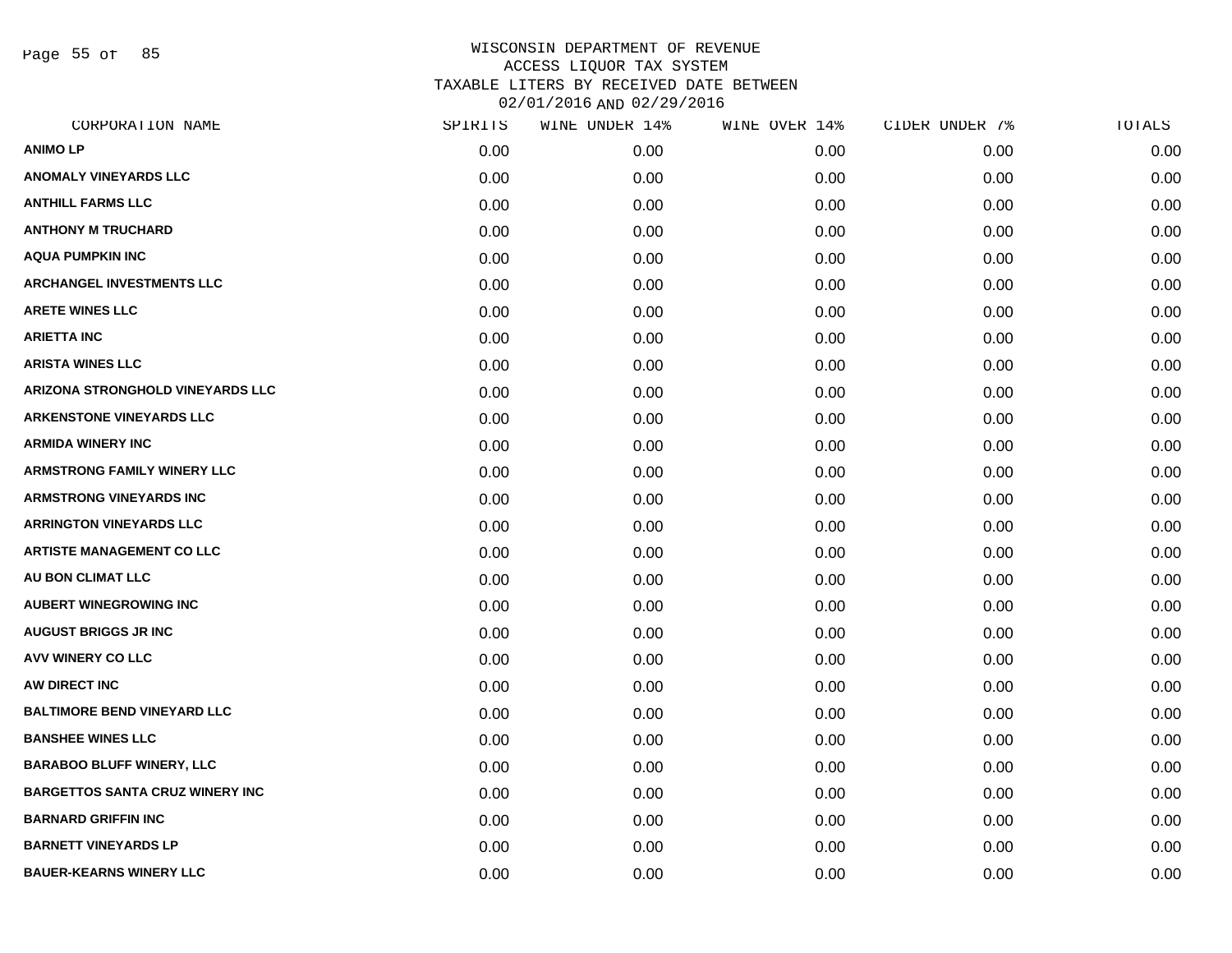Page 56 of 85

| CORPORATION NAME                       | SPIRITS | WINE UNDER 14% | WINE OVER 14% | CIDER UNDER 7% | TOTALS |
|----------------------------------------|---------|----------------|---------------|----------------|--------|
| <b>BAW INC</b>                         | 0.00    | 0.00           | 0.00          | 0.00           | 0.00   |
| <b>BAYFIELD WINERY, LTD.</b>           | 0.00    | 0.00           | 0.00          | 0.00           | 0.00   |
| <b>BEHRENS AND DRINKWARD</b>           | 0.00    | 0.00           | 0.00          | 0.00           | 0.00   |
| <b>BEL VINO LLC</b>                    | 0.00    | 0.00           | 0.00          | 0.00           | 0.00   |
| <b>BELLEVINEZ LLC</b>                  | 0.00    | 0.00           | 0.00          | 0.00           | 0.00   |
| <b>BENESSERE VINEYARDS LTD</b>         | 0.00    | 0.00           | 54.75         | 0.00           | 54.75  |
| <b>BENNETT LANE WINERY LLC</b>         | 0.00    | 0.00           | 0.00          | 0.00           | 0.00   |
| <b>BENOVIA WINERY LLC</b>              | 0.00    | 0.00           | 0.00          | 0.00           | 0.00   |
| <b>BENT CREEK WINERY LLC</b>           | 0.00    | 0.00           | 0.00          | 0.00           | 0.00   |
| <b>BENTON-LANE LLC</b>                 | 0.00    | 0.00           | 0.00          | 0.00           | 0.00   |
| <b>BENZIGER FAMILY WINERY LLC</b>      | 0.00    | 0.00           | 0.00          | 0.00           | 0.00   |
| <b>BERGSTROM WINES LLC</b>             | 0.00    | 0.00           | 0.00          | 0.00           | 0.00   |
| <b>BERNARDUS LLC</b>                   | 0.00    | 0.00           | 0.00          | 0.00           | 0.00   |
| <b>BETHEL HEIGHTS VINEYARD INC</b>     | 0.00    | 0.00           | 0.00          | 0.00           | 0.00   |
| <b>BETTER BRANDS INTERNATIONAL</b>     | 0.00    | 0.00           | 0.00          | 0.00           | 0.00   |
| <b>BETZ CELLARS LLC</b>                | 0.00    | 0.00           | 0.00          | 0.00           | 0.00   |
| <b>BIG BASIN VINEYARDS LLC</b>         | 0.00    | 0.00           | 0.00          | 0.00           | 0.00   |
| <b>BILTMORE ESTATE WINE COMPANY</b>    | 0.00    | 0.00           | 0.00          | 0.00           | 0.00   |
| <b>BLACKBIRD VINEYARDS LLC</b>         | 0.00    | 0.00           | 0.00          | 0.00           | 0.00   |
| <b>BLACKBURN ENTERPRISES LLC</b>       | 0.00    | 0.00           | 0.00          | 0.00           | 0.00   |
| <b>BLANKIET ESTATE LLC</b>             | 0.00    | 0.00           | 0.00          | 0.00           | 0.00   |
| <b>BLIND HORSE WINERY LLC</b>          | 0.00    | 0.00           | 0.00          | 0.00           | 0.00   |
| <b>BLUE MOUNTAIN CIDER COMPANY LLC</b> | 0.00    | 0.00           | 0.00          | 0.00           | 0.00   |
| <b>BLUE SKY VINTNERS LLC</b>           | 0.00    | 0.00           | 0.00          | 0.00           | 0.00   |
| <b>BNA WINE GROUP LLC</b>              | 0.00    | 0.00           | 0.00          | 0.00           | 0.00   |
| <b>BOEGER WINERY INC</b>               | 0.00    | 0.00           | 0.00          | 0.00           | 0.00   |
| <b>BOGLE VINEYARDS INC</b>             | 0.00    | 0.00           | 0.00          | 0.00           | 0.00   |
| <b>BON AFFAIR INC</b>                  | 0.00    | 0.00           | 0.00          | 0.00           | 0.00   |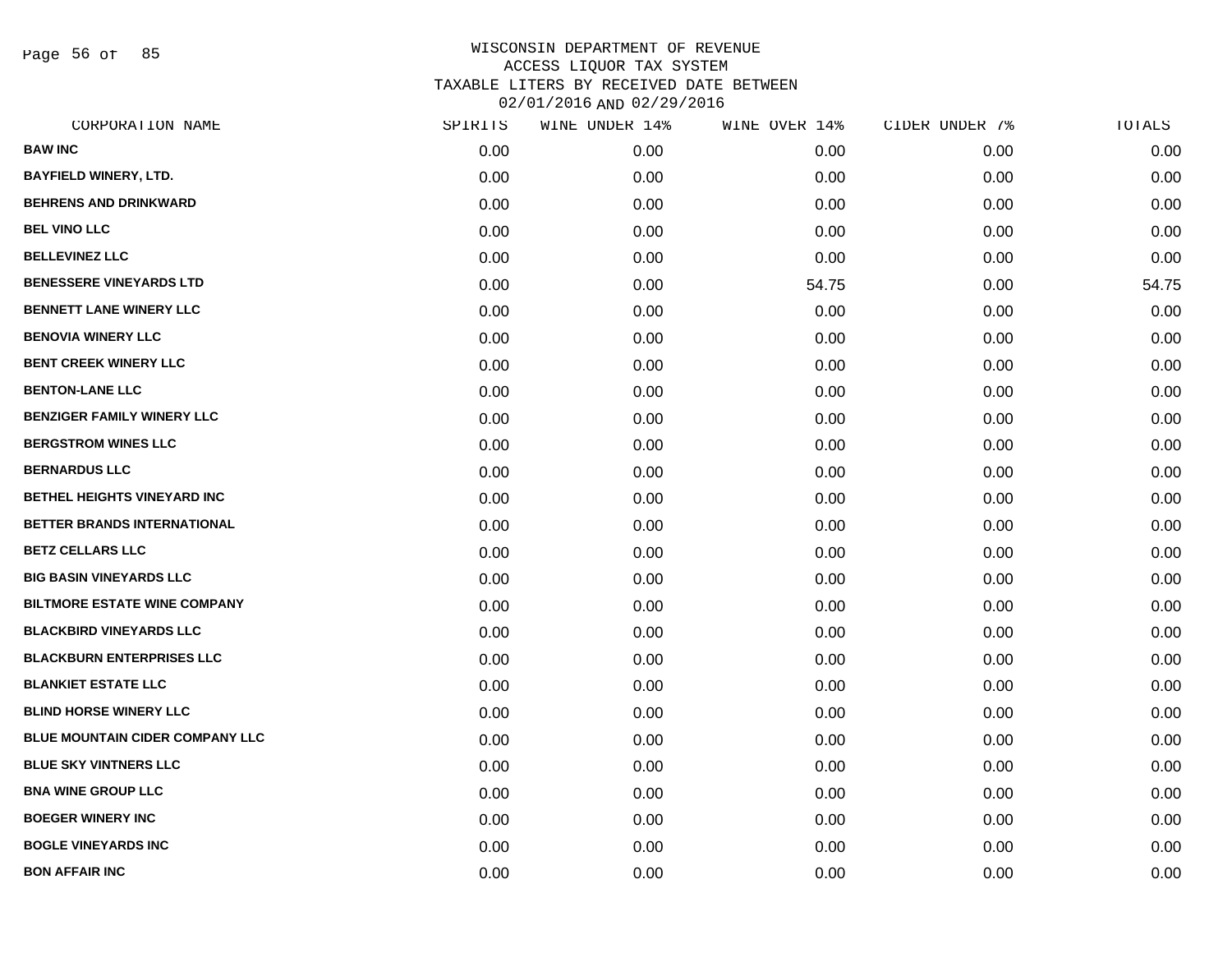Page 57 of 85

| CORPORATION NAME                       | SPIRITS           | WINE UNDER 14% | WINE OVER 14% | CIDER UNDER 7% | TOTALS |
|----------------------------------------|-------------------|----------------|---------------|----------------|--------|
| <b>BONNY DOON WINERY INC</b>           | 0.00 <sub>1</sub> | 0.00           | 0.00          | 0.00           | 0.00   |
| <b>BOOKWALTER WINERY LLC</b>           | 0.00              | 0.00           | 0.00          | 0.00           | 0.00   |
| <b>BOTHAM VINEYARDS, INC.</b>          | 0.00              | 0.00           | 0.00          | 0.00           | 0.00   |
| <b>BOUCHAINE VINEYARDS INC</b>         | 0.00              | 0.00           | 0.00          | 0.00           | 0.00   |
| <b>BRANCHES WINERY LLC</b>             | 0.00              | 0.00           | 0.00          | 0.00           | 0.00   |
| <b>BRASSFIELD ESTATE WINERY LLC</b>    | 0.00              | 0.00           | 0.00          | 0.00           | 0.00   |
| <b>BRESSLER VINEYARDS LLC</b>          | 0.00              | 0.00           | 0.00          | 0.00           | 0.00   |
| <b>BRET LOPEZ</b>                      | 0.00              | 0.00           | 0.00          | 0.00           | 0.00   |
| <b>BREWER-CLIFTON LLC</b>              | 0.00              | 0.00           | 0.00          | 0.00           | 0.00   |
| <b>BRIAN CARTER CELLARS LLC</b>        | 0.00              | 3.00           | 5.25          | 0.00           | 8.25   |
| <b>BRIGADOON FARM &amp; WINERY LLC</b> | 0.00              | 0.00           | 0.00          | 0.00           | 0.00   |
| <b>BROWN ESTATE VINEYARDS LLC</b>      | 0.00              | 0.00           | 0.00          | 0.00           | 0.00   |
| <b>BRUTOCAO CELLARS LP</b>             | 0.00              | 0.00           | 0.00          | 0.00           | 0.00   |
| <b>BRYANT VINEYARDS INC</b>            | 0.00              | 0.00           | 0.00          | 0.00           | 0.00   |
| <b>BUCKLER FAMILY VINEYARDS LLC</b>    | 0.00              | 0.00           | 0.00          | 0.00           | 0.00   |
| <b>BULLY HILL VINEYARDS INC</b>        | 0.00              | 0.00           | 0.00          | 0.00           | 0.00   |
| <b>BURGESS CELLARS INC</b>             | 0.00              | 0.00           | 0.00          | 0.00           | 0.00   |
| <b>BURRELL SCHOOL VINEYARDS INC</b>    | 0.00              | 0.00           | 0.00          | 0.00           | 0.00   |
| <b>BUTTONWOOD FARM WINERY INC</b>      | 0.00              | 0.00           | 0.00          | 0.00           | 0.00   |
| <b>C &amp; C WINE SERVICES INC</b>     | 0.00              | 0.00           | 0.00          | 0.00           | 0.00   |
| <b>C &amp; N CORPORATION</b>           | 0.00              | 0.00           | 0.00          | 0.00           | 0.00   |
| C G DI ARIE VINEYARD & WINERY LLC      | 0.00              | 0.00           | 0.00          | 0.00           | 0.00   |
| <b>C MONDAVI &amp; SONS</b>            | 0.00              | 0.00           | 0.00          | 0.00           | 0.00   |
| <b>CAIN CELLARS INC</b>                | 0.00              | 0.00           | 0.00          | 0.00           | 0.00   |
| <b>CAIRDEAN VINEYARDS LLC</b>          | 0.00              | 0.00           | 0.00          | 0.00           | 0.00   |
| <b>CAKEBREAD CELLARS</b>               | 0.00              | 0.00           | 0.00          | 0.00           | 0.00   |
| <b>CALCAREOUS VINEYARD LLC</b>         | 0.00              | 0.00           | 0.00          | 0.00           | 0.00   |
| <b>CALDWELL WINERY LLC</b>             | 0.00              | 0.00           | 0.00          | 0.00           | 0.00   |
|                                        |                   |                |               |                |        |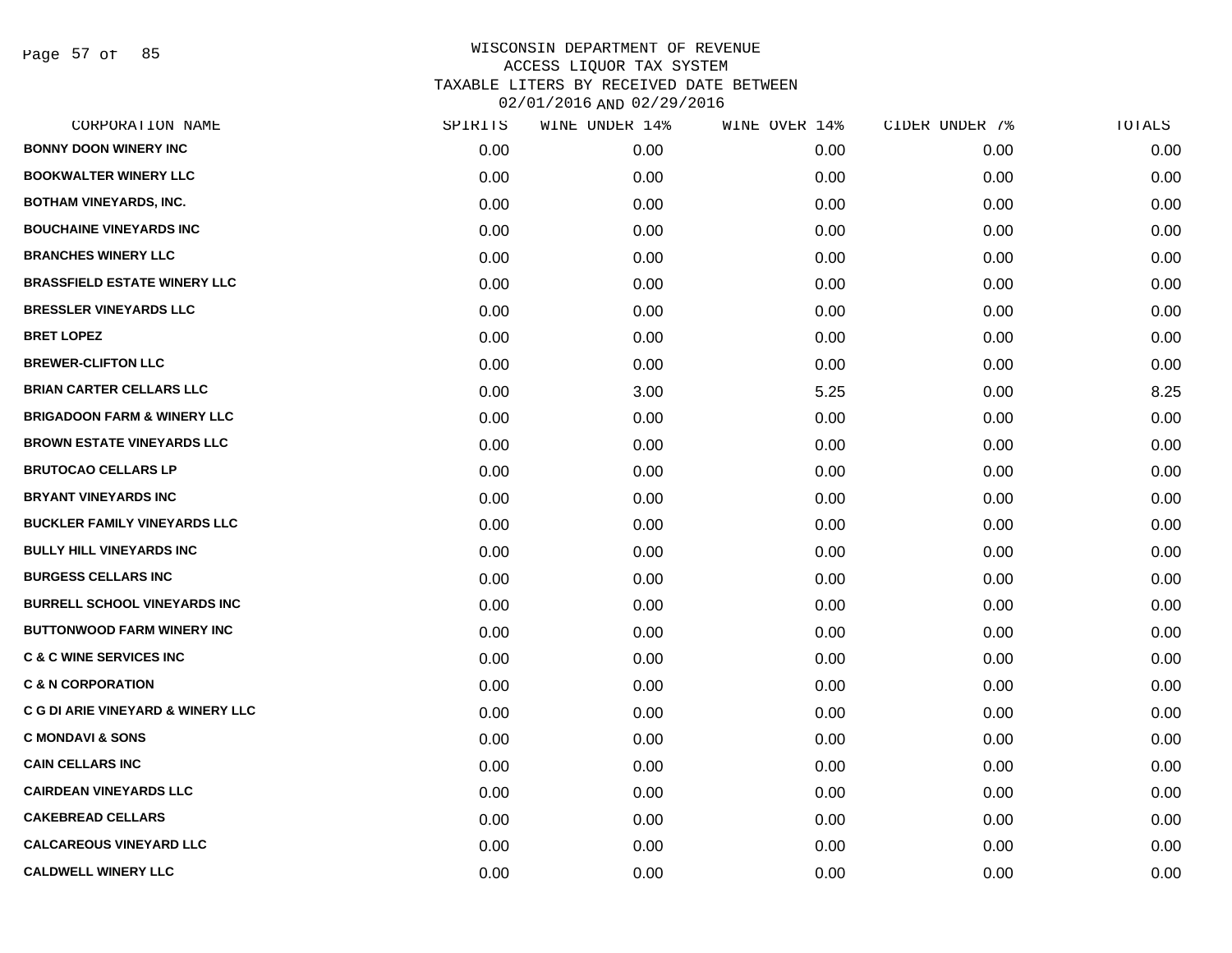Page 58 of 85

| CORPORATION NAME                                  | SPIRITS | WINE UNDER 14% | WINE OVER 14% | CIDER UNDER 7% | TOTALS |
|---------------------------------------------------|---------|----------------|---------------|----------------|--------|
| <b>CALERA WINE COMPANY LP</b>                     | 0.00    | 0.00           | 0.00          | 0.00           | 0.00   |
| <b>CALLAWAY TEMECULA LP</b>                       | 0.00    | 0.00           | 0.00          | 0.00           | 0.00   |
| <b>CARACCIOLI CELLARS INC</b>                     | 0.00    | 0.00           | 0.00          | 0.00           | 0.00   |
| <b>CARL THOMA</b>                                 | 0.00    | 0.00           | 0.00          | 0.00           | 0.00   |
| <b>CARLISLE WINERY &amp; VINEYARDS LLC</b>        | 0.00    | 0.00           | 0.00          | 0.00           | 0.00   |
| <b>CASTORO CELLARS</b>                            | 0.00    | 0.00           | 0.00          | 0.00           | 0.00   |
| <b>CAYMUS VINEYARDS INC</b>                       | 0.00    | 0.00           | 0.00          | 0.00           | 0.00   |
| <b>CECIL A ZERBA</b>                              | 0.00    | 0.00           | 3.75          | 0.00           | 3.75   |
| <b>CEDAR KNOLL VINEYARDS INC</b>                  | 0.00    | 0.00           | 0.00          | 0.00           | 0.00   |
| <b>CEJA VINEYARDS INC</b>                         | 0.00    | 0.00           | 0.00          | 0.00           | 0.00   |
| <b>CELLAR RAT CELLARS LLC</b>                     | 0.00    | 0.00           | 0.00          | 0.00           | 0.00   |
| <b>CHACEWATER LLC</b>                             | 0.00    | 0.00           | 0.00          | 0.00           | 0.00   |
| <b>CHAPPELLET WINERY INC</b>                      | 0.00    | 0.00           | 0.00          | 0.00           | 0.00   |
| <b>CHARLES &amp; MARTHA BARRA</b>                 | 0.00    | 0.00           | 0.00          | 0.00           | 0.00   |
| <b>CHARLES REININGER LLC</b>                      | 0.00    | 0.00           | 0.00          | 0.00           | 0.00   |
| <b>CHATEAU BIANCA INC</b>                         | 0.00    | 0.00           | 0.00          | 0.00           | 0.00   |
| <b>CHATEAU DIANA LLC</b>                          | 0.00    | 0.00           | 0.00          | 0.00           | 0.00   |
| <b>CHATEAU GRAND TRAVERSE LTD</b>                 | 0.00    | 0.00           | 0.00          | 0.00           | 0.00   |
| <b>CHATEAU MORRISETTE INC</b>                     | 0.00    | 0.00           | 0.00          | 0.00           | 0.00   |
| <b>CHATEAU OPERATIONS, LTD.</b>                   | 0.00    | 0.00           | 0.00          | 0.00           | 0.00   |
| <b>CHATEAU POTELLE HOLDINGS LLC</b>               | 0.00    | 0.00           | 35.25         | 0.00           | 35.25  |
| <b>CHATEAU ST CROIX WINERY &amp; VINEYARD LLC</b> | 0.00    | 0.00           | 0.00          | 0.00           | 0.00   |
| <b>CHATOM CELLARS INC</b>                         | 0.00    | 0.00           | 0.00          | 0.00           | 0.00   |
| <b>CHERRY HILL LLC</b>                            | 0.00    | 0.00           | 0.00          | 0.00           | 0.00   |
| <b>CHIARELLO FAMILY VINEYARDS LLC</b>             | 0.00    | 0.00           | 0.00          | 0.00           | 0.00   |
| <b>CHIMNEY ROCK WINERY LLC</b>                    | 0.00    | 0.00           | 0.00          | 0.00           | 0.00   |
| <b>CHRISTOPHE BARON</b>                           | 0.00    | 0.00           | 0.00          | 0.00           | 0.00   |
| <b>CHRISTOPHER DRAKE WHITCRAFT</b>                | 0.00    | 0.00           | 0.00          | 0.00           | 0.00   |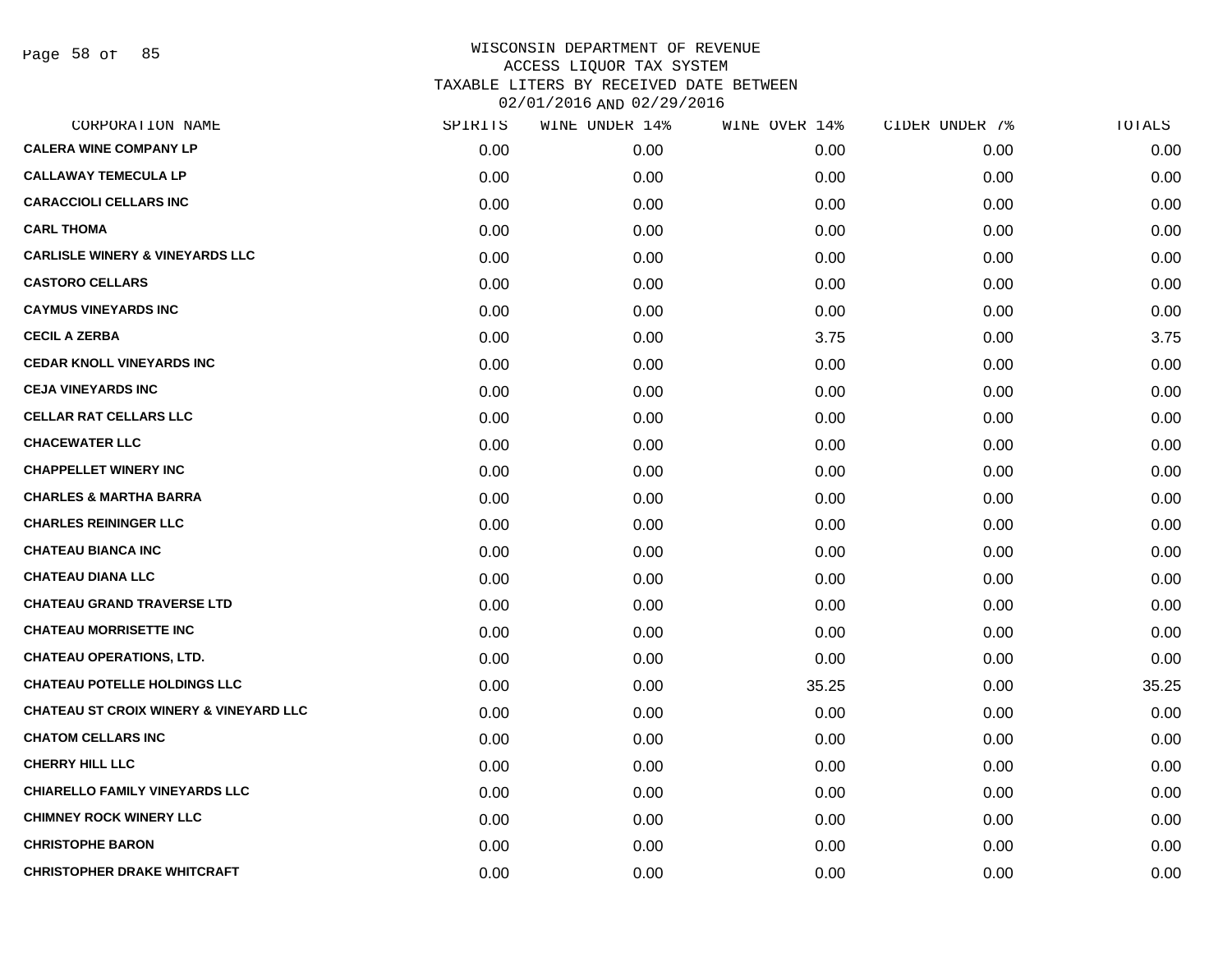| CORPORATION NAME                                | SPIRITS | WINE UNDER 14% | WINE OVER 14% | CIDER UNDER 7% | TOTALS |
|-------------------------------------------------|---------|----------------|---------------|----------------|--------|
| <b>CHRISTOPHER FIGGINS</b>                      | 0.00    | 0.00           | 0.00          | 0.00           | 0.00   |
| <b>CIDER HOUSE OF WISCONSIN LLC</b>             | 0.00    | 0.00           | 0.00          | 0.00           | 0.00   |
| <b>CINNABAR WINERY LLC</b>                      | 0.00    | 0.00           | 0.00          | 0.00           | 0.00   |
| CITY VINTNERS SAN FRANCISCO WINERY LLC          | 0.00    | 0.00           | 0.00          | 0.00           | 0.00   |
| <b>CLARA STREET COMPANY</b>                     | 0.00    | 0.00           | 0.00          | 0.00           | 0.00   |
| <b>CLAY JAR HOLDINGS LLC</b>                    | 0.00    | 0.00           | 0.00          | 0.00           | 0.00   |
| CLIF BAR FAMILY WINERY & FARM LLC               | 0.00    | 0.00           | 0.00          | 0.00           | 0.00   |
| <b>CLINE CELLARS INC</b>                        | 0.00    | 0.00           | 0.00          | 0.00           | 0.00   |
| <b>CLOS DU VAL WINE CO LTD</b>                  | 0.00    | 0.00           | 0.00          | 0.00           | 0.00   |
| <b>CLOS LACHANCE WINES LLC</b>                  | 0.00    | 0.00           | 0.00          | 0.00           | 0.00   |
| <b>COCKERELL WINE CONSULTING LLC</b>            | 0.00    | 0.00           | 0.00          | 0.00           | 0.00   |
| <b>CODORNIU NAPA INC</b>                        | 0.00    | 0.00           | 0.00          | 0.00           | 0.00   |
| <b>COL SOLARE, LLP</b>                          | 0.00    | 0.00           | 0.00          | 0.00           | 0.00   |
| <b>COLGIN PARTNERS LLC</b>                      | 0.00    | 0.00           | 0.00          | 0.00           | 0.00   |
| <b>COLLEEN M BOS</b>                            | 0.00    | 0.00           | 0.00          | 0.00           | 0.00   |
| <b>COLUMBIA RIVER WINERY INC</b>                | 0.00    | 0.00           | 0.00          | 0.00           | 0.00   |
| <b>CONSTELLATION BRANDS U.S. OPERATIONS INC</b> | 0.00    | 0.00           | 0.00          | 0.00           | 0.00   |
| <b>CONUNDRUM WINERY LLC</b>                     | 0.00    | 0.00           | 0.00          | 0.00           | 0.00   |
| <b>CONWAY VINEYARDS INC</b>                     | 0.00    | 0.00           | 0.00          | 0.00           | 0.00   |
| <b>COOL HAND VINEYARDS LLC</b>                  | 0.00    | 0.00           | 0.00          | 0.00           | 0.00   |
| <b>COPAIN WINE CELLARS LLC</b>                  | 0.00    | 0.00           | 0.00          | 0.00           | 0.00   |
| <b>COPPER CANE LLC</b>                          | 0.00    | 0.00           | 0.00          | 0.00           | 0.00   |
| <b>CORNERSTONE CELLARS INC</b>                  | 0.00    | 0.00           | 0.00          | 0.00           | 0.00   |
| <b>COURAGEOUS INC</b>                           | 0.00    | 0.00           | 0.00          | 0.00           | 0.00   |
| <b>CRAIG FLETCHER</b>                           | 0.00    | 0.00           | 0.00          | 0.00           | 0.00   |
| <b>CREATIVE WINE CONCEPTS INC</b>               | 0.00    | 0.00           | 0.00          | 0.00           | 0.00   |
| <b>CREW WINE COMPANY LLC</b>                    | 0.00    | 0.00           | 0.00          | 0.00           | 0.00   |
| <b>CRIMSON WINE GROUP LTD</b>                   | 0.00    | 0.00           | 0.00          | 0.00           | 0.00   |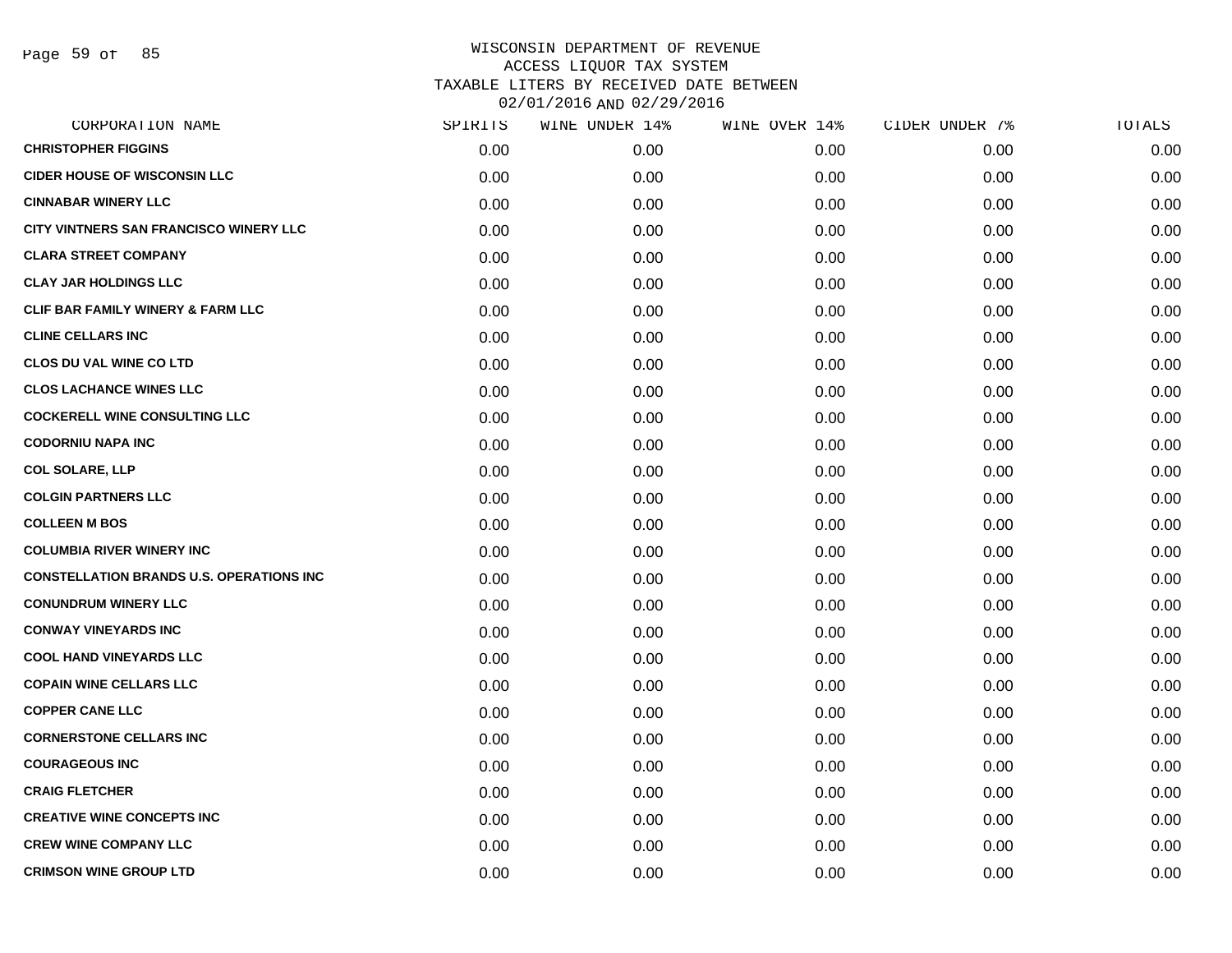Page 60 of 85

| CORPORATION NAME                   | SPIRITS | WINE UNDER 14% | WINE OVER 14% | CIDER UNDER 7% | TOTALS |
|------------------------------------|---------|----------------|---------------|----------------|--------|
| <b>CRISTOM VINEYARDS INC</b>       | 0.00    | 0.00           | 0.00          | 0.00           | 0.00   |
| <b>CULTIVATE WINES LLC</b>         | 0.00    | 0.00           | 0.00          | 0.00           | 0.00   |
| <b>CUNAT PREMIUM VINEYARDS LLC</b> | 0.00    | 0.00           | 0.00          | 0.00           | 0.00   |
| <b>CUSHMAN WINERY CORPORATION</b>  | 0.00    | 0.00           | 0.00          | 0.00           | 0.00   |
| <b>CUVAISON INC</b>                | 0.00    | 0.00           | 0.00          | 0.00           | 0.00   |
| <b>D &amp; J F CELLARS INC</b>     | 0.00    | 0.00           | 0.00          | 0.00           | 0.00   |
| <b>D MYERS LLC</b>                 | 0.00    | 0.00           | 0.00          | 0.00           | 0.00   |
| <b>DANA ESTATES INC</b>            | 0.00    | 0.00           | 0.00          | 0.00           | 0.00   |
| <b>DANCING HARES VINEYARD LLC</b>  | 0.00    | 0.00           | 6.75          | 0.00           | 6.75   |
| DANZA DEL SOL WINERY INC           | 0.00    | 0.00           | 0.00          | 0.00           | 0.00   |
| <b>DANZINGER VINEYARDS LLC</b>     | 0.00    | 0.00           | 0.00          | 0.00           | 0.00   |
| <b>DAOU VINEYARDS LLC</b>          | 0.00    | 0.00           | 0.00          | 0.00           | 0.00   |
| <b>DARIOUSH KHALEDI WINERY LLC</b> | 0.00    | 0.00           | 0.00          | 0.00           | 0.00   |
| <b>DAVID BRUCE WINERY INC</b>      | 0.00    | 0.00           | 0.00          | 0.00           | 0.00   |
| <b>DAVID COFFARO</b>               | 0.00    | 0.00           | 0.00          | 0.00           | 0.00   |
| <b>DAVID J MATTHEWS</b>            | 0.00    | 0.00           | 0.00          | 0.00           | 0.00   |
| <b>DAVID JAMES LLC</b>             | 0.00    | 0.00           | 0.00          | 0.00           | 0.00   |
| <b>DAVIDS PINOT VINEYARDS INC</b>  | 0.00    | 0.00           | 0.00          | 0.00           | 0.00   |
| DE LA MONTANYA WINERY INC          | 0.00    | 0.00           | 0.00          | 0.00           | 0.00   |
| DEERFIELD RANCH WINERY LLC         | 0.00    | 0.00           | 0.00          | 0.00           | 0.00   |
| <b>DEL DOTTO VINEYARDS INC</b>     | 0.00    | 252.00         | 388.95        | 0.00           | 640.95 |
| <b>DELICATO VINEYARDS INC</b>      | 0.00    | 0.00           | 0.00          | 0.00           | 0.00   |
| <b>DELILLE CELLARS LLC</b>         | 0.00    | 0.00           | 0.00          | 0.00           | 0.00   |
| <b>DENNER WINERY INC</b>           | 0.00    | 0.00           | 0.00          | 0.00           | 0.00   |
| <b>DENNIS R ONEIL</b>              | 0.00    | 0.00           | 0.00          | 0.00           | 0.00   |
| <b>DEREK ROHLFFS</b>               | 0.00    | 0.00           | 0.00          | 0.00           | 0.00   |
| DH GUSTAFSON FAMILY VINEYARDS LLC  | 0.00    | 0.00           | 0.00          | 0.00           | 0.00   |
| <b>DIAMOND MOUNTAIN VINEYARD</b>   | 0.00    | 0.00           | 0.00          | 0.00           | 0.00   |
|                                    |         |                |               |                |        |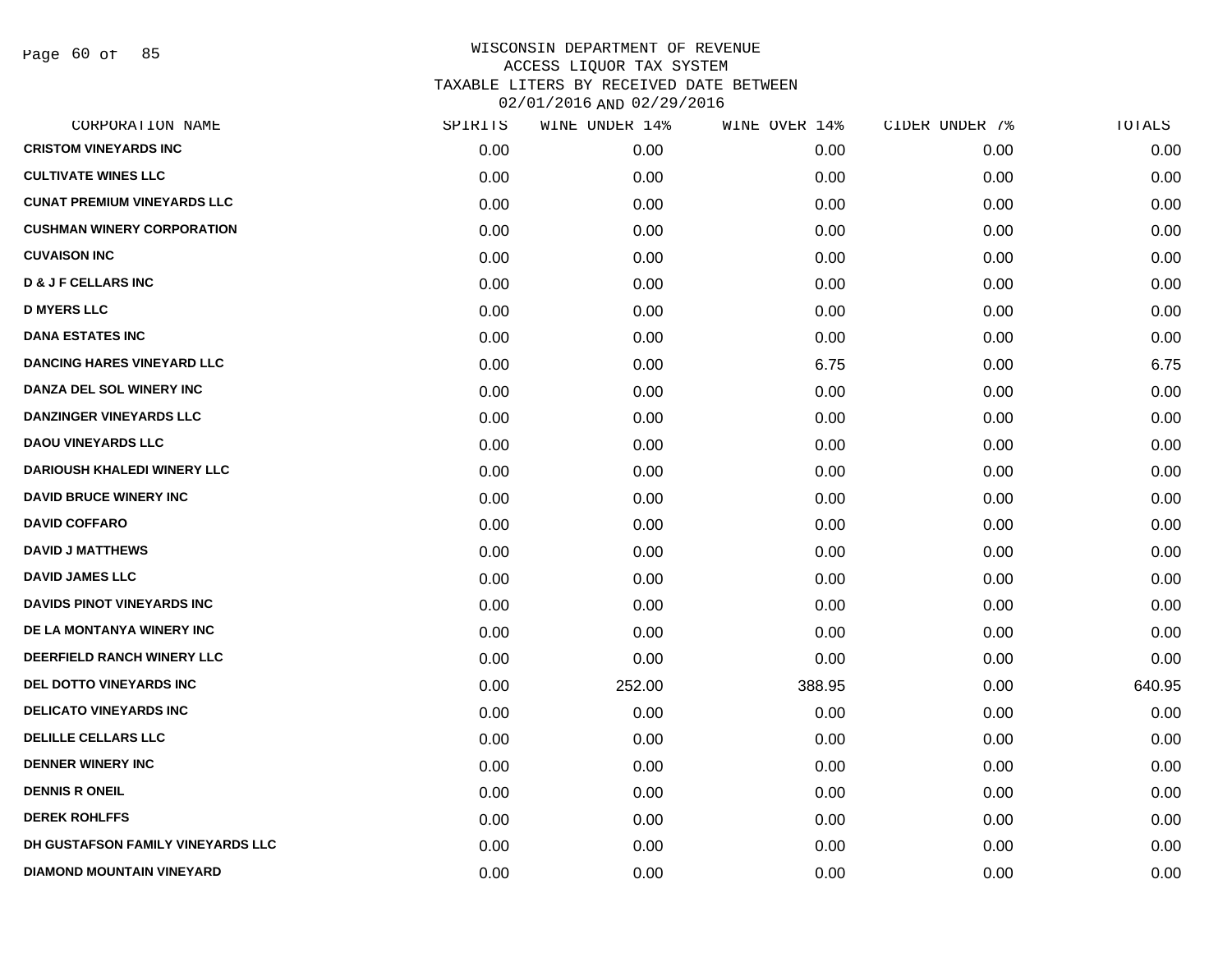Page 61 of 85

| SPIRITS | WINE UNDER 14% | WINE OVER 14% | CIDER UNDER 7% | TOTALS |
|---------|----------------|---------------|----------------|--------|
| 0.00    | 0.00           | 0.00          | 0.00           | 0.00   |
| 0.00    | 0.00           | 0.00          | 0.00           | 0.00   |
| 0.00    | 0.00           | 0.00          | 0.00           | 0.00   |
| 0.00    | 0.00           | 0.00          | 0.00           | 0.00   |
| 0.00    | 0.00           | 0.00          | 0.00           | 0.00   |
| 0.00    | 0.00           | 0.00          | 0.00           | 0.00   |
| 0.00    | 0.00           | 0.00          | 0.00           | 0.00   |
| 0.00    | 0.00           | 0.00          | 0.00           | 0.00   |
| 0.00    | 0.00           | 0.00          | 0.00           | 0.00   |
| 0.00    | 0.00           | 0.00          | 0.00           | 0.00   |
| 0.00    | 0.00           | 0.00          | 0.00           | 0.00   |
| 0.00    | 0.00           | 0.00          | 0.00           | 0.00   |
| 0.00    | 0.00           | 0.00          | 0.00           | 0.00   |
| 0.00    | 0.00           | 0.00          | 0.00           | 0.00   |
| 0.00    | 0.00           | 0.00          | 0.00           | 0.00   |
| 0.00    | 0.00           | 0.00          | 0.00           | 0.00   |
| 0.00    | 0.00           | 0.00          | 0.00           | 0.00   |
| 0.00    | 0.00           | 0.00          | 0.00           | 0.00   |
| 0.00    | 0.00           | 0.00          | 0.00           | 0.00   |
| 0.00    | 0.00           | 0.00          | 0.00           | 0.00   |
| 0.00    | 0.00           | 0.00          | 0.00           | 0.00   |
| 0.00    | 0.00           | 0.00          | 0.00           | 0.00   |
| 0.00    | 0.00           | 0.00          | 0.00           | 0.00   |
| 0.00    | 0.00           | 0.00          | 0.00           | 0.00   |
| 0.00    | 0.00           | 0.00          | 0.00           | 0.00   |
| 0.00    | 0.00           | 0.00          | 0.00           | 0.00   |
| 0.00    | 0.00           | 0.00          | 0.00           | 0.00   |
|         |                |               |                |        |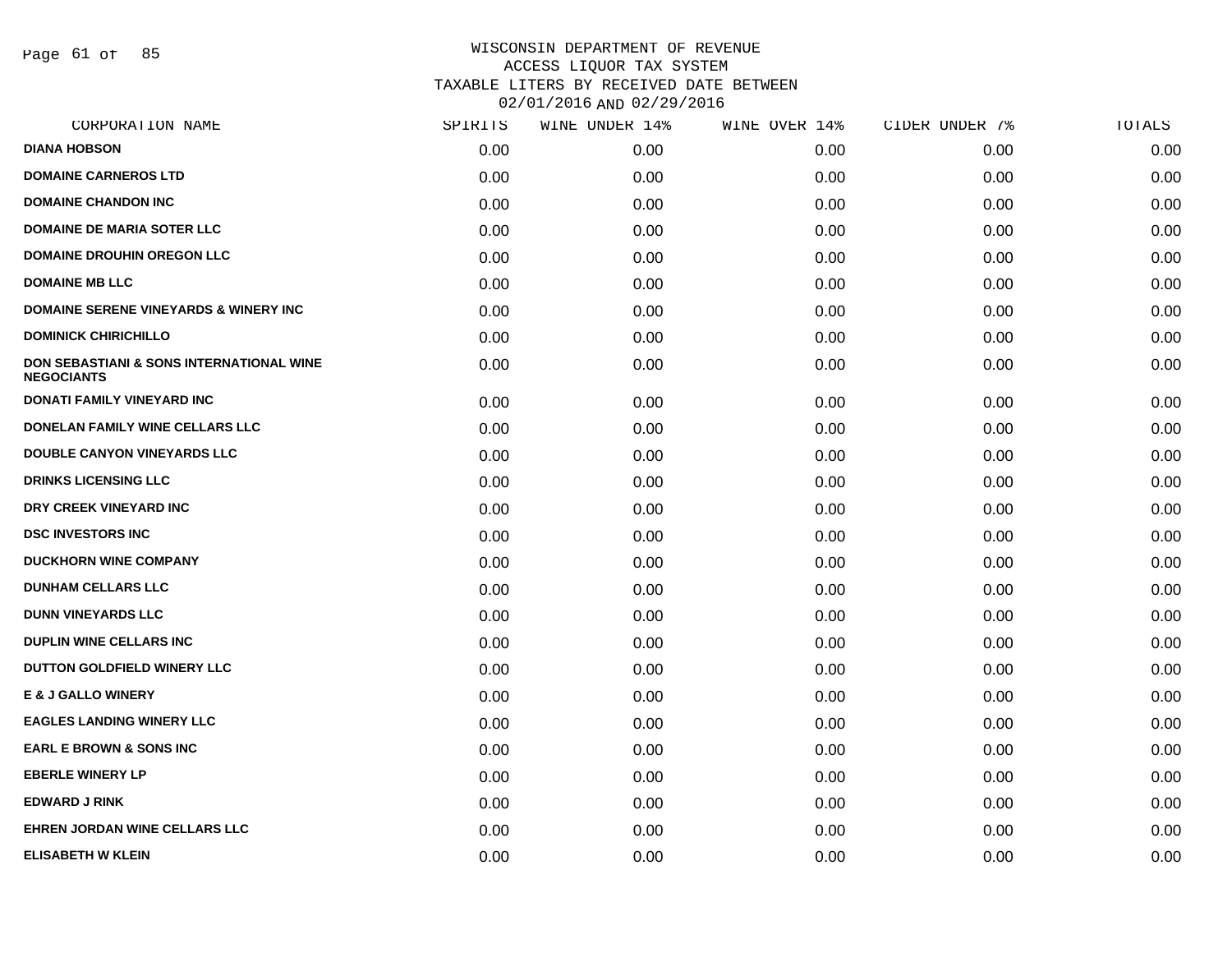Page 62 of 85

| CORPORATION NAME                                 | SPIRITS | WINE UNDER 14% | WINE OVER 14% | CIDER UNDER 7% | <b>TOTALS</b> |
|--------------------------------------------------|---------|----------------|---------------|----------------|---------------|
| <b>ELK COVE VINEYARDS INC</b>                    | 0.00    | 0.00           | 0.00          | 0.00           | 0.00          |
| <b>ELV HOLDINGS INC</b>                          | 0.00    | 0.00           | 0.00          | 0.00           | 0.00          |
| <b>ELV-OREGON LLC</b>                            | 0.00    | 0.00           | 0.00          | 0.00           | 0.00          |
| <b>ELYSE WINERY LLC</b>                          | 0.00    | 0.00           | 7.50          | 0.00           | 7.50          |
| <b>EMILIO GUGLIELMO WINERY INC</b>               | 0.00    | 0.00           | 0.00          | 0.00           | 0.00          |
| <b>ENTOURAGE WINE GROUP INC</b>                  | 0.00    | 0.00           | 0.00          | 0.00           | 0.00          |
| <b>ERIC J KEATING</b>                            | 0.00    | 0.00           | 0.00          | 0.00           | 0.00          |
| <b>ERNEST VINEYARDS LLC</b>                      | 0.00    | 0.00           | 0.00          | 0.00           | 0.00          |
| <b>ESCALERA-BOULET LLC</b>                       | 0.00    | 0.00           | 0.00          | 0.00           | 0.00          |
| <b>ESTERLINA VINEYARDS &amp; WINERY LLC</b>      | 0.00    | 0.00           | 0.00          | 0.00           | 0.00          |
| <b>F KORBEL &amp; BROS INC</b>                   | 0.00    | 0.00           | 0.00          | 0.00           | 0.00          |
| <b>FANTESCA LLC</b>                              | 0.00    | 0.00           | 0.00          | 0.00           | 0.00          |
| <b>FAT BOYS INC</b>                              | 0.00    | 0.00           | 0.00          | 0.00           | 0.00          |
| <b>FAWN CREEK WINERY LLC</b>                     | 0.00    | 0.00           | 0.00          | 0.00           | 0.00          |
| <b>FENESTRA WINERY INC</b>                       | 0.00    | 0.00           | 0.00          | 0.00           | 0.00          |
| <b>FERMENTING CELLARS LLC</b>                    | 0.00    | 0.00           | 0.00          | 0.00           | 0.00          |
| <b>FERRARI CARANO VINEYARDS &amp; WINERY LLC</b> | 0.00    | 0.00           | 0.00          | 0.00           | 0.00          |
| <b>FETZER VINEYARDS</b>                          | 0.00    | 0.00           | 0.00          | 0.00           | 0.00          |
| <b>FIDDLEHEAD CELLARS LP</b>                     | 0.00    | 0.00           | 0.00          | 0.00           | 0.00          |
| <b>FIDELITAS WINES LLC</b>                       | 0.00    | 0.00           | 0.00          | 0.00           | 0.00          |
| <b>FIELD STONE WINERY &amp; VINEYARD INC</b>     | 0.00    | 0.00           | 0.00          | 0.00           | 0.00          |
| FIESTA VINEYARD & WINERY LLC                     | 0.00    | 0.00           | 0.00          | 0.00           | 0.00          |
| FIJI WATER COMPANY HOLDINGS LLC                  | 0.00    | 0.00           | 0.00          | 0.00           | 0.00          |
| <b>FINKELSTEIN VINEYARDS INC</b>                 | 0.00    | 0.00           | 0.00          | 0.00           | 0.00          |
| <b>FIRESTEED CORPORATION</b>                     | 0.00    | 0.00           | 0.00          | 0.00           | 0.00          |
| FISHER KING WINERY, LLC                          | 0.00    | 0.00           | 0.00          | 0.00           | 0.00          |
| <b>FISHER VINEYARDS</b>                          | 0.00    | 0.00           | 0.00          | 0.00           | 0.00          |
| <b>FIVE VINES LLC</b>                            | 0.00    | 0.00           | 0.00          | 0.00           | 0.00          |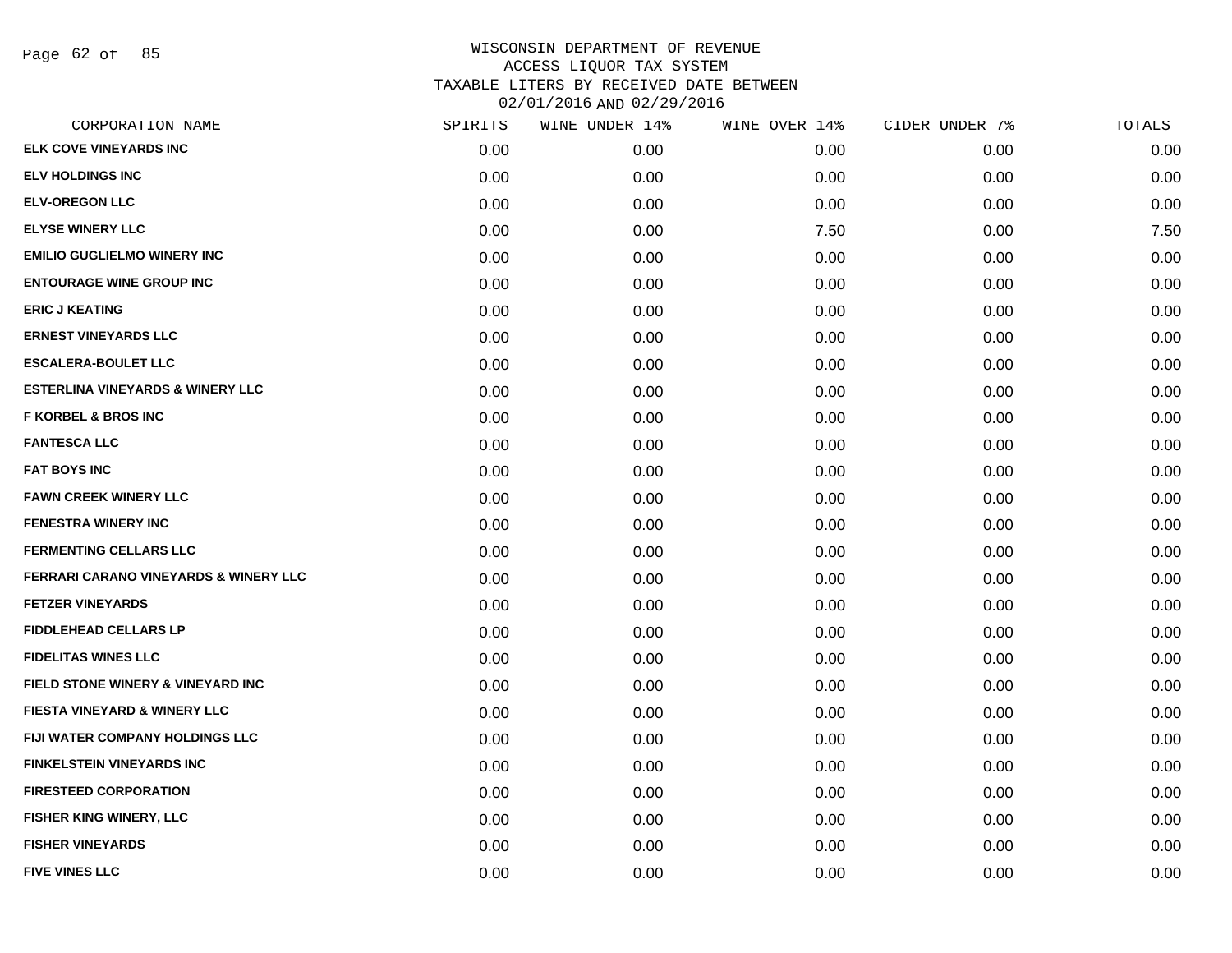| CORPORATION NAME                           | SPIRITS | WINE UNDER 14% | WINE OVER 14% | CIDER UNDER 7% | TOTALS |
|--------------------------------------------|---------|----------------|---------------|----------------|--------|
| <b>FLORA SPRINGS WINE COMPANY</b>          | 0.00    | 0.00           | 0.00          | 0.00           | 0.00   |
| FLOWERS VINEYARD AND WINERY, LLC           | 0.00    | 0.00           | 0.00          | 0.00           | 0.00   |
| <b>FLYING B VINEYARD LP</b>                | 0.00    | 0.00           | 0.00          | 0.00           | 0.00   |
| <b>FN CELLARS LLC</b>                      | 0.00    | 0.00           | 0.00          | 0.00           | 0.00   |
| FOLEY ESTATES VINEYARD & WINERY LLC        | 0.00    | 0.00           | 0.00          | 0.00           | 0.00   |
| <b>FOLEY FAMILY WINES INC</b>              | 0.00    | 0.00           | 0.00          | 0.00           | 0.00   |
| <b>FOLIO WINE COMPANY LLC</b>              | 0.00    | 0.00           | 0.00          | 0.00           | 0.00   |
| <b>FORENZO WINE COMPANY INC</b>            | 0.00    | 0.00           | 0.00          | 0.00           | 0.00   |
| FORT ROSS VINEYARD & WINERY LLC            | 0.00    | 0.00           | 0.00          | 0.00           | 0.00   |
| <b>FOXEN VINEYARD INC</b>                  | 0.00    | 0.00           | 0.00          | 0.00           | 0.00   |
| <b>FRANCIS COPPOLA WINERY LLC</b>          | 0.00    | 0.00           | 0.00          | 0.00           | 0.00   |
| <b>FRANCISCAN VINEYARDS INC</b>            | 0.00    | 0.00           | 0.00          | 0.00           | 0.00   |
| <b>FRANK FAMILY VINEYARDS LLC</b>          | 0.00    | 0.00           | 0.00          | 0.00           | 0.00   |
| <b>FRED C SCHERRER</b>                     | 0.00    | 0.00           | 0.00          | 0.00           | 0.00   |
| <b>FREIXENET SONOMA CAVES INC</b>          | 0.00    | 0.00           | 0.00          | 0.00           | 0.00   |
| <b>FREY VINEYARDS LTD</b>                  | 0.00    | 0.00           | 0.00          | 0.00           | 0.00   |
| <b>FROGS LEAP WINERY</b>                   | 0.00    | 0.00           | 0.00          | 0.00           | 0.00   |
| <b>FROGTOWN CELLARS LLP</b>                | 0.00    | 0.00           | 0.00          | 0.00           | 0.00   |
| FRUIT OF THE WOODS WINE CELLAR, INC.       | 0.00    | 0.00           | 0.00          | 0.00           | 0.00   |
| <b>FULCRUM WINES LLC</b>                   | 0.00    | 0.00           | 0.00          | 0.00           | 0.00   |
| <b>FURTHERMORE LLC</b>                     | 0.00    | 0.00           | 0.00          | 0.00           | 0.00   |
| <b>G GRAHAM WINES INC</b>                  | 0.00    | 0.00           | 0.00          | 0.00           | 0.00   |
| <b>GALENA CELLARS INC</b>                  | 0.00    | 0.00           | 0.00          | 0.00           | 0.00   |
| <b>GAMBLE FAMILY VINEYARDS LLC</b>         | 0.00    | 0.00           | 0.00          | 0.00           | 0.00   |
| <b>GARROD TRUST</b>                        | 0.00    | 0.00           | 0.00          | 0.00           | 0.00   |
| <b>GARVIN HEIGHTS VINEYARDS, LLC</b>       | 0.00    | 0.00           | 0.00          | 0.00           | 0.00   |
| <b>GEARY MARKET INVESTMENT COMPANY LTD</b> | 0.00    | 0.00           | 0.00          | 0.00           | 0.00   |
| <b>GEMSTONE VINEYARDS LLC</b>              | 0.00    | 0.00           | 0.00          | 0.00           | 0.00   |
|                                            |         |                |               |                |        |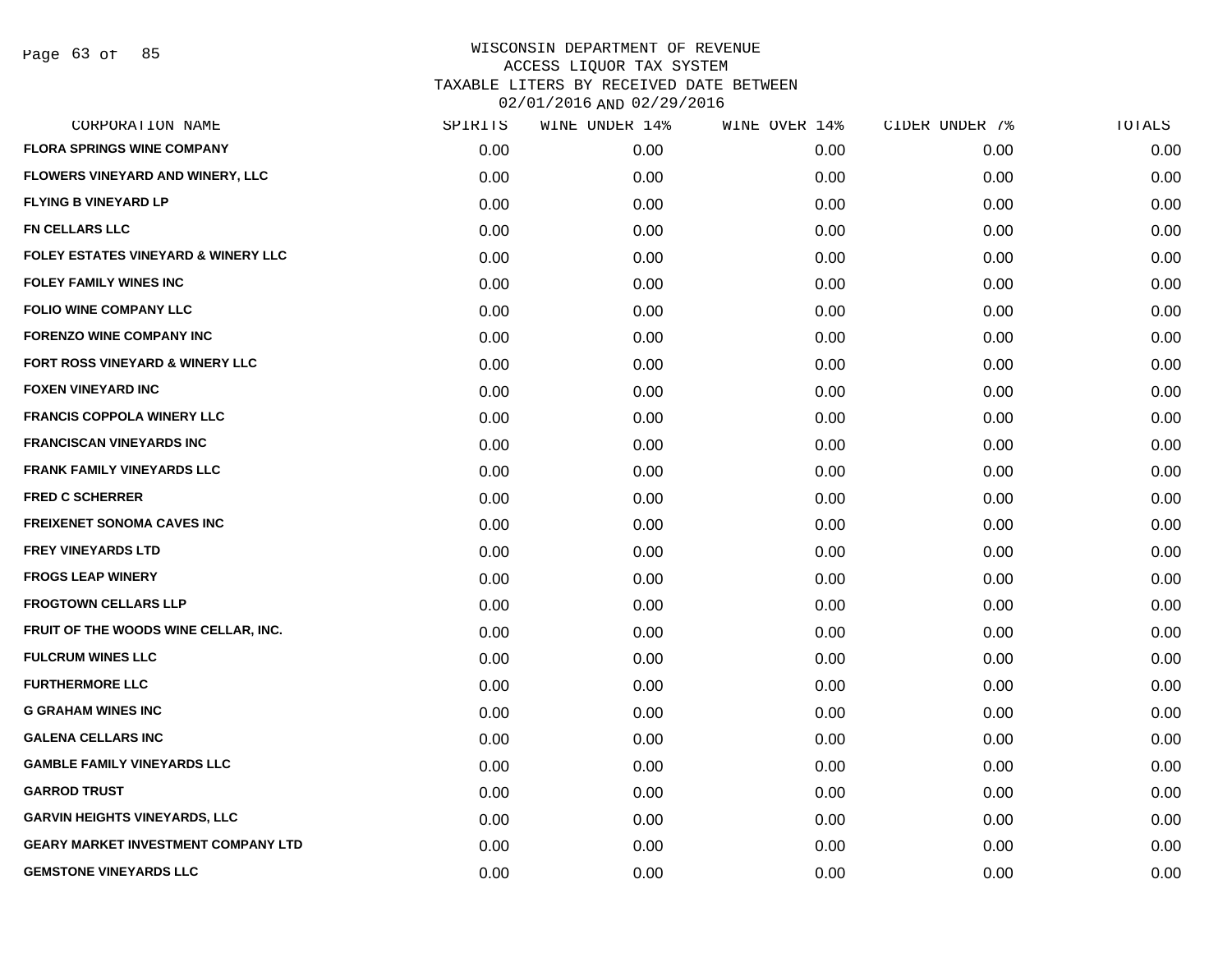| CORPORATION NAME                                    | SPIRITS | WINE UNDER 14% | WINE OVER 14% | CIDER UNDER 7% | TOTALS   |
|-----------------------------------------------------|---------|----------------|---------------|----------------|----------|
| <b>GENERATIONS OF SONOMA LLC</b>                    | 0.00    | 0.00           | 0.00          | 0.00           | 0.00     |
| <b>GENESEO PARTNERS LP</b>                          | 0.00    | 0.00           | 0.00          | 0.00           | 0.00     |
| <b>GEORGE O HENDRY</b>                              | 0.00    | 0.00           | 0.00          | 0.00           | 0.00     |
| <b>GERBER, GERBER &amp; GERBER DISCLAIMER TRUST</b> | 0.00    | 0.00           | 0.00          | 0.00           | 0.00     |
| <b>GF WINES LLC</b>                                 | 0.00    | 0.00           | 0.00          | 0.00           | 0.00     |
| <b>GIFT SERVICES INC</b>                            | 0.00    | 885.61         | 150.00        | 0.00           | 1,035.61 |
| <b>GOLDIN INVESTMENT II INC</b>                     | 0.00    | 0.00           | 0.00          | 0.00           | 0.00     |
| <b>GOLDRIDGEPINOT.COM LLC</b>                       | 0.00    | 0.00           | 0.00          | 0.00           | 0.00     |
| <b>GOOD FOUNDATIONS INC</b>                         | 0.00    | 0.00           | 0.00          | 0.00           | 0.00     |
| <b>GOOSE RIDGE LLC</b>                              | 0.00    | 0.00           | 0.00          | 0.00           | 0.00     |
| <b>GRAPE VISIONS LLC</b>                            | 0.00    | 0.00           | 0.00          | 0.00           | 0.00     |
| <b>GRAPESEED WINE FUND LLC</b>                      | 0.00    | 0.00           | 0.00          | 0.00           | 0.00     |
| <b>GRASSINI FAMILY VINEYARDS LLC</b>                | 0.00    | 0.00           | 0.00          | 0.00           | 0.00     |
| <b>GREEN FAMILY WINERY LLC</b>                      | 0.00    | 0.00           | 0.00          | 0.00           | 0.00     |
| <b>GRGICH HILLS CELLAR</b>                          | 0.00    | 0.00           | 0.00          | 0.00           | 0.00     |
| <b>GRIEB OPTIMAL WINECRAFTING LLC</b>               | 0.00    | 0.00           | 0.00          | 0.00           | 0.00     |
| <b>GROTH VINEYARDS &amp; WINERY LLC</b>             | 0.00    | 0.00           | 0.00          | 0.00           | 0.00     |
| <b>GULLETT &amp; GULLETT</b>                        | 0.00    | 0.00           | 0.00          | 0.00           | 0.00     |
| H DE V LLC                                          | 0.00    | 0.00           | 0.00          | 0.00           | 0.00     |
| <b>HAFNER VINEYARD LLC</b>                          | 0.00    | 0.00           | 0.00          | 0.00           | 0.00     |
| <b>HAGAFEN CELLARS INC</b>                          | 0.00    | 0.00           | 0.00          | 0.00           | 0.00     |
| <b>HALF KRAKT LLC</b>                               | 0.00    | 0.00           | 0.00          | 0.00           | 0.00     |
| <b>HALL WINES LLC</b>                               | 0.00    | 0.00           | 0.00          | 0.00           | 0.00     |
| <b>HALTER WINERY LLC</b>                            | 0.00    | 0.00           | 0.00          | 0.00           | 0.00     |
| <b>HAMEL FAMILY WINES LLC</b>                       | 0.00    | 0.00           | 0.00          | 0.00           | 0.00     |
| <b>HANNA WINERY INC</b>                             | 0.00    | 0.00           | 0.00          | 0.00           | 0.00     |
| <b>HARALD TOMESCH</b>                               | 0.00    | 0.00           | 0.00          | 0.00           | 0.00     |
| HARBOR HILL FRUIT FARMS INC                         | 0.00    | 0.00           | 0.00          | 0.00           | 0.00     |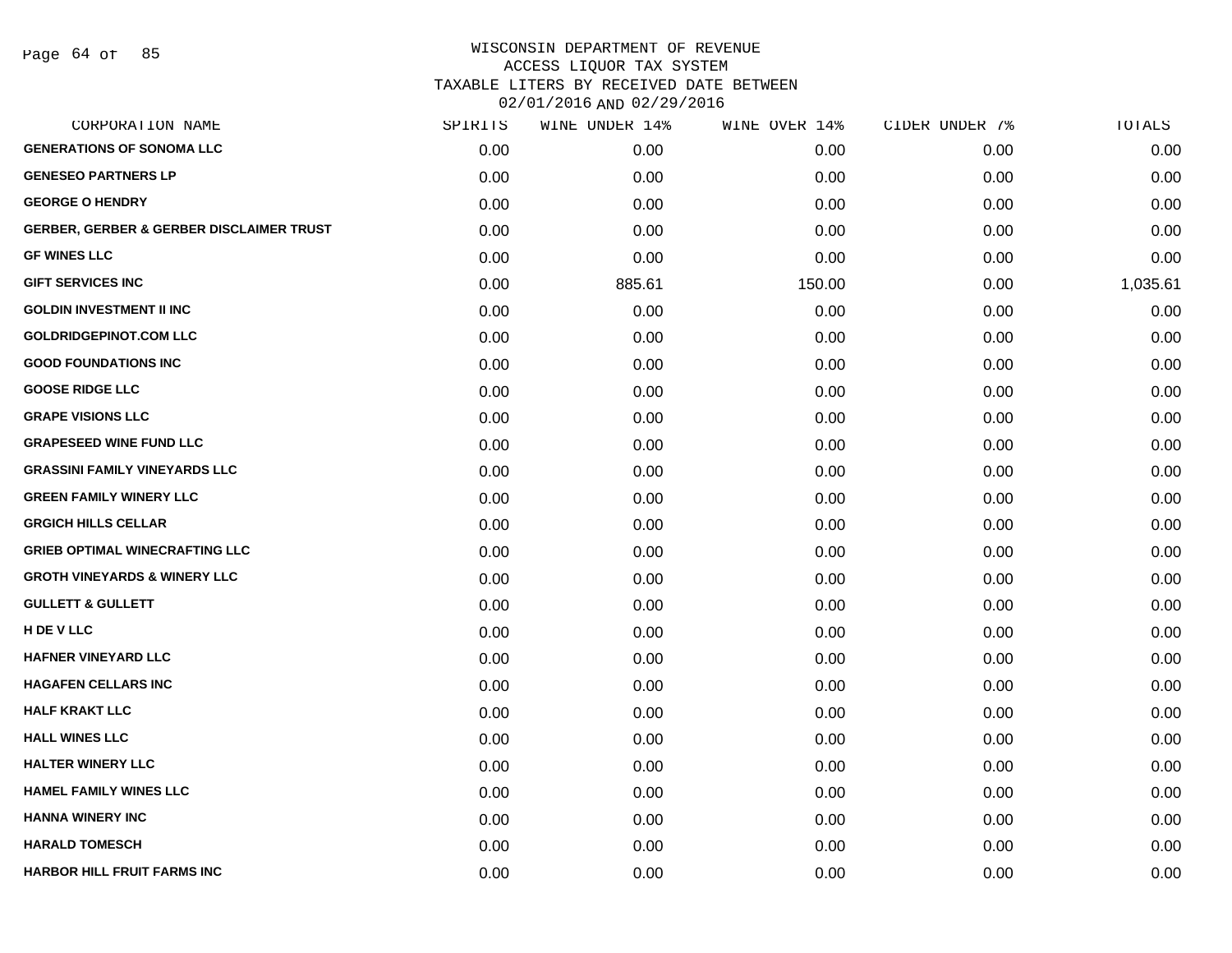Page 65 of 85

| CORPORATION NAME                      | SPIRITS | WINE UNDER 14% | WINE OVER 14% | CIDER UNDER 7% | TOTALS |
|---------------------------------------|---------|----------------|---------------|----------------|--------|
| <b>HARBOR RIDGE WINERY INC.</b>       | 0.00    | 0.00           | 0.00          | 0.00           | 0.00   |
| <b>HARLAN ESTATE WINERY INC</b>       | 0.00    | 0.00           | 0.00          | 0.00           | 0.00   |
| <b>HARRIS &amp; HARRIS</b>            | 0.00    | 0.00           | 0.00          | 0.00           | 0.00   |
| <b>HARRY &amp; DAVID HOLDINGS INC</b> | 0.00    | 0.00           | 0.00          | 0.00           | 0.00   |
| <b>HARTWELL VINEYARDS LLC</b>         | 0.00    | 0.00           | 0.00          | 0.00           | 0.00   |
| <b>HAWKES LLC</b>                     | 0.00    | 0.00           | 0.00          | 0.00           | 0.00   |
| <b>HDD LLC</b>                        | 0.00    | 0.00           | 0.00          | 0.00           | 0.00   |
| <b>HEITZ WINE CELLARS</b>             | 0.00    | 0.00           | 0.00          | 0.00           | 0.00   |
| <b>HEMISPHERE WINE COMPANY INC</b>    | 0.00    | 0.00           | 0.00          | 0.00           | 0.00   |
| HERB LAMB VINEYARDS, LLC              | 0.00    | 0.00           | 0.00          | 0.00           | 0.00   |
| <b>HERDIE BAISDEN</b>                 | 0.00    | 0.00           | 0.00          | 0.00           | 0.00   |
| <b>HERRERA &amp; HERRERA</b>          | 0.00    | 0.00           | 0.00          | 0.00           | 0.00   |
| <b>HESTAN VINEYARDS LLC</b>           | 0.00    | 0.00           | 0.00          | 0.00           | 0.00   |
| <b>HILL ESTATES INC</b>               | 0.00    | 0.00           | 0.00          | 0.00           | 0.00   |
| <b>HIRSCH WINERY LLC</b>              | 0.00    | 0.00           | 0.00          | 0.00           | 0.00   |
| <b>HOFFMAN AND HOFFMAN</b>            | 0.00    | 0.00           | 0.00          | 0.00           | 0.00   |
| HOLLYS HILL VINEYARDS LLC             | 0.00    | 0.00           | 0.00          | 0.00           | 0.00   |
| HONIG VINEYARD AND WINERY LLC         | 0.00    | 0.00           | 0.00          | 0.00           | 0.00   |
| <b>HOOKSTONE INC.</b>                 | 0.00    | 0.00           | 0.00          | 0.00           | 0.00   |
| <b>HOPE WINE LLC</b>                  | 0.00    | 0.00           | 0.00          | 0.00           | 0.00   |
| <b>HOUDINI INC</b>                    | 0.00    | 0.00           | 0.00          | 0.00           | 0.00   |
| HOURGLASS WINE COMPANY INC            | 0.00    | 0.00           | 0.00          | 0.00           | 0.00   |
| <b>HUNEEUS VINTNERS LLC</b>           | 0.00    | 0.00           | 0.00          | 0.00           | 0.00   |
| HUNT COUNTRY VINEYARDS LLC            | 0.00    | 0.00           | 0.00          | 0.00           | 0.00   |
| <b>HUSCH VINEYARDS INC</b>            | 0.00    | 0.00           | 0.00          | 0.00           | 0.00   |
| <b>INCEPTION WINES LLC</b>            | 0.00    | 0.00           | 0.00          | 0.00           | 0.00   |
| <b>INMAN FAMILY WINES LLC</b>         | 0.00    | 0.00           | 0.00          | 0.00           | 0.00   |
| <b>INVESTOR'S OF AMERICA LP</b>       | 0.00    | 0.00           | 0.00          | 0.00           | 0.00   |
|                                       |         |                |               |                |        |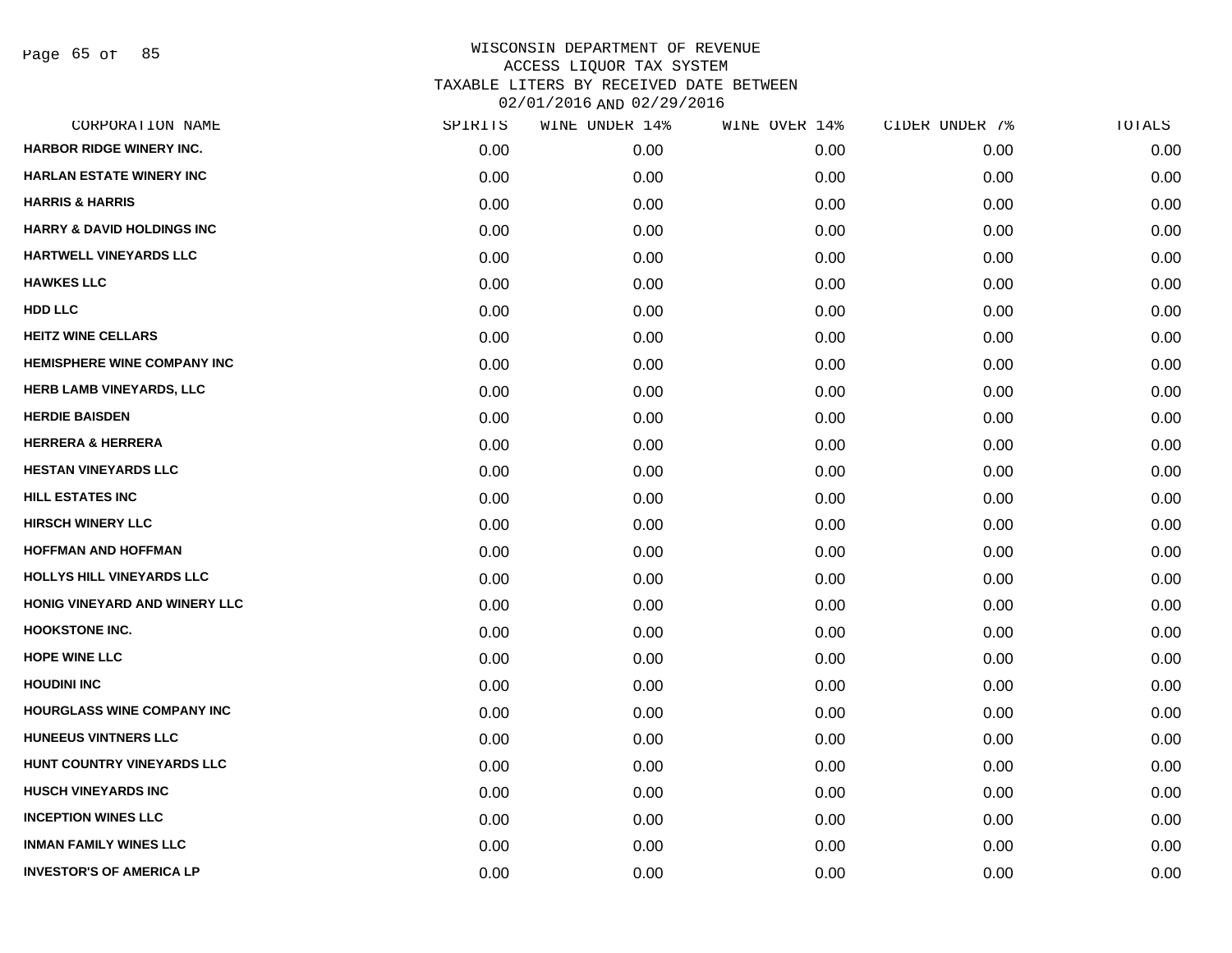Page 66 of 85

| CORPORATION NAME                      | SPIRITS | WINE UNDER 14% | WINE OVER 14% | CIDER UNDER 7% | TOTALS |
|---------------------------------------|---------|----------------|---------------|----------------|--------|
| <b>IRON HORSE VINEYARDS LP</b>        | 0.00    | 363.75         | 15.00         | 0.00           | 378.75 |
| <b>ISENHOWER CELLARS LLC</b>          | 0.00    | 0.00           | 0.00          | 0.00           | 0.00   |
| <b>ISLAND ORCHARD CIDER LLC</b>       | 0.00    | 0.00           | 0.00          | 0.00           | 0.00   |
| <b>ISR VINEYARDS ASSOCIATION</b>      | 0.00    | 0.00           | 0.00          | 0.00           | 0.00   |
| <b>J LOHR WINERY CORP</b>             | 0.00    | 0.00           | 0.00          | 0.00           | 0.00   |
| <b>J PEDRONCELLI WINERY</b>           | 0.00    | 0.00           | 0.00          | 0.00           | 0.00   |
| <b>J RICKARDS WINERY LLC</b>          | 0.00    | 0.00           | 0.00          | 0.00           | 0.00   |
| <b>J-NH WINE GROUP LLC</b>            | 0.00    | 0.00           | 0.00          | 0.00           | 0.00   |
| <b>J3 WINE PARTNERS LLC</b>           | 0.00    | 0.00           | 0.00          | 0.00           | 0.00   |
| <b>JACK JOHN INVESTMENTS INC</b>      | 0.00    | 0.00           | 0.00          | 0.00           | 0.00   |
| <b>JACKSON FAMILY WINES INC</b>       | 0.00    | 0.00           | 0.00          | 0.00           | 0.00   |
| <b>JACKSON WINE LLC</b>               | 0.00    | 0.00           | 0.00          | 0.00           | 0.00   |
| <b>JACKSON WINERY &amp; VINEYARDS</b> | 0.00    | 0.00           | 0.00          | 0.00           | 0.00   |
| <b>JACUZZI FAMILY VINEYARDS LLC</b>   | 0.00    | 0.00           | 0.00          | 0.00           | 0.00   |
| <b>JAM CELLARS INC</b>                | 0.00    | 0.00           | 0.00          | 0.00           | 0.00   |
| <b>JAMES L LAMBERT</b>                | 0.00    | 0.00           | 0.00          | 0.00           | 0.00   |
| <b>JAMES P PROSSER</b>                | 0.00    | 0.00           | 0.00          | 0.00           | 0.00   |
| <b>JAZMIN ENTERPRISES</b>             | 0.00    | 0.00           | 0.00          | 0.00           | 0.00   |
| <b>JB GEORGE LLC</b>                  | 0.00    | 0.00           | 0.00          | 0.00           | 0.00   |
| <b>JC CELLARS INC</b>                 | 0.00    | 0.00           | 0.00          | 0.00           | 0.00   |
| <b>JEFFERY M GORDON</b>               | 0.00    | 0.00           | 0.00          | 0.00           | 0.00   |
| <b>JEFFREY L STOEGER</b>              | 0.00    | 0.00           | 0.00          | 0.00           | 0.00   |
| <b>JENNIFER L JACKSON-HARTFORD</b>    | 0.00    | 0.00           | 0.00          | 0.00           | 0.00   |
| <b>JESSIES GROVE WINERY INC.</b>      | 0.00    | 0.00           | 1.50          | 0.00           | 1.50   |
| <b>JESSUP CELLARS HOLDING CO LLC</b>  | 0.00    | 0.00           | 0.00          | 0.00           | 0.00   |
| <b>JM CELLARS COMPANY</b>             | 0.00    | 0.00           | 0.00          | 0.00           | 0.00   |
| JOHN ANTHONY VINEYARDS LLC            | 0.00    | 0.00           | 0.00          | 0.00           | 0.00   |
| <b>JOHN E NICOLOZAKES</b>             | 0.00    | 0.00           | 0.00          | 0.00           | 0.00   |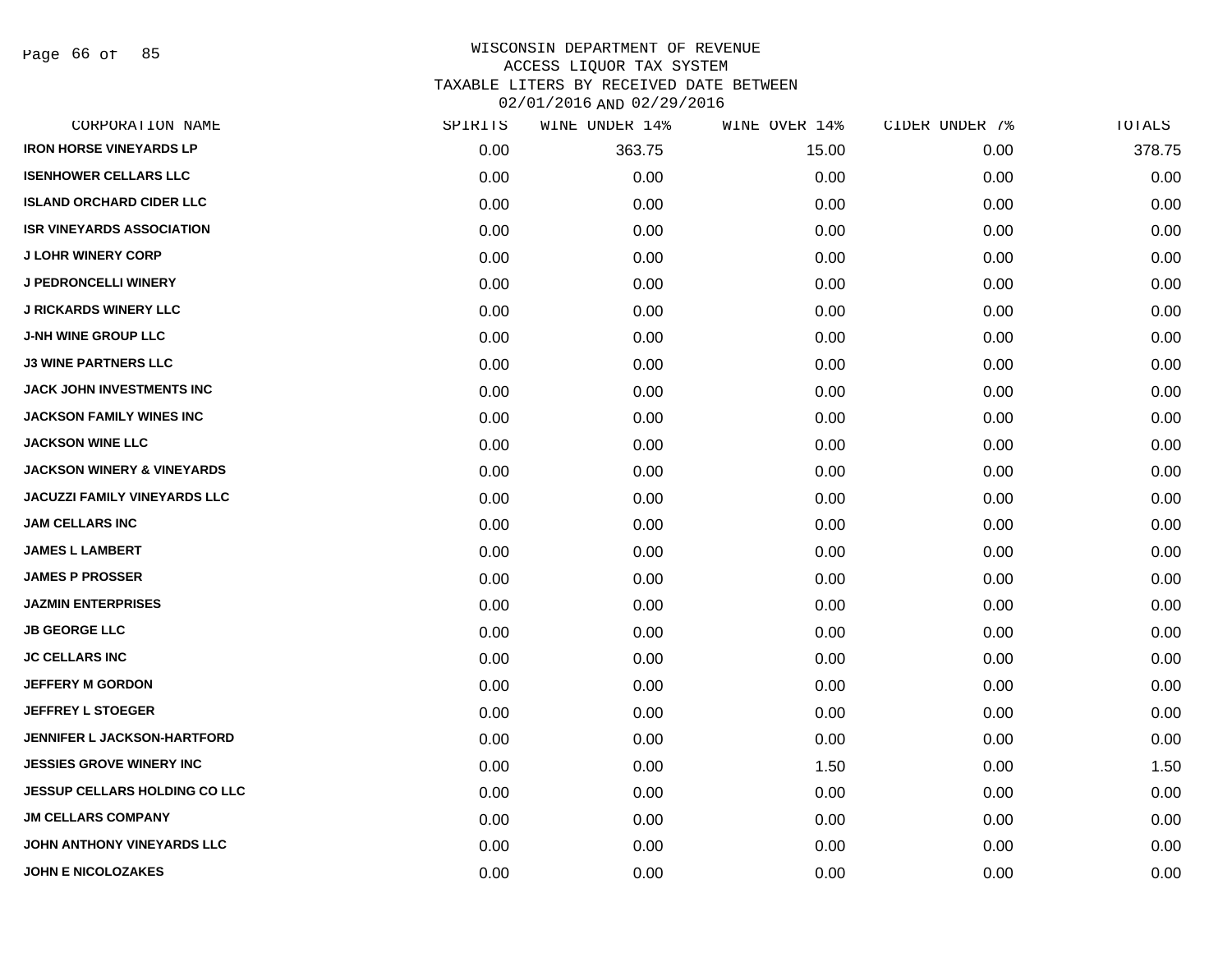Page 67 of 85

| CORPORATION NAME                         | SPIRITS | WINE UNDER 14% | WINE OVER 14% | CIDER UNDER 7% | TOTALS |
|------------------------------------------|---------|----------------|---------------|----------------|--------|
| <b>JONES FAMILY WINERY LLC</b>           | 0.00    | 0.00           | 0.00          | 0.00           | 0.00   |
| <b>JORNY'S END LLC</b>                   | 0.00    | 0.00           | 0.00          | 0.00           | 0.00   |
| <b>JOSEPH ALEXANDER VILLICANA II</b>     | 0.00    | 0.00           | 0.00          | 0.00           | 0.00   |
| <b>JOSEPH CALLOW</b>                     | 0.00    | 0.00           | 0.00          | 0.00           | 0.00   |
| <b>JOSEPH CALLOW</b>                     | 0.00    | 0.00           | 0.00          | 0.00           | 0.00   |
| <b>JOSEPH PHELPS VINEYARDS LLC</b>       | 0.00    | 0.00           | 0.00          | 0.00           | 0.00   |
| <b>JOSEPH STALLER</b>                    | 0.00    | 0.00           | 0.00          | 0.00           | 0.00   |
| <b>JOSEPH WYNIMKO</b>                    | 0.00    | 0.00           | 0.00          | 0.00           | 0.00   |
| <b>JOULLIAN VINEYARDS LTD</b>            | 0.00    | 9.00           | 0.00          | 0.00           | 9.00   |
| JUDD FAMILY VINEYARDS LP                 | 0.00    | 0.00           | 0.00          | 0.00           | 0.00   |
| <b>JULIE A ANDRZEJCZAK</b>               | 0.00    | 0.00           | 0.00          | 0.00           | 0.00   |
| <b>JUSTIN VINEYARDS &amp; WINERY LLC</b> | 0.00    | 0.00           | 0.00          | 0.00           | 0.00   |
| <b>JVW CORPORATION</b>                   | 0.00    | 0.00           | 0.00          | 0.00           | 0.00   |
| <b>K VINTNERS LLC</b>                    | 0.00    | 0.00           | 0.00          | 0.00           | 0.00   |
| <b>KACHINA CELLARS LLC</b>               | 0.00    | 0.00           | 0.00          | 0.00           | 0.00   |
| <b>KAMEN WINES LLC</b>                   | 0.00    | 0.00           | 0.00          | 0.00           | 0.00   |
| <b>KANGARU ENTERPRISES LLC</b>           | 0.00    | 0.00           | 0.00          | 0.00           | 0.00   |
| <b>KB WINES LLC</b>                      | 0.00    | 0.00           | 0.00          | 0.00           | 0.00   |
| <b>KEEVER VINEYARDS LLC</b>              | 0.00    | 0.00           | 0.00          | 0.00           | 0.00   |
| <b>KEN BROWN WINES LLC</b>               | 0.00    | 0.00           | 0.00          | 0.00           | 0.00   |
| <b>KENEFICK RANCHES WINERY LLC</b>       | 0.00    | 0.00           | 0.00          | 0.00           | 0.00   |
| <b>KENT HUMPHREY</b>                     | 0.00    | 0.00           | 0.00          | 0.00           | 0.00   |
| <b>KENWARD FAMILY VINEYARDS, LLC</b>     | 0.00    | 0.00           | 0.00          | 0.00           | 0.00   |
| <b>KENZO ESTATE INC</b>                  | 0.00    | 0.00           | 0.00          | 0.00           | 0.00   |
| <b>KERWIN ESTATE LLC</b>                 | 0.00    | 0.00           | 0.00          | 0.00           | 0.00   |
| <b>KESTREL PROPERTIES LLC</b>            | 0.00    | 0.00           | 0.00          | 0.00           | 0.00   |
| <b>KING ESTATE WINERY LP</b>             | 0.00    | 0.00           | 0.00          | 0.00           | 0.00   |
| KISTLER VINEYARDS, LLC                   | 0.00    | 0.00           | 0.00          | 0.00           | 0.00   |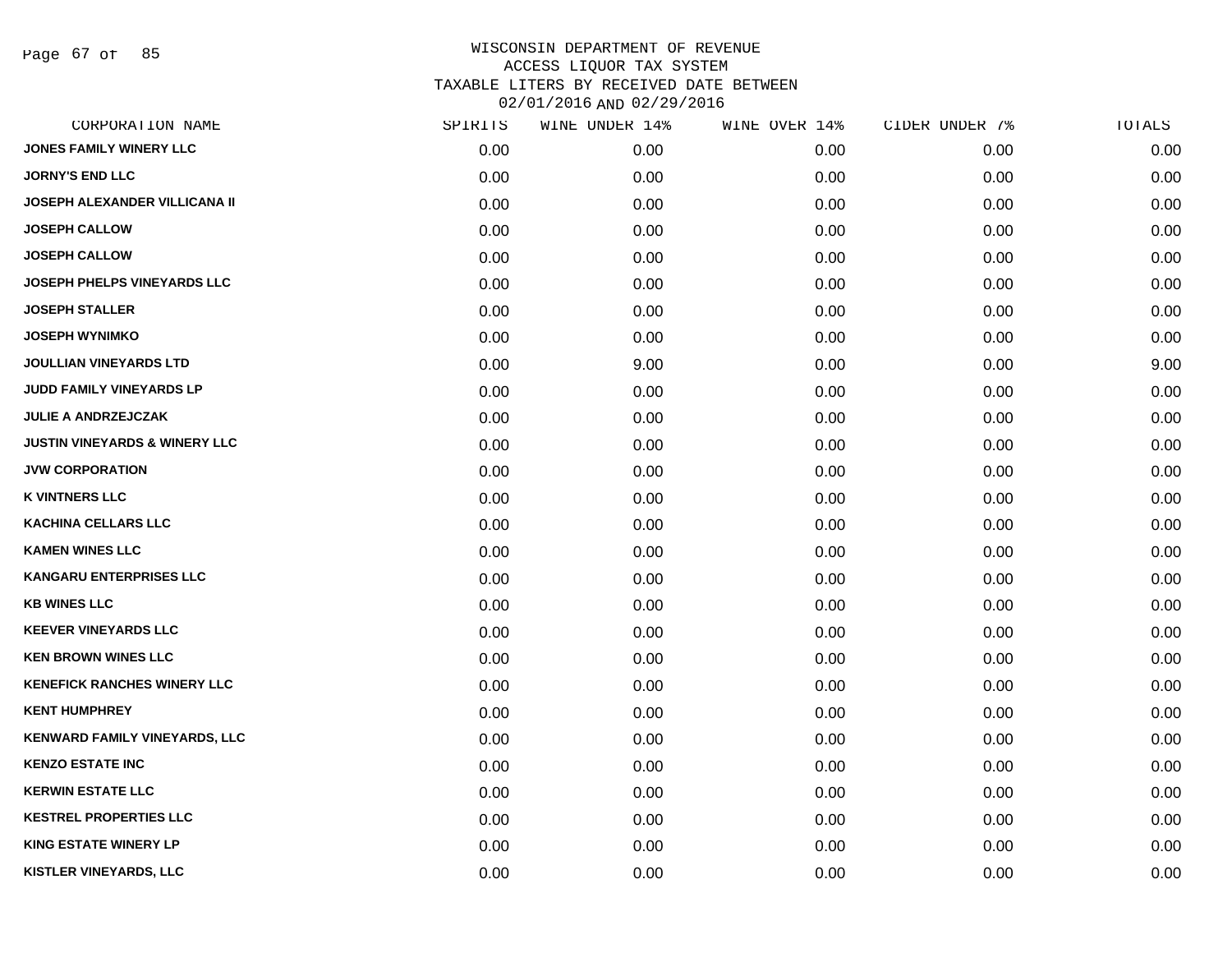Page 68 of 85

| 0.00 |      |      |      |      |
|------|------|------|------|------|
|      | 0.00 | 0.00 | 0.00 | 0.00 |
| 0.00 | 0.00 | 0.00 | 0.00 | 0.00 |
| 0.00 | 0.00 | 0.00 | 0.00 | 0.00 |
| 0.00 | 0.00 | 0.00 | 0.00 | 0.00 |
| 0.00 | 0.00 | 0.00 | 0.00 | 0.00 |
| 0.00 | 0.00 | 0.00 | 0.00 | 0.00 |
| 0.00 | 0.00 | 0.00 | 0.00 | 0.00 |
| 0.00 | 0.00 | 0.00 | 0.00 | 0.00 |
| 0.00 | 0.00 | 0.00 | 0.00 | 0.00 |
| 0.00 | 0.00 | 0.00 | 0.00 | 0.00 |
| 0.00 | 0.00 | 0.00 | 0.00 | 0.00 |
| 0.00 | 0.00 | 0.00 | 0.00 | 0.00 |
| 0.00 | 0.00 | 0.00 | 0.00 | 0.00 |
| 0.00 | 0.00 | 0.00 | 0.00 | 0.00 |
| 0.00 | 0.00 | 0.00 | 0.00 | 0.00 |
| 0.00 | 0.00 | 0.00 | 0.00 | 0.00 |
| 0.00 | 0.00 | 0.00 | 0.00 | 0.00 |
| 0.00 | 0.00 | 0.00 | 0.00 | 0.00 |
| 0.00 | 0.00 | 0.00 | 0.00 | 0.00 |
| 0.00 | 0.00 | 0.00 | 0.00 | 0.00 |
| 0.00 | 0.00 | 0.00 | 0.00 | 0.00 |
| 0.00 | 0.00 | 0.00 | 0.00 | 0.00 |
| 0.00 | 0.00 | 0.00 | 0.00 | 0.00 |
| 0.00 | 0.00 | 0.00 | 0.00 | 0.00 |
| 0.00 | 0.00 | 0.00 | 0.00 | 0.00 |
| 0.00 | 0.00 | 0.00 | 0.00 | 0.00 |
| 0.00 | 0.00 | 0.00 | 0.00 | 0.00 |
| 0.00 | 0.00 | 0.00 | 0.00 | 0.00 |
|      |      |      |      |      |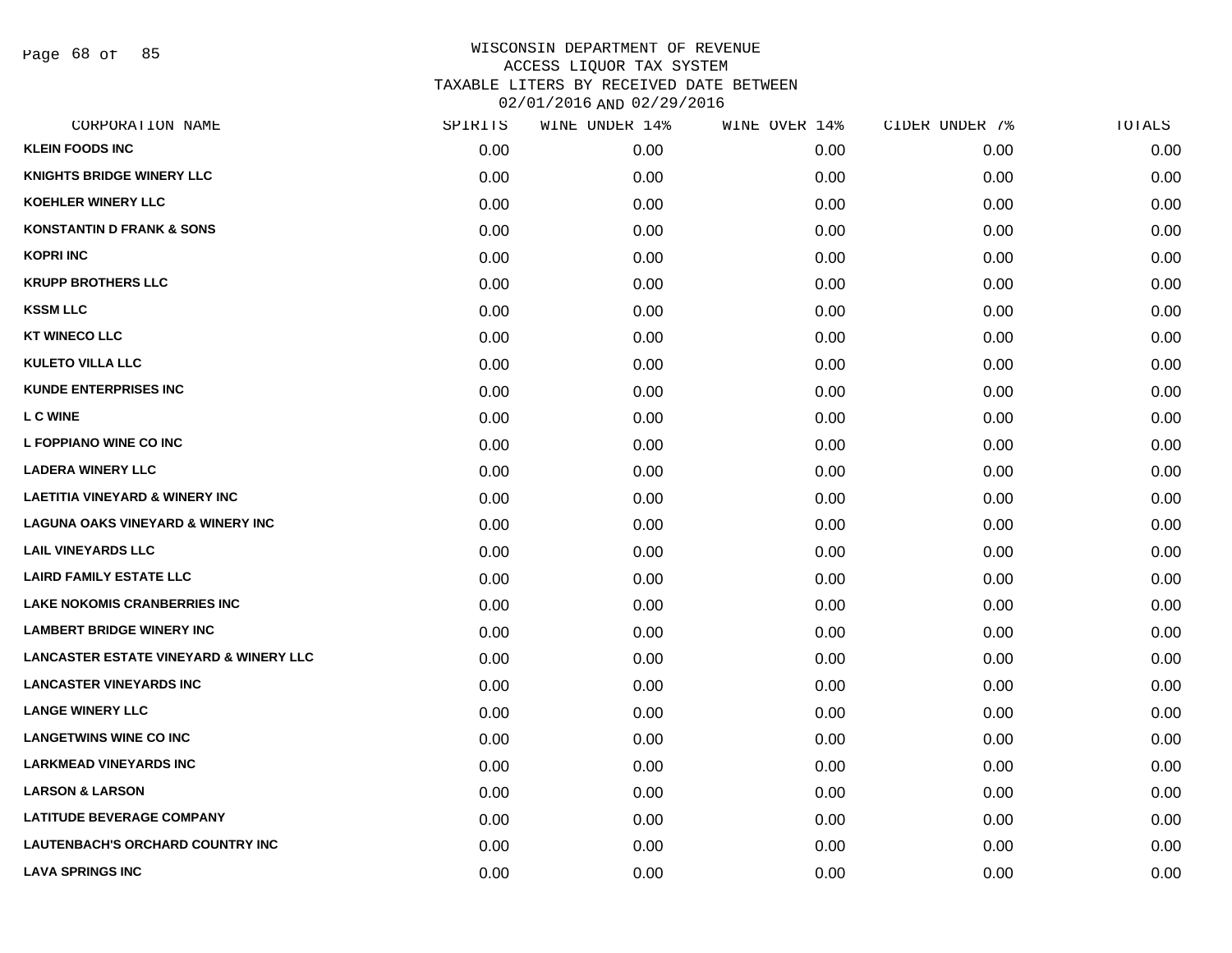Page 69 of 85

| CORPORATION NAME                          | SPIRITS | WINE UNDER 14% | WINE OVER 14% | CIDER UNDER 7% | TOTALS |
|-------------------------------------------|---------|----------------|---------------|----------------|--------|
| <b>LAWER FAMILY WINERY INC</b>            | 0.00    | 0.00           | 0.00          | 0.00           | 0.00   |
| LE CEP II INC                             | 0.00    | 0.00           | 0.00          | 0.00           | 0.00   |
| <b>LEDGE STONE VINEYARDS LLC</b>          | 0.00    | 0.00           | 0.00          | 0.00           | 0.00   |
| LEFT COAST CELLARS LLC                    | 0.00    | 0.00           | 0.00          | 0.00           | 0.00   |
| <b>LEMELSON WINERY LLC</b>                | 0.00    | 0.00           | 0.00          | 0.00           | 0.00   |
| <b>LEONARDINI FAMILY WINERY LLC</b>       | 0.00    | 0.00           | 0.00          | 0.00           | 0.00   |
| <b>LEONESSE CELLARS LLC</b>               | 0.00    | 0.00           | 0.00          | 0.00           | 0.00   |
| <b>LEVIATHAN WINE COMPANY LLC</b>         | 0.00    | 0.00           | 0.00          | 0.00           | 0.00   |
| LIFE IS SHORT! LLC                        | 0.00    | 0.00           | 0.00          | 0.00           | 0.00   |
| <b>LION NATHAN USA INC</b>                | 0.00    | 0.00           | 0.00          | 0.00           | 0.00   |
| <b>LIONS PEAK</b>                         | 0.00    | 0.00           | 0.00          | 0.00           | 0.00   |
| <b>LOBO WINES LLC</b>                     | 0.00    | 0.00           | 0.00          | 0.00           | 0.00   |
| <b>LONG MEADOW RANCH WINERY INC</b>       | 0.00    | 0.00           | 0.00          | 0.00           | 0.00   |
| <b>LONG SHADOWS VINTNERS LLC</b>          | 0.00    | 0.00           | 0.00          | 0.00           | 0.00   |
| <b>LONGBOARD VINEYARDS LLC</b>            | 0.00    | 0.00           | 0.00          | 0.00           | 0.00   |
| <b>LONGORIA &amp; LONGORIA</b>            | 0.00    | 0.00           | 0.00          | 0.00           | 0.00   |
| <b>LORIMAR WINERY INC</b>                 | 0.00    | 0.00           | 0.00          | 0.00           | 0.00   |
| <b>LOST ISLAND WINE LLC</b>               | 0.00    | 0.00           | 0.00          | 0.00           | 0.00   |
| <b>LOUIDAR LLC</b>                        | 0.00    | 0.00           | 0.00          | 0.00           | 0.00   |
| <b>LOWDEN SCHOOLHOUSE CORPORATION</b>     | 0.00    | 0.00           | 0.00          | 0.00           | 0.00   |
| <b>LUCAS &amp; LEWELLEN VINEYARDS INC</b> | 0.00    | 0.00           | 0.00          | 0.00           | 0.00   |
| <b>LUNA VINEYARDS INC</b>                 | 0.00    | 0.00           | 0.00          | 0.00           | 0.00   |
| <b>LYNFRED WINERY INC</b>                 | 0.00    | 0.00           | 0.00          | 0.00           | 0.00   |
| <b>LYNMAR WINERY LLC</b>                  | 0.00    | 0.00           | 0.00          | 0.00           | 0.00   |
| M.A.C. WINES, LLC                         | 0.00    | 0.00           | 0.00          | 0.00           | 0.00   |
| <b>MADISON VINEYARD HOLDINGS LLC</b>      | 0.00    | 0.00           | 0.00          | 0.00           | 0.00   |
| <b>MADRIGAL FAMILY WINERY LLC</b>         | 0.00    | 0.00           | 0.00          | 0.00           | 0.00   |
| <b>MADRONA VINEYARDS LP</b>               | 0.00    | 0.00           | 0.00          | 0.00           | 0.00   |
|                                           |         |                |               |                |        |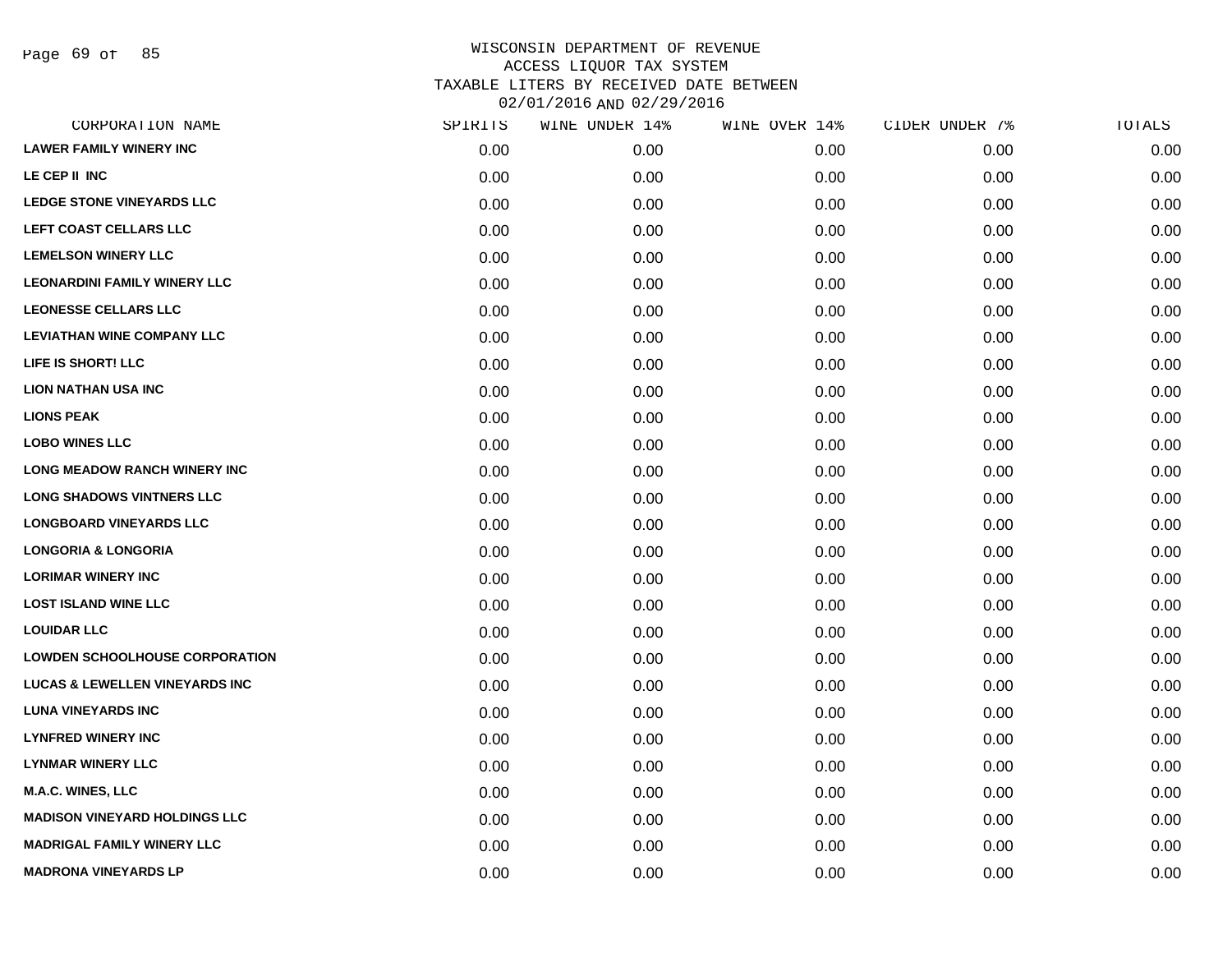Page 70 of 85

| CORPORATION NAME                              | SPIRITS | WINE UNDER 14% | WINE OVER 14% | CIDER UNDER 7% | TOTALS |
|-----------------------------------------------|---------|----------------|---------------|----------------|--------|
| <b>MAKK WINE LLC</b>                          | 0.00    | 0.00           | 0.00          | 0.00           | 0.00   |
| <b>MANO'S INC</b>                             | 0.00    | 0.00           | 0.00          | 0.00           | 0.00   |
| <b>MARGERUM WINE COMPANY INC</b>              | 0.00    | 0.00           | 0.00          | 0.00           | 0.00   |
| <b>MARIA A KLEIN</b>                          | 0.00    | 0.00           | 0.00          | 0.00           | 0.00   |
| <b>MARIETTA CELLARS INC</b>                   | 0.00    | 0.00           | 0.00          | 0.00           | 0.00   |
| <b>MARKHAM VINEYARDS</b>                      | 0.00    | 0.00           | 0.00          | 0.00           | 0.00   |
| <b>MARTIN E SELL</b>                          | 0.00    | 0.00           | 0.00          | 0.00           | 0.00   |
| <b>MARTIN RAY WINERY INC</b>                  | 0.00    | 0.00           | 0.00          | 0.00           | 0.00   |
| <b>MARTINELLI WINERY INC</b>                  | 0.00    | 0.00           | 0.00          | 0.00           | 0.00   |
| <b>MATHY WINERY LLC</b>                       | 0.00    | 0.00           | 0.00          | 0.00           | 0.00   |
| <b>MATTHEW RICK</b>                           | 0.00    | 0.00           | 0.00          | 0.00           | 0.00   |
| <b>MATTHIAS A PIPPIG &amp; JAMIE M KINSER</b> | 0.00    | 0.00           | 0.00          | 0.00           | 0.00   |
| <b>MAUI WINE LTD</b>                          | 0.00    | 0.00           | 0.00          | 0.00           | 0.00   |
| <b>MAURITSON FAMILY WINERY</b>                | 0.00    | 0.00           | 0.00          | 0.00           | 0.00   |
| <b>MAYACAMAS VINEYARDS</b>                    | 0.00    | 0.00           | 0.00          | 0.00           | 0.00   |
| <b>MAYNARD J KEENAN</b>                       | 0.00    | 0.00           | 0.00          | 0.00           | 0.00   |
| <b>MCILQUHAM LLC</b>                          | 0.00    | 0.00           | 0.00          | 0.00           | 0.00   |
| <b>MCKAHN FAMILY CELLARS, LLC</b>             | 0.00    | 0.00           | 0.00          | 0.00           | 0.00   |
| <b>MCNAB RIDGE WINERY LLC</b>                 | 0.00    | 0.00           | 0.00          | 0.00           | 0.00   |
| <b>MELROSE CELLARS LLC</b>                    | 0.00    | 0.00           | 0.00          | 0.00           | 0.00   |
| <b>MELVILLE VINEYARDS SOUTH LLC</b>           | 0.00    | 0.00           | 0.00          | 0.00           | 0.00   |
| <b>MENDOCINO WINE GROUP LLC</b>               | 0.00    | 0.00           | 0.00          | 0.00           | 0.00   |
| <b>MER ET SOLEIL LLC</b>                      | 0.00    | 0.00           | 0.00          | 0.00           | 0.00   |
| <b>MERCER WINE ESTATES LLC</b>                | 0.00    | 0.00           | 0.00          | 0.00           | 0.00   |
| <b>MEREDITH VINEYARD ESTATE INC</b>           | 0.00    | 0.00           | 0.00          | 0.00           | 0.00   |
| <b>MERRYVALE VINEYARDS LLC</b>                | 0.00    | 0.00           | 0.00          | 0.00           | 0.00   |
| <b>MERSHONIAN CIDERY LLC</b>                  | 0.00    | 0.00           | 0.00          | 0.00           | 0.00   |
| <b>METROPOLITAN WINES LLC</b>                 | 0.00    | 0.00           | 0.00          | 0.00           | 0.00   |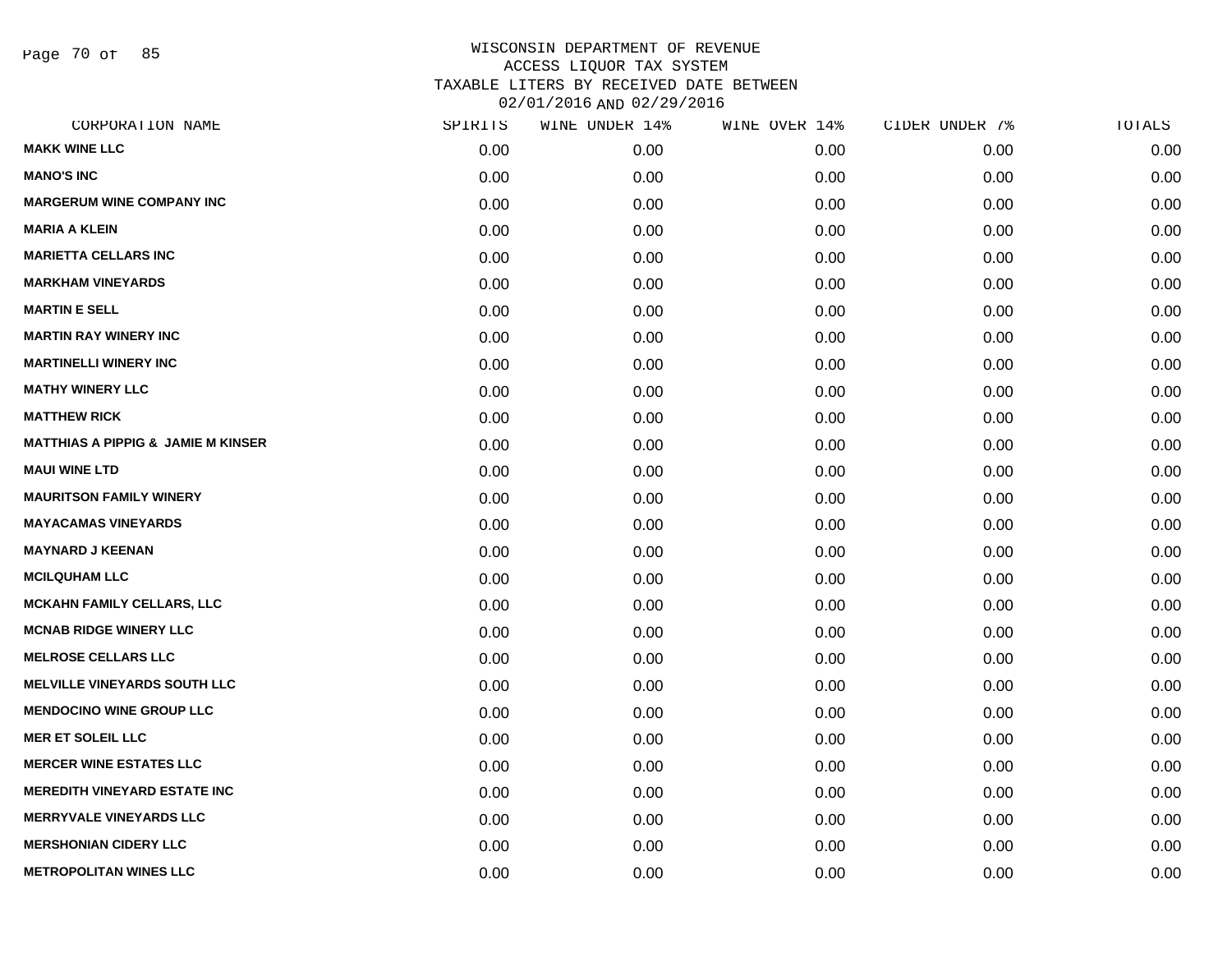Page 71 of 85

| CORPORATION NAME                            | SPIRITS | WINE UNDER 14% | WINE OVER 14% | CIDER UNDER 7% | TOTALS |
|---------------------------------------------|---------|----------------|---------------|----------------|--------|
| <b>MEV CORPORATION</b>                      | 0.00    | 0.00           | 0.00          | 0.00           | 0.00   |
| <b>MEYER CELLARS LLC</b>                    | 0.00    | 0.00           | 0.00          | 0.00           | 0.00   |
| <b>MICHEAL DASHE</b>                        | 0.00    | 0.00           | 0.00          | 0.00           | 0.00   |
| <b>MIDDLETON FAMILY WINES LLC</b>           | 0.00    | 0.00           | 0.00          | 0.00           | 0.00   |
| <b>MIDNIGHT CELLARS INC</b>                 | 0.00    | 0.00           | 0.00          | 0.00           | 0.00   |
| <b>MILDARA BLASS INC</b>                    | 0.00    | 0.00           | 0.00          | 0.00           | 0.00   |
| <b>MILLBROOK WINERY INC</b>                 | 0.00    | 0.00           | 0.00          | 0.00           | 0.00   |
| <b>MINER FAMILY WINERY LLC</b>              | 0.00    | 0.00           | 0.00          | 0.00           | 0.00   |
| <b>MINNESOTAS FINEST FERMENTED PRODUCTS</b> | 0.00    | 0.00           | 0.00          | 0.00           | 0.00   |
| <b>MIRA WINERY LLC</b>                      | 0.00    | 0.00           | 0.00          | 0.00           | 0.00   |
| <b>MIRASOL WINE LLC</b>                     | 0.00    | 0.00           | 0.00          | 0.00           | 0.00   |
| <b>MIXOLOSEUM LLC</b>                       | 0.00    | 0.00           | 0.00          | 0.00           | 0.00   |
| <b>MODERN DEVELOPMENT COMPANY</b>           | 0.00    | 0.00           | 0.00          | 0.00           | 0.00   |
| <b>MOLLYDOOKER INTERNATIONAL LLC</b>        | 0.00    | 0.00           | 0.00          | 0.00           | 0.00   |
| <b>MONTICELLO CELLARS INC</b>               | 0.00    | 0.00           | 0.00          | 0.00           | 0.00   |
| <b>MONTINORE VINEYARDS LIMITED</b>          | 0.00    | 0.00           | 0.00          | 0.00           | 0.00   |
| <b>MORCHELLA WINE CELLARS LLC</b>           | 0.00    | 0.00           | 0.00          | 0.00           | 0.00   |
| <b>MOSHIN VINEYARDS INC</b>                 | 0.00    | 0.00           | 0.00          | 0.00           | 0.00   |
| <b>MULLIGAN &amp; MULLIGAN</b>              | 0.00    | 0.00           | 0.00          | 0.00           | 0.00   |
| <b>MUNCH &amp; FOX</b>                      | 0.00    | 0.00           | 0.00          | 0.00           | 0.00   |
| <b>MUNSON BRIDGE WINERY INC</b>             | 0.00    | 0.00           | 0.00          | 0.00           | 0.00   |
| <b>MUSETTA WINERY, LLC</b>                  | 0.00    | 0.00           | 0.00          | 0.00           | 0.00   |
| <b>NCWGINC</b>                              | 0.00    | 0.00           | 0.00          | 0.00           | 0.00   |
| <b>NAKED WINES LLC</b>                      | 0.00    | 0.00           | 0.00          | 0.00           | 0.00   |
| <b>NAKEDWINES.COM INC</b>                   | 0.00    | 0.00           | 0.00          | 0.00           | 0.00   |
| <b>NAVARRE CELLARS LTD</b>                  | 0.00    | 0.00           | 0.00          | 0.00           | 0.00   |
| <b>NAVARRO VINEYARDS, LLC</b>               | 0.00    | 0.00           | 0.00          | 0.00           | 0.00   |
| <b>NEVADA WINE CELLARS INC</b>              | 0.00    | 0.00           | 0.00          | 0.00           | 0.00   |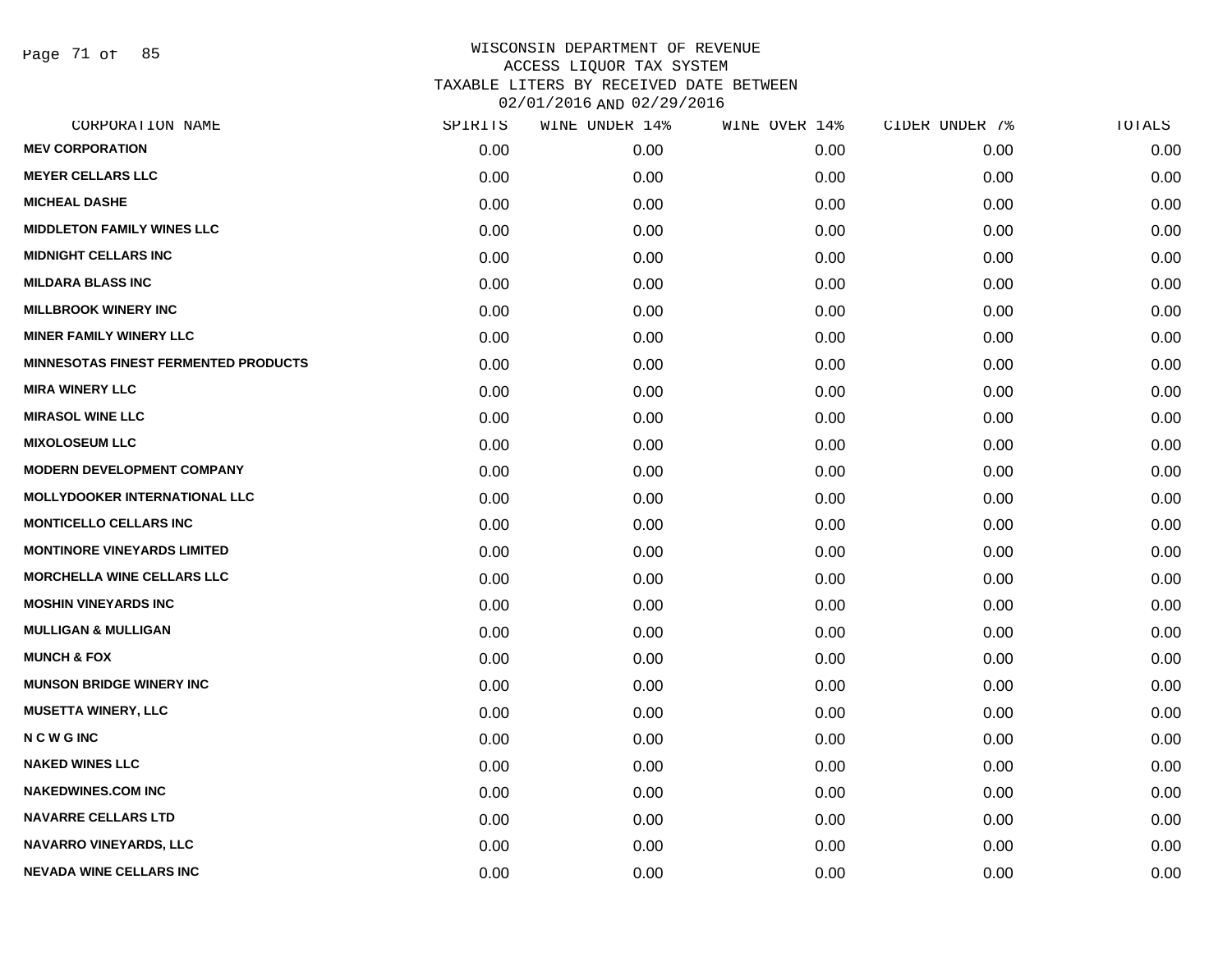Page 72 of 85

#### WISCONSIN DEPARTMENT OF REVENUE ACCESS LIQUOR TAX SYSTEM TAXABLE LITERS BY RECEIVED DATE BETWEEN

02/01/2016 AND 02/29/2016

| CORPORATION NAME                     | SPIRITS | WINE UNDER 14% | WINE OVER 14% | CIDER UNDER 7% | TOTALS   |
|--------------------------------------|---------|----------------|---------------|----------------|----------|
| <b>NEW VAVIN INC</b>                 | 0.00    | 0.00           | 0.00          | 0.00           | 0.00     |
| <b>NEWTON VINEYARD LLC</b>           | 0.00    | 0.00           | 0.00          | 0.00           | 0.00     |
| <b>NICALI, LLC</b>                   | 0.00    | 2,195.00       | 0.00          | 0.00           | 2,195.00 |
| <b>NICHOLSON RANCH LLC</b>           | 0.00    | 0.00           | 0.00          | 0.00           | 0.00     |
| NIEBAUM-COPPOLA ESTATE WINERY LP     | 0.00    | 0.00           | 0.00          | 0.00           | 0.00     |
| <b>NORTH WINERY LLC</b>              | 0.00    | 0.00           | 0.00          | 0.00           | 0.00     |
| NORTHLEAF WINERY, LLC                | 0.00    | 0.00           | 0.00          | 0.00           | 0.00     |
| <b>NOVA WINES, INC.</b>              | 0.00    | 0.00           | 0.00          | 0.00           | 0.00     |
| <b>NUAGE LLC</b>                     | 0.00    | 0.00           | 0.00          | 0.00           | 0.00     |
| <b>NV AWG LTD</b>                    | 0.00    | 0.00           | 0.00          | 0.00           | 0.00     |
| <b>NW WINE COMPANY LLC</b>           | 0.00    | 0.00           | 0.00          | 0.00           | 0.00     |
| <b>O'SHAUGHNESSY DEL OSO LLC</b>     | 0.00    | 0.00           | 0.00          | 0.00           | 0.00     |
| <b>OAK RIDGE WINERY LLC</b>          | 0.00    | 0.00           | 0.00          | 0.00           | 0.00     |
| <b>OAKVILLE HILLS CELLARS INC</b>    | 0.00    | 0.00           | 0.00          | 0.00           | 0.00     |
| <b>OAT HILL CORPORATION</b>          | 0.00    | 0.00           | 0.00          | 0.00           | 0.00     |
| <b>OBRIEN FAMILY VINEYARD LLC</b>    | 0.00    | 0.00           | 0.00          | 0.00           | 0.00     |
| <b>OGB PARTNERS LLC</b>              | 0.00    | 0.00           | 0.00          | 0.00           | 0.00     |
| <b>OLD VINE WINE PARTNERS LLC</b>    | 0.00    | 0.00           | 0.00          | 0.00           | 0.00     |
| <b>OLIVER WINE COMPANY INC</b>       | 0.00    | 0.00           | 0.00          | 0.00           | 0.00     |
| <b>OPOLO WINES LP</b>                | 0.00    | 0.00           | 0.00          | 0.00           | 0.00     |
| <b>OPUS ONE WINERY LLC</b>           | 0.00    | 0.00           | 0.00          | 0.00           | 0.00     |
| ORCA PROPERTIES LLC                  | 0.00    | 0.00           | 0.00          | 0.00           | 0.00     |
| OREGON WINE SERVICES AND STORAGE LLC | 0.00    | 0.00           | 0.00          | 0.00           | 0.00     |
| <b>ORFILA VINEYARDS INC</b>          | 0.00    | 0.00           | 0.00          | 0.00           | 0.00     |
| ORIN SWIFT CELLARS LLC               | 0.00    | 0.00           | 0.00          | 0.00           | 0.00     |
| <b>OWEN ROE LLC</b>                  | 0.00    | 0.00           | 0.00          | 0.00           | 0.00     |
| <b>PAHLMEYER LLC</b>                 | 0.00    | 0.00           | 0.00          | 0.00           | 0.00     |
| PALI WINE COMPANY LP                 | 0.00    | 0.00           | 0.00          | 0.00           | 0.00     |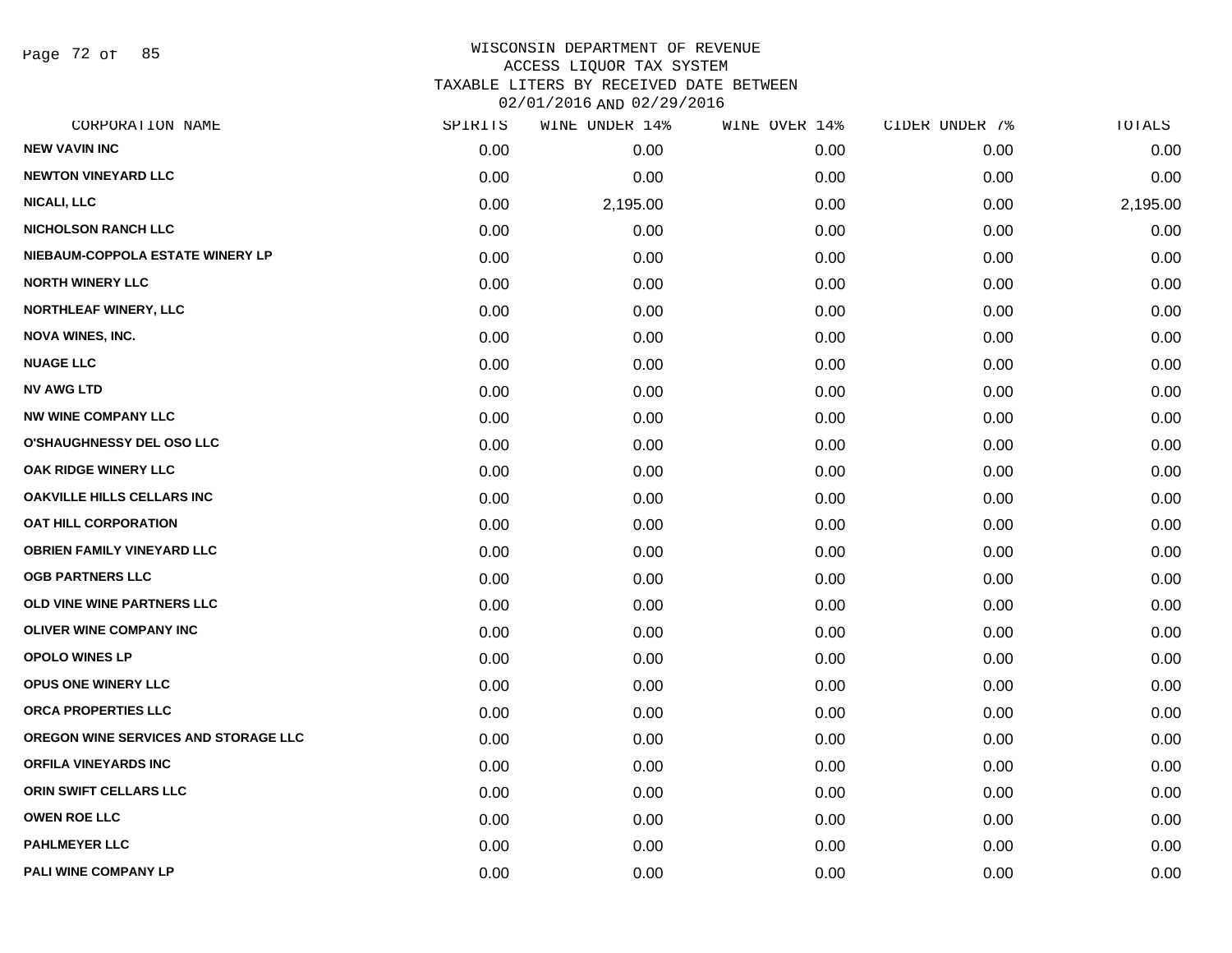Page 73 of 85

| CORPORATION NAME                     | SPIRITS | WINE UNDER 14% | WINE OVER 14% | CIDER UNDER 7% | TOTALS |
|--------------------------------------|---------|----------------|---------------|----------------|--------|
| PALOMA VINEYARD LLC                  | 0.00    | 0.00           | 0.00          | 0.00           | 0.00   |
| PARAGON VINEYARD CO INC              | 0.00    | 0.00           | 0.00          | 0.00           | 0.00   |
| PARALLEL 44 VINEYARD & WINERY, INC.  | 0.00    | 0.00           | 0.00          | 0.00           | 0.00   |
| <b>PARKER STATION INC</b>            | 0.00    | 0.00           | 0.00          | 0.00           | 0.00   |
| PATEL WINERY LLC                     | 0.00    | 0.00           | 0.00          | 0.00           | 0.00   |
| <b>PATRICIA A HOOVER</b>             | 0.00    | 0.00           | 0.00          | 0.00           | 0.00   |
| <b>PATRICK A RONEY</b>               | 0.00    | 0.00           | 0.00          | 0.00           | 0.00   |
| <b>PATRICK ARNDT</b>                 | 0.00    | 0.00           | 0.00          | 0.00           | 0.00   |
| PATZ & HALL WINE COMPANY INC         | 0.00    | 0.00           | 0.00          | 0.00           | 0.00   |
| <b>PAUL D ASPER</b>                  | 0.00    | 0.00           | 0.00          | 0.00           | 0.00   |
| <b>PAUL G BLOMMEL</b>                | 0.00    | 0.00           | 0.00          | 0.00           | 0.00   |
| PAUL HOBBS WINERY LP                 | 0.00    | 0.00           | 0.00          | 0.00           | 0.00   |
| <b>PAUL J FRANZEN</b>                | 0.00    | 0.00           | 0.00          | 0.00           | 0.00   |
| <b>PAVI WINES LLC</b>                | 0.00    | 0.00           | 0.00          | 0.00           | 0.00   |
| PCJ, INC.                            | 0.00    | 0.00           | 0.00          | 0.00           | 0.00   |
| PEACHY CANYON WINERY                 | 0.00    | 0.00           | 0.00          | 0.00           | 0.00   |
| PEAR VALLEY VINEYARD, INC.           | 0.00    | 0.00           | 0.00          | 0.00           | 0.00   |
| PEAY VINEYARDS LLC                   | 0.00    | 0.00           | 0.00          | 0.00           | 0.00   |
| PEJU FAMILY OPERATING PARTNERSHIP LP | 0.00    | 0.00           | 0.00          | 0.00           | 0.00   |
| <b>PENROSE LANE LIMITED</b>          | 0.00    | 0.00           | 0.00          | 0.00           | 0.00   |
| PEPPER BRIDGE WINERY LLC             | 0.00    | 0.00           | 0.00          | 0.00           | 0.00   |
| PERNOD RICARD KENWOOD HOLDING LLC    | 0.00    | 0.00           | 0.00          | 0.00           | 0.00   |
| PERNOD RICARD USA LLC                | 0.00    | 0.00           | 0.00          | 0.00           | 0.00   |
| PETER FRANUS WINE COMPANY INC        | 0.00    | 0.00           | 0.00          | 0.00           | 0.00   |
| PETER HOEHN                          | 0.00    | 0.00           | 0.00          | 0.00           | 0.00   |
| PETER MICHAEL WINERY                 | 0.00    | 0.00           | 0.00          | 0.00           | 0.00   |
| PETRONI VINEYARDS LLC                | 0.00    | 0.00           | 0.00          | 0.00           | 0.00   |
| PHILIP TOGNI VINEYARD LP             | 0.00    | 0.00           | 0.00          | 0.00           | 0.00   |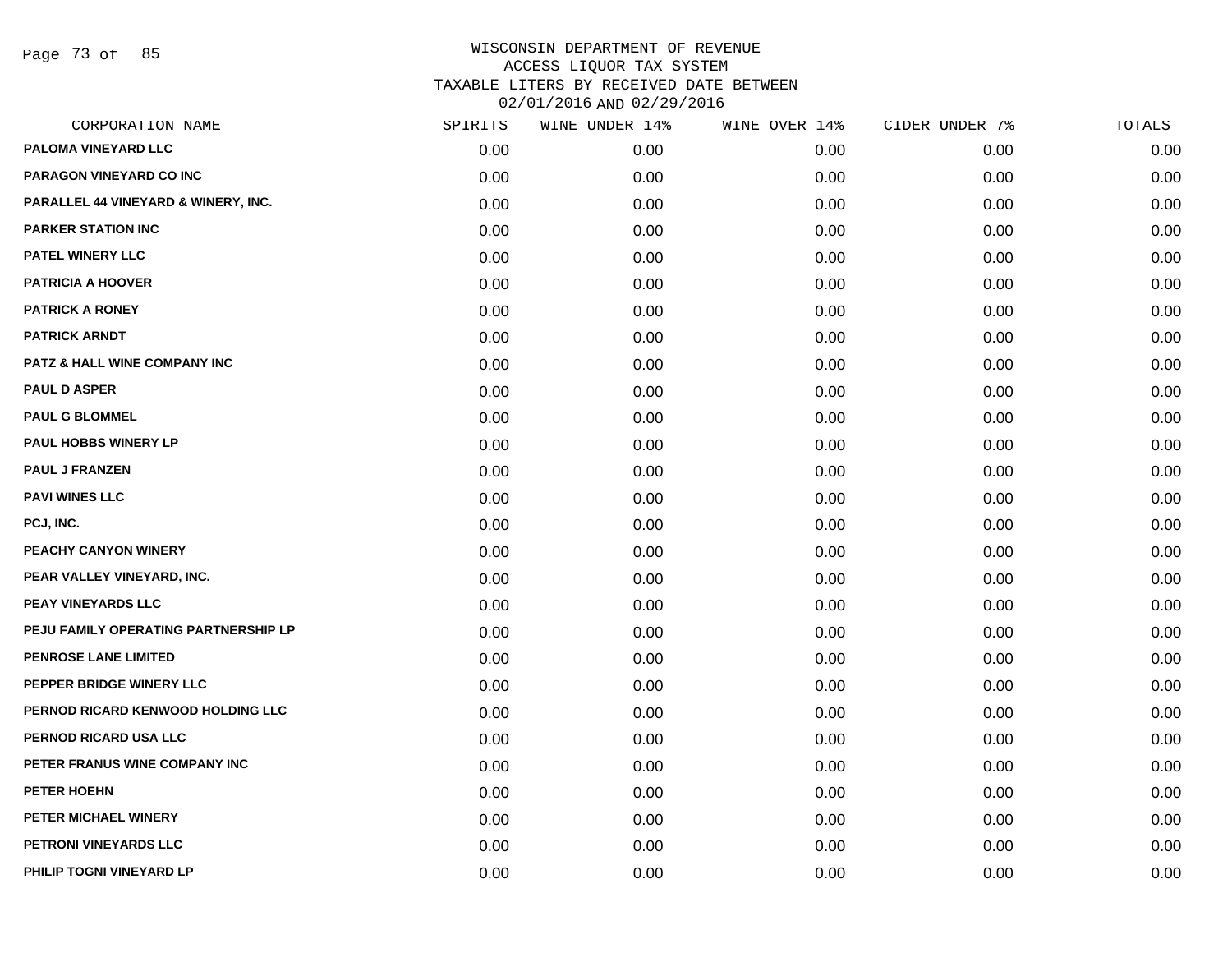Page 74 of 85

| CORPORATION NAME                            | SPIRITS | WINE UNDER 14% | WINE OVER 14% | CIDER UNDER 7% | TOTALS |
|---------------------------------------------|---------|----------------|---------------|----------------|--------|
| PHILLIPS FARMS LLC                          | 0.00    | 0.00           | 0.00          | 0.00           | 0.00   |
| <b>PINA CELLARS LP</b>                      | 0.00    | 0.00           | 0.00          | 0.00           | 0.00   |
| PINE RIDGE WINERY LLC                       | 0.00    | 0.00           | 0.00          | 0.00           | 0.00   |
| <b>PJK WINERY LLC</b>                       | 0.00    | 0.00           | 0.00          | 0.00           | 0.00   |
| POPE VALLEY WINERY LLC                      | 0.00    | 0.00           | 0.00          | 0.00           | 0.00   |
| <b>PRAGER WINERY &amp; PORT WORKS, INC.</b> | 0.00    | 0.00           | 0.00          | 0.00           | 0.00   |
| <b>PRAIRIE BERRY LLC</b>                    | 0.00    | 0.00           | 0.00          | 0.00           | 0.00   |
| <b>PRECEPT BRANDS LLC</b>                   | 0.00    | 279.75         | 0.00          | 0.00           | 279.75 |
| PREMIUM VINTNERS LLC                        | 0.00    | 1.50           | 0.75          | 0.00           | 2.25   |
| PRIDE MOUNTAIN VINEYARDS LLC                | 0.00    | 0.00           | 0.00          | 0.00           | 0.00   |
| PRINCE MICHEL LLC                           | 0.00    | 0.00           | 0.00          | 0.00           | 0.00   |
| <b>PROMONTORY LLC</b>                       | 0.00    | 0.00           | 0.00          | 0.00           | 0.00   |
| <b>PWG LLC</b>                              | 0.00    | 0.00           | 0.00          | 0.00           | 0.00   |
| <b>QUADY SOUTH WINERY LLC</b>               | 0.00    | 0.00           | 0.00          | 0.00           | 0.00   |
| QUILCEDA CREEK VINTNERS INC                 | 0.00    | 0.00           | 0.00          | 0.00           | 0.00   |
| <b>QUPE WINE CELLARS LLC</b>                | 0.00    | 0.00           | 0.00          | 0.00           | 0.00   |
| <b>R LAWSON ENTERPRISES LLC</b>             | 0.00    | 0.00           | 0.00          | 0.00           | 0.00   |
| RADIO-COTEAU WINE CELLARS LLC               | 0.00    | 0.00           | 0.00          | 0.00           | 0.00   |
| <b>RAINIER WINE LLC</b>                     | 0.00    | 0.00           | 0.00          | 0.00           | 0.00   |
| <b>RAMAZZOTTI WINES LLC</b>                 | 0.00    | 0.00           | 0.00          | 0.00           | 0.00   |
| <b>RAMEY WINE CELLARS INC</b>               | 0.00    | 0.00           | 0.00          | 0.00           | 0.00   |
| <b>RAPTOR RIDGE WINERY LLC</b>              | 0.00    | 0.00           | 0.00          | 0.00           | 0.00   |
| <b>RASA VINEYARDS, LLC</b>                  | 0.00    | 0.00           | 0.00          | 0.00           | 0.00   |
| <b>RAYMOND SIGNORELLO</b>                   | 0.00    | 0.00           | 0.00          | 0.00           | 0.00   |
| <b>RAYMOND VINEYARD &amp; CELLAR INC</b>    | 0.00    | 0.00           | 0.00          | 0.00           | 0.00   |
| <b>RB WINE ASSOCIATES LLC</b>               | 0.00    | 0.00           | 0.00          | 0.00           | 0.00   |
| <b>RBZ VINEYARDS LLC</b>                    | 0.00    | 0.00           | 0.00          | 0.00           | 0.00   |
| <b>RED CAR WINE COMPANY LLC</b>             | 0.00    | 0.00           | 0.00          | 0.00           | 0.00   |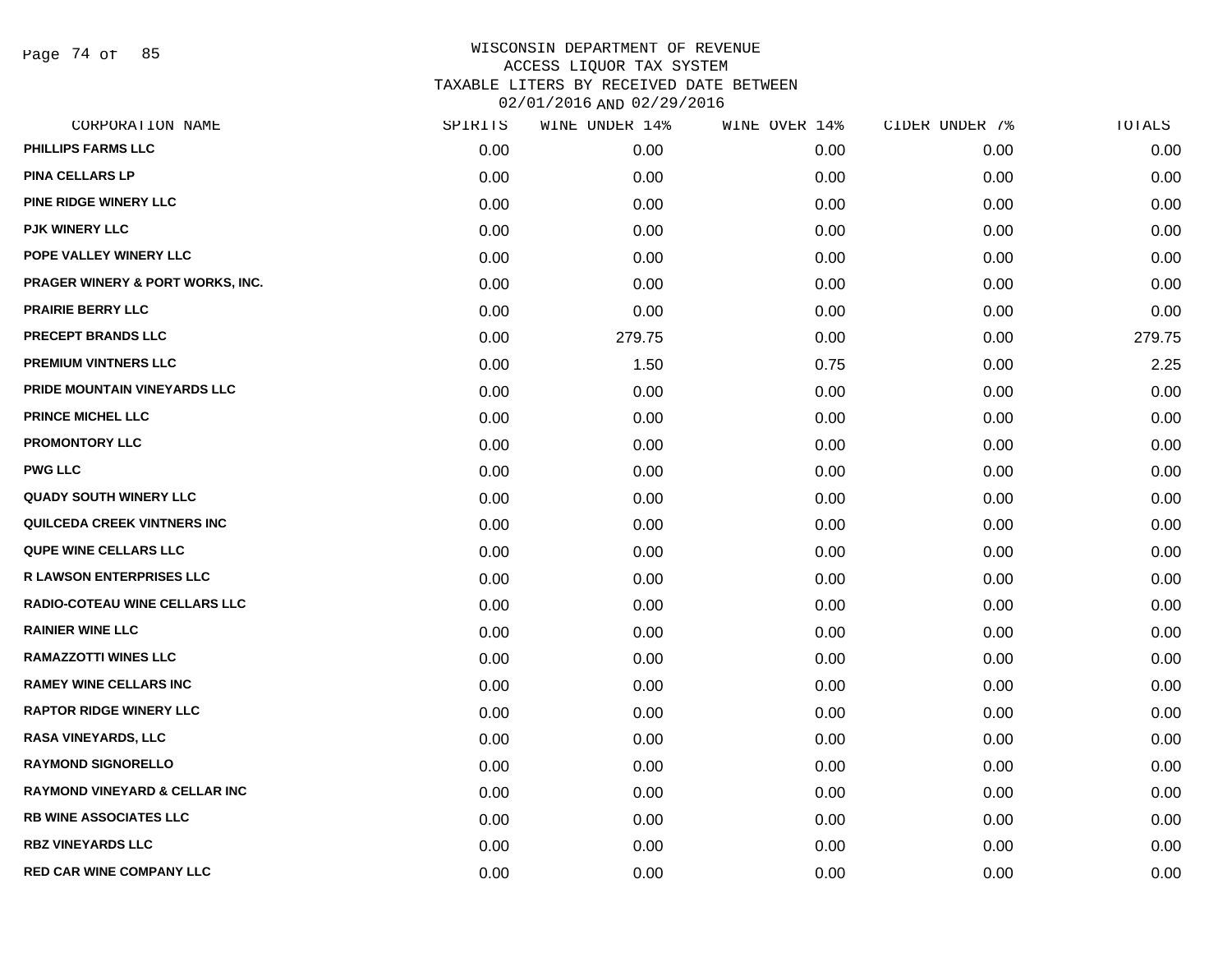Page 75 of 85

| CORPORATION NAME                      | SPIRITS | WINE UNDER 14% | WINE OVER 14% | CIDER UNDER 7% | TOTALS |
|---------------------------------------|---------|----------------|---------------|----------------|--------|
| <b>RED MARE WINES LLC</b>             | 0.00    | 0.00           | 0.00          | 0.00           | 0.00   |
| <b>RED OAK VINEYARD INC</b>           | 0.00    | 0.00           | 0.00          | 0.00           | 0.00   |
| <b>REGUSCI WINERY INC</b>             | 0.00    | 0.00           | 0.00          | 0.00           | 0.00   |
| <b>REN ACQUISITION INC</b>            | 0.00    | 0.00           | 0.00          | 0.00           | 0.00   |
| <b>REVANA FAMILY PARTNERS</b>         | 0.00    | 0.00           | 0.00          | 0.00           | 0.00   |
| <b>RHYS VINEYARDS LLC</b>             | 0.00    | 0.00           | 0.00          | 0.00           | 0.00   |
| <b>RICHARD E LIBBY</b>                | 0.00    | 0.00           | 0.00          | 0.00           | 0.00   |
| <b>RICHARD FORTUNE</b>                | 0.00    | 0.00           | 0.00          | 0.00           | 0.00   |
| <b>RIDGE VINEYARDS INC</b>            | 0.00    | 0.00           | 0.00          | 0.00           | 0.00   |
| <b>RIGHT SIDE LLC</b>                 | 0.00    | 0.00           | 0.00          | 0.00           | 0.00   |
| RIVER BEND VINEYARD & WINERY LLC      | 0.00    | 0.00           | 0.00          | 0.00           | 0.00   |
| RIVER VALLEY VINEYARD INC             | 0.00    | 0.00           | 0.00          | 0.00           | 0.00   |
| <b>RIVERBENCH LLC</b>                 | 0.00    | 0.00           | 0.00          | 0.00           | 0.00   |
| <b>ROBERT BORUCKI</b>                 | 0.00    | 0.00           | 0.00          | 0.00           | 0.00   |
| <b>ROBERT CRAIG WINERY LP</b>         | 0.00    | 0.00           | 0.00          | 0.00           | 0.00   |
| <b>ROBERT FOLEY LLC</b>               | 0.00    | 0.00           | 0.00          | 0.00           | 0.00   |
| <b>ROBERT HALL WINERY LLC</b>         | 0.00    | 0.00           | 0.00          | 0.00           | 0.00   |
| <b>ROBERT MUELLER CELLARS</b>         | 0.00    | 0.00           | 0.00          | 0.00           | 0.00   |
| <b>ROBERT YOUNG ESTATE WINERY LLC</b> | 0.00    | 0.00           | 0.00          | 0.00           | 0.00   |
| <b>ROCCA FAMILY VINEYARDS INC</b>     | 0.00    | 0.00           | 0.00          | 0.00           | 0.00   |
| <b>ROCK N WOOL WINERY LLC</b>         | 0.00    | 0.00           | 0.00          | 0.00           | 0.00   |
| <b>ROCK WALL WINE COMPANY INC</b>     | 0.00    | 0.00           | 0.00          | 0.00           | 0.00   |
| <b>ROEDERER ESTATE INC</b>            | 0.00    | 0.00           | 0.00          | 0.00           | 0.00   |
| <b>ROMBAUER VINEYARDS INC</b>         | 0.00    | 0.00           | 0.00          | 0.00           | 0.00   |
| <b>RONALD L FENOLIO</b>               | 0.00    | 0.00           | 0.00          | 0.00           | 0.00   |
| <b>RONALD T RUBIN</b>                 | 0.00    | 0.00           | 0.00          | 0.00           | 0.00   |
| <b>ROUND POND ESTATE LLC</b>          | 0.00    | 0.00           | 0.00          | 0.00           | 0.00   |
| <b>ROWLEY ESTATES LLC</b>             | 0.00    | 0.00           | 0.00          | 0.00           | 0.00   |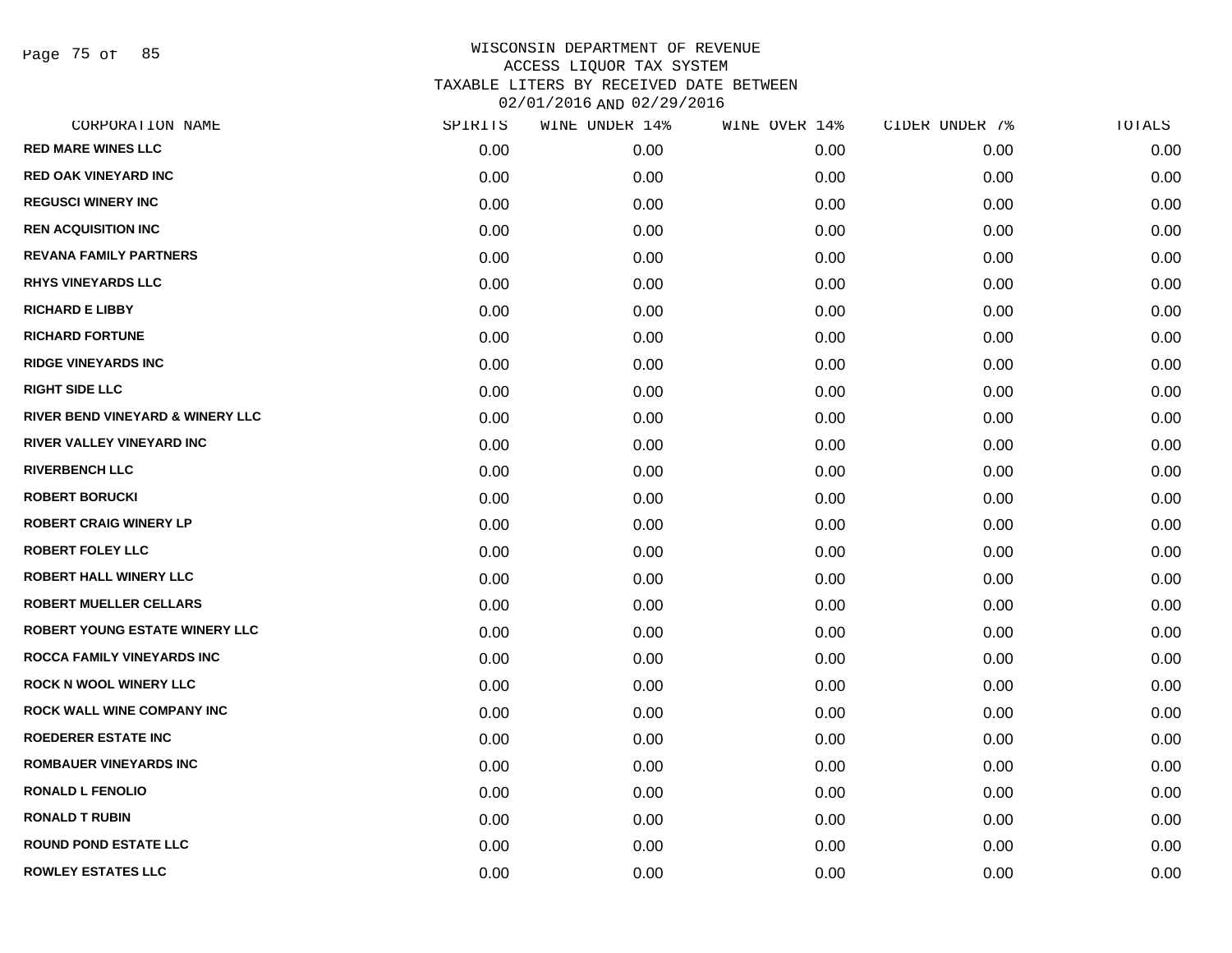| CORPORATION NAME                                 | SPIRITS | WINE UNDER 14% | WINE OVER 14% | CIDER UNDER 7% | TOTALS |
|--------------------------------------------------|---------|----------------|---------------|----------------|--------|
| <b>RRJ REAL PROPERTIES LLC</b>                   | 0.00    | 0.00           | 0.00          | 0.00           | 0.00   |
| <b>RSB VINEYARDS LLC</b>                         | 0.00    | 0.00           | 0.00          | 0.00           | 0.00   |
| <b>RUDD WINES INC</b>                            | 0.00    | 0.00           | 0.00          | 0.00           | 0.00   |
| <b>RUDIUS WINES, LLC</b>                         | 0.00    | 0.00           | 0.00          | 0.00           | 0.00   |
| <b>RUED WINERY INC</b>                           | 0.00    | 0.00           | 0.00          | 0.00           | 0.00   |
| <b>RUSHFORD MEADERY AND WINERY LLC</b>           | 0.00    | 0.00           | 0.00          | 0.00           | 0.00   |
| RUTHERFORD HILL WINERY LLC                       | 0.00    | 0.00           | 0.00          | 0.00           | 0.00   |
| <b>RYAN PRELLWITZ</b>                            | 0.00    | 0.00           | 0.00          | 0.00           | 0.00   |
| <b>SAINTSBURY LLC</b>                            | 0.00    | 0.00           | 0.00          | 0.00           | 0.00   |
| <b>SANDHI WINES LLC</b>                          | 0.00    | 0.00           | 0.00          | 0.00           | 0.00   |
| <b>SANDSTONE RIDGE VINEYARD &amp; WINERY LLC</b> | 0.00    | 0.00           | 0.00          | 0.00           | 0.00   |
| <b>SANFORD WINERY COMPANY LP</b>                 | 0.00    | 0.00           | 0.00          | 0.00           | 0.00   |
| <b>SARACINA VINEYARDS LLC</b>                    | 0.00    | 0.00           | 0.00          | 0.00           | 0.00   |
| SAVANNAH CHANELLE VINEYARDS INC                  | 0.00    | 0.00           | 0.00          | 0.00           | 0.00   |
| <b>SAVIAH ROSE WINERY LLC</b>                    | 0.00    | 0.00           | 0.00          | 0.00           | 0.00   |
| <b>SAXUM VINEYARDS INC</b>                       | 0.00    | 0.00           | 0.00          | 0.00           | 0.00   |
| <b>SBRAGIA FAMILY VINEYARDS LLC</b>              | 0.00    | 0.00           | 0.00          | 0.00           | 0.00   |
| <b>SCHEID VINEYARDS CALIFORNIA INC</b>           | 0.00    | 0.00           | 0.00          | 0.00           | 0.00   |
| <b>SCHRADER CELLARS LLC</b>                      | 0.00    | 0.00           | 0.00          | 0.00           | 0.00   |
| <b>SCHRAMSBERG VINEYARDS CO INC</b>              | 0.00    | 0.00           | 0.00          | 0.00           | 0.00   |
| <b>SCHUG WINERY LLC</b>                          | 0.00    | 0.00           | 0.00          | 0.00           | 0.00   |
| <b>SCREAMING EAGLE LLC</b>                       | 0.00    | 0.00           | 0.00          | 0.00           | 0.00   |
| <b>SEAVER VINEYARDS LLC</b>                      | 0.00    | 0.00           | 0.00          | 0.00           | 0.00   |
| <b>SEAVEY VINEYARD LP</b>                        | 0.00    | 0.00           | 0.00          | 0.00           | 0.00   |
| <b>SEBASTOPOL VINEYARDS &amp; WINERY CORP</b>    | 0.00    | 0.00           | 0.00          | 0.00           | 0.00   |
| <b>SEQUOIA GROVE VINEYARDS LP</b>                | 0.00    | 0.00           | 0.00          | 0.00           | 0.00   |
| <b>SEVEN HILLS WINERY LLC</b>                    | 0.00    | 0.00           | 0.00          | 0.00           | 0.00   |
| <b>SEVEN STONES WINERY LLC</b>                   | 0.00    | 0.00           | 0.00          | 0.00           | 0.00   |
|                                                  |         |                |               |                |        |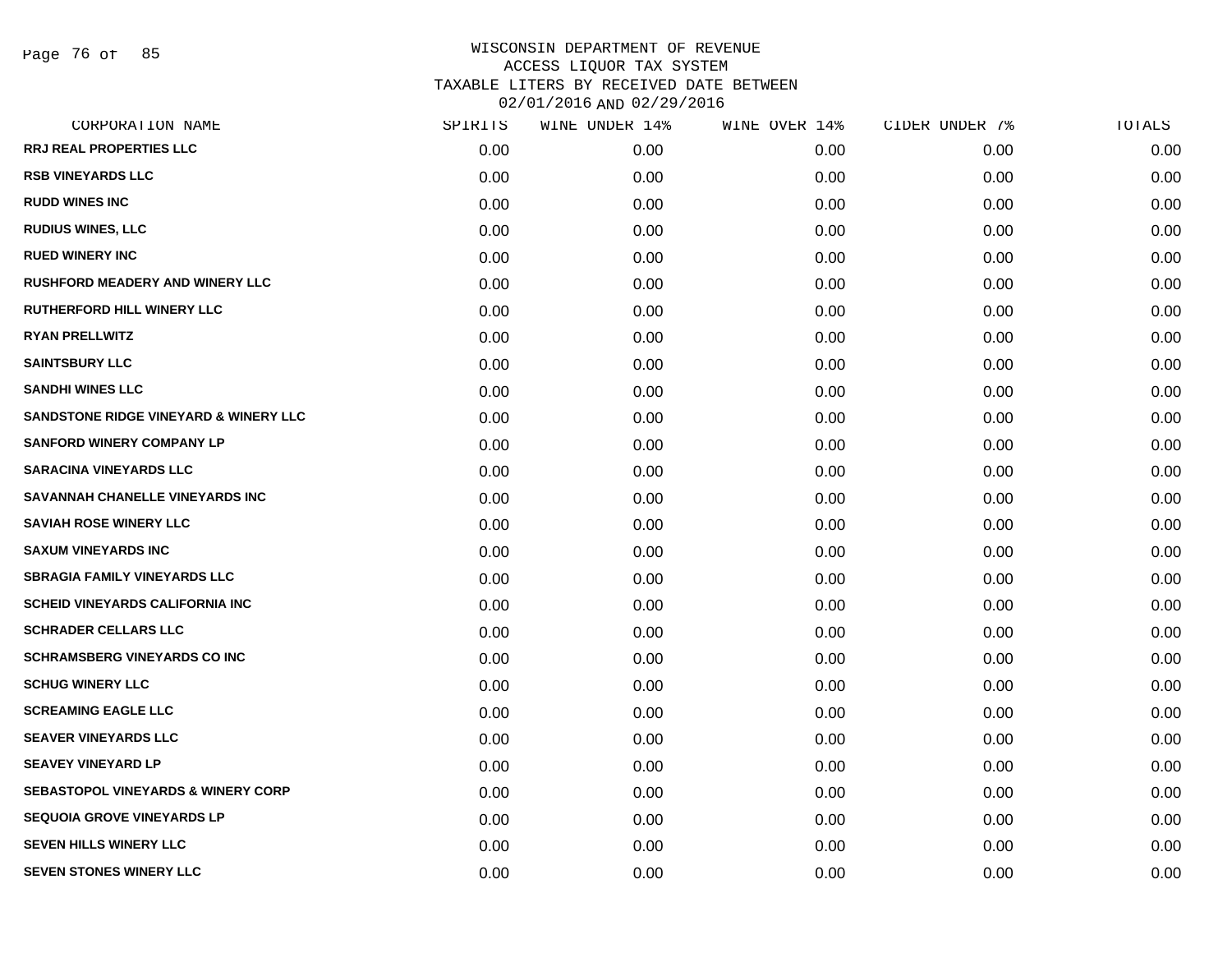Page 77 of 85

| CORPORATION NAME                      | SPIRITS | WINE UNDER 14% | WINE OVER 14% | CIDER UNDER 7% | TOTALS |
|---------------------------------------|---------|----------------|---------------|----------------|--------|
| <b>SHADY LADIES LLC</b>               | 0.00    | 0.00           | 0.00          | 0.00           | 0.00   |
| <b>SHAFER VINEYARDS INC</b>           | 0.00    | 0.00           | 0.00          | 0.00           | 0.00   |
| <b>SHANNON RIDGE INC</b>              | 0.00    | 0.00           | 0.00          | 0.00           | 0.00   |
| <b>SHARON L PINGEL</b>                | 0.00    | 0.00           | 0.00          | 0.00           | 0.00   |
| SHELTON-MACKENZIE WINE COMPANY        | 0.00    | 0.00           | 0.00          | 0.00           | 0.00   |
| <b>SIERRA SUNRISE VINEYARDS</b>       | 0.00    | 0.00           | 0.00          | 0.00           | 0.00   |
| <b>SILVER OAK WINE CELLARS LP</b>     | 0.00    | 0.00           | 0.00          | 0.00           | 0.00   |
| SILVER TRIDENT WINERY LLC             | 0.00    | 0.00           | 0.00          | 0.00           | 0.00   |
| <b>SINE QUA NON INC</b>               | 0.00    | 0.00           | 0.00          | 0.00           | 0.00   |
| SINNIPEE VALLEY VINEYARD LLC          | 0.00    | 0.00           | 0.00          | 0.00           | 0.00   |
| <b>SINSKEY VINEYARDS INC</b>          | 0.00    | 0.00           | 0.00          | 0.00           | 0.00   |
| <b>SISYPHUS LLC</b>                   | 0.00    | 0.00           | 0.00          | 0.00           | 0.00   |
| <b>SIX SIGMA WINERY LLC</b>           | 0.00    | 0.00           | 0.00          | 0.00           | 0.00   |
| <b>SMALL VINES WINES INC</b>          | 0.00    | 0.00           | 0.00          | 0.00           | 0.00   |
| <b>SMITH &amp; HOOK WINERY</b>        | 0.00    | 0.00           | 0.00          | 0.00           | 0.00   |
| <b>SMITH &amp; SMITH</b>              | 0.00    | 0.00           | 0.00          | 0.00           | 0.00   |
| SMITH ANDERSON ENTERPRISES INC        | 0.00    | 0.00           | 0.00          | 0.00           | 0.00   |
| <b>SODA CANYON LLC</b>                | 0.00    | 0.00           | 0.00          | 0.00           | 0.00   |
| <b>SOKOL BLOSSER LTD</b>              | 0.00    | 0.00           | 0.00          | 0.00           | 0.00   |
| <b>SOMERSTON WINE COMPANY, LLC</b>    | 0.00    | 0.00           | 0.00          | 0.00           | 0.00   |
| SONOMA-CUTRER VINEYARDS INC           | 0.00    | 0.00           | 0.00          | 0.00           | 0.00   |
| <b>SOUTH COAST WINERY INC</b>         | 0.00    | 0.00           | 0.00          | 0.00           | 0.00   |
| SP GROSSNICKLE LLC                    | 0.00    | 17.25          | 0.75          | 0.00           | 18.00  |
| <b>SPANOS BERBERIAN WINERY LLC</b>    | 0.00    | 0.00           | 0.00          | 0.00           | 0.00   |
| <b>SPARKLING OREGON LLC</b>           | 0.00    | 0.00           | 0.00          | 0.00           | 0.00   |
| <b>SPOTTSWOODE WINERY INC</b>         | 0.00    | 0.00           | 0.00          | 0.00           | 0.00   |
| <b>SPRECHER BREWING COMPANY, INC.</b> | 0.00    | 0.00           | 0.00          | 0.00           | 0.00   |
| SPRING MOUNTAIN VINEYARD INC          | 0.00    | 0.00           | 0.00          | 0.00           | 0.00   |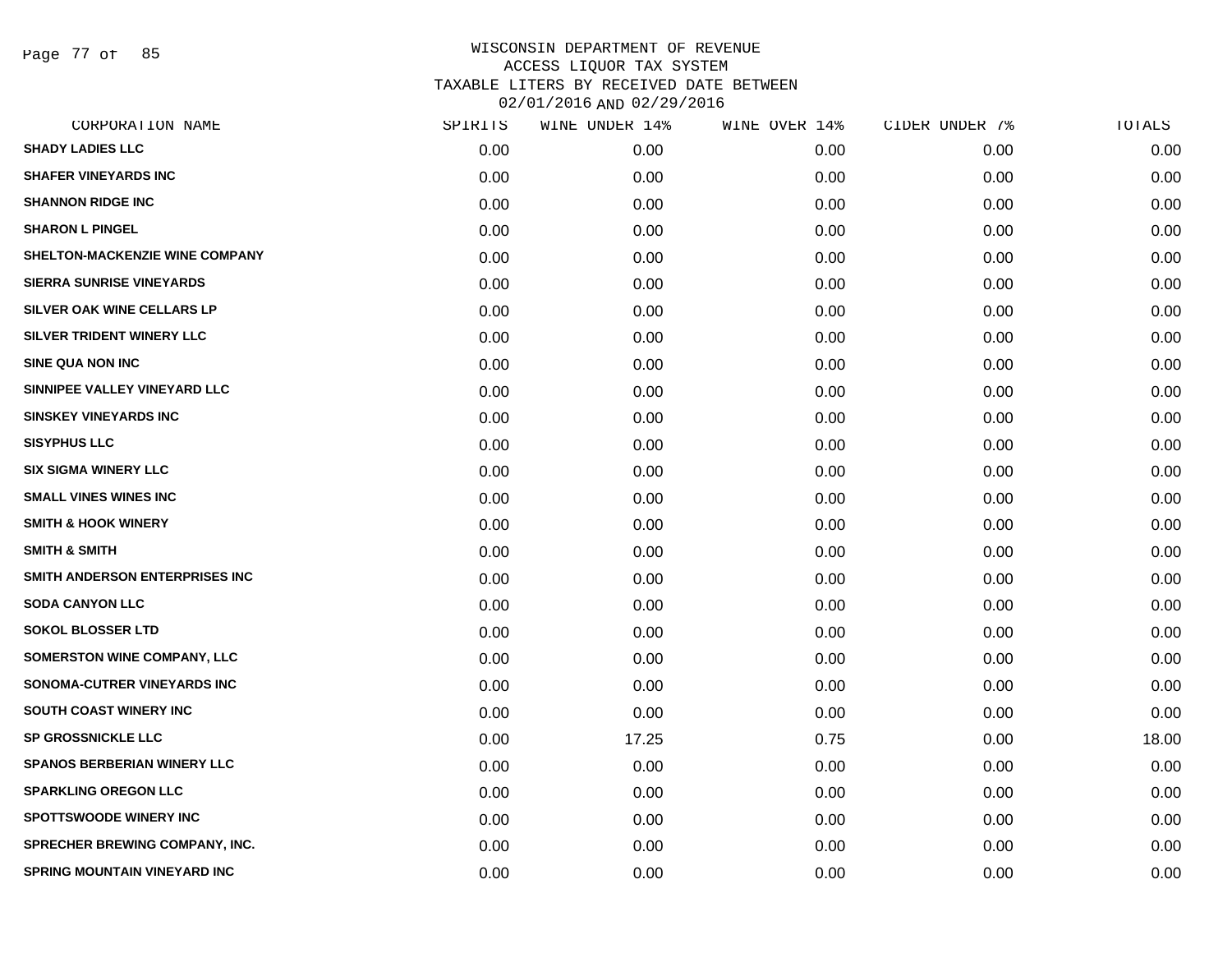Page 78 of 85

|                   | WINE UNDER 14% | WINE OVER 14% | CIDER UNDER 7% | TOTALS |
|-------------------|----------------|---------------|----------------|--------|
| 0.00 <sub>1</sub> | 0.00           | 0.00          | 0.00           | 0.00   |
| 0.00              | 0.00           | 0.00          | 0.00           | 0.00   |
| 0.00              | 0.00           | 0.00          | 0.00           | 0.00   |
| 0.00              | 0.00           | 0.00          | 0.00           | 0.00   |
| 0.00              | 0.00           | 0.00          | 0.00           | 0.00   |
| 0.00              | 0.00           | 0.00          | 0.00           | 0.00   |
| 0.00              | 0.00           | 0.00          | 0.00           | 0.00   |
| 0.00              | 0.00           | 0.00          | 0.00           | 0.00   |
| 0.00              | 0.00           | 0.00          | 0.00           | 0.00   |
| 0.00              | 0.00           | 0.00          | 0.00           | 0.00   |
| 0.00              | 0.00           | 0.00          | 0.00           | 0.00   |
| 0.00              | 0.00           | 0.00          | 0.00           | 0.00   |
| 0.00              | 0.00           | 0.00          | 0.00           | 0.00   |
| 0.00              | 0.00           | 0.00          | 0.00           | 0.00   |
| 0.00              | 0.00           | 0.00          | 0.00           | 0.00   |
| 0.00              | 0.00           | 0.00          | 0.00           | 0.00   |
| 0.00              | 0.00           | 0.00          | 0.00           | 0.00   |
| 0.00              | 0.00           | 0.00          | 0.00           | 0.00   |
| 0.00              | 0.00           | 0.00          | 0.00           | 0.00   |
| 0.00              | 0.00           | 0.00          | 0.00           | 0.00   |
| 0.00              | 0.00           | 0.00          | 0.00           | 0.00   |
| 0.00              | 0.00           | 0.00          | 0.00           | 0.00   |
| 0.00              | 0.00           | 0.00          | 0.00           | 0.00   |
| 0.00              | 0.00           | 0.00          | 0.00           | 0.00   |
| 0.00              | 0.00           | 0.00          | 0.00           | 0.00   |
| 0.00              | 0.00           | 0.00          | 0.00           | 0.00   |
| 0.00              | 0.00           | 0.00          | 0.00           | 0.00   |
| 0.00              | 0.00           | 0.00          | 0.00           | 0.00   |
|                   | SPIRITS        |               |                |        |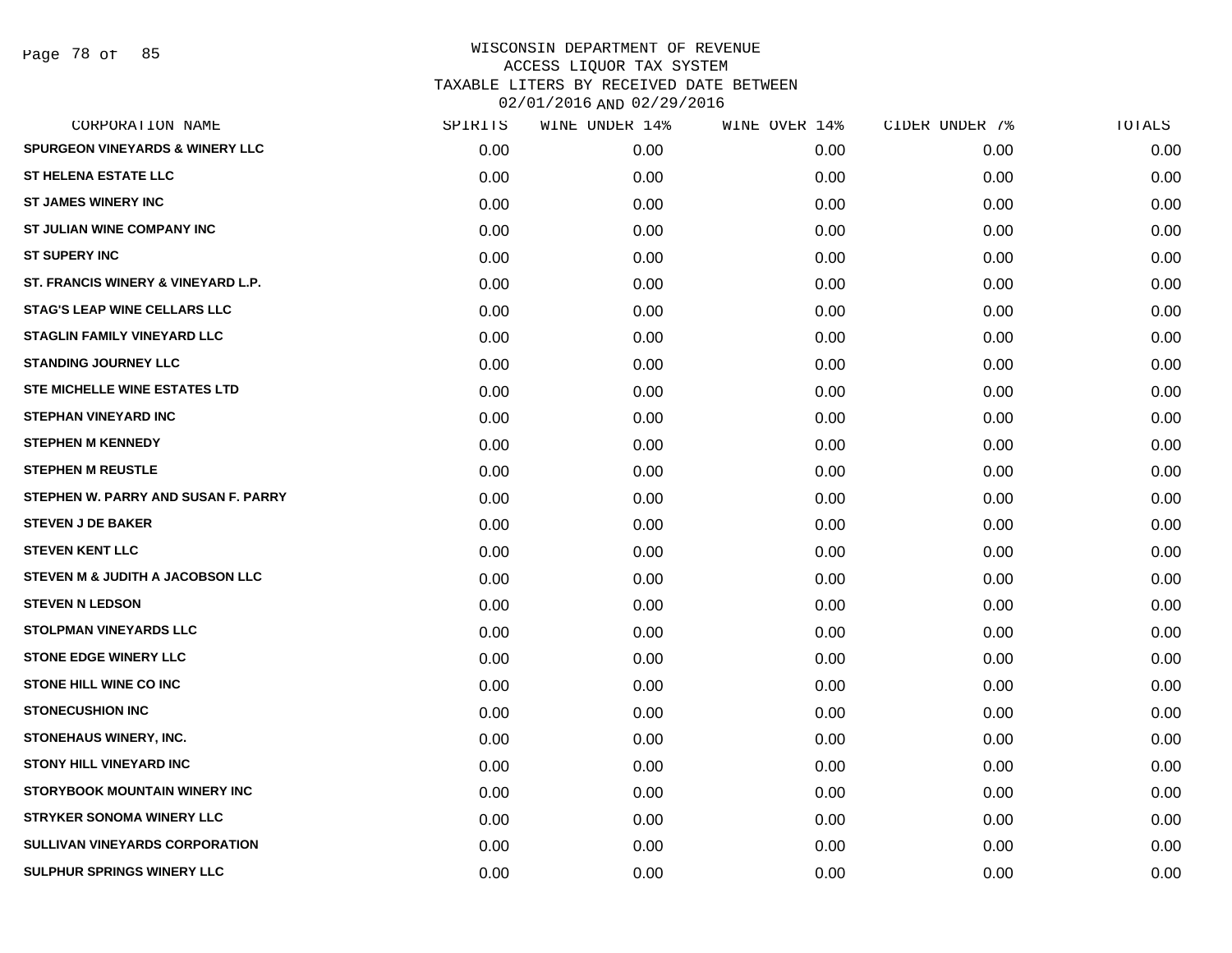Page 79 of 85

| CORPORATION NAME                           | SPIRITS | WINE UNDER 14% | WINE OVER 14% | CIDER UNDER 7% | TOTALS |
|--------------------------------------------|---------|----------------|---------------|----------------|--------|
| <b>SUMMERS WINERY LLC</b>                  | 0.00    | 0.00           | 0.00          | 0.00           | 0.00   |
| <b>SUMMERWOOD WINERY &amp; INN INC</b>     | 0.00    | 0.00           | 0.00          | 0.00           | 0.00   |
| <b>SUNSET POINT WINERY LLC</b>             | 0.00    | 0.00           | 0.00          | 0.00           | 0.00   |
| <b>SUNSTONE VINEYARDS &amp; WINERY INC</b> | 0.00    | 0.00           | 0.00          | 0.00           | 0.00   |
| <b>SUSAN M BOSWELL</b>                     | 0.00    | 0.00           | 0.00          | 0.00           | 0.00   |
| <b>SUTTER HOME WINERY INC</b>              | 0.00    | 0.00           | 0.00          | 0.00           | 0.00   |
| <b>SWANSON VINEYARDS &amp; WINERY</b>      | 0.00    | 0.00           | 0.00          | 0.00           | 0.00   |
| <b>SWEAZEY WINERY INVESTMENT LLC</b>       | 0.00    | 0.00           | 0.00          | 0.00           | 0.00   |
| <b>SWEET CHEEKS VINEYARDS INC</b>          | 0.00    | 0.00           | 0.00          | 0.00           | 0.00   |
| <b>TABLAS CREEK VINEYARD LP</b>            | 0.00    | 0.00           | 0.00          | 0.00           | 0.00   |
| <b>TAFT STREET INC</b>                     | 0.00    | 0.00           | 0.00          | 0.00           | 0.00   |
| TAKARA SAKE USA INC                        | 0.00    | 20.85          | 53.61         | 19.80          | 94.26  |
| <b>TALLEY VINEYARDS INC</b>                | 0.00    | 0.00           | 0.00          | 0.00           | 0.00   |
| <b>TAMBER BEY VINEYARDS LLC</b>            | 0.00    | 0.00           | 0.00          | 0.00           | 0.00   |
| <b>TANDEM WINES LLC</b>                    | 0.00    | 0.00           | 0.00          | 0.00           | 0.00   |
| TARA BELLA WINERY LLC                      | 0.00    | 9.00           | 0.00          | 0.00           | 9.00   |
| <b>TC VINEYARDS INC</b>                    | 0.00    | 0.00           | 0.00          | 0.00           | 0.00   |
| <b>TEALE CREEK ASSOCIATES</b>              | 0.00    | 0.00           | 0.00          | 0.00           | 0.00   |
| <b>TENBA RIDGE WINERY LLC</b>              | 0.00    | 0.00           | 0.00          | 0.00           | 0.00   |
| <b>TERRA SPRINGS LLC</b>                   | 0.00    | 0.00           | 0.00          | 0.00           | 0.00   |
| <b>TERRA VINUM LLC</b>                     | 0.00    | 0.00           | 0.00          | 0.00           | 0.00   |
| <b>TERRAVANT WINE COMPANY LLC</b>          | 0.00    | 0.00           | 0.00          | 0.00           | 0.00   |
| <b>TESTAROSSA VINEYARDS LLC</b>            | 0.00    | 0.00           | 0.00          | 0.00           | 0.00   |
| THE BIALE ESTATE                           | 0.00    | 0.00           | 0.00          | 0.00           | 0.00   |
| THE BRANDER VINEYARD                       | 0.00    | 0.00           | 0.00          | 0.00           | 0.00   |
| THE HESS COLLECTION WINERY                 | 0.00    | 0.00           | 0.00          | 0.00           | 0.00   |
| THE HOGUE CELLARS LTD                      | 0.00    | 0.00           | 0.00          | 0.00           | 0.00   |
| THE INFINITE MONKEY THEOREM INC            | 0.00    | 0.00           | 0.00          | 0.00           | 0.00   |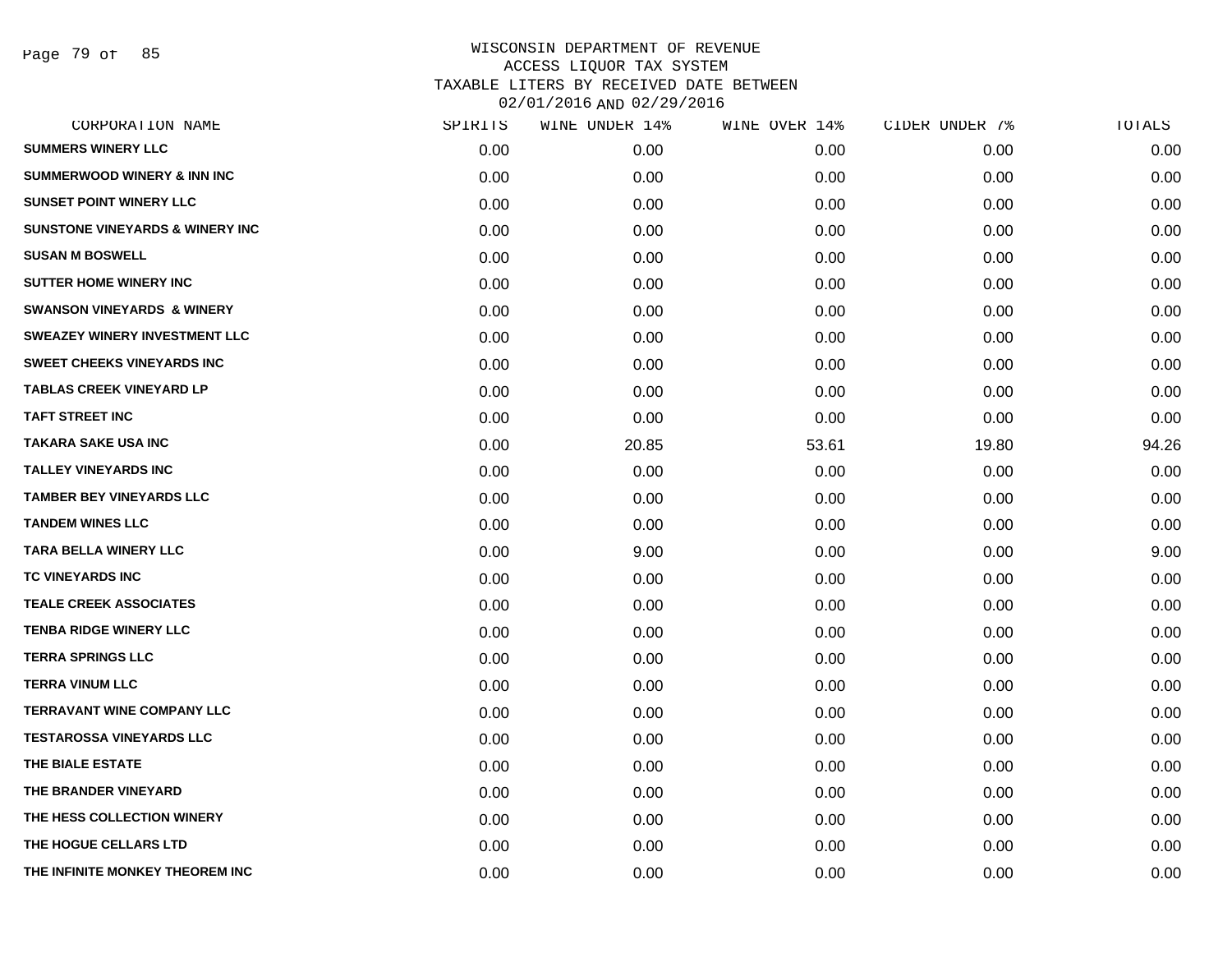Page 80 of 85

|      | WINE UNDER 14% | WINE OVER 14% | CIDER UNDER 7% | TOTALS |
|------|----------------|---------------|----------------|--------|
| 0.00 | 0.00           | 0.00          | 0.00           | 0.00   |
| 0.00 | 0.00           | 53.25         | 0.00           | 53.25  |
| 0.00 | 0.00           | 0.00          | 0.00           | 0.00   |
| 0.00 | 0.00           | 0.00          | 0.00           | 0.00   |
| 0.00 | 0.00           | 0.00          | 0.00           | 0.00   |
| 0.00 | 0.00           | 0.00          | 0.00           | 0.00   |
| 0.00 | 0.00           | 0.00          | 0.00           | 0.00   |
| 0.00 | 0.00           | 0.00          | 0.00           | 0.00   |
| 0.00 | 0.00           | 0.00          | 0.00           | 0.00   |
| 0.00 | 0.00           | 0.00          | 0.00           | 0.00   |
| 0.00 | 0.00           | 0.00          | 0.00           | 0.00   |
| 0.00 | 0.00           | 0.00          | 0.00           | 0.00   |
| 0.00 | 0.00           | 0.00          | 0.00           | 0.00   |
| 0.00 | 0.00           | 0.00          | 0.00           | 0.00   |
| 0.00 | 0.00           | 0.00          | 0.00           | 0.00   |
| 0.00 | 0.00           | 0.00          | 0.00           | 0.00   |
| 0.00 | 0.00           | 0.00          | 0.00           | 0.00   |
| 0.00 | 0.00           | 0.00          | 0.00           | 0.00   |
| 0.00 | 9.00           | 0.00          | 0.00           | 9.00   |
| 0.00 | 0.00           | 0.00          | 0.00           | 0.00   |
| 0.00 | 0.00           | 0.00          | 0.00           | 0.00   |
| 0.00 | 0.00           | 0.00          | 0.00           | 0.00   |
| 0.00 | 0.00           | 0.00          | 0.00           | 0.00   |
| 0.00 | 0.00           | 0.00          | 0.00           | 0.00   |
| 0.00 | 0.00           | 0.00          | 0.00           | 0.00   |
| 0.00 | 0.00           | 0.00          | 0.00           | 0.00   |
| 0.00 | 0.00           | 0.00          | 0.00           | 0.00   |
| 0.00 | 0.00           | 0.00          | 0.00           | 0.00   |
|      | SPIRITS        |               |                |        |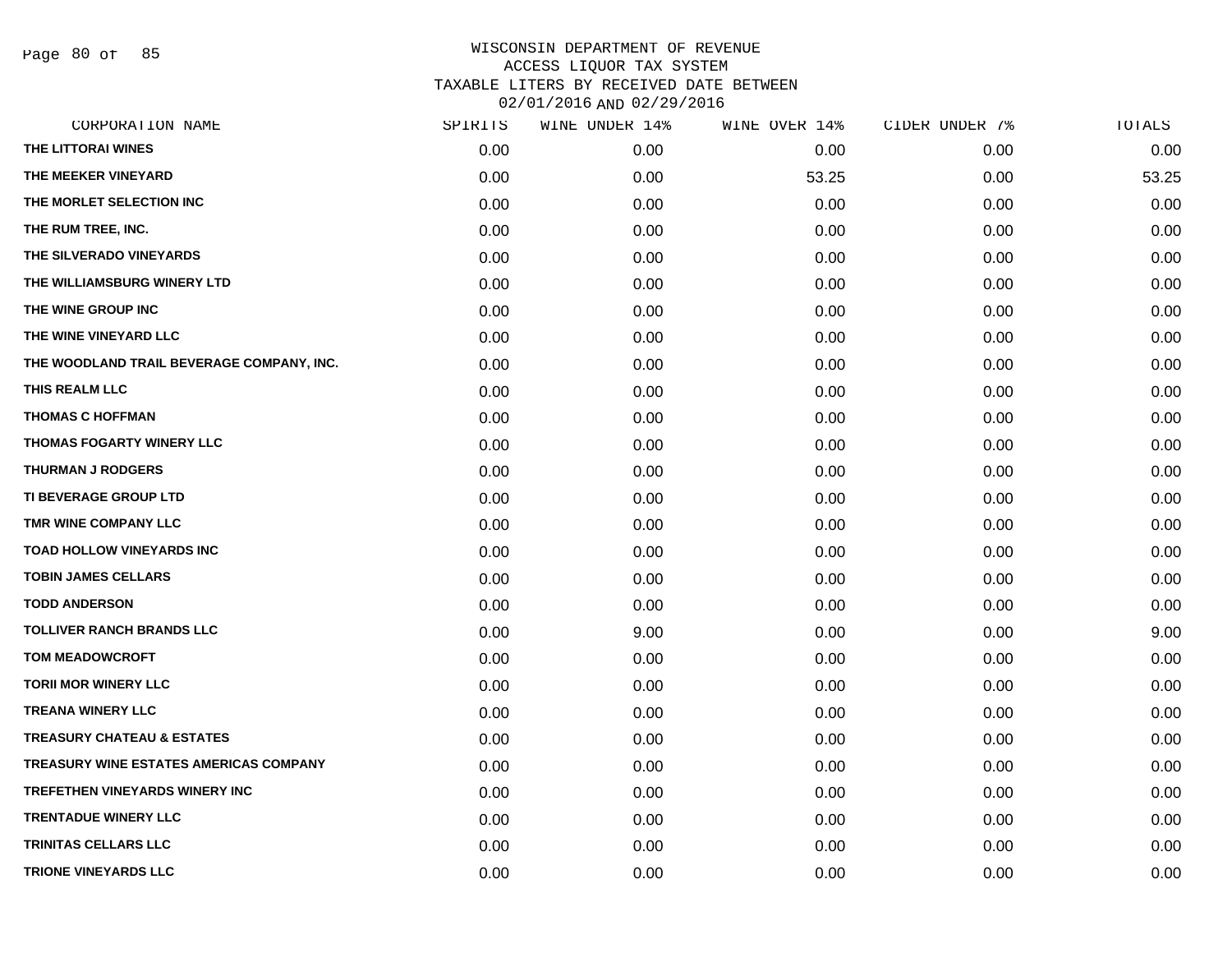Page 81 of 85

| CORPORATION NAME                      | SPIRITS | WINE UNDER 14% | WINE OVER 14% | CIDER UNDER 7% | TOTALS |
|---------------------------------------|---------|----------------|---------------|----------------|--------|
| <b>TROY LANDWEHR</b>                  | 0.00    | 0.00           | 0.00          | 0.00           | 0.00   |
| <b>TSG LLC</b>                        | 0.00    | 0.00           | 0.00          | 0.00           | 0.00   |
| TURLEY WINE CELLARS INC               | 0.00    | 0.00           | 0.00          | 0.00           | 0.00   |
| <b>TURNBULL WINE CELLARS</b>          | 0.00    | 0.00           | 0.00          | 0.00           | 0.00   |
| <b>TWIN PEAKS WINERY INC</b>          | 0.00    | 0.00           | 0.00          | 0.00           | 0.00   |
| <b>TWIN RIDGE ESTATES LLC</b>         | 0.00    | 0.00           | 0.00          | 0.00           | 0.00   |
| <b>TWISTED OAK WINERY LLC</b>         | 0.00    | 0.00           | 0.00          | 0.00           | 0.00   |
| <b>TWO LADS LLC</b>                   | 0.00    | 0.00           | 0.00          | 0.00           | 0.00   |
| <b>TWOMEY CELLARS LLC</b>             | 0.00    | 0.00           | 0.00          | 0.00           | 0.00   |
| UNTI WINE CO LLC                      | 0.00    | 0.00           | 0.00          | 0.00           | 0.00   |
| V & C LLC                             | 0.00    | 45.75          | 47.75         | 0.00           | 93.50  |
| <b>V SATTUI WINERY INC</b>            | 0.00    | 0.00           | 0.00          | 0.00           | 0.00   |
| VAN RUITEN FAMILY WINERY LLC          | 0.00    | 0.00           | 0.00          | 0.00           | 0.00   |
| VAN WYCHEN WINES INC.                 | 0.00    | 0.00           | 0.00          | 0.00           | 0.00   |
| <b>VENTANA VINTNERS LLC</b>           | 0.00    | 0.00           | 0.00          | 0.00           | 0.00   |
| <b>VERMEIL WINE GROUP LLC</b>         | 0.00    | 0.00           | 0.00          | 0.00           | 0.00   |
| <b>VERMONT HARD CIDER COMPANY LLC</b> | 0.00    | 0.00           | 0.00          | 0.00           | 0.00   |
| <b>VERNON VINEYARDS LTD</b>           | 0.00    | 0.00           | 0.00          | 0.00           | 0.00   |
| <b>VETRO WINERY LLC</b>               | 0.00    | 0.00           | 0.00          | 0.00           | 0.00   |
| <b>VICINI ENTERPRISES LLC</b>         | 0.00    | 0.00           | 0.00          | 0.00           | 0.00   |
| <b>VIGNETTE WINERY LLC</b>            | 0.00    | 0.00           | 0.00          | 0.00           | 0.00   |
| <b>VILLA AMOROSA INC</b>              | 0.00    | 0.00           | 0.00          | 0.00           | 0.00   |
| <b>VILLA ENCINAL PARTNERS LP</b>      | 0.00    | 0.00           | 0.00          | 0.00           | 0.00   |
| <b>VILLA TOSCANO INC</b>              | 0.00    | 3.00           | 12.00         | 0.00           | 15.00  |
| VIN DE ZO LLC                         | 0.00    | 0.00           | 0.00          | 0.00           | 0.00   |
| <b>VINA ROBLES INC</b>                | 0.00    | 0.00           | 0.00          | 0.00           | 0.00   |
| <b>VINCENT ARROYO WINERY INC</b>      | 0.00    | 0.00           | 0.00          | 0.00           | 0.00   |
| <b>VINE &amp; SUN LLC</b>             | 0.00    | 0.00           | 0.00          | 0.00           | 0.00   |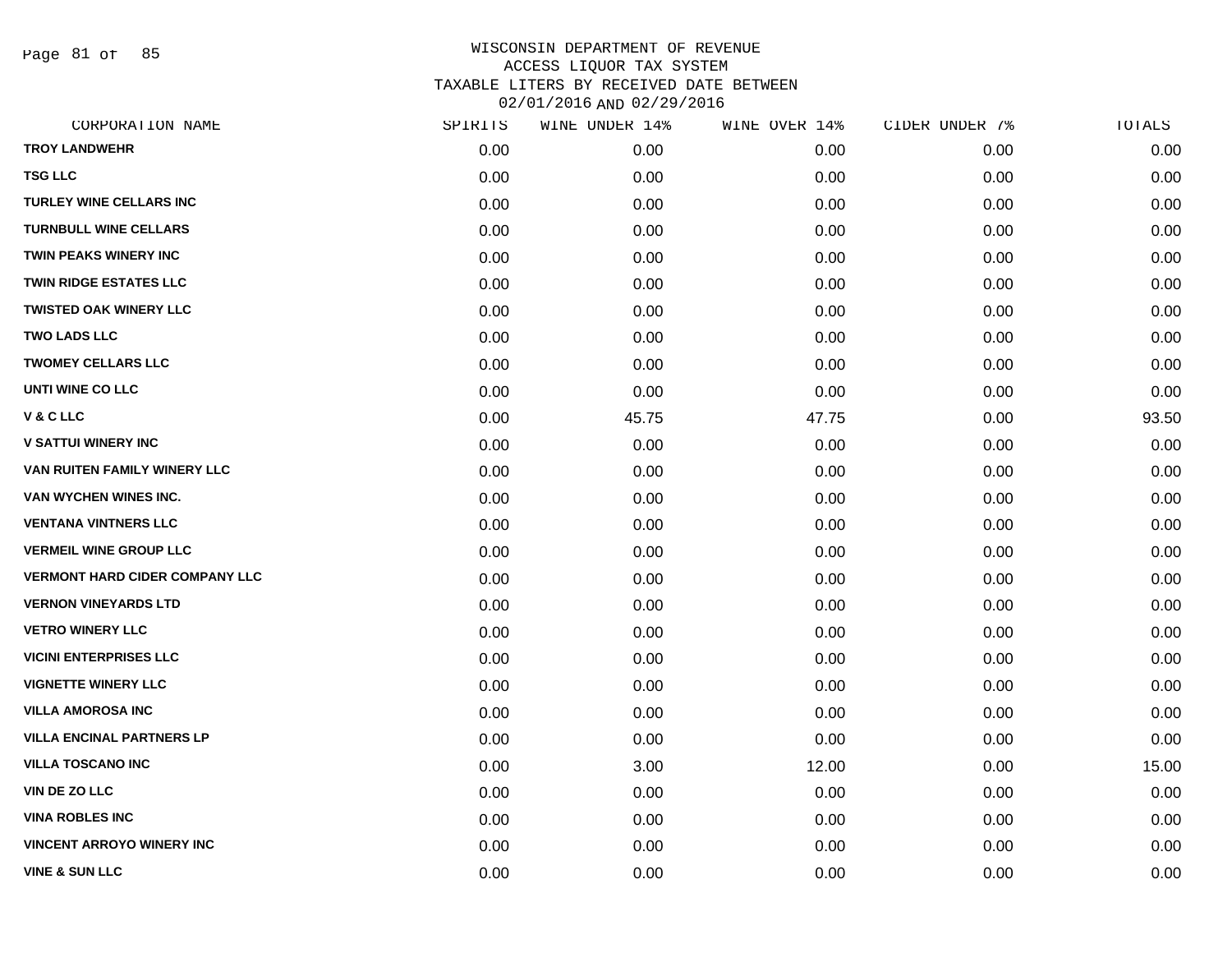Page 82 of 85

| CORPORATION NAME                     | SPIRITS | WINE UNDER 14% | WINE OVER 14% | CIDER UNDER 7% | TOTALS |
|--------------------------------------|---------|----------------|---------------|----------------|--------|
| <b>VINE CLIFF WINERY INC</b>         | 0.00    | 0.00           | 0.00          | 0.00           | 0.00   |
| <b>VINEBURG LLC</b>                  | 0.00    | 0.00           | 0.00          | 0.00           | 0.00   |
| <b>VINEOAKS LLC</b>                  | 0.00    | 0.00           | 0.00          | 0.00           | 0.00   |
| <b>VINES TO CELLAR, INC.</b>         | 0.00    | 0.00           | 0.00          | 0.00           | 0.00   |
| <b>VINEYARD 29 LLC</b>               | 0.00    | 0.00           | 0.00          | 0.00           | 0.00   |
| <b>VINTAGE WINE ESTATES, INC.</b>    | 0.00    | 0.00           | 0.00          | 0.00           | 0.00   |
| <b>VINTAGE WINE ESTATES, INC.</b>    | 0.00    | 0.00           | 0.00          | 0.00           | 0.00   |
| <b>VINTAGE WINE ESTATES, INC.</b>    | 0.00    | 0.00           | 0.00          | 0.00           | 0.00   |
| <b>VINTAGE WINE ESTATES, INC.</b>    | 0.00    | 0.00           | 0.00          | 0.00           | 0.00   |
| <b>VINTAGE WINE ESTATES, INC.</b>    | 0.00    | 0.00           | 0.00          | 0.00           | 0.00   |
| <b>VINUM CELLARS INC</b>             | 0.00    | 0.00           | 0.00          | 0.00           | 0.00   |
| VON STIEHL WINERY LTD.               | 0.00    | 0.00           | 0.00          | 0.00           | 0.00   |
| <b>W G BEST WEINKELLEREI INC</b>     | 0.00    | 0.00           | 0.00          | 0.00           | 0.00   |
| <b>W J DEUTSCH &amp; SONS LTD</b>    | 0.00    | 0.00           | 0.00          | 0.00           | 0.00   |
| <b>WAITS-MAST FAMILY CELLARS LLC</b> | 0.00    | 8.25           | 0.75          | 0.00           | 9.00   |
| <b>WASHINGTON VINTNERS LLC</b>       | 0.00    | 0.00           | 0.00          | 0.00           | 0.00   |
| <b>WATTLE CREEK WINERY</b>           | 0.00    | 0.00           | 0.00          | 0.00           | 0.00   |
| <b>WEGLARZ &amp; BOCK</b>            | 0.00    | 0.00           | 0.00          | 0.00           | 0.00   |
| <b>WEIBEL INCORPORATED</b>           | 0.00    | 0.00           | 0.00          | 0.00           | 0.00   |
| <b>WELLINGTON VINEYARDS, INC.</b>    | 0.00    | 0.00           | 0.00          | 0.00           | 0.00   |
| <b>WENTE BROS</b>                    | 0.00    | 0.00           | 0.00          | 0.00           | 0.00   |
| <b>WEST COAST WINE PARTNERS LLC</b>  | 0.00    | 0.00           | 0.00          | 0.00           | 0.00   |
| <b>WEST PRAIRIE WINERY LLC</b>       | 0.00    | 0.00           | 0.00          | 0.00           | 0.00   |
| <b>WESTFALL WINERY LLC</b>           | 0.00    | 0.00           | 0.00          | 0.00           | 0.00   |
| <b>WESTON WINERIES LLC</b>           | 0.00    | 0.00           | 0.00          | 0.00           | 0.00   |
| <b>WESTPORT WINERY LLC</b>           | 0.00    | 0.00           | 0.00          | 0.00           | 0.00   |
| <b>WHEELER WINERY INC</b>            | 0.00    | 0.00           | 0.00          | 0.00           | 0.00   |
| <b>WHETSTONE WINE CELLARS LLC</b>    | 0.00    | 0.00           | 0.00          | 0.00           | 0.00   |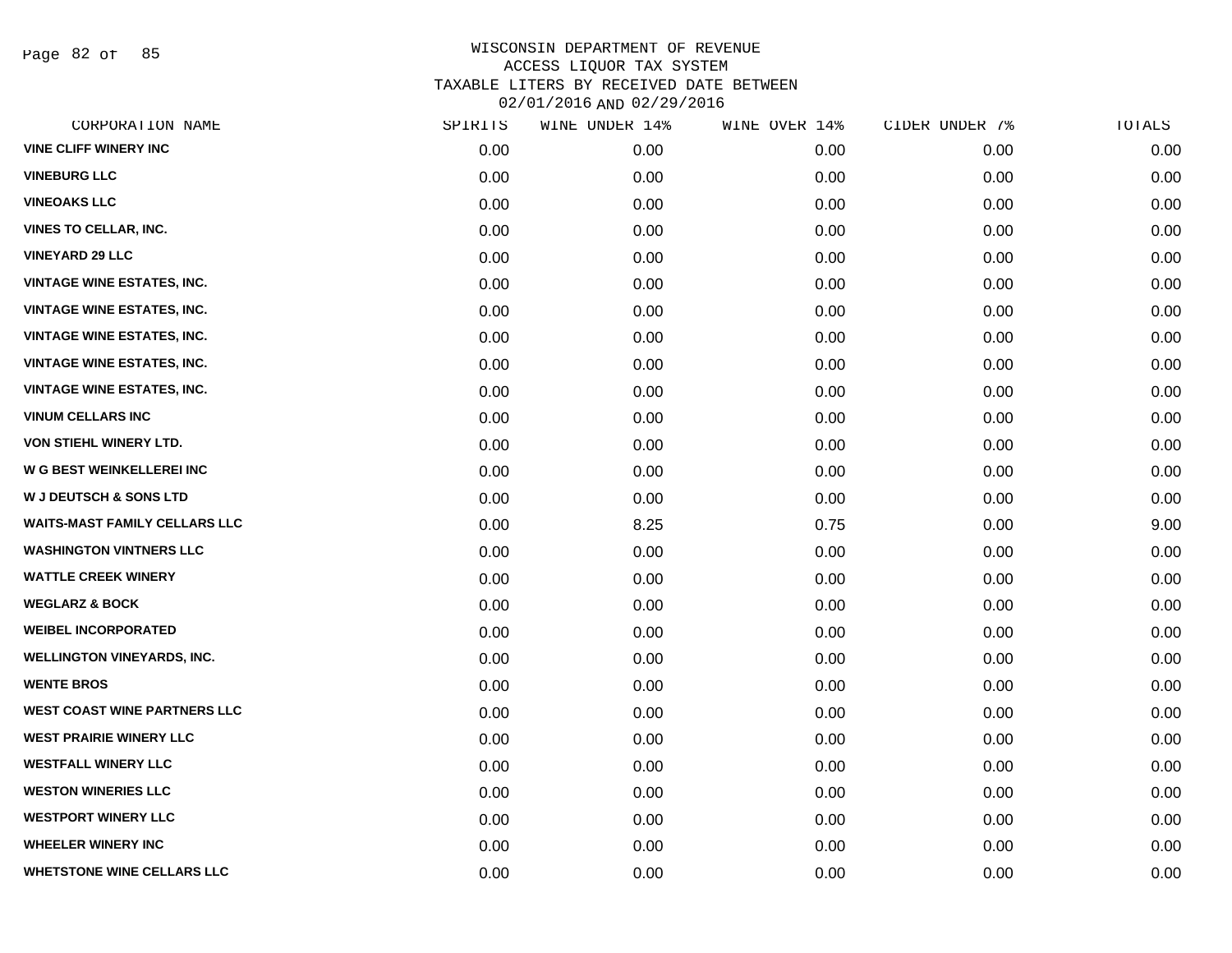Page 83 of 85

|      | WINE UNDER 14% | WINE OVER 14% | CIDER UNDER 7% | TOTALS |
|------|----------------|---------------|----------------|--------|
| 0.00 | 0.00           | 0.00          | 0.00           | 0.00   |
| 0.00 | 0.00           | 0.00          | 0.00           | 0.00   |
| 0.00 | 0.00           | 0.00          | 0.00           | 0.00   |
| 0.00 | 0.00           | 0.00          | 0.00           | 0.00   |
| 0.00 | 0.00           | 0.00          | 0.00           | 0.00   |
| 0.00 | 45.00          | 0.00          | 0.00           | 45.00  |
| 0.00 | 0.00           | 0.00          | 0.00           | 0.00   |
| 0.00 | 0.00           | 0.00          | 0.00           | 0.00   |
| 0.00 | 0.00           | 0.00          | 0.00           | 0.00   |
| 0.00 | 0.00           | 0.00          | 0.00           | 0.00   |
| 0.00 | 0.00           | 0.00          | 0.00           | 0.00   |
| 0.00 | 0.00           | 0.00          | 0.00           | 0.00   |
| 0.00 | 0.00           | 0.00          | 0.00           | 0.00   |
| 0.00 | 0.00           | 0.00          | 0.00           | 0.00   |
| 0.00 | 0.00           | 0.00          | 0.00           | 0.00   |
| 0.00 | 0.00           | 0.00          | 0.00           | 0.00   |
| 0.00 | 0.00           | 0.00          | 0.00           | 0.00   |
| 0.00 | 0.00           | 0.00          | 0.00           | 0.00   |
| 0.00 | 0.00           | 0.00          | 0.00           | 0.00   |
| 0.00 | 0.00           | 0.00          | 0.00           | 0.00   |
| 0.00 | 0.00           | 0.00          | 0.00           | 0.00   |
| 0.00 | 0.00           | 0.00          | 0.00           | 0.00   |
| 0.00 | 0.00           | 0.00          | 0.00           | 0.00   |
| 0.00 | 0.00           | 0.00          | 0.00           | 0.00   |
| 0.00 | 0.00           | 0.00          | 0.00           | 0.00   |
| 0.00 | 0.00           | 0.00          | 0.00           | 0.00   |
| 0.00 | 0.00           | 0.00          | 0.00           | 0.00   |
| 0.00 | 0.00           | 0.00          | 0.00           | 0.00   |
|      | SPIRITS        |               |                |        |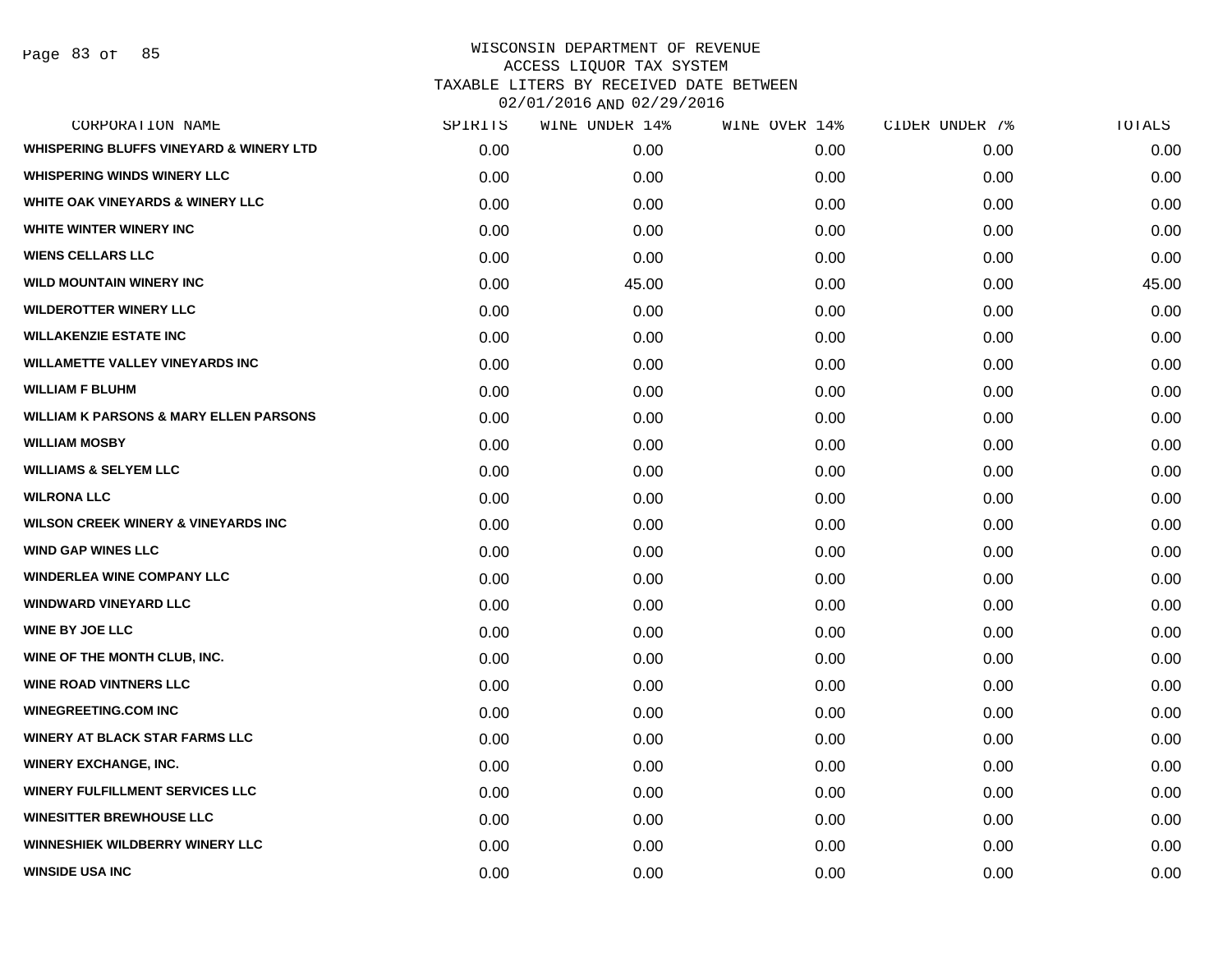Page 84 of 85

| CORPORATION NAME                | SPIRITS | WINE UNDER 14% | WINE OVER 14% | CIDER UNDER 7% | TOTALS   |
|---------------------------------|---------|----------------|---------------|----------------|----------|
| <b>WOLFF VINEYARD LLC</b>       | 0.00    | 0.00           | 0.00          | 0.00           | 0.00     |
| <b>WOLLERSHEIM WINERY, INC.</b> | 0.00    | 0.00           | 0.00          | 0.00           | 0.00     |
| <b>WOLLERSHEIM WINERY, INC.</b> | 0.00    | 0.00           | 0.00          | 0.00           | 0.00     |
| WOODWARD CANYON WINERY INC      | 0.00    | 0.00           | 0.00          | 0.00           | 0.00     |
| <b>WRH PARTNERS LLC</b>         | 0.00    | 0.00           | 0.00          | 0.00           | 0.00     |
| YORKVILLE CELLARS INC           | 0.00    | 0.00           | 0.00          | 0.00           | 0.00     |
| <b>ZD WINES LLC</b>             | 0.00    | 0.00           | 0.00          | 0.00           | 0.00     |
| <b>ZERO LINK MARKETS INC</b>    | 0.00    | 0.00           | 0.00          | 0.00           | 0.00     |
| TOTAL LITERS FOR 2/29/2016      | 0.00    | 4,161.21       | 857.06        | 19.80          | 5,038.07 |